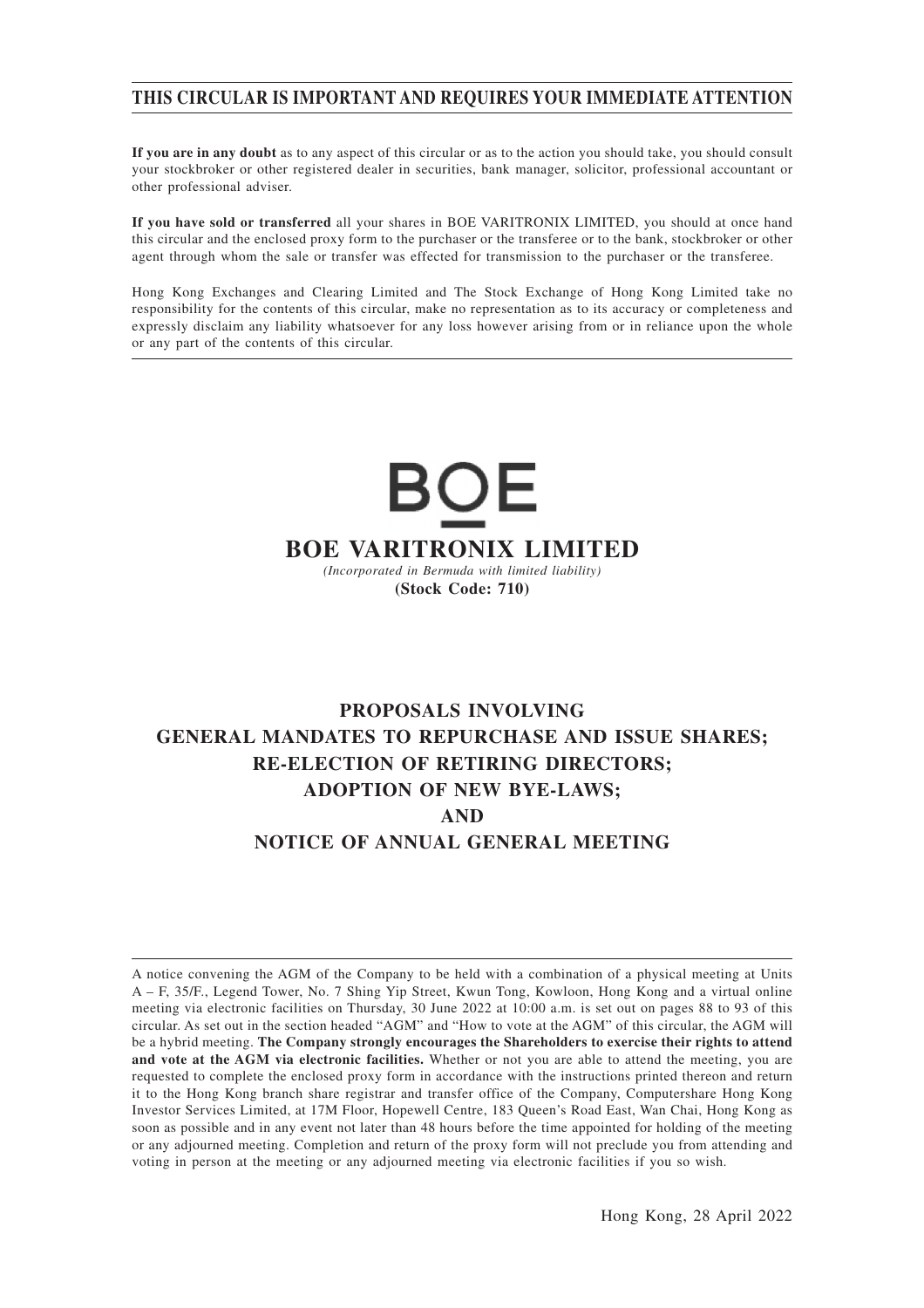### **CONTENTS**

#### *Page*

|                     | Letter from the Board                                   |    |
|---------------------|---------------------------------------------------------|----|
| 1.                  |                                                         | 3  |
| 2.                  |                                                         | 4  |
| 3.                  | General Mandate to Issue New Shares                     | 4  |
| 4.                  |                                                         | 4  |
| 5.                  |                                                         | 5  |
| 6.                  |                                                         | 5  |
| 7.                  |                                                         | 10 |
| 8.                  |                                                         | 10 |
| 9.                  |                                                         | 11 |
| 10.                 |                                                         | 11 |
| 11.                 |                                                         | 11 |
| 12.                 |                                                         | 12 |
| Appendix I          | Explanatory Statement<br>$\sim$ $-$                     | 13 |
| Appendix II         | - Details of Retiring Directors for Re-election         | 16 |
| <b>Appendix III</b> | Details of the New Bye-laws<br>$\overline{\phantom{m}}$ | 22 |
|                     |                                                         | 88 |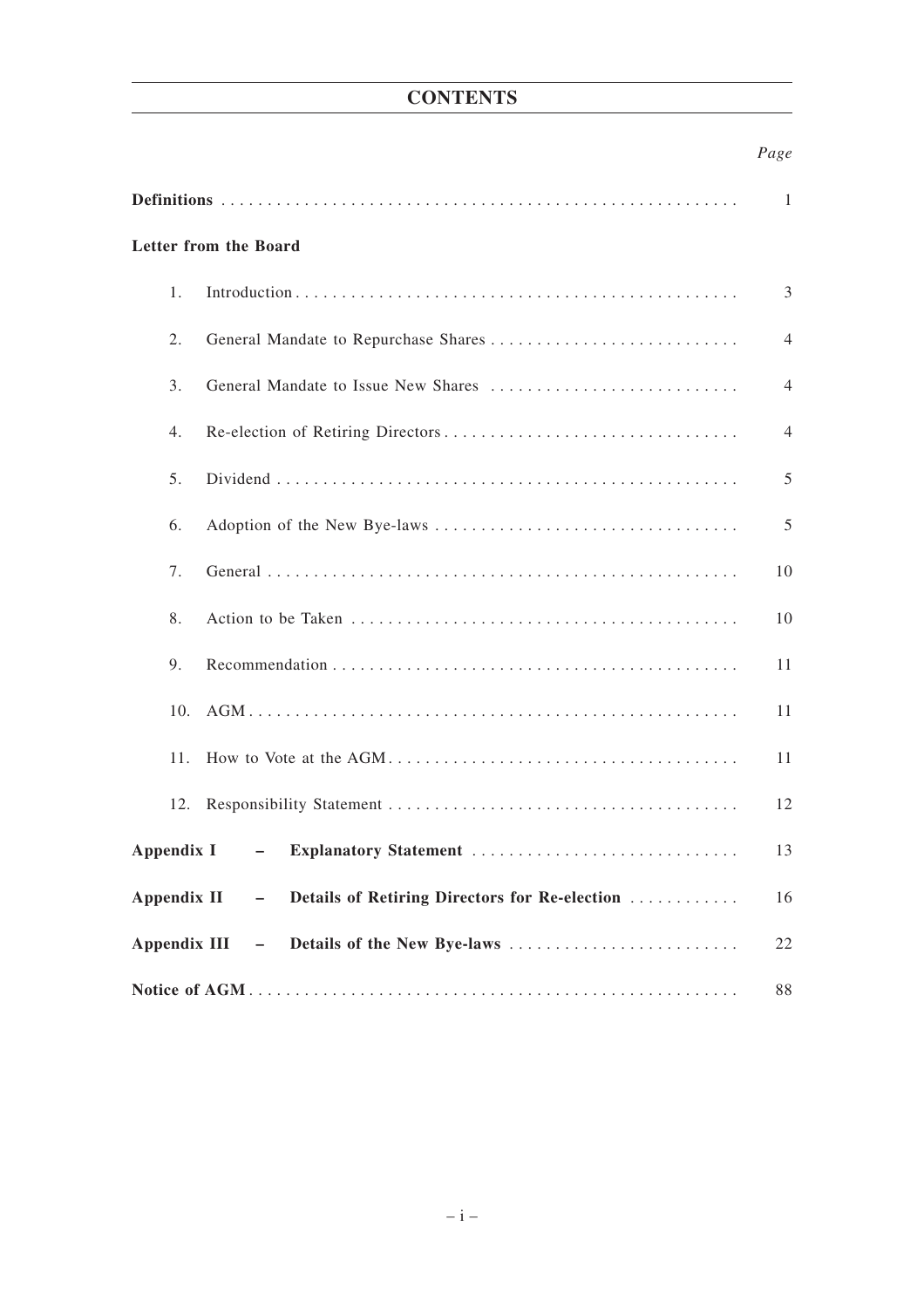*In this circular, the following expressions have the following meanings unless the context requires otherwise:*

| "AGM"                     | the hybrid annual general meeting of the Company to be<br>held with a combination of (a) a physical meeting at<br>Units A-F, 35/F., Legend Tower, No. 7 Shing Yip Street,<br>Kwun Tong, Kowloon, Hong Kong; and (b) a virtual<br>meeting online on Thursday, 30 June 2022 at 10:00 a.m.,<br>notice of which is set out on pages 88 to 93 of this<br>circular |
|---------------------------|--------------------------------------------------------------------------------------------------------------------------------------------------------------------------------------------------------------------------------------------------------------------------------------------------------------------------------------------------------------|
| "Board"                   | the board of Directors                                                                                                                                                                                                                                                                                                                                       |
| "BOE"                     | BOE Technology Group Co., Ltd., the Controlling<br>Shareholder, is a joint stock company established in the<br>PRC and the issued shares of which are listed on the<br>Shenzhen Stock Exchange with stock code 000725 for its<br>A shares and stock code 200725 for its B shares                                                                             |
| "BOE Group"               | BOE and its subsidiaries                                                                                                                                                                                                                                                                                                                                     |
| "Bye-laws"                | the bye-laws of the Company                                                                                                                                                                                                                                                                                                                                  |
| "Chairman"                | the chairman of the Board                                                                                                                                                                                                                                                                                                                                    |
| "Company"                 | BOE Varitronix Limited, a company incorporated in<br>Bermuda with limited liability, the Shares of which are<br>listed on the Stock Exchange                                                                                                                                                                                                                 |
| "Controlling Shareholder" | has the same meaning as ascribed to it under the Listing<br>Rules                                                                                                                                                                                                                                                                                            |
| "Director(s)"             | the director(s) of the Company                                                                                                                                                                                                                                                                                                                               |
| "Group"                   | the Company and its subsidiaries                                                                                                                                                                                                                                                                                                                             |
| "HK\$"                    | Hong Kong dollars, the lawful currency of Hong Kong                                                                                                                                                                                                                                                                                                          |
| "Hong Kong"               | the Hong Kong Special Administrative Region of The<br>People's Republic of China                                                                                                                                                                                                                                                                             |
| "Latest Practicable Date" | 20 April 2022, being the latest practicable date prior to<br>the printing of this circular for ascertaining certain<br>information contained herein                                                                                                                                                                                                          |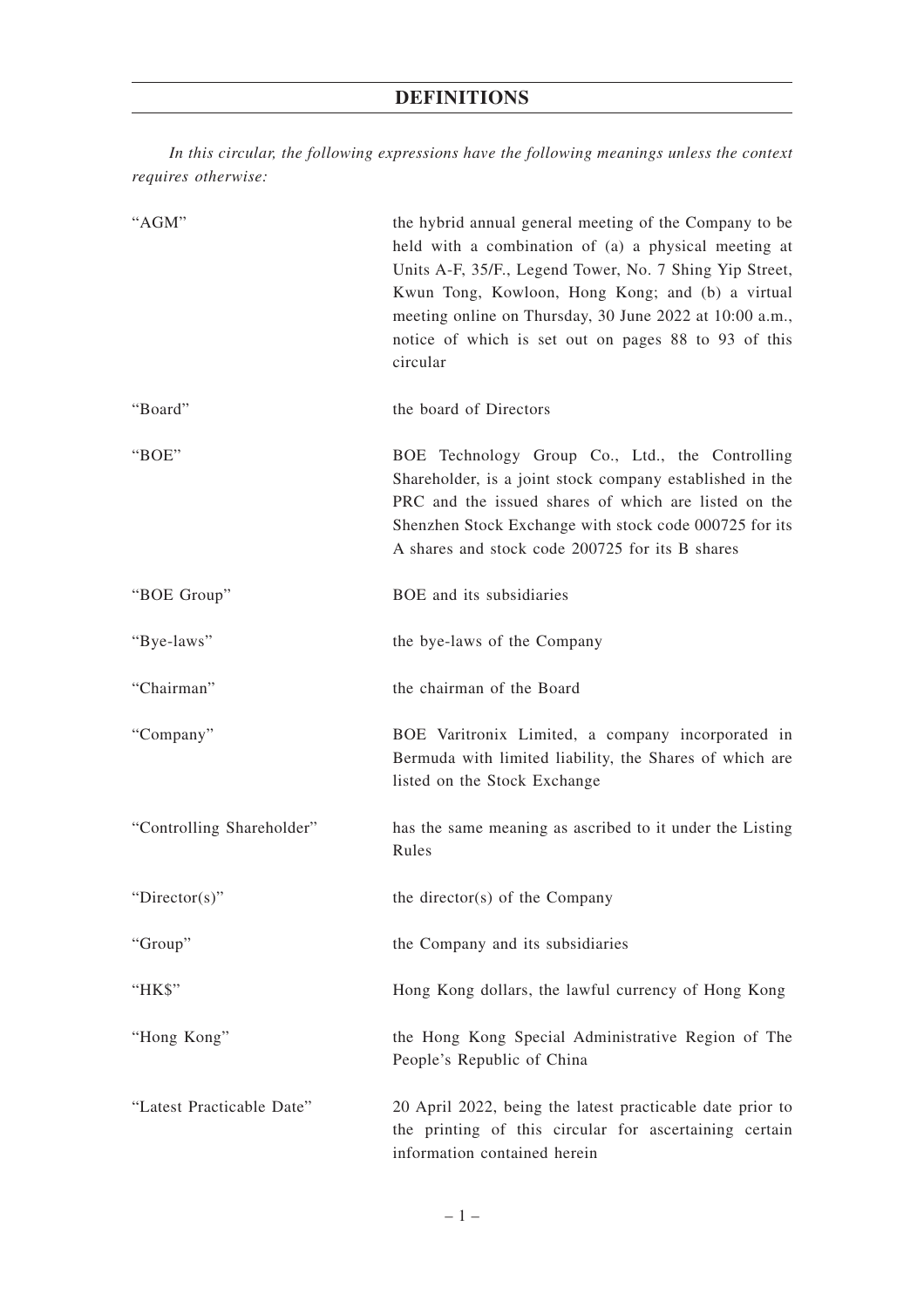### **DEFINITIONS**

| "Listing Rules"          | the Rules Governing the Listing of Securities on the<br><b>Stock Exchange</b>                                                                                                                                                                           |
|--------------------------|---------------------------------------------------------------------------------------------------------------------------------------------------------------------------------------------------------------------------------------------------------|
| "New Bye-laws"           | the bye-laws of the Company set out in Appendix III of<br>this circular proposed to be adopted by the Shareholders<br>with effect from the passing of the relevant special<br>resolution at the AGM                                                     |
| "PRC"                    | the People's Republic of China                                                                                                                                                                                                                          |
| "Repurchase Proposal"    | the proposal to give a general mandate to the Board to<br>exercise the powers of the Company to repurchase Shares<br>up to a maximum of 10% of the issued share capital of the<br>Company as at the date of the passing of the Repurchase<br>Resolution |
| "Repurchase Resolution"  | the proposed ordinary resolution as referred to in item 5<br>of the notice of the AGM                                                                                                                                                                   |
| "Retiring Directors"     | Mr. Gao Wenbao, Mr. Su Ning, Mr. Shao Xibin, Mr. Jin<br>Hao, Mr. Zhang Jianqiang, Mr. Fung, Yuk Kan Peter and<br>Mr. Chu, Howard Ho Hwa                                                                                                                 |
| "Share $(s)$ "           | share(s) of $HK$0.25$ each in the share capital of the<br>Company                                                                                                                                                                                       |
| "Share Repurchase Rules" | the relevant rules set out in the Listing Rules to regulate<br>the buy-back by companies with primary listing on the<br>Stock Exchange of their own securities                                                                                          |
| "Shareholder(s)"         | the holder(s) of Shares                                                                                                                                                                                                                                 |
| "Stock Exchange"         | The Stock Exchange of Hong Kong Limited                                                                                                                                                                                                                 |
| "Takeovers Code"         | the Codes on Takeovers and Mergers and Share Buy-<br>backs                                                                                                                                                                                              |
| $``\%"$                  | Percentage                                                                                                                                                                                                                                              |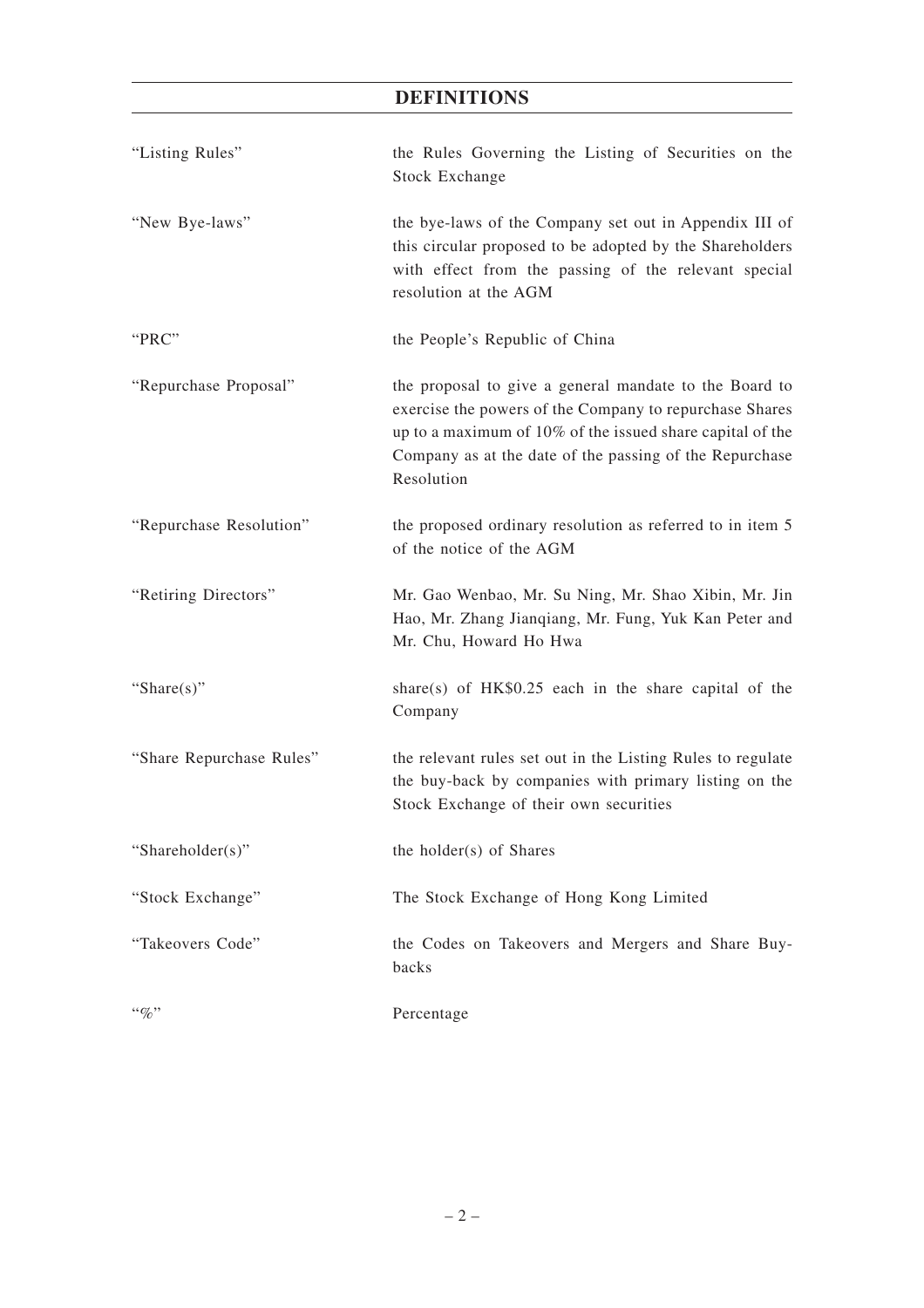# JE **BOE VARITRONIX LIMITED**

*(Incorporated in Bermuda with limited liability)* **(Stock Code: 710)**

*Directors: Executive Directors:* Mr. Gao Wenbao *(Chairman)* Ms. Ko Wing Yan, Samantha Mr. Su Ning

*Non-executive Directors:* Mr. Shao Xibin Mr. Jin Hao Mr. Zhang Jianqiang

*Independent Non-executive Directors:* Mr. Fung, Yuk Kan Peter Mr. Chu, Howard Ho Hwa Mr. Hou Ziqiang

*Registered Office:* Clarendon House 2 Church Street Hamilton HM 11 Bermuda

*Head Office and Principal Place of Business:* Units  $A - F$ , 35/F Legend Tower No. 7 Shing Yip Street Kwun Tong Kowloon Hong Kong

28 April 2022

*To the Shareholders*

Dear Sir or Madam,

#### **PROPOSALS INVOLVING GENERAL MANDATES TO REPURCHASE AND ISSUE SHARES; RE-ELECTION OF RETIRING DIRECTORS; ADOPTION OF THE NEW BYE-LAWS; AND NOTICE OF ANNUAL GENERAL MEETING**

#### **1. INTRODUCTION**

The purpose of this circular is to provide you with information regarding (a) the proposed general mandates to allot, issue, deal with and repurchase Shares; (b) re-election of the Retiring Directors; and (c) the adoption of the New Bye-laws, and to seek your approval of the resolutions relating to these matters at the AGM.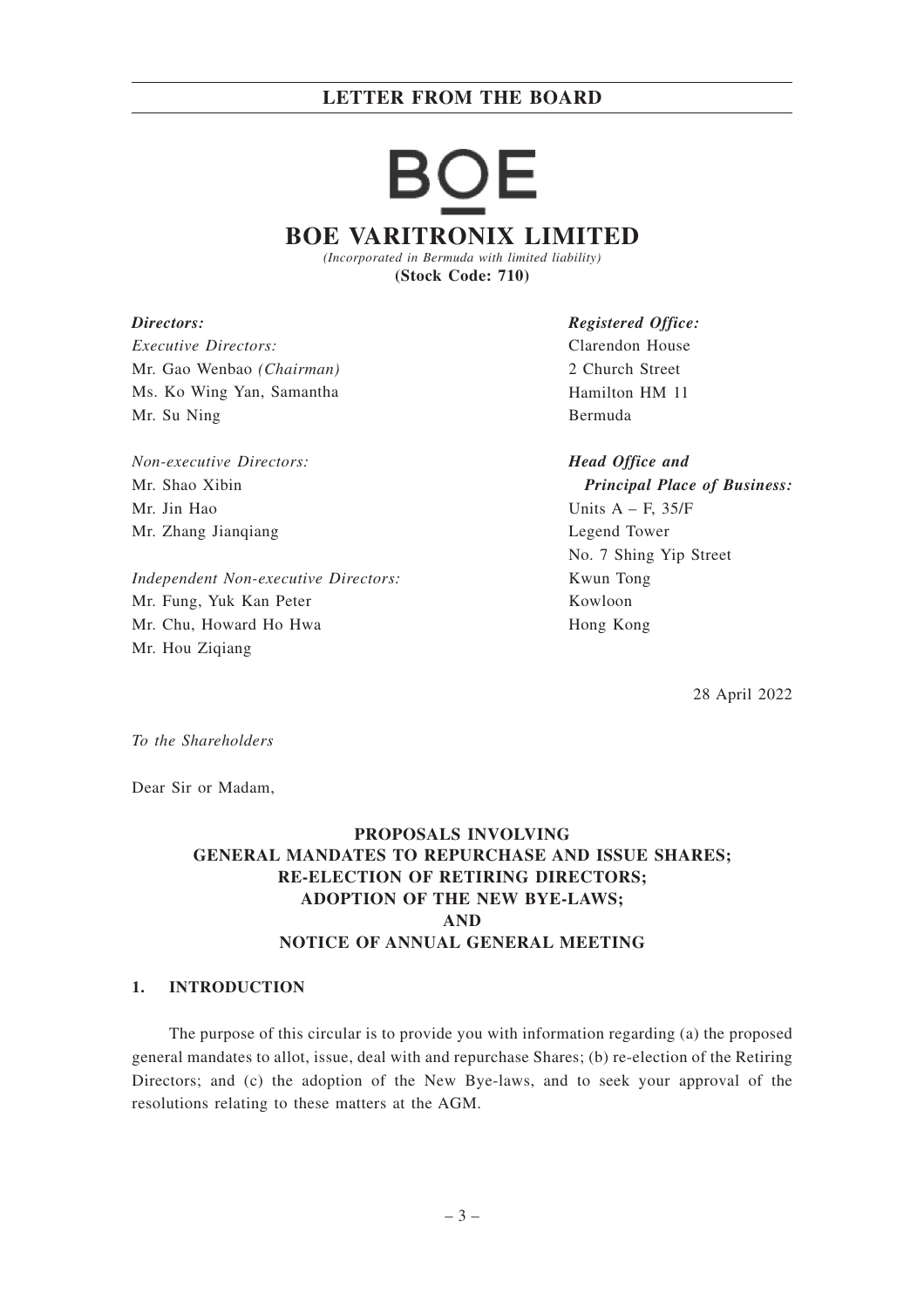#### **2. GENERAL MANDATE TO REPURCHASE SHARES**

At the annual general meeting of the Company held on 30 June 2021, a general mandate was granted to the Board to exercise the powers of the Company to repurchase Shares. Such mandate will lapse at the conclusion of the forthcoming AGM. The Board proposes to seek your approval of the Repurchase Resolution as set out in resolution no. 5 in the notice of the AGM to give a fresh mandate to the Directors to exercise the power of the Company to repurchase Shares up to a maximum of 10% of the issued share capital of the Company at the date of passing of the Repurchase Resolution. This general mandate will continue in force during the period from the passing of the Repurchase Resolution until (i) the conclusion of the next annual general meeting of the Company or (ii) the expiration of the period within which the next annual general meeting of the Company is required by any applicable law or the Bye-laws to be held or (iii) these general mandates are revoked or varied by ordinary resolutions of the Shareholders in general meeting, whichever is the earlier. An explanatory statement as required under the Share Repurchase Rules to provide the requisite information of the Repurchase Proposal is set out in Appendix I to this circular. The Board believes that such mandate will give flexibility to the Board to repurchase Shares when it is in the best interest of the Company.

#### **3. GENERAL MANDATE TO ISSUE NEW SHARES**

At the annual general meeting of the Company held on 30 June 2021, a general mandate was granted to the Board to exercise the powers of the Company to allot, issue and deal with Shares. Such mandate will lapse at the conclusion of the forthcoming AGM. The Board proposes to seek your approval of the resolutions as set out in resolution no. 6 and 7 in the notice of the AGM to give a fresh mandate to the Directors to exercise the power of the Company to allot, issue and deal with Shares up to a maximum of 20% of the issued share capital of the Company at the date of passing of the resolution, and adding to such general mandate so granted to the Board any Shares representing the aggregate nominal amount of the Shares repurchased by the Company after the granting of the general mandate to repurchase Shares up to 10% of the issued share capital of the Company as at the date of the passing of the Repurchase Resolution. This general mandate will continue in force during the period from the passing of the Repurchase Resolution until (i) the conclusion of the next annual general meeting of the Company or (ii) the expiration of the period within which the next annual general meeting of the Company is required by any applicable law or the Bye-laws to be held or (iii) these general mandates are revoked or varied by ordinary resolutions of the Shareholders in general meeting, whichever is the earlier. The Board believes that such mandate will give flexibility to the Board to allot, issue and deal with Shares when it is in the best interest of the Company.

#### **4. RE-ELECTION OF RETIRING DIRECTORS**

In accordance with Bye-law 99, Mr. Fung, Yuk Kan Peter and Mr. Chu, Howard Ho Hwa will retire by rotation at the AGM, and in accordance with Bye-law 102(B), Mr. Gao Wenbao, Mr. Su Ning, Mr. Shao Xibin, Mr. Jin Hao and Mr. Zhang Jianqiang will retire. All the Retiring Directors, being eligible, will offer themselves for re-election. Information of the Retiring Directors proposed for re-election as required to be disclosed under the Listing Rules is set out in Appendix II to this circular.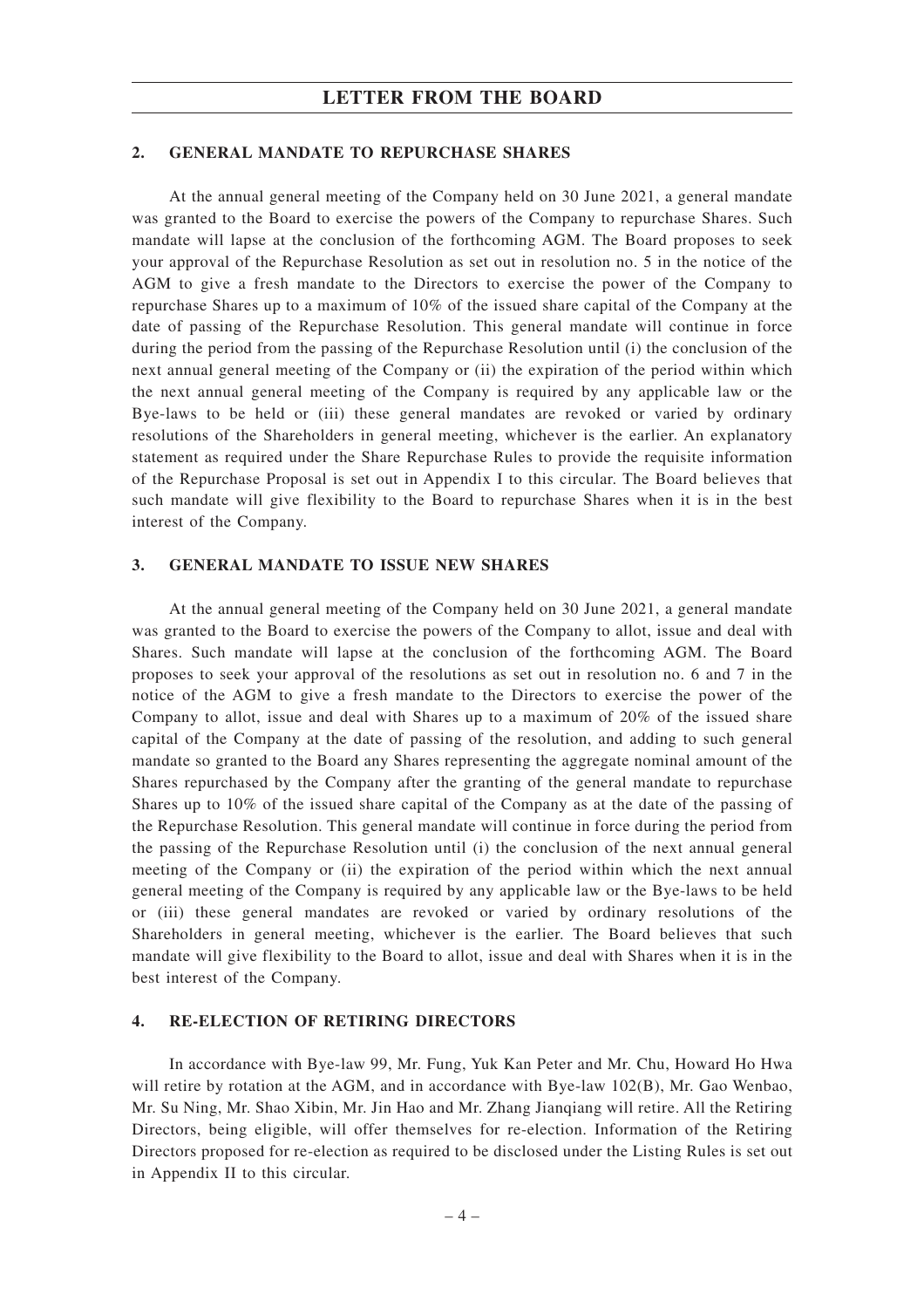#### **5. DIVIDEND**

The Board has recommended a final dividend of 15.0 HK cents per Share for the year ended 31 December 2021 subject to the approval of the Shareholders at the AGM. It is expected that the relevant dividend will be payable to those entitled on or around Tuesday, 19 July 2022, subject to Shareholders' approval at the AGM.

#### **6. ADOPTION OF THE NEW BYE-LAWS**

As disclosed in the announcement of the Company dated 20 April 2022, the Board proposed to amend the existing Bye-laws to permit the Company to (i) bring the existing Bye-laws in line with amendments made to the applicable laws of Bermuda and the Listing Rules; and (ii) incorporate certain housekeeping amendments (collectively the "**Proposed Amendments**").

The major areas of the Proposed Amendments are summarised as follows:

- 1. to include certain defined terms to align with the applicable laws of Bermuda and the Listing Rules and the relevant provisions in the New Bye-laws including "announcement", "Auditor", "business day", "Bye-laws" or "Directors", "clear days", "clearing house", "close associate", "competent regulatory authority", "Designated Stock Exchange", "extraordinary resolution", "Notice", "substantial shareholder", "year", "electronic communication", "electronic meeting", "hybrid meeting", "Meeting Location", "physical meeting" and "Principal Meeting Place" and to update the relevant provisions in the New Bye-laws in this regard;
- 2. to amend the definition of "clearing house" by removing the reference to the Securities and Futures Ordinance (Chapter 571 of the Laws of Hong Kong);
- 3. to replace certain defined terms to align with the relevant provisions in the New Bye-laws including "the Board" to "Board", "the Company" or "this Company" to "Company", "Transfer Office" to "Office", "the Companies Act" to "Act";
- 4. to remove certain definitions including "associate", "appointed newspaper", "Bermuda", "call", "corporate representative", "dividend", "holding company", "HK\$", "Newspaper", "Relevant Territory", "Transfer Office", "writing", "Securities Seal", or "printing";
- 5. to revise the provision that any preference Shares may be issued or converted into Shares that, at a determinable date or at the option of the Company or the holder if so authorised by its memorandum of association, are liable to be redeemed on such terms and in such manner as the Company before the issue or conversion may by ordinary resolution;
- 6. to provide the opening hours for the register and branch register of member for public inspection without charge;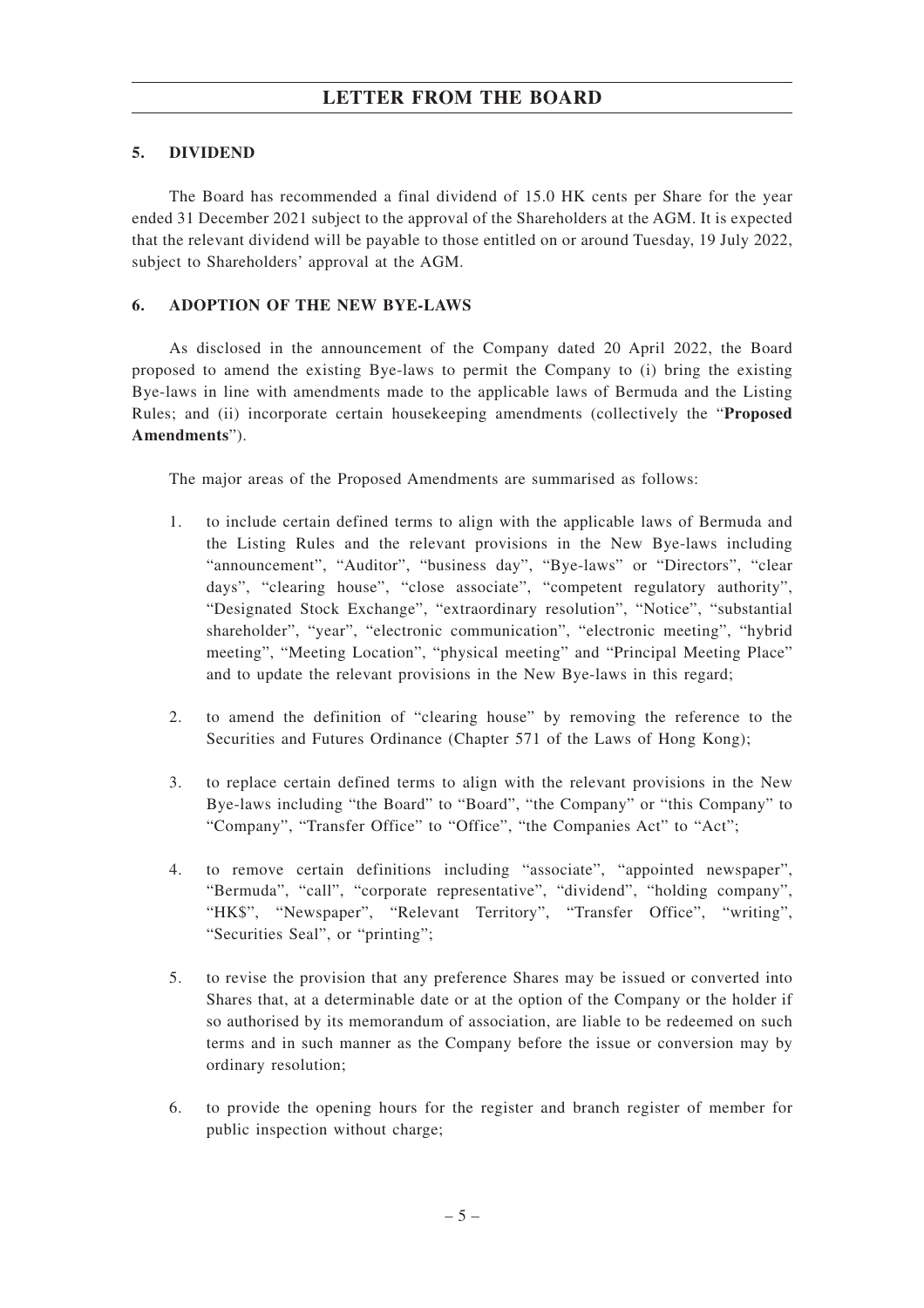- 7. to revise that the notice of suspension of the registration of transfers of Shares or of any class of Shares may been given by announcement or by electronic communication or by advertisement in any newspapers in accordance with the requirements of the Stock Exchange or by any means in such manner as may be accepted by the Stock Exchange;
- 8. to allow a meeting of members or any class of members to be held by means of telephone, electronic or other communication facilities as to permit all persons participating in the meeting to communicate with each other simultaneously and instantaneously, and participation in such a meeting shall constitute presence at such meeting;
- 9. to revise that an annual general meeting of the Company shall be held in each financial year other than the financial year in which its statutory meeting is convened and such annual general meeting must be held within six (6) months after the end of the Company's financial year (unless a longer period would not infringe the rules of the Stock Exchange, if any) at such time and place as may be determined by the Board;
- 10. to allow all general meetings (including an annual general meeting, any adjourned meeting or postponed meeting) may be held as a physical meeting in any part of the world and at one or more locations as provided under the New Bye-laws, as a hybrid meeting or as an electronic meeting, as may be determined by the Board in its absolute discretion;
- 11. to provide for the proceedings and requirements of general meetings which are held at one or more locations, or as a hybrid meeting or an electronic meeting, and the powers of the Board and the chairman of the general meeting in relation thereto;
- 12. to provide that the chairman of the general meeting may at his absolute discretion, interrupt or adjourn the meeting under certain prescribed circumstances;
- 13. to provide that members holding at the date of deposit of the requisition not less than one-tenth of the paid up capital of the Company shall at all times have the right, by written requisition to the Board or the secretary of the Company, to require a special general meeting to be called by the Board for the transaction of any business or resolution specified in such requisition; and such meeting shall be held in the form of a physical meeting only; and such meeting shall be held within two (2) months after the deposit of such requisition, and, if within twenty-one (21) days of such deposit the Board fails to proceed to convene such meeting, the requisitionists themselves may do so in accordance with the provisions of Section 74(3) of the Companies Act 1981 of Bermuda;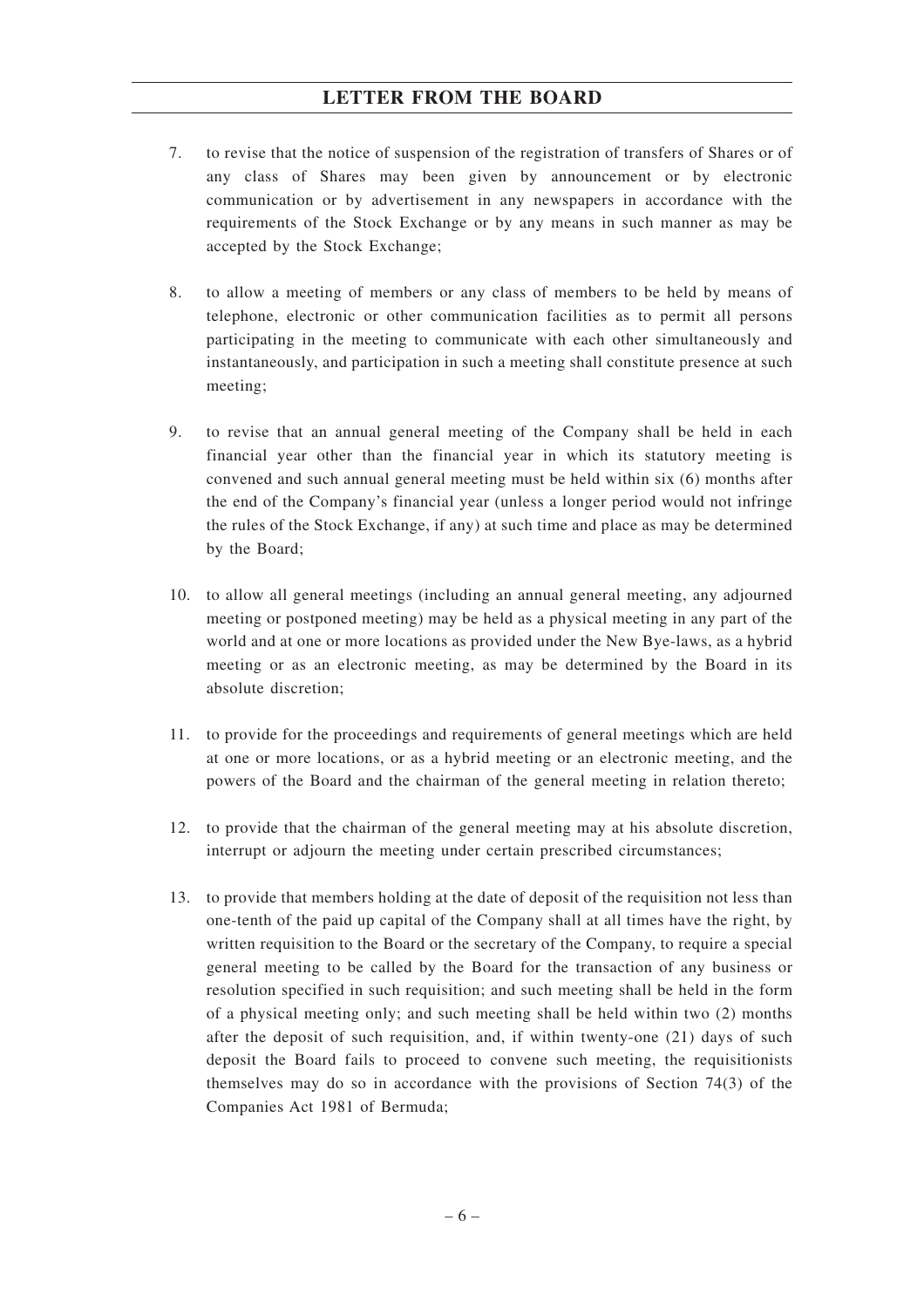- 14. to provide that any person appointed by the directors to fill a casual vacancy on or as an addition to the Board shall hold office only until the first annual general meeting of the Company after his appointment, and shall then be eligible for re-election in alignment with paragraph 4(2) of appendix 3 to the Listing Rules;
- 15. to include that members in general meeting shall have the power by ordinary resolution to remove any director (including a managing or other executive director) before the expiration of his term of office (but without prejudice to any claim which such director may have for damages for any breach of any contract between him and the Company) and may by ordinary resolution elect another person in his stead in alignment with paragraph 4(3) of appendix 3 to the Listing Rules;
- 16. to specify that an annual general meeting shall be called by written notice of not less than twenty-one (21) clear days and any other general meeting shall be called by written notice of not less than fourteen (14) clear days;
- 17. to provide two members entitled to vote and present in person or by proxy or, for quorum purposes only, two persons appointed by the clearing house as authorised representative or proxy, shall form a quorum for all purposes;
- 18. to revise the provisions on proceedings at general meeting when a quorum is not present after the time appointed for the meeting;
- 19. to provide that all members have the right to (a) speak at a general meeting; and (b) vote at a general meeting except where a member is required, by the rules of the Stock Exchange, to abstain from voting to approve the matter under consideration in alignment with paragraph 14(3) of appendix 3 to the Listing Rules;
- 20. subject to the applicable laws of Bermuda and the New Bye-laws, to provide that all or any of the special rights for the time being attached to the shares or any class of shares may, unless otherwise provided by the terms of issue of the shares of that class, from time to time (whether or not the Company is being wound up) be varied, modified or abrogated either with the consent in writing of the holders of not less than three-fourths in nominal value of the issued shares of that class or with the sanction of a special resolution passed at a separate general meeting of the holders of the shares of that class, and making corresponding changes to the quorum for such meeting in alignment with paragraph 15 of appendix 3 to the Listing Rules;
- 21. to provide that where the Company has knowledge that any member is, under the Listing Rules, required to abstain from voting on any particular resolution of the Company or restricted to voting only for or only against any particular resolution of the Company, any votes cast by or on behalf of such member in contravention of such requirement or restriction shall not be counted in alignment with paragraph 14(4) of appendix 3 to the Listing Rules;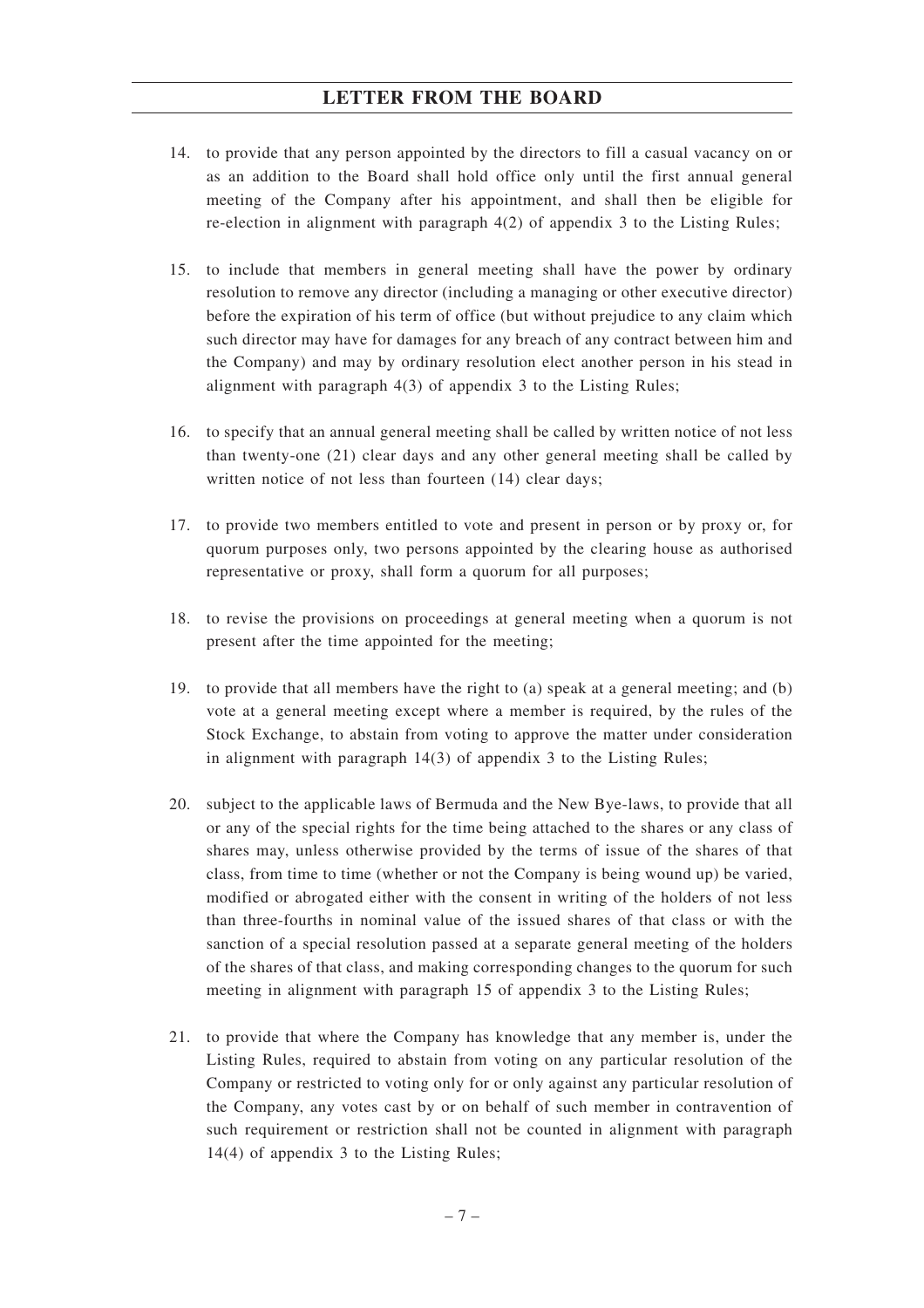- 22. to provide that every member shall be entitled to appoint a proxy who needs not necessarily be a member of the Company to attend and vote at any general meeting of the Company. Any corporation which is a member may by resolution of its directors or other governing body authorise such person as it thinks fit to act as its representative at any meeting of the Company in alignment with paragraph 18 of appendix 3 to the Listing Rules;
- 23. to provide that where a member is a clearing house (or its nominee(s) and, in each case, being a corporation), it may authorise such persons as it thinks fit to act as its representatives at any meeting of the Company or at any meeting of any class of members provided that the authorisation shall specify the number and class of shares in respect of which each such representative is so authorised in alignment with paragraph 19 of appendix 3 to the Listing Rules;
- 24. to revise that there shall be no maximum number of Directors unless otherwise determined from time to time by the members in general meeting;
- 25. to allow the appointment of more than one chairman;
- 26. to revise the provisions relating to the disclosure of Directors' interests to the Board;
- 27. to remove one of the exceptions where Directors would be allowed to vote and counted in the quorum on any Board resolution approving any contract or arrangement or any other proposal in which he or any of his close associates is materially interested, namely any proposal concerning any other company in which the Director or his close associate(s) is/are interested only, whether directly or indirectly, as an officer or executive or shareholder or in which the Director or his close associate(s) is/are beneficially interested in shares of that company, provided that the Director and any of his close associate(s) are not in aggregate beneficially interested in 5% or more of the issued shares of any class of such company (or of any third company through which his interest or that of his associate(s) is derived) or of the voting rights, and making corresponding changes to the relevant provisions;
- 28. to provide that if a substantial Shareholder or a Director has a conflict of interest in a matter to be considered by the Board which the Board has determined to be material, the matter should be dealt with by a physical Board meeting rather than a written resolution;
- 29. to provide express provisions on the register of directors and officers including the details to be kept in the books and opening hours of the register;
- 30. subject to compliance with the Listing Rules, to allow the Company to publish, including sending by electronic communication, financial reports of the Company and summaries thereof to its Shareholders;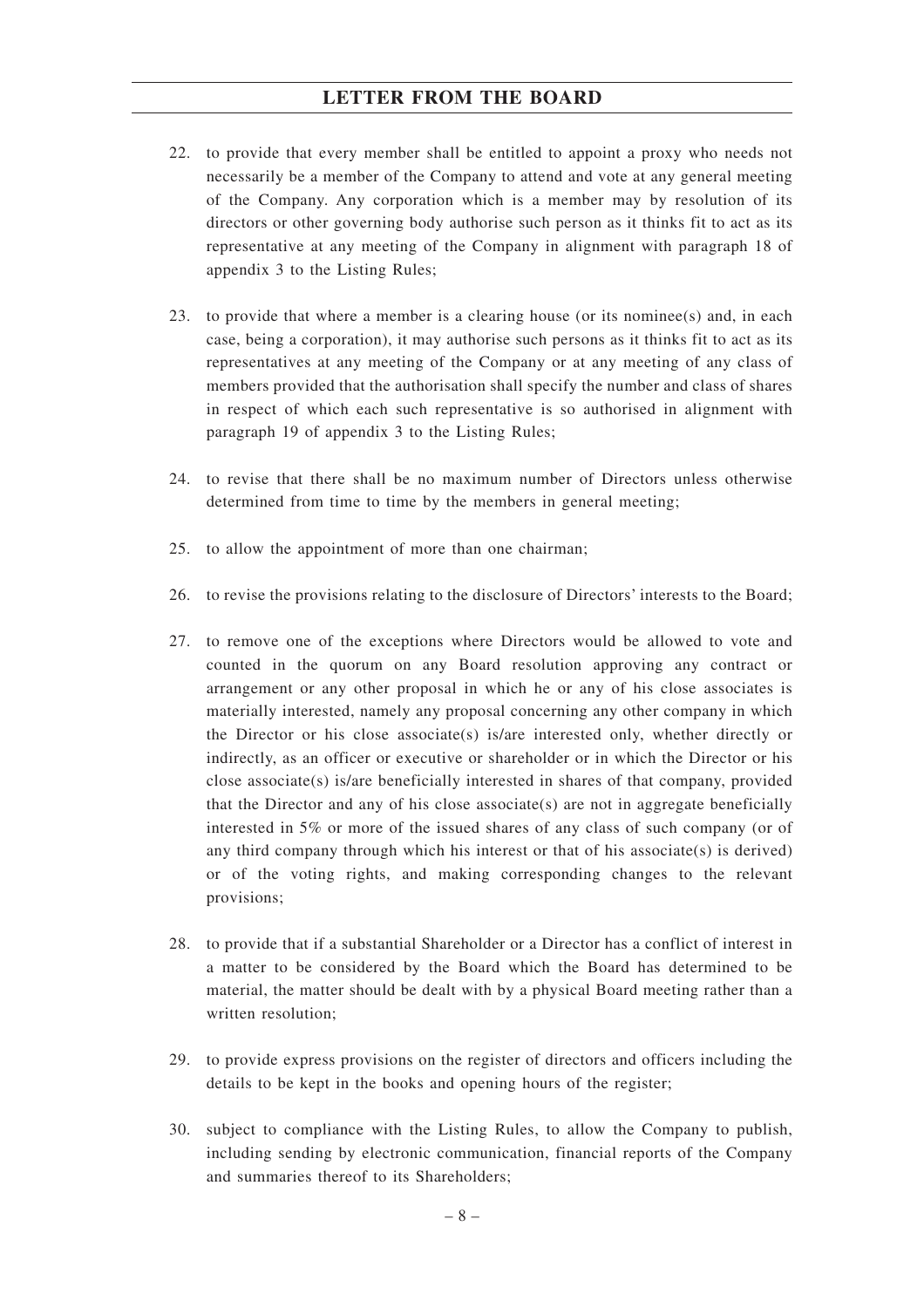- 31. to provide that the members may, at any general meeting convened and held in accordance with the New Bye-laws, by extraordinary resolution remove the auditor at any time before the expiration of his term of office and shall by ordinary resolution at that meeting appoint another auditor in his stead for the remainder of his term in alignment with paragraph 17 of appendix 3 to the Listing Rules;
- 32. to provide that the remuneration of the auditor shall be fixed by the Company by ordinary resolution in general meeting or in such manner as the members may determine in alignment with paragraph 17 of appendix 3 to the Listing Rules;
- 33. to provide that the Directors may fill any casual vacancy in the office of auditor and an auditor appointed under this Bye-law shall hold office until the first annual general meeting of the Company after his appointment and shall then be eligible for re-election;
- 34. subject to the New Bye-laws, to allow for the Company to send notices by electronic communication;
- 35. to provide that a resolution that the Company be wound up by the court or be wound up voluntarily shall be a special resolution in alignment with paragraph 21 of appendix 3 to the Listing Rules;
- 36. to provide that no Bye-law shall be rescinded, altered or amended and no new Bye-law shall be made until the same has been approved by a resolution of the Directors and confirmed by a special resolution of the Members and that a special resolution shall be required to alter the provisions of the memorandum of association or to change the name of the Company in alignment with paragraph 16 of appendix 3 to the Listing Rules; and
- 37. other house-keeping amendments to the New Bye-laws are proposed including the removal of inoperative definitions and provisions, various consequential amendments made in line with the Proposed Amendments, as well as the updating of certain provisions with reference to the applicable laws of Bermuda and the Listing Rules currently in force.

Full text of the New Bye-laws is set out in Appendix III to this circular. The Chinese translation of the proposed New Bye-laws is for reference only. In case of any discrepancy or inconsistency between the English version and its Chinese translation, the English version shall prevail. Prior to the passing of the special resolution at the AGM, the existing Bye-laws shall remain valid.

The legal advisers to the Company as to Hong Kong laws and Bermuda have respectively confirmed that the Proposed Amendments conform with the applicable requirements under the Listing Rules and do not contravene the applicable laws of Bermuda. The Company confirms that there is nothing unusual about the Proposed Amendments for a Bermuda company listed on the Stock Exchange.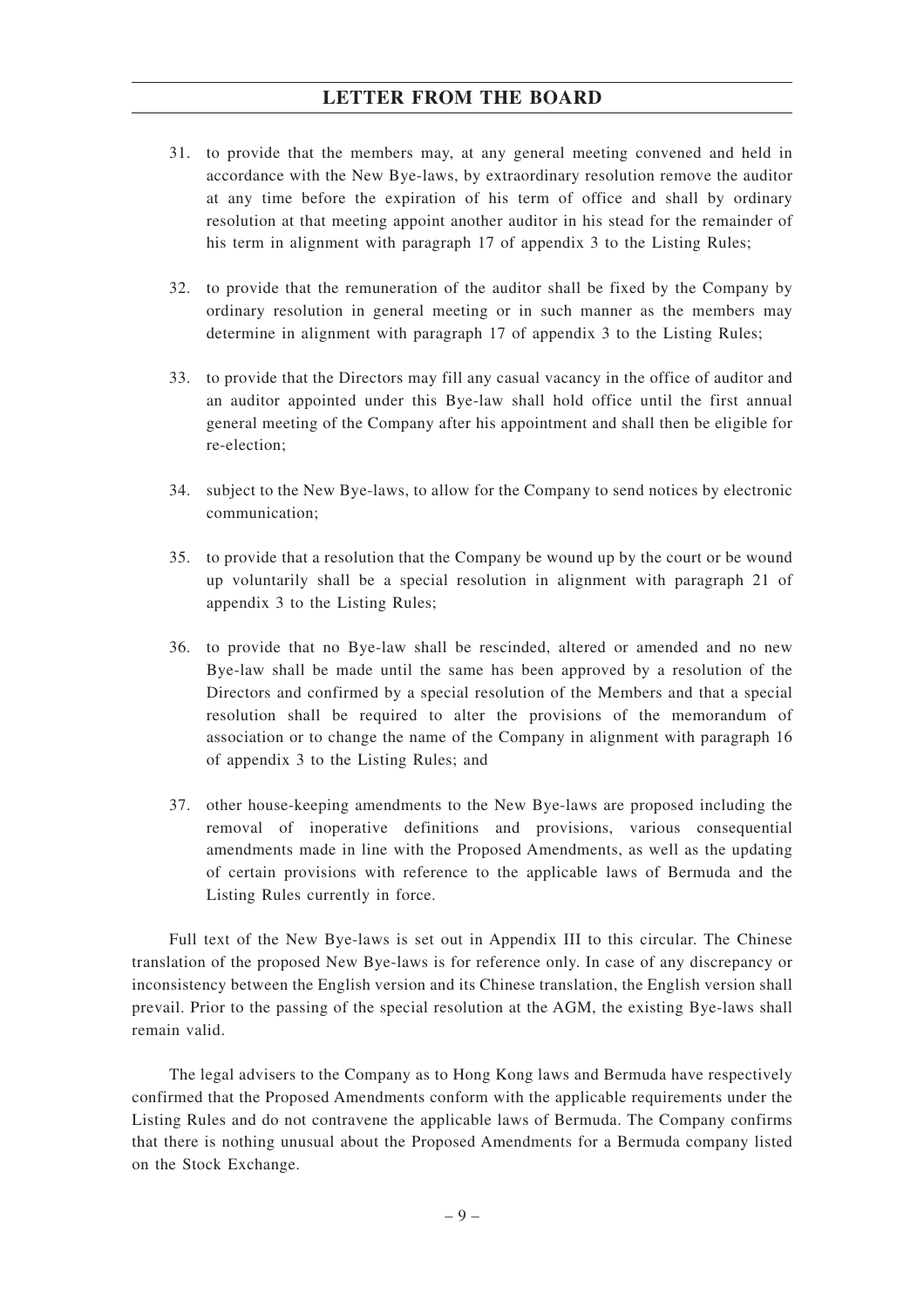#### **7. GENERAL**

On pages 88 to 93 of this circular, you will find a notice convening the AGM at which the following resolutions will be proposed:

- an ordinary resolution to approve a final dividend of 15.0 HK cents per Share for the year ended 31 December 2021;
- an ordinary resolution to grant to the Board a general mandate to exercise all powers of the Company to repurchase Shares representing up to 10% of the issued share capital of the Company as at the date of the passing of the Repurchase Resolution;
- an ordinary resolution to grant to the Board a general mandate to exercise all powers of the Company to issue, allot and deal with Shares representing up to 20% of the issued share capital of the Company as at the date of the passing of such resolution;
- an ordinary resolution to extend the general mandate which will be granted to the Board to issue, allot and deal with additional Shares by adding to it the number of Shares repurchased under the Repurchase Proposal after the granting of the general mandate;
- an ordinary resolution to re-elect the Retiring Directors; and
- a special resolution to adopt the New Bye-laws.

Pursuant to Rule 13.39(4) of the Listing Rules and the Bye-laws, any vote of Shareholders at a general meeting must be taken by poll except where the chairman, in good faith, decides to allow a resolution which relates purely to a procedural or administrative matter to be voted on by a show of hands. An announcement on the poll vote results will be published by the Company after the AGM in the manner prescribed under Rule 13.39(5) of the Listing Rules.

To the best of the Directors' knowledge, information and belief, having made all reasonable enquiries, no Shareholder has a material interest in the resolutions to be proposed at the AGM and is required to abstain from voting on the resolutions to be proposed at the AGM.

#### **8. ACTION TO BE TAKEN**

A proxy form for use at the AGM is enclosed with this circular. Whether or not you are able to attend the AGM, you are requested to complete the proxy form and return it to the Hong Kong branch share registrar and transfer office of the Company, Computershare Hong Kong Investor Services Limited, at 17M Floor, Hopewell Centre, 183 Queen's Road East, Wan Chai, Hong Kong not less than 48 hours before the time appointed for holding the AGM or any adjourned meeting. Completion and return of the proxy form will not preclude you from attending and voting at the AGM or any adjourned meeting if you so wish.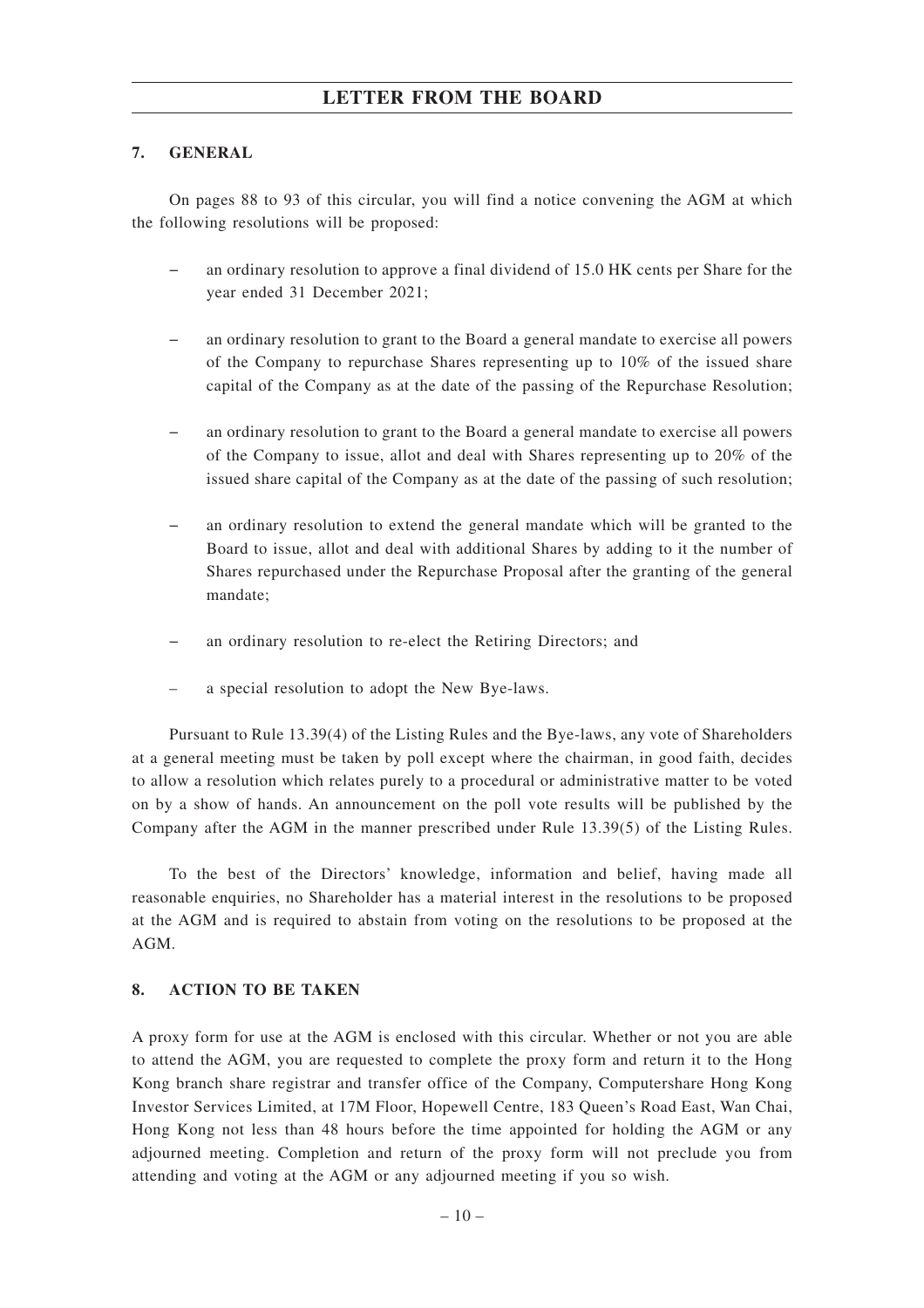#### **9. RECOMMENDATION**

The Board considers that all the proposed resolutions at the AGM are in the best interests of the Company and the Shareholders as a whole and, accordingly the Board is pleased to recommend all Shareholders to vote for all the resolutions, including the resolution relating (1) the re-election of the Retiring Directors; (2) the grant a general mandate to repurchase Shares; (3) the grant a general mandate to issue new Shares; (4) the extension of the general mandate to issue new Shares a the AGM; (5) the declaration of a final dividend 15.0 HK cents per Share for the year ended 31 December 2021; and (6) the adoption of the New Bye-laws.

#### **10. AGM**

The Company will conduct a hybrid AGM using Computershare e-Meeting System, which allows the Shareholders to participate the AGM online in a convenient and efficient way from anywhere with an internet connection. The Shareholders will be able to view the live video broadcast and participate in voting and submit questions in written form to the AGM via their mobile phones, tablet, or computers. The live broadcast option can also broaden the reach of the AGM to the Shareholders who do not wish to attend physically due to concerns on attending large scale events under the current COVID-19 situation, or for other overseas Shareholders who are unable to attend in person.

Although the Shareholders can attend the AGM physically in person if they so wish, the Company strongly recommends the Shareholders to attend the AGM via the online option in view of the current development of COVID-19. The Company will also be undertaking the following precautionary measures to safeguard the health and well-being of the Shareholders (or their proxies) who are attending the AGM in person, including temperature screening, requiring all participants to wear surgical face mask, plus safe distancing measures for queue management and seating at the meeting venue.

For online voting at the AGM, the Shareholders can refer to our enclosed letter and the Online Meeting User Guide (by visiting the hyperlink) for details. If you have any queries on the above, please contact the Company's Hong Kong branch share registrar and transfer office, Computershare Hong Kong Investor Services Limited, via their hotline at (852) 2862 8555 from 9:00 a.m. to 6:00 p.m. (Monday to Friday, excluding Hong Kong public holidays).

#### **11. HOW TO VOTE AT THE AGM**

The Shareholders who wish to attend the AGM and exercise their voting rights can be achieved in one of the following ways:

- (1) attend the AGM in person and vote via smartphones or designated mobile devices at the AGM venue; OR
- (2) attend the AGM via Computershare e-Meeting System which enables live streaming and interactive platform for Q&A and submit their voting online; OR
- (3) appoint the Chairman of the AGM or other persons as your proxy to vote on your behalf.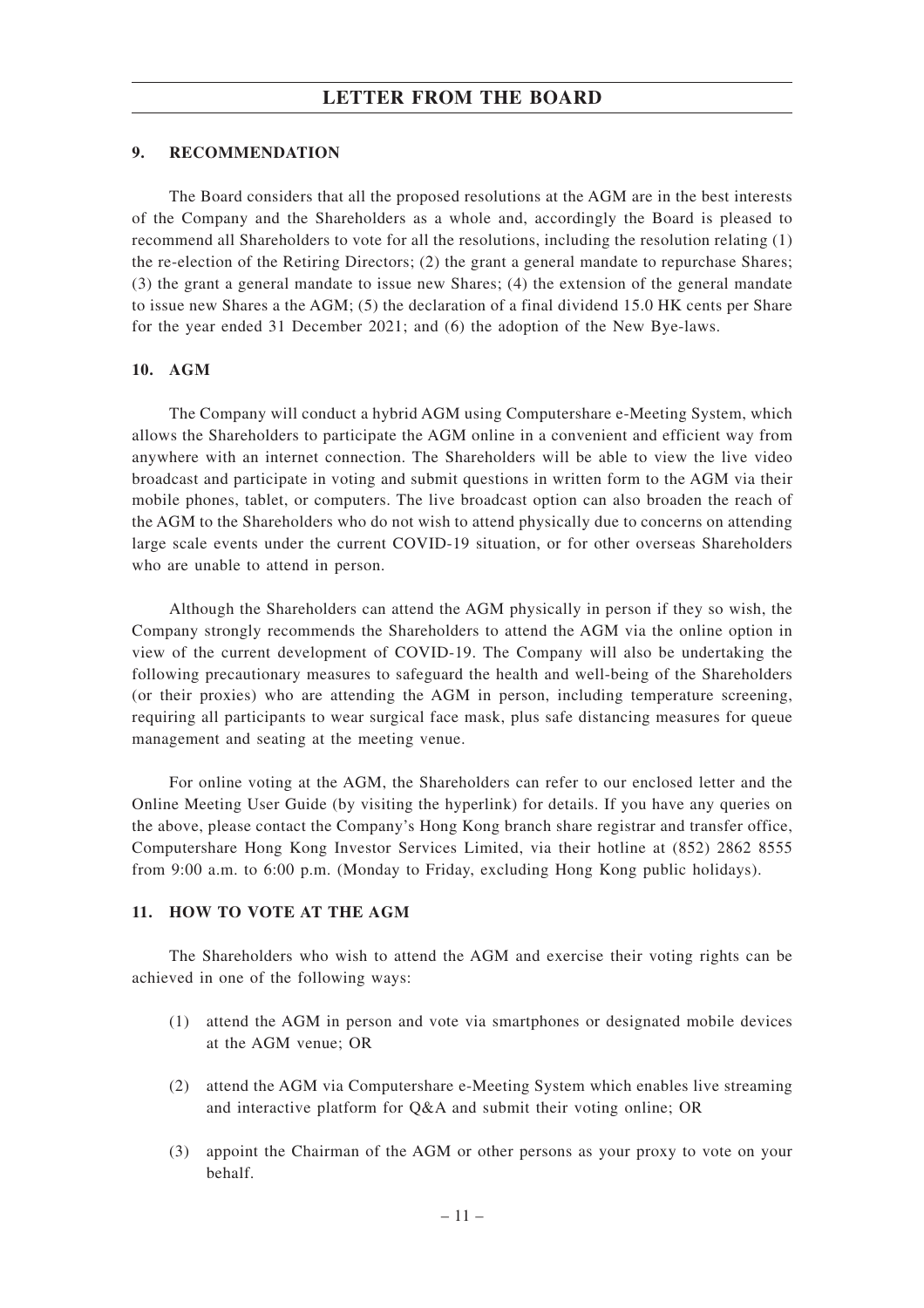Your proxy's authority and instruction will be revoked if you attend and vote in person at the AGM or via the Computershare e-Meeting system.

Non-registered holders whose shares of the Company are held in the Central Clearing and Settlement System through banks, brokers, custodians or Hong Kong Securities Clearing Company Limited may be able to attend the AGM, vote and submit questions online. In this regard, they should consult directly with their banks, brokers or custodians (as the case may be) for the necessary arrangements.

For corporate Shareholders who wish to attend the AGM and to vote online, please contact the Company's Hong Kong branch share registrar and transfer office at (852) 2862 8555 on or before 24 June 2022 for arrangement.

#### **12. RESPONSIBILITY STATEMENT**

This circular, for which the Directors collectively and individually accept full responsibility, includes particulars given in compliance with the Listing Rules for the purpose of giving information with regard to the Group. The Directors, having made all reasonable enquiries, confirm that to the best of their knowledge and belief the information contained in this circular is accurate and complete in all material respects and not misleading or deceptive, and there are no other matters the omission of which would make any statement herein or this circular misleading.

> Yours faithfully, By Order of the Board **BOE Varitronix Limited Mr. Gao Wenbao** *Chairman*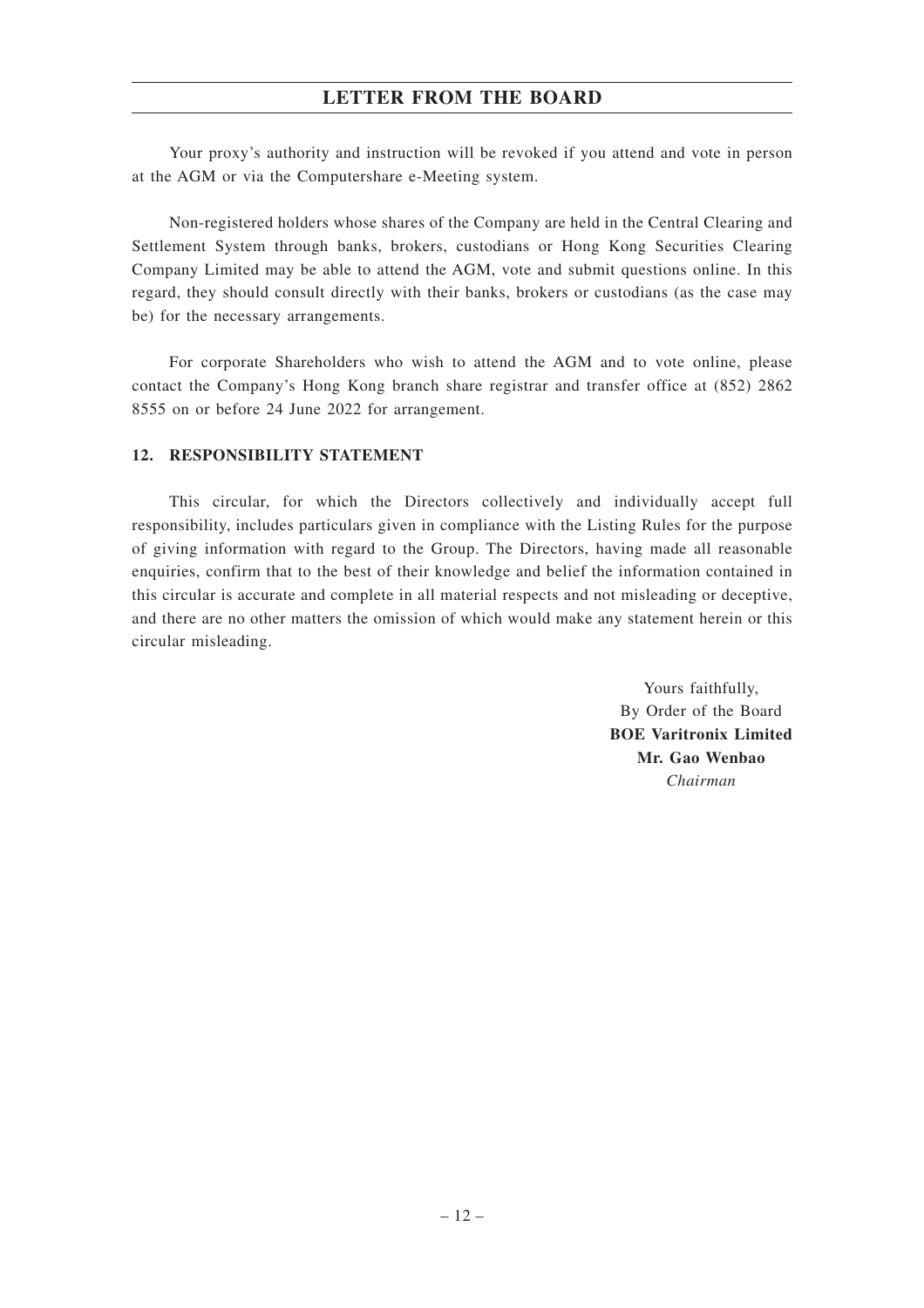This appendix serves as an explanatory statement, as required by the Share Repurchase Rules, to provide requisite information to you for your consideration of the Repurchase Proposal.

#### **1. SHARE CAPITAL**

As at the Latest Practicable Date, the issued share capital of the Company comprised 736,370,204 Shares.

Subject to the passing of the Repurchase Resolution and on the basis that no further Shares are issued or repurchased prior to the AGM, the Company would be allowed under the Repurchase Resolution to repurchase a maximum of 73,637,020 Shares.

#### **2. REASONS FOR REPURCHASE**

The Board believes that the Repurchase Proposal is in the best interests of the Company and the Shareholders. Such repurchase may, depending on market conditions and funding arrangements at the time, lead to an enhancement of the net assets and/or earnings per Share and will only be made when the Board believes that such a repurchase will benefit the Company and the Shareholders.

#### **3. FUNDING OF REPURCHASE**

In repurchasing Shares, the Company may only apply funds legally available for such purpose in accordance with its memorandum of association of the Company, the Bye-laws, the Listing Rules and the applicable laws of Bermuda. Bermuda law provides that the amount of capital repaid in connection with a share repurchase may only be paid out of the capital paid up on the relevant shares, or the funds of the Company that would otherwise be available for dividend or distribution or out of the proceeds of a fresh issue of shares made for the purpose. The amount of premium payable on repurchase may only be paid out of either the funds of the Company that would otherwise be available for dividend or distribution or out of the share premium account of the Company.

The Directors consider that there might be an adverse impact on the working capital or gearing position of the Company as compared with the position disclosed in the audited financial statements contained in the annual report of the Company for the year ended 31 December 2021 in the event that the Repurchase Proposal was to be exercised in full at any time during the proposed repurchase period. However, the Board does not propose to exercise the Repurchase Proposal to such an extent as would, in the circumstances, have a material adverse effect on the working capital requirements of the Company or the gearing levels.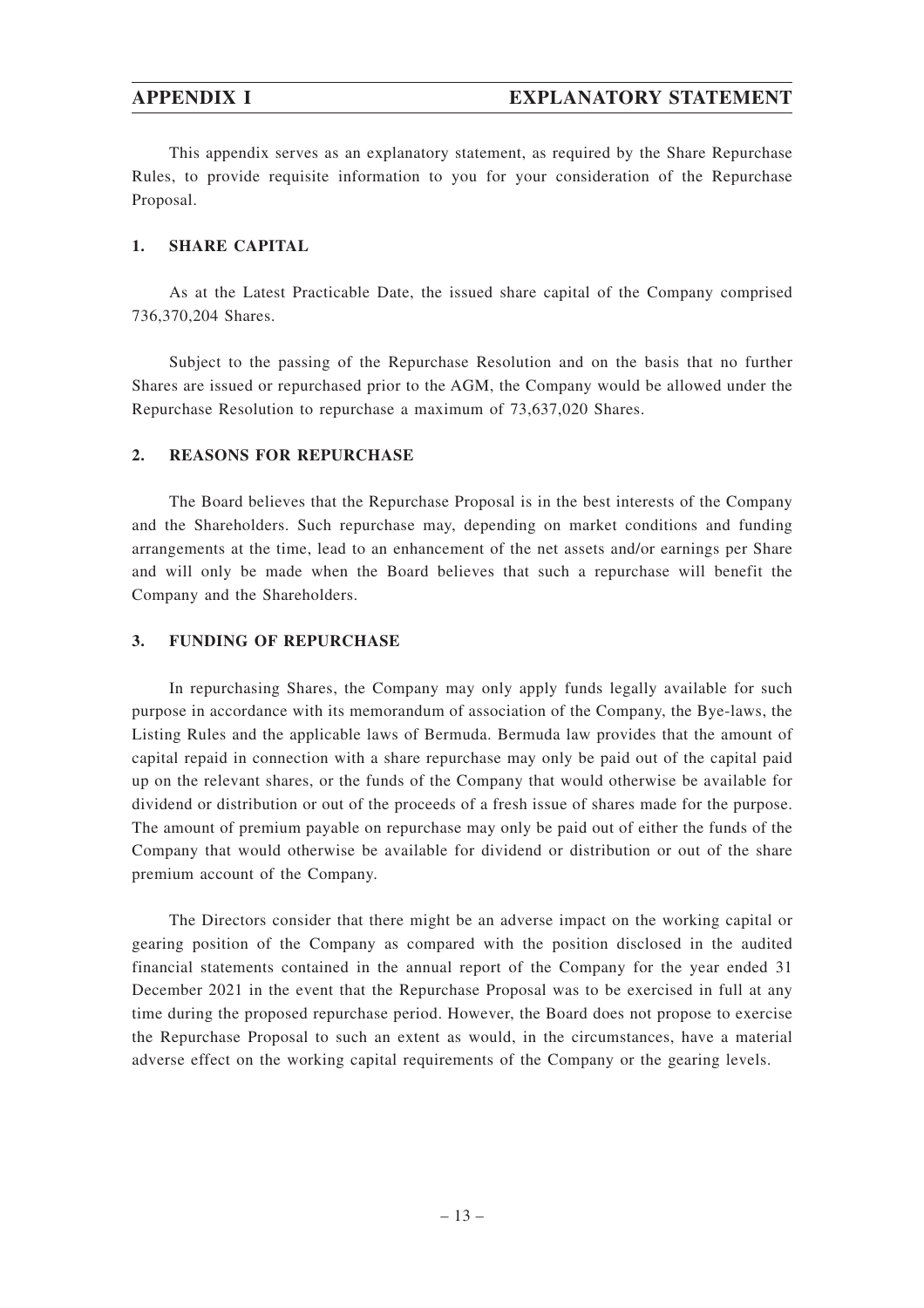#### **4. SHARE PRICES**

The highest and lowest prices at which the Shares have been traded on the Stock Exchange during each of the previous twelve months before the Latest Practicable Date are as follows:

|                                          | Price per Share |        |
|------------------------------------------|-----------------|--------|
|                                          | <b>Highest</b>  | Lowest |
|                                          | HK\$            | HK\$   |
| 2021                                     |                 |        |
| May                                      | 4.460           | 3.850  |
| June                                     | 6.270           | 3.980  |
| July                                     | 11.68           | 5.900  |
| August                                   | 9.650           | 7.160  |
| September                                | 12.80           | 7.130  |
| October                                  | 8.910           | 6.750  |
| November                                 | 11.32           | 8.010  |
| December                                 | 10.30           | 8.520  |
| 2022                                     |                 |        |
| January                                  | 12.58           | 8.220  |
| February                                 | 9.830           | 8.660  |
| March                                    | 9.600           | 5.500  |
| April, up to the Latest Practicable Date | 10.48           | 8.570  |

#### **5. GENERAL**

The Board has undertaken to the Stock Exchange that, so far as the same may be applicable, they will exercise the powers of the Company to make repurchases pursuant to the Repurchase Resolution and in accordance with the Listing Rules and the applicable laws of Bermuda.

As at the Latest Practicable Date, none of the Directors nor, to the best of their knowledge having made all reasonable enquiries, any of their associates (as defined in the Listing Rules), have any intention to sell any Shares to the Company if the Repurchase Proposal is approved by the Shareholders.

As at the Latest Practicable Date, no connected persons (as defined in the Listing Rules) have notified the Company that they have a present intention to sell Shares to the Company, or have undertaken not to do so, in the event that the Repurchase Proposal is approved by the **Shareholders** 

If on the exercise of the power to repurchase Shares pursuant to the Repurchase Resolution, a Shareholder's proportionate interest in the voting rights of the Company increases, such increase will be treated as an acquisition for the purposes of Rule 32 of the Takeovers Code. As a result, a Shareholder or group of Shareholders acting in concert could obtain or consolidate control of the Company and become obliged to make a mandatory offer in accordance with Rules 26 and 32 of the Takeovers Code.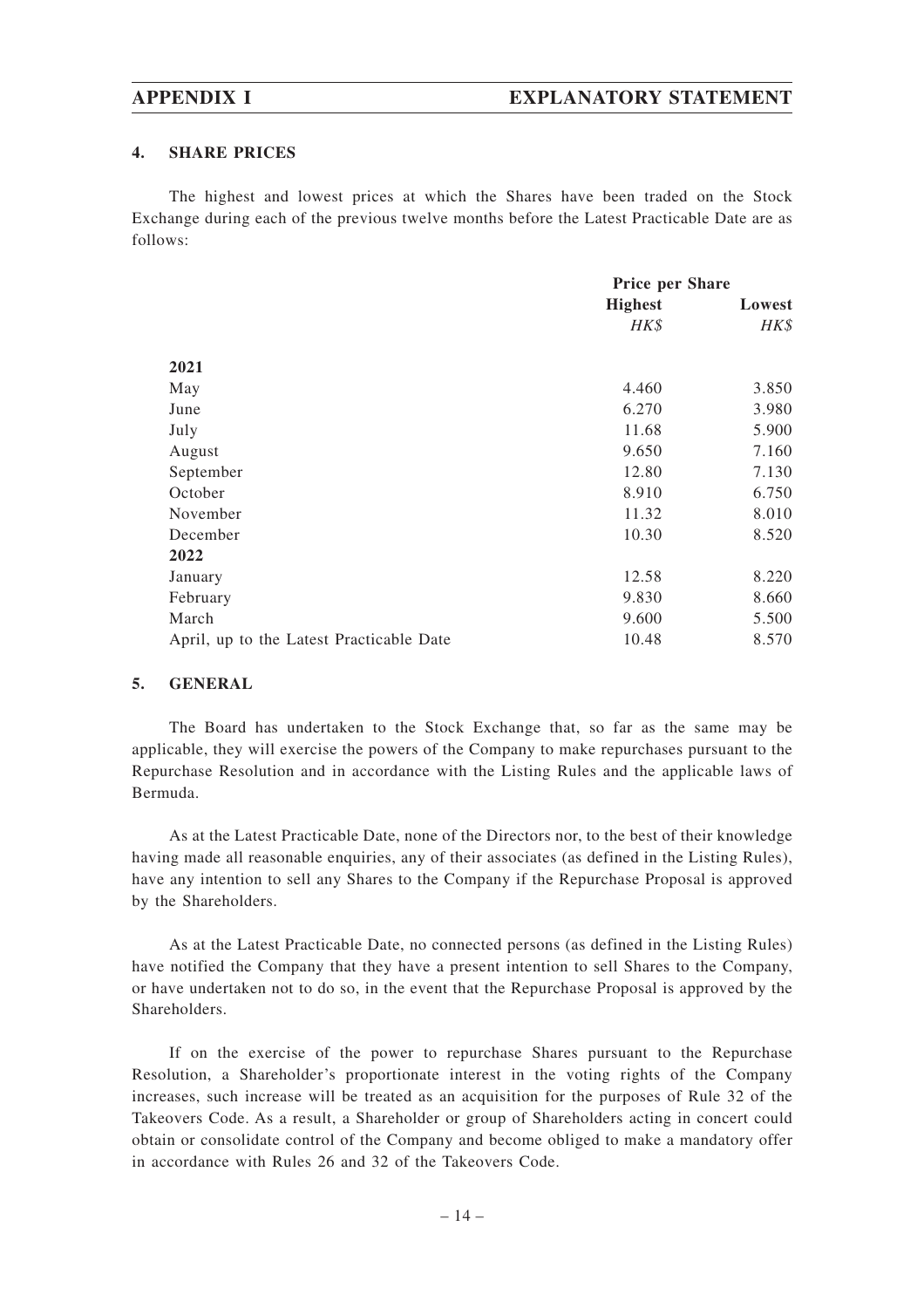#### **APPENDIX I EXPLANATORY STATEMENT**

As at the Latest Practicable Date, to the best of the knowledge and belief of the Directors, the Shareholders who were interested in 5% or more of the issued share capital of the Company, according to the register of interests required to be kept by the Company under section 336 of the Securities and Futures Ordinance ("SFO"), were as follows:

| Name of<br>Shareholder                   | Capacity                                 | Number of<br>shares in the<br>Company held | Number of<br>underlying<br>shares in the<br>Company held | <b>Total</b> | Current<br>percentage<br>interest in the<br>issued share<br>capital of the<br>Company | Percentage<br>interest in the<br>issued share<br>capital of the<br>Company in the<br>event the<br>Repurchase<br>Proposal is<br>exercised in full |
|------------------------------------------|------------------------------------------|--------------------------------------------|----------------------------------------------------------|--------------|---------------------------------------------------------------------------------------|--------------------------------------------------------------------------------------------------------------------------------------------------|
| <b>BOE</b> Technology<br>Group Co., Ltd. | Interest of<br>controlled<br>corporation | 400,000,000<br>(Note 1)                    |                                                          | 400,000,000  | 54.32%                                                                                | 60.36%                                                                                                                                           |
| Ko Chun Shun,<br>Johnson                 | Beneficial owner                         | 50,551,000<br>(Note 2)                     |                                                          | 50,551,000   | 6.86%                                                                                 | $7.63\%$                                                                                                                                         |
| Rockstead<br>Technology<br>Limited       | Interest of<br>controlled<br>corporation | 37,951,000<br>(Note 2)                     | $\overline{\phantom{m}}$                                 | 37,951,000   | 5.15%                                                                                 | 5.73%                                                                                                                                            |

*Notes:*

- (1) The 400,000,000 Shares held by BOE Technology Group Co., Ltd. (through BOE Technology (HK) Limited).
- (2) These Shares are held by Rockstead Technology Limited ("**Rockstead**") and Omnicorp Limited ("**Omnicorp**") as to 37,951,000 Shares and 10,700,000 Shares respectively. Rockstead and Omnicorp are wholly and beneficially owned by Mr. Ko Chun Shun, Johnson. By virtue of the SFO, Mr. Ko Chun Shun, Johnson is deemed to be interested in the Shares held by Rockstead and Omnicorp.

In the event the Board exercises in full the power to repurchase Shares pursuant to the Repurchase Resolution, then (if the present shareholdings remain the same), the interests of the above shareholders would be increased to approximately the respective percentage shown in the last column above. The Board is not aware of any consequences which may arise under the Takeovers Code as a result of any repurchases made under the Repurchase Proposal. In the event the power to repurchase shares pursuant to the Repurchase Resolution is exercised in full, the number of Shares held by the public would not fall below 25%.

#### **6. SHARE REPURCHASES MADE BY THE COMPANY**

The Company had not repurchased any Shares (whether on the Stock Exchange or otherwise) in the six months preceding the Latest Practicable Date.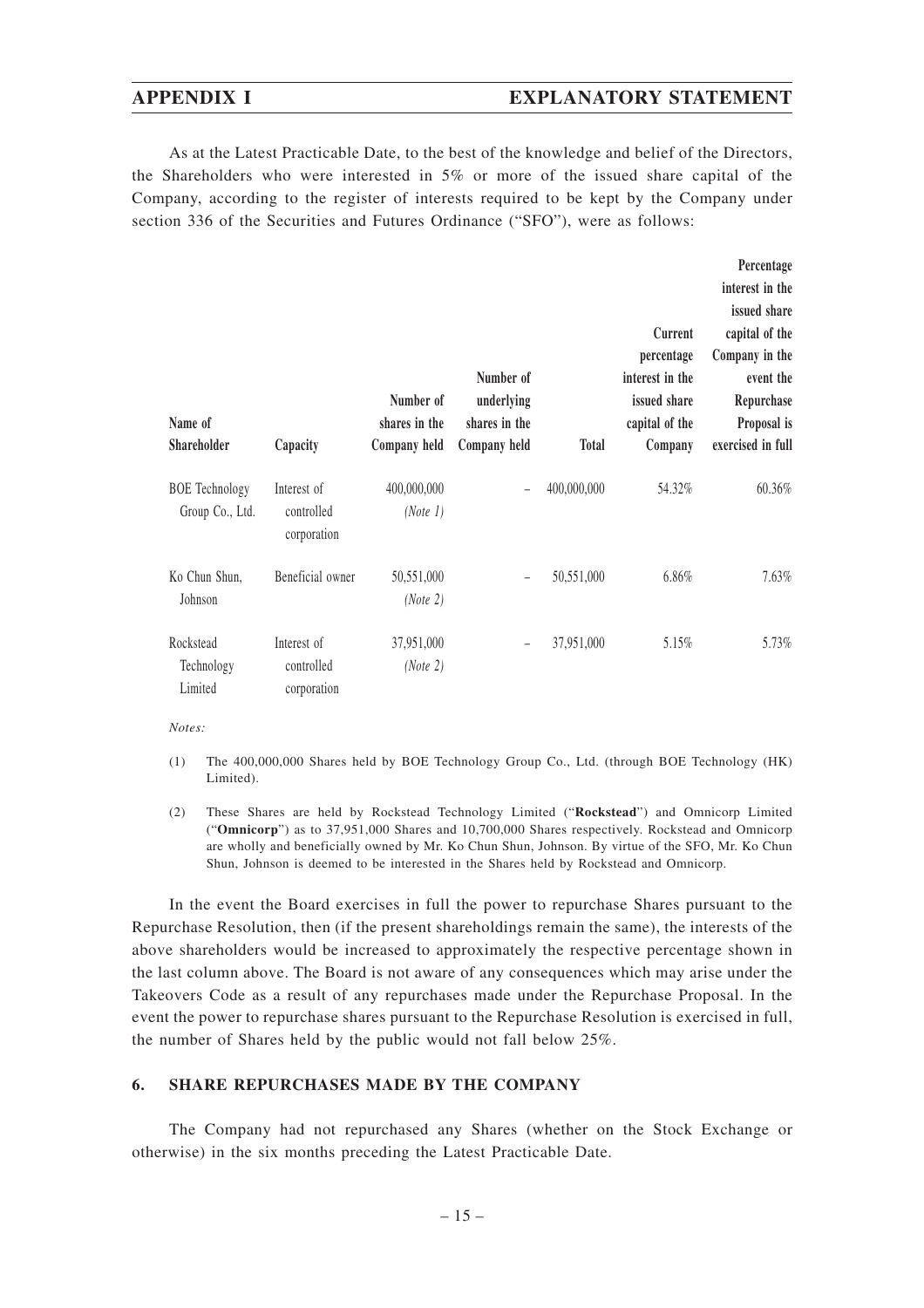The followings are the particulars of the Retiring Directors proposed to be re-elected at the AGM to be held on Thursday, 30 June 2022:

1. Mr. Gao Wenbao, aged 47, was appointed as an Executive Director and the Chairman in September 2018. Due to the term of office of Mr. Gao expired, he was re-appointed as an Executive Director and the Chairman in April 2019 and 2022. Mr. Gao is the chairman of the nomination Committee (the "Nomination Committee") and a member of the remuneration committee (the "Remuneration Committee") of the Company. Mr. Gao holds a doctor degree in microelectronics and solid-state electronics from Jilin University. Mr. Gao joined BOE since 2003. He worked as a deputy technical director, a production director and an executive deputy general manager of BOE, a local commander and a general manager of the 8.5th generation TFT-LCD production line in Chongqing, a project commander in chief of the 6th generation AMOLED production line in Chengdu, a senior vice president and etc of the BOE Group. Mr. Gao is currently an executive director and the executive vice president of BOE Technology Group, and the chief executive officer of Display Business. As at the Latest Practicable Date, Mr. Gao had personal interests in 1,860,700 A shares of BOE (of which 1,500,000 shares are granted under the 2020 share option and restricted share incentive scheme).

Mr. Gao has a service contract with the Company for a term of three years and will be subject to retirement by rotation and re-election in accordance with the Bye-laws. Mr. Gao is not be entitled to any salary for serving as the Chairman of the Board but with a discretionary bonus which is determined by the Board based on the Company's performance. Mr. Gao is not entitled to any director's fee or remuneration for his appointment as an executive director.

As at the Latest Practicable Date and save as disclosed above, Mr. Gao did not have any interests in the Shares within the meaning of Part XV of the Securities and Futures Ordinance, does not hold any directorship in public companies the securities of which are listed on any securities market in Hong Kong or overseas in the past three years and does not have any relationship with any other Director, senior management, or substantial or controlling shareholder of the Company.

2. Mr. Su Ning, aged 41, was appointed as an Executive Director and a Co-chief Executive Officer of the Company in April 2016. Mr. Su was redesignated from a Co-chief Executive Officer of the Company to the Chief Executive Officer of the Company in January 2019. Due to the term of office of Mr. Su expired, he was re-appointed as an Executive Director and the Chief Executive Officer of the Company in April 2019 and 2022. Mr. Su is a member of the Nomination Committee and a director of various subsidiaries of the Group. Mr. Su graduated from the Graduate School of Chinese Academy of Sciences with a master degree in engineering. Since 2005, Mr. Su has served as a deputy division chief in the module technical department, a deputy department head in the new application business department, the division chief, a deputy general manager in the application business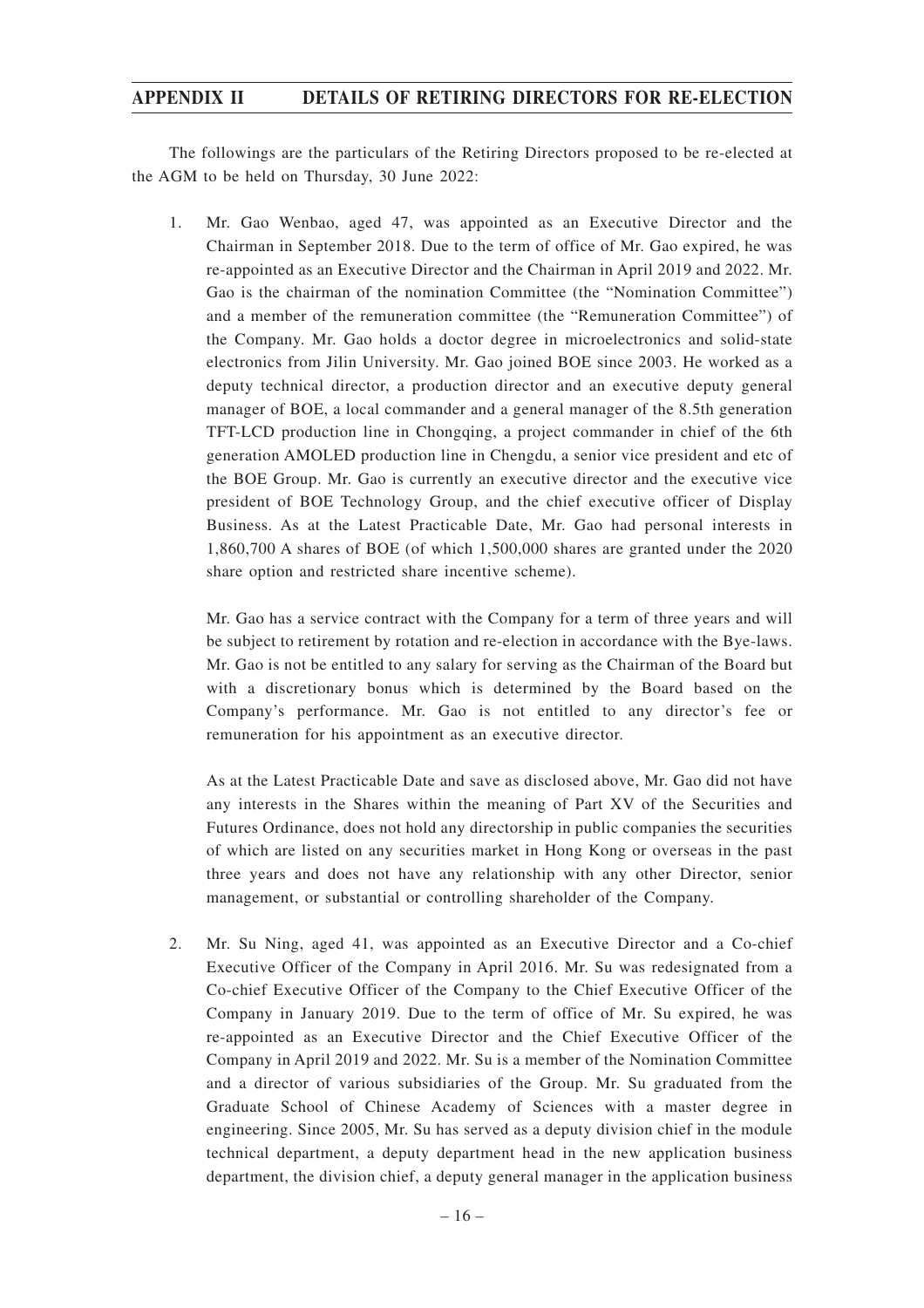department of Beijing BOE Optoelectronics Technology Co., Ltd. (a subsidiary of BOE). Mr. Su is a general manager of the application business department of Beijing BOE Display Technology Co., Ltd. (a subsidiary of BOE). Mr. Su has concurrently served as a general manager of the automotive SBU of BOE since 25 January 2021 and is promoted to a vice president of BOE with effect from 4 March 2021. As at the Latest Practicable Date, Mr. Su had personal interests in 250,000 Shares, 500,000 share options of the Company and 500,000 awarded shares of the Company, and 150,000 A shares of BOE.

Mr. Su has a service contract with the Company for a term of three years and will be subject to retirement by rotation and re-election in accordance with the Bye-laws. He is entitled to a basic salary of HK\$84,000.00 per month for 12 months per annum for serving as the Chief Executive Officer of the Company (which is determined with reference to his experience, duties and responsibilities) with a discretionary bonus which is determined by the Board based on the Company's performance. Mr. Su is also entitled to HK\$1,008,000.00 (i.e. equivalent to 12 months of the basic salary) of guaranteed bonus per annum, upon completion of one year of service and the Company has met the performance target set by the Board. Mr. Su is not entitled to any director's fee or remuneration for his appointment as an executive director.

As at the Latest Practicable Date and save as disclosed above, Mr. Su did not have any interests in the Shares within the meaning of Part XV of the Securities and Futures Ordinance, does not hold any directorship in public companies the securities of which are listed on any securities market in Hong Kong or overseas in the past three years and does not have any relationship with any other Director, senior management, or substantial or controlling shareholder of the Company.

3. Mr. Shao Xibin, aged 52, was appointed as a Non-executive Director in April 2019. Due to the term of office of Mr. Shao expired, he was re-appointed as a Non-executive Director in April 2022. Mr. Shao graduated from Changchun Institute of Physics, Chinese Academy of Sciences with a doctor degree in condensed matter physics. From 1994 to 2006, Mr. Shao worked at Changchun Institute of Physics, Chinese Academy of Sciences, Tohoku University and Jilin North Color Crystal Display Co., Ltd.. Since 2006, Mr. Shao joined the BOE Group. He worked as a deputy director of strategic planning department, a director of research and development of central research institute, a director of product development of BOE Display, a director of DT development and a department head of TV development, a deputy head of IT/TV product development, head of IT/TV product development, the chief product officer, a co-chief technology officer of Display Business Group of BOE. He is currently the chief new product officer of Display Business Group of BOE. As at the Latest Practicable Date, Mr. Shao had personal interests in 787,600 A shares of BOE (of which 634,000 shares are granted under the 2020 share option and restricted share incentive scheme).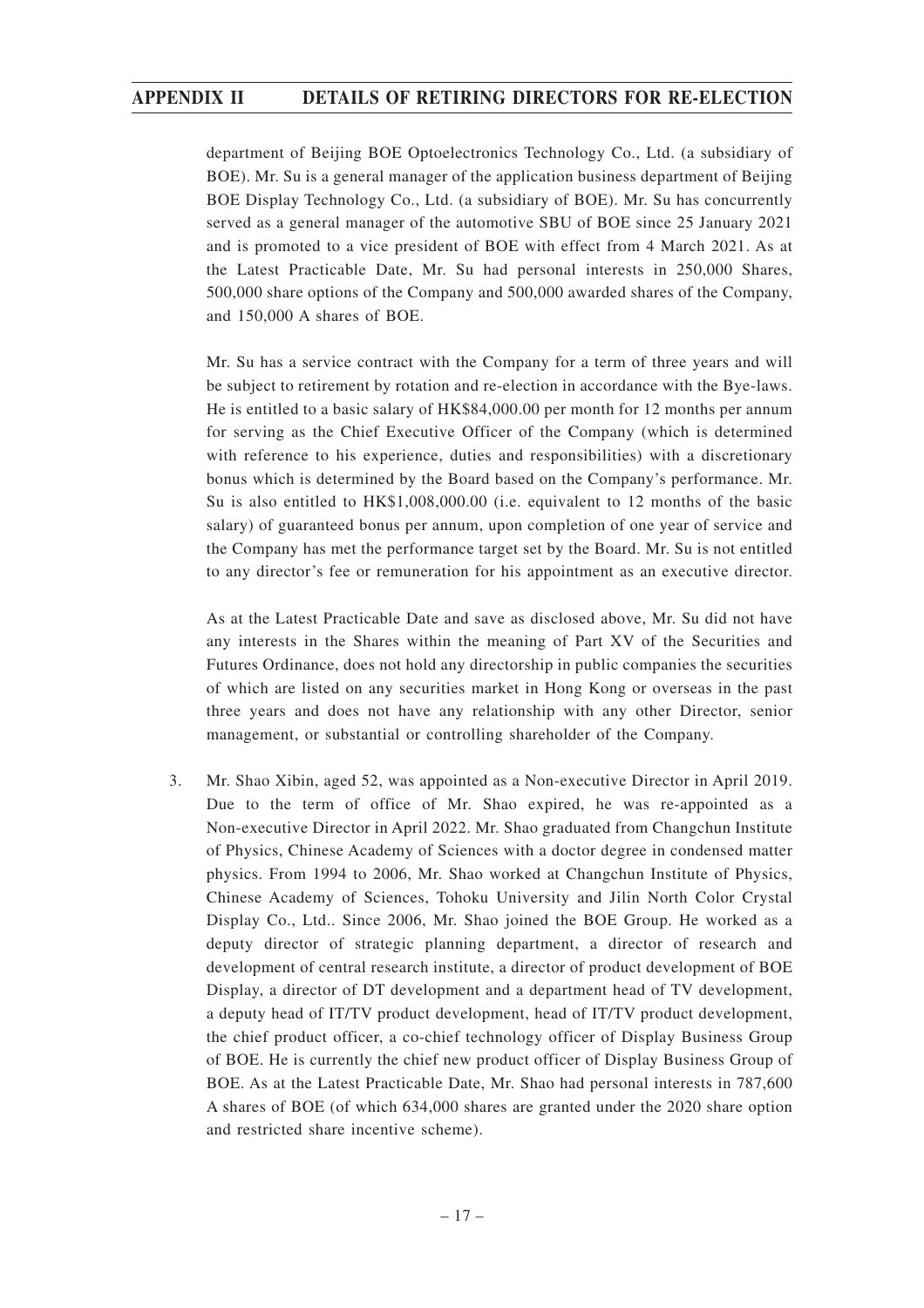Mr. Shao has not entered into any service contract with the Company. The Company has entered into an appointment letter with Mr. Shao, pursuant to which he was appointed as a Non-executive Director. His appointment is for a term of three years and will be subject to retirement by rotation and re-election in accordance with the Bye-laws. He is entitled to an annual director's fee of HK\$200,000 which is determined with reference to his experience and the prevailing market director's fees for non-executive directors.

As at the Latest Practicable Date and save as disclosed above, Mr. Shao did not have any interests in the Shares within the meaning of Part XV of the Securities and Futures Ordinance, does not hold any directorship in public companies the securities of which are listed on any securities market in Hong Kong or overseas in the past three years and does not have any relationship with any other Director, senior management, or substantial or controlling shareholder of the Company.

4. Mr. Jin Hao, aged 48, was appointed as a Non-executive Director in April 2019. Due to the term of office of Mr. Jin expired, he was re-appointed as a Non-executive Director in April 2022. Mr. Jin graduated from Northeast Forestry University with a bachelor's degree in trade economy. From 1997 to 2003, Mr. Jin worked at Beijing Gucheng Tourism Vocational School, K.E.D. Co., Ltd. and BTC Information and Communication Co., Ltd.. Since 2003, Mr. Jin joined the BOE Group. He worked as a department head of sales planning management department of BOE Optoelectronics. He is currently a head of the production and sales management centre of Display Business Group of BOE and Display Device of BOE. As at the Latest Practicable Date, Mr. Jin had personal interests in 628,800 A shares of BOE (of which 575,000 shares are granted under the 2020 share option and restricted share incentive scheme).

Mr. Jin has not entered into any service contract with the Company. The Company has entered into an appointment letter with Mr. Jin, pursuant to which he was appointed as a Non-executive Director. His appointment is for a term of three years and will be subject to retirement by rotation and re-election in accordance with the Bye-laws. He is entitled to an annual director's fee of HK\$200,000 which is determined with reference to his experience and the prevailing market director's fees for non-executive directors.

As at the Latest Practicable Date and save as disclosed above, Mr. Jin did not have any interests in the Shares within the meaning of Part XV of the Securities and Futures Ordinance, does not hold any directorship in public companies the securities of which are listed on any securities market in Hong Kong or overseas in the past three years and does not have any relationship with any other Director, senior management, or substantial or controlling shareholder of the Company.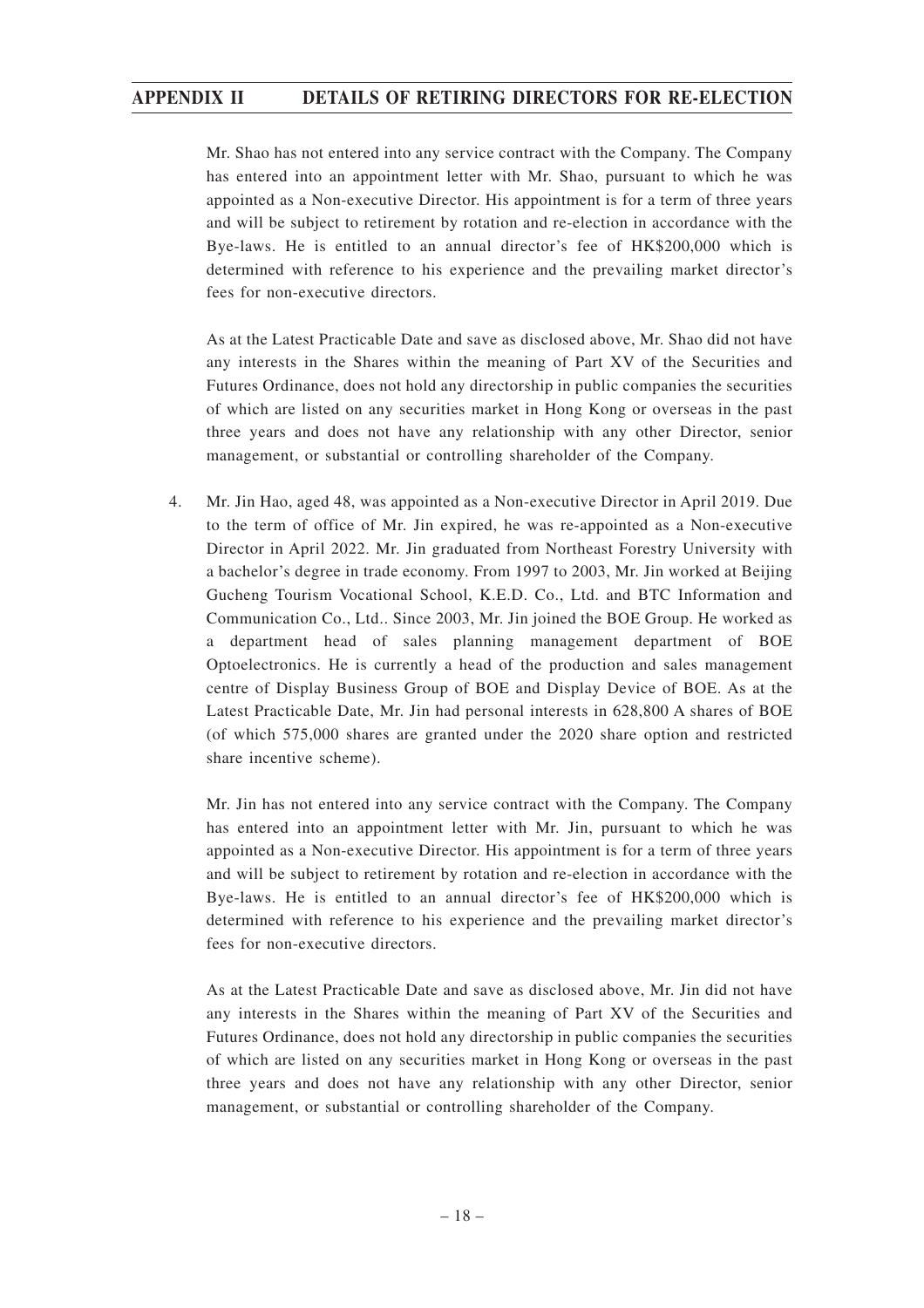5. Mr. Zhang Jianqiang, aged 41, was appointed as a Non-executive Director in January 2022. Due to the term of office of Mr. Zhang expired, he was re-appointed as a Non-executive Director in April 2022. Mr. Zhang graduated from Anhui University of Technology with a master's degree in business administration. From 2000 to 2010, Mr. Zhang worked at Baocheng Industrial Group and Kunshan Longteng Optoelectronic Co., Ltd.. Since 2010, Mr. Zhang joined BOE Technology Group Co., Ltd. ("BOE") and worked as a chief of taxation section, a vice head of accounting department and a financial controller of Hefei BOE Optoelectronic Technology Co., Ltd., a chief of taxation section and a financial controller of Hefei Xinsheng Optoelectronic Technology Co., Ltd., and a financial controller of Hefei BOE Display Technology Co., Ltd. and Chongqing BOE Optoelectronic Technology Co., Ltd.. All companies are subsidiaries of BOE. Currently, he is the head of financial operation management of Display Business Group of BOE and the regional financial director of BOE in Hefei. As at the Latest Practicable Date, Mr. Zhang had personal interests in 641,500 A shares of BOE (of which 588,700 shares are granted under the 2020 share option and restricted share incentive scheme).

Mr. Zhang has not entered into any service contract with the Company. The Company has entered into an appointment letter with Mr. Zhang, pursuant to which he was appointed as a Non-executive Director. His appointment is for a term of three years and will be subject to retirement by rotation and re-election in accordance with the Bye-laws. He is entitled to an annual director's fee of HK\$200,000 which is determined with reference to his experience and the prevailing market director's fees for non-executive directors.

As at the Latest Practicable Date and save as disclosed above, Mr. Zhang did not have any interests in the Shares within the meaning of Part XV of the Securities and Futures Ordinance, does not hold any directorship in public companies the securities of which are listed on any securities market in Hong Kong or overseas in the past three years and does not have any relationship with any other Director, senior management, or substantial or controlling shareholder of the Company.

6. Mr. Fung, Yuk Kan Peter, aged 55, was appointed as an Independent Non-executive Director in June 2016. Mr. Fung is the Chairman of the Audit Committee and the Remuneration Committee, and a member of the Nomination Committee. Mr. Fung was trained and qualified in KPMG London before returning to KPMG Hong Kong in 1993. Since his return Mr. Fung has travelled regularly into China to lead different types of China projects, including Initial Public Offerings and due diligence exercises for merger and acquisitions. Mr. Fung became a partner in October 2000. Later in 2006 he moved to and started stationing in Beijing. In the past two decades, he has been in many positions within KPMG, including the partner in-charge of large accounts, regional head of audit and regional head of business development.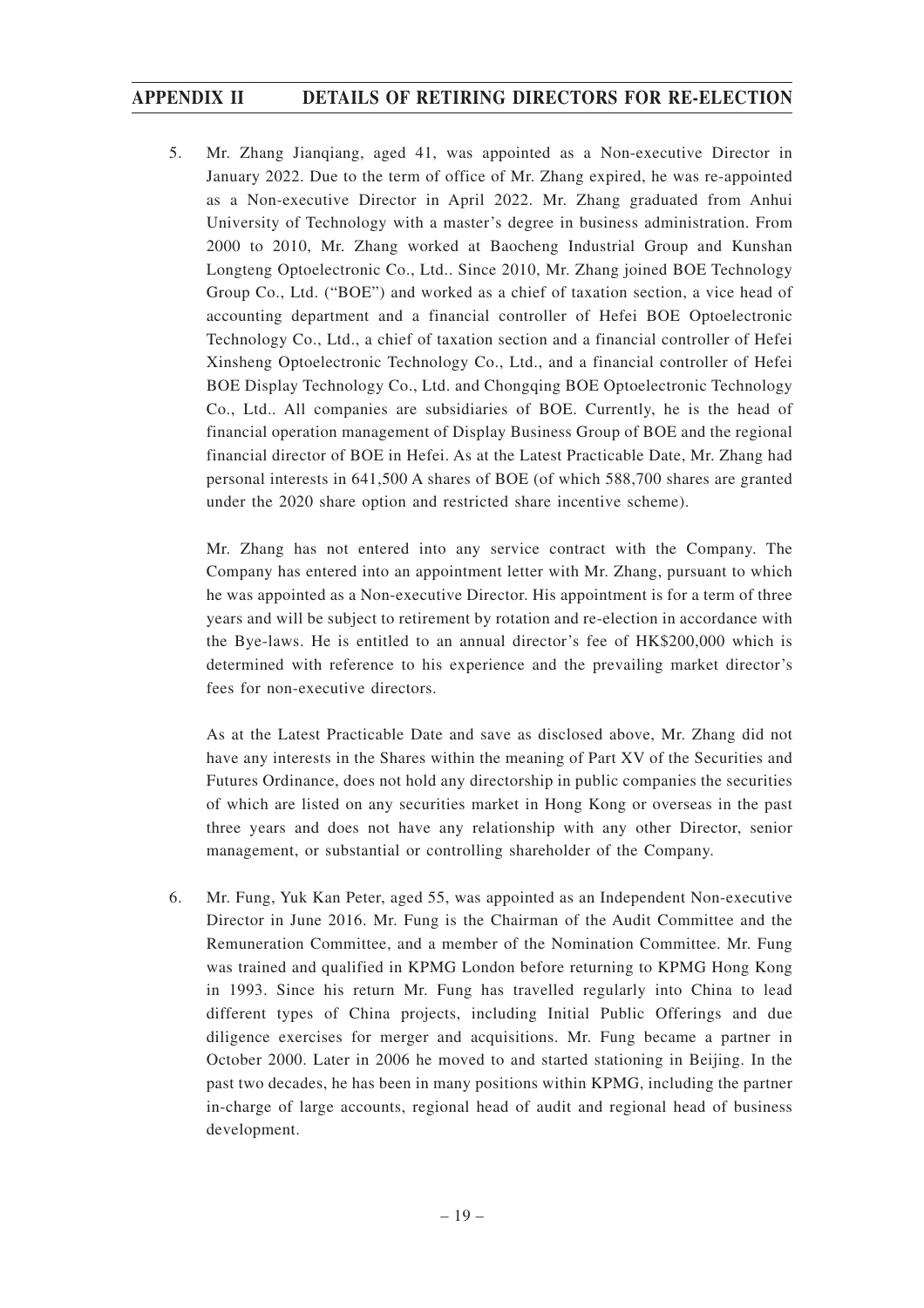Mr. Fung's last position before retirement is the Global Chair of KPMG Global China Practice ("GCP"). The GCP is a community of professionals in China and across the globe with a total focus on inbound and outbound China businesses and assists Chinese businesses with their globalisation strategy and helps multinational companies enter or expand into the China market. In this role, he regularly meets with market players to discuss the continuous development of China and issues confronting executives from different businesses. He also writes publications and appears in conferences and events as presenters/panelists to share his experience and views on these matters.

Mr. Fung is a fellow member of the Institute of Chartered Accountants of England and Wales and a member of the Hong Kong Institute of Certified Public Accountants. He obtained a bachelor of science in Economics from London School of Economics and Political Science in 1988. As at the Latest Practicable Date, Mr. Fung had personal interests in 100,000 share options and 100,000 awarded shares of the Company.

There is no service contract between the Company and Mr. Fung. The Company has entered into an appointment letter with Mr. Fung, pursuant to which he was appointed as an Independent Non-executive Director. He will be appointed for a fixed term expiring on 31 December 2022 and will be subject to retirement by rotation and re-election in accordance with Bye-laws. For the year ended 31 December 2021, Mr. Fung is entitled to an annual director's fee of HK\$200,000 which is determined with reference to his experience and the prevailing market director's fees for independent non-executive Director.

As at the Latest Practicable Date and save as disclosed above, Mr. Fung did not have any interests in the Shares within the meaning of Part XV of the Securities and Futures Ordinance, does not hold any directorship in public companies the securities of which are listed on any securities market in Hong Kong or overseas in the past three years and does not have any relationship with any other Director, senior management, or substantial or controlling shareholder of the Company.

7. Mr. Chu, Howard Ho Hwa, aged 57, was appointed as an Independent Non-executive Directors in June 2016. He is a member of the Audit Committee, the Remuneration Committee and the Nomination Committee. Mr. Chu has near 20 years of business experience and near 15 years of experience in corporate governance. Mr. Chu is a partner of Go Capital Limited which is a private equity firm based in Hong Kong and Shanghai. Mr. Chu was appointed as an independent non-executive director of Guolian Securities Co., Ltd. which is listed on the Main Board of the Stock Exchange in June 2019. From 2012 and 28 February 2018, Mr. Chu was the chief executive officer of mReferral Corporation (HK) Limited which is a leading mortgage referral company and is a joint venture of Midland Holdings Limited and Cheung Kong (Holdings) Limited. From March 2012 to June 2012, he was the chief financial officer of China Smart Electric Co. Ltd.. From July 2009 to October 2011,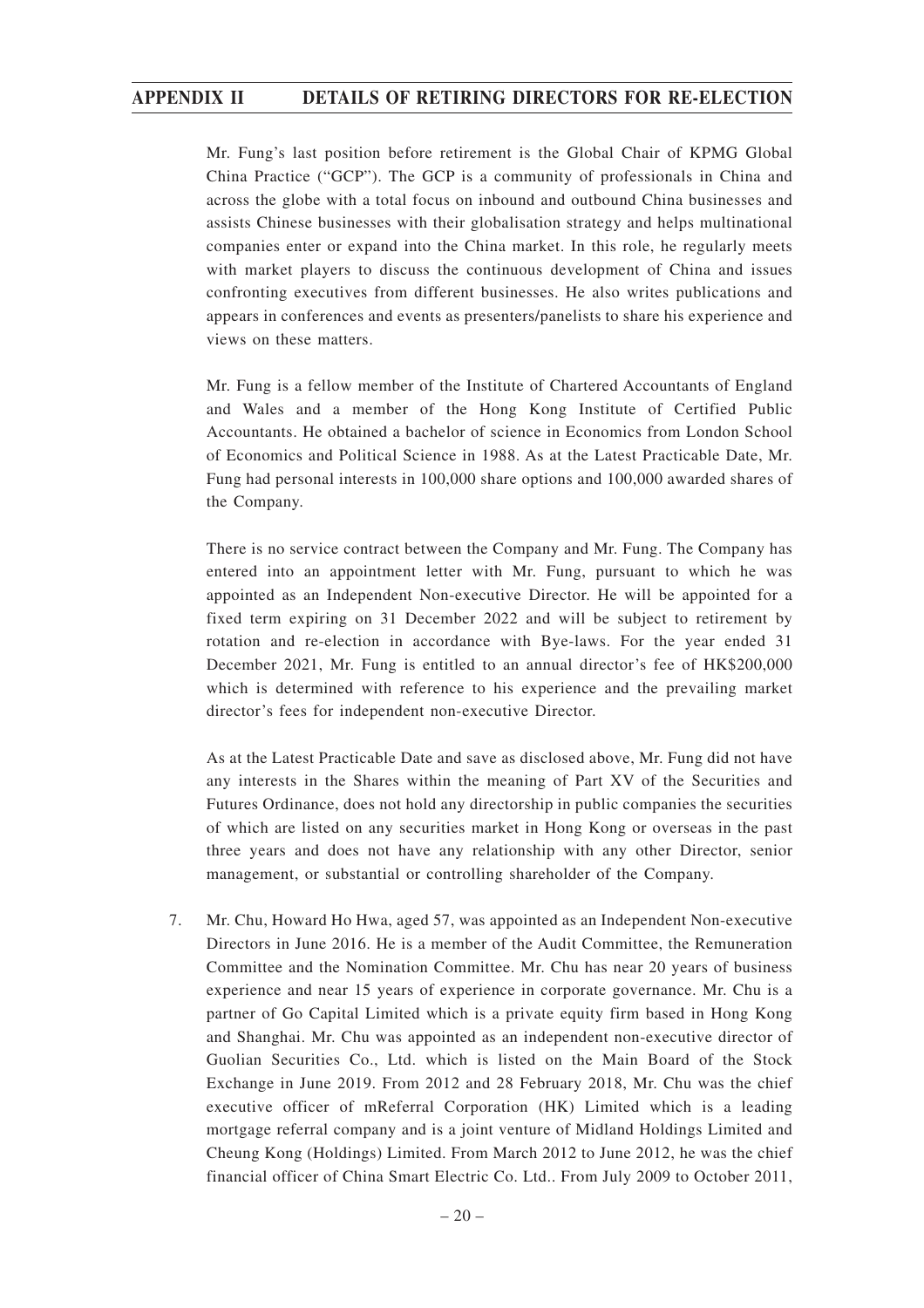he was the chief financial officer of Trony Solar Holdings Company Limited which is a publicly listed company on the Main Board of the Stock Exchange. From September 2010 to May 2012, he was an independent non-executive Director of China Kingstone Mining Holdings Limited which is a publicly listed company on the Main Board of the Stock Exchange. He has previously worked for Shanghai Century Acquisition Corporation, a company listed on the American Stock Exchange, and United Energy Group Limited, a company listed on the Stock Exchange. He was a director at ABN AMRO Asia Corporate Finance Ltd. and was also a director at the Hong Kong and Shanghai Banking Corporation Ltd.. From June 2012 to June 2015, he was an independent non-executive Director of Weichai Power Co. Ltd. which is a publicly listed company on the Main Board of Stock Exchange. He resigned as an independent non-executive director of Directel Holdings Limited which is listed on the Growth Enterprise Market of the Stock Exchange in June 2016. He obtained a master degree of business administration from the Columbia University and a bachelor degree of science from the University of Rochester in 1990 and 1986 respectively. As at the Latest Practicable Date, Mr. Chu had personal interests in 30,000 share options and 100,000 awarded shares of the Company.

There is no service contract between the Company and Mr. Chu. The Company has entered into an appointment letter with Mr. Chu, pursuant to which he was appointed as an Independent Non-executive Director. He will be appointed for a fixed term expiring on 31 December 2022 and will be subject to retirement by rotation and re-election in accordance with Bye-laws. For the year ended 31 December 2021, Mr. Chu is entitled to an annual director's fee of HK\$200,000 which is determined with reference to his experience and the prevailing market director's fees for independent non-executive Director.

As at the Latest Practicable Date and save as disclosed above, Mr. Chu did not have any interests in the Shares within the meaning of Part XV of the Securities and Futures Ordinance, does not hold any directorship in public companies the securities of which are listed on any securities market in Hong Kong or overseas in the past three years and does not have any relationship with any other Director, senior management, or substantial or controlling shareholder of the Company.

Save as disclosed above, there are no other matters concerning Mr. Gao, Mr. Su, Mr. Shao, Mr. Jin, Mr. Zhang, Mr. Fung and Mr. Chu relating to their re-election that need to be brought to the attention of the Shareholders. In addition, there is no information to be disclosed pursuant to any of the requirements of the provisions under paragraphs  $13.51(2)(h)$ to  $13.51(2)(v)$  of the Listing Rules.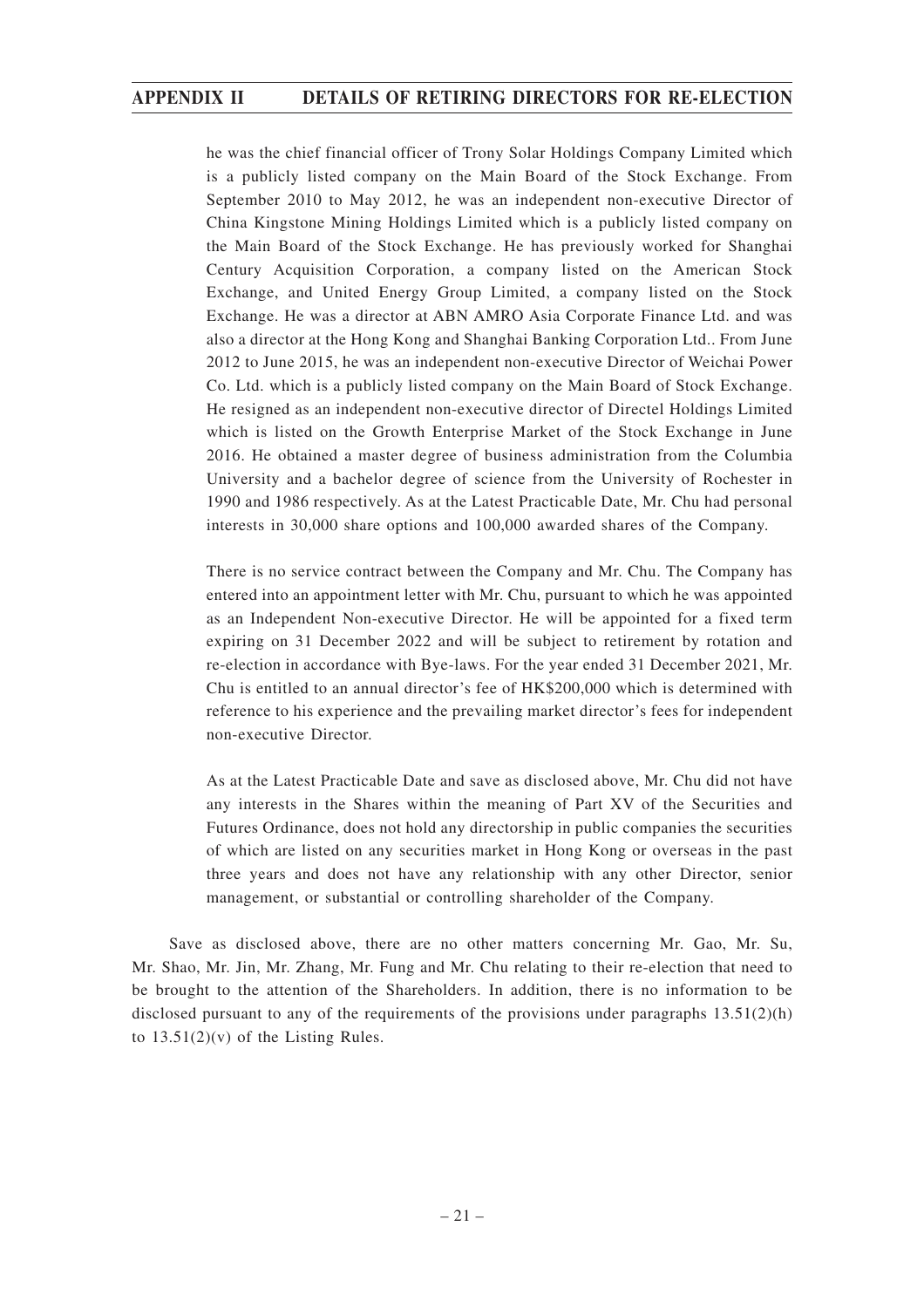#### AMENDED AND RESTATED BYE-LAWS

OF

BOE VARITRONIX LIMITED

(Adopted by Special Resolution passed at an Annual General Meeting held on 30 June 2022)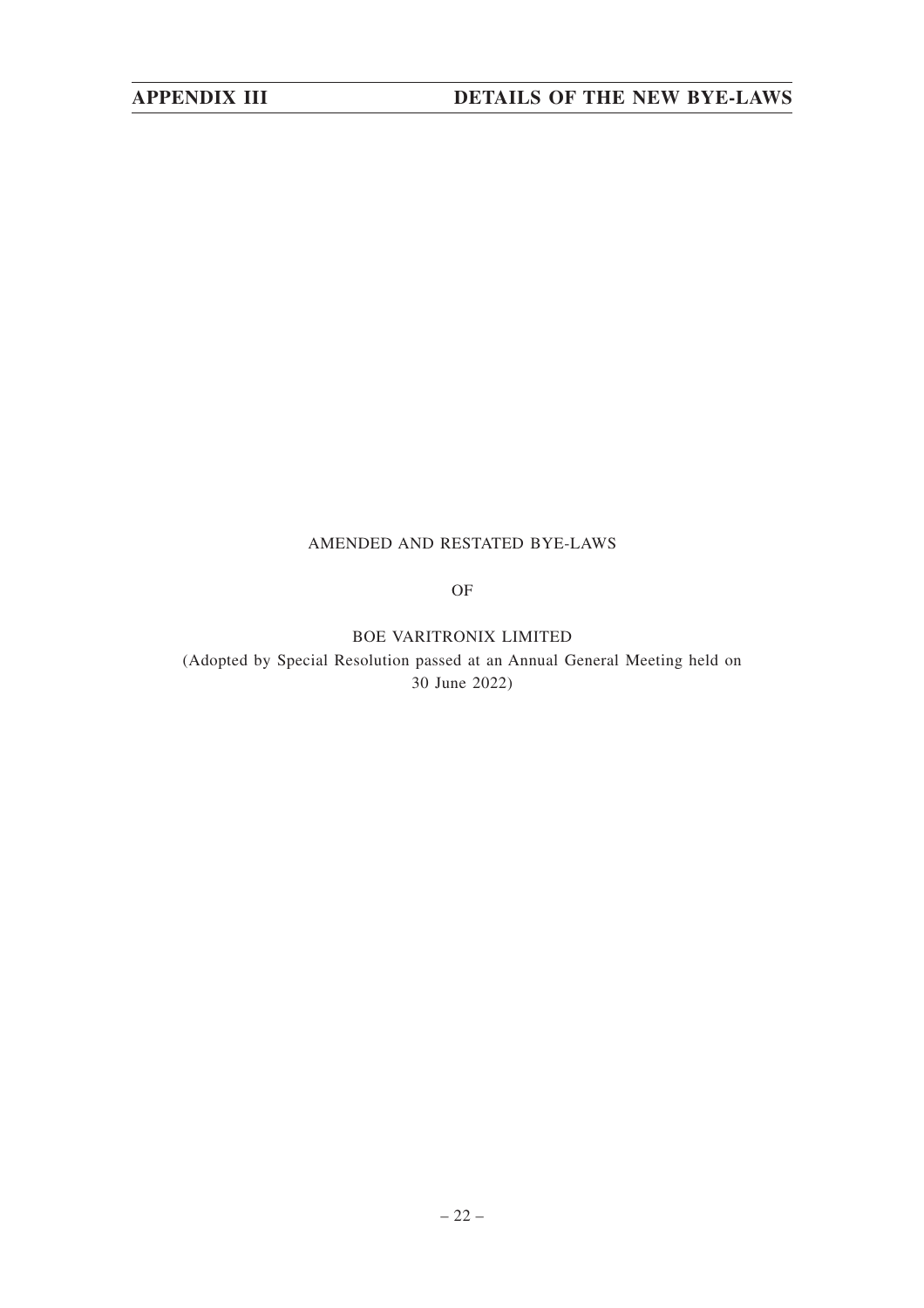### INDEX

| <b>SUBJECT</b>                         | Bye-Law No. |
|----------------------------------------|-------------|
| Interpretation                         | $1 - 2$     |
| Share Capital                          | 3           |
| Alteration Of Capital                  | $4 - 7$     |
| Share Rights                           | $8-9$       |
| Variation Of Rights                    | $10 - 11$   |
| <b>Shares</b>                          | $12 - 15$   |
| <b>Share Certificates</b>              | $16 - 21$   |
| Lien                                   | $22 - 24$   |
| Calls On Shares                        | $25 - 33$   |
| Forfeiture Of Shares                   | 34-42       |
| Register Of Members                    | 43-44       |
| <b>Record Dates</b>                    | 45          |
| <b>Transfer Of Shares</b>              | $46 - 51$   |
| Transmission Of Shares                 | 52-54       |
| <b>Untraceable Members</b>             | 55          |
| General Meetings                       | 56-58       |
| Notice Of General Meetings             | 59-60       |
| Proceedings At General Meetings        | 61-65       |
| Voting                                 | 66-74       |
| Proxies                                | 75-80       |
| Corporations Acting By Representatives | 81          |
| Written Resolutions Of Members         | 82          |
| <b>Board Of Directors</b>              | 83          |
| <b>Retirement Of Directors</b>         | 84-85       |
| Disqualification Of Directors          | 86          |
| <b>Executive Directors</b>             | 87-88       |
| <b>Alternate Directors</b>             | 89-92       |
| Directors' Fees And Expenses           | 93-96       |
| Directors' Interests                   | 97-100      |
| General Powers Of The Directors        | 101-106     |
| Borrowing Powers                       | 107-110     |
| Proceedings Of The Directors           | 111-120     |
| Managers                               | 121-123     |
| Officers                               | 124-127     |
| Register of Directors and Officers     | 128         |
| Minutes                                | 129         |
| Seal                                   | 130         |
| Authentication Of Documents            | 131         |
| <b>Destruction Of Documents</b>        | 132         |
| Dividends And Other Payments           | 133-142     |
| Reserves                               | 143         |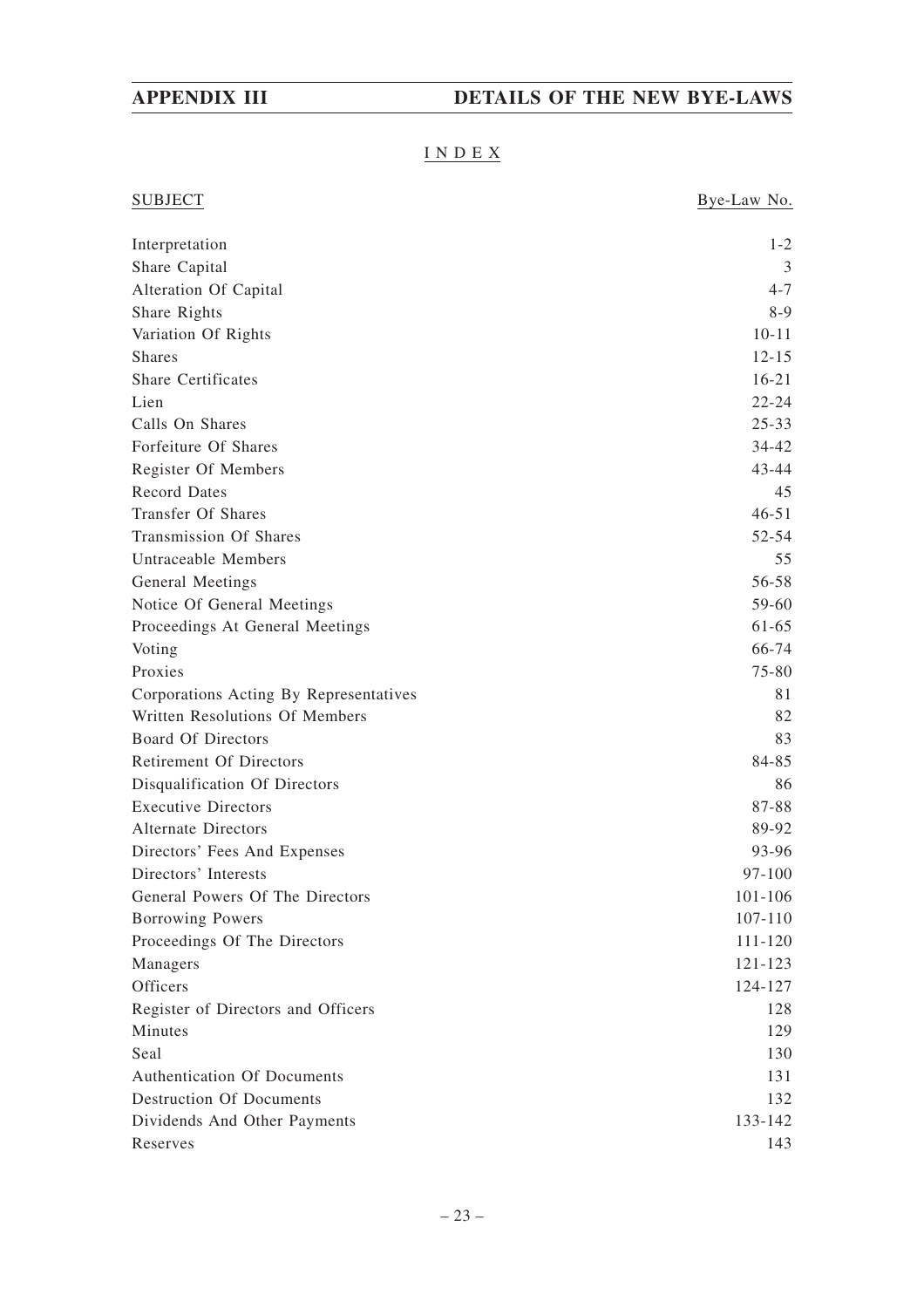#### SUBJECT Bye-Law No.

| Capitalisation                                | 144-145 |
|-----------------------------------------------|---------|
| <b>Subscription Rights Reserve</b>            | 146     |
| <b>Accounting Records</b>                     | 147-151 |
| Audit                                         | 152-157 |
| <b>Notices</b>                                | 158-160 |
| Signatures                                    | 161     |
| Winding Up                                    | 162-163 |
| Indemnity                                     | 164     |
| Alteration Of Bye-laws And Amendment To       |         |
| Memorandum Of Association And Name Of Company | 165     |
| Information                                   | 166     |

#### INTERPRETATION

1. In these Bye-laws, unless the context otherwise requires, the words standing in the first column of the following table shall bear the meaning set opposite them respectively in the second column.

| WORD                   | <b>MEANING</b>                                                                                                                                                                                                                                                                                                                                   |
|------------------------|--------------------------------------------------------------------------------------------------------------------------------------------------------------------------------------------------------------------------------------------------------------------------------------------------------------------------------------------------|
| "announcement"         | an official publication of a Notice or document of<br>the Company, including a publication, subject to<br>and to such extent permitted by the Listing Rules,<br>by electronic communication or by advertisement<br>published in the newspapers or in such manner or<br>means ascribed and permitted by the Listing Rules<br>and applicable laws. |
| "Act"                  | the Companies Act 1981 of Bermuda.                                                                                                                                                                                                                                                                                                               |
| "Auditor"              | the auditor of the Company for the time being and<br>may include any individual or partnership.                                                                                                                                                                                                                                                  |
| "Bye-laws"             | these Bye-laws in their present form or as<br>supplemented or amended or substituted from time<br>to time.                                                                                                                                                                                                                                       |
| "Board" or "Directors" | the board of directors of the Company or the<br>directors present at a meeting of directors of the<br>Company at which a quorum is present.                                                                                                                                                                                                      |
| "capital"              | the share capital of the Company from time to time.                                                                                                                                                                                                                                                                                              |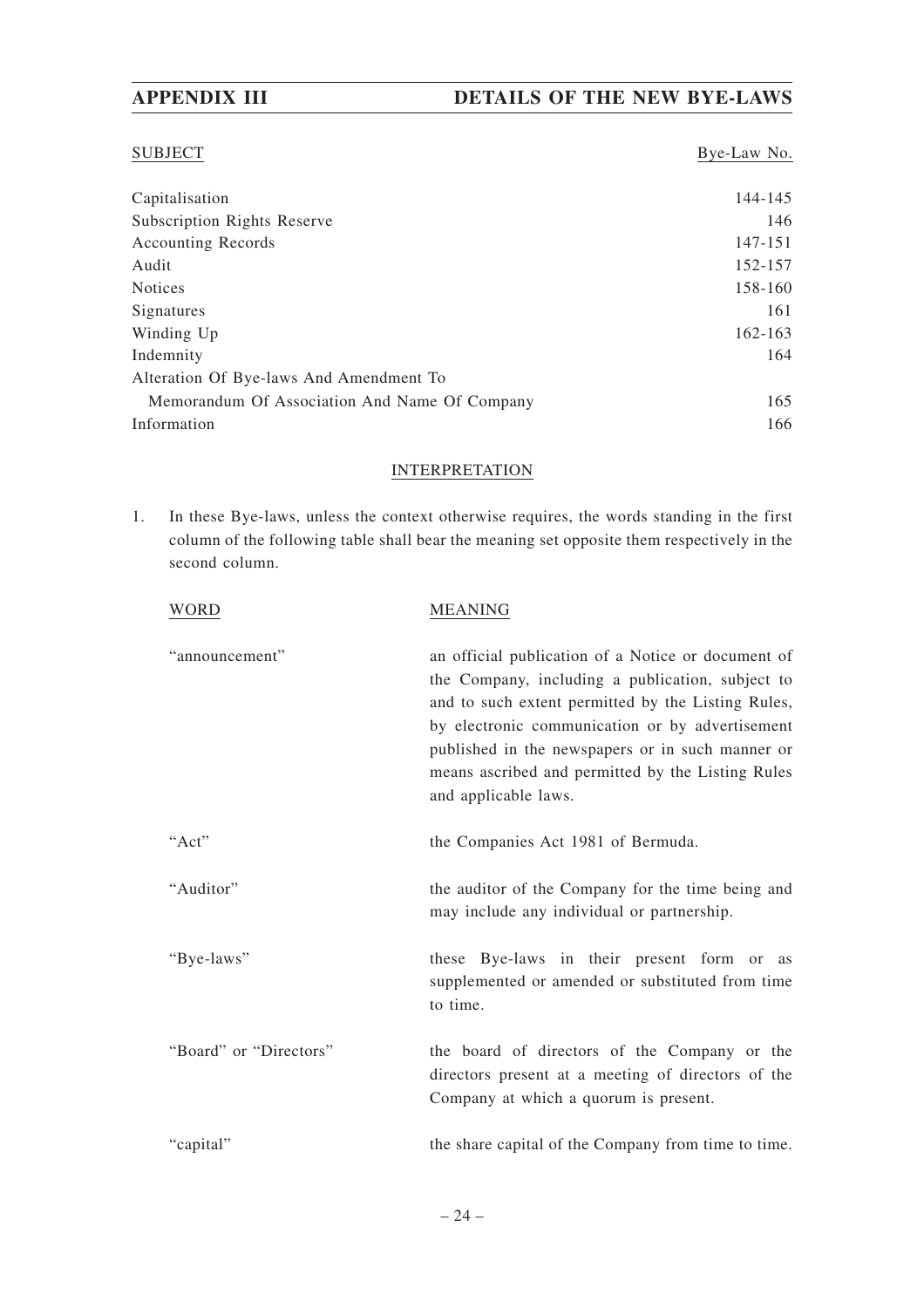"clear days" in relation to the period of notice that period excluding the day when the notice is given or deemed to be given and the day for which it is given or on which it is to take effect.

"clearing house" a clearing house recognised by the laws of the jurisdiction in which the shares of the Company are listed or quoted on a stock exchange in such jurisdiction.

"close associate" in relation to any Director, shall have the same meaning as defined in the Listing Rules as modified from time to time, except that for purposes of Bye-law 100 where the transaction or arrangement to be approved by the Board is a connected transaction referred to in the Listing Rules, it shall have the same meaning as that ascribed to "associate" in the Listing Rules.

"Company" BOE VARITRONIX LIMITED.

- "competent regulatory authority" a competent regulatory authority in the territory where the shares of the Company are listed or quoted on a stock exchange in such territory.
- "debenture" and "debenture holder" include debenture stock and debenture stockholder respectively.
- "Designated Stock Exchange" a stock exchange which is an appointed stock exchange for the purposes of the Act in respect of which the shares of the Company are listed or quoted and where such appointed stock exchange deems such listing or quotation to be the primary listing or quotation of the shares of the Company.
- "electronic communication" a communication sent, transmitted, conveyed and received by wire, by radio, by optical means or by other electron magnetic means in any form through any medium.
- "electronic meeting" a general meeting held and conducted wholly and exclusively by virtual attendance and participation by Members and/or proxies by means of electronic facilities.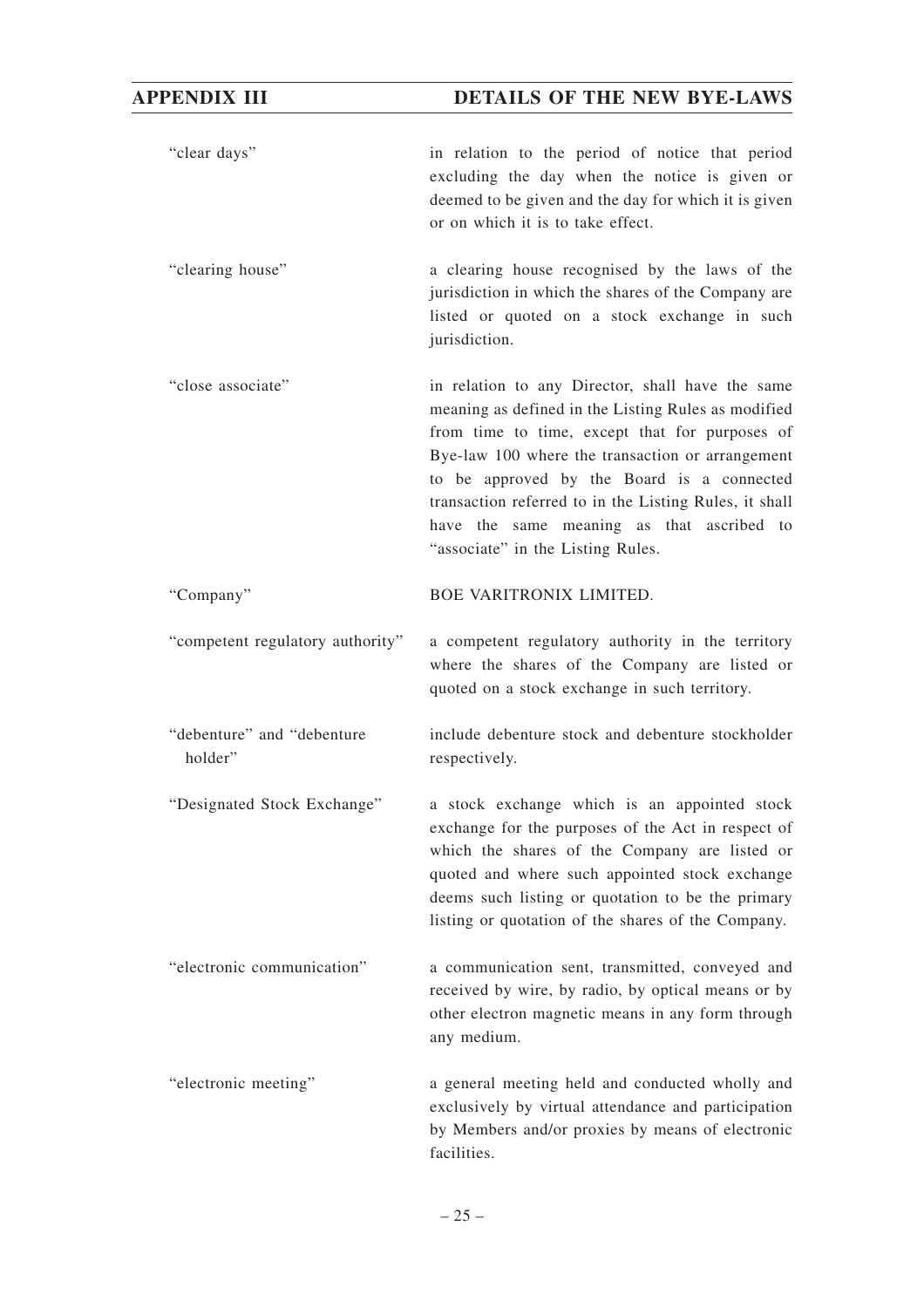| "head office"             | such office of the Company as the Directors may<br>from time to time determine to be the principal<br>office of the Company.                                                                                                                                                                      |
|---------------------------|---------------------------------------------------------------------------------------------------------------------------------------------------------------------------------------------------------------------------------------------------------------------------------------------------|
| "hybrid meeting"          | a general meeting convened for the (i) physical<br>attendance by Members and/or proxies at the<br>Principal Meeting Place and where applicable, one<br>or more Meeting Locations and (ii) virtual<br>attendance and participation by Members and/or<br>proxies by means of electronic facilities. |
| "Listing Rules"           | the rules and regulations of the Designated Stock<br>Exchange, as amended from time to time.                                                                                                                                                                                                      |
| "Member"                  | a duly registered holder from time to time of the<br>shares in the capital of the Company.                                                                                                                                                                                                        |
| "Meeting Location"        | has the meaning given to it in Bye-law $64(A)$ .                                                                                                                                                                                                                                                  |
| "month"                   | a calendar month.                                                                                                                                                                                                                                                                                 |
| "Notice"                  | written notice unless otherwise specifically stated<br>and as further defined in these Bye-laws.                                                                                                                                                                                                  |
| "Office"                  | the registered office of the Company for the time<br>being.                                                                                                                                                                                                                                       |
| "paid up"                 | paid up or credited as paid up.                                                                                                                                                                                                                                                                   |
| "physical meeting"        | a general meeting held and conducted by physical<br>attendance and participation by Members and/or<br>proxies at the Principal Meeting Place and/or where<br>applicable, one or more Meeting Locations.                                                                                           |
| "Principal Meeting Place" | shall have the meaning given to it in Bye-law $59(2)$ .                                                                                                                                                                                                                                           |
| "Register"                | the principal register and where applicable, any<br>branch register of Members to be kept pursuant to<br>the provisions of the Act.                                                                                                                                                               |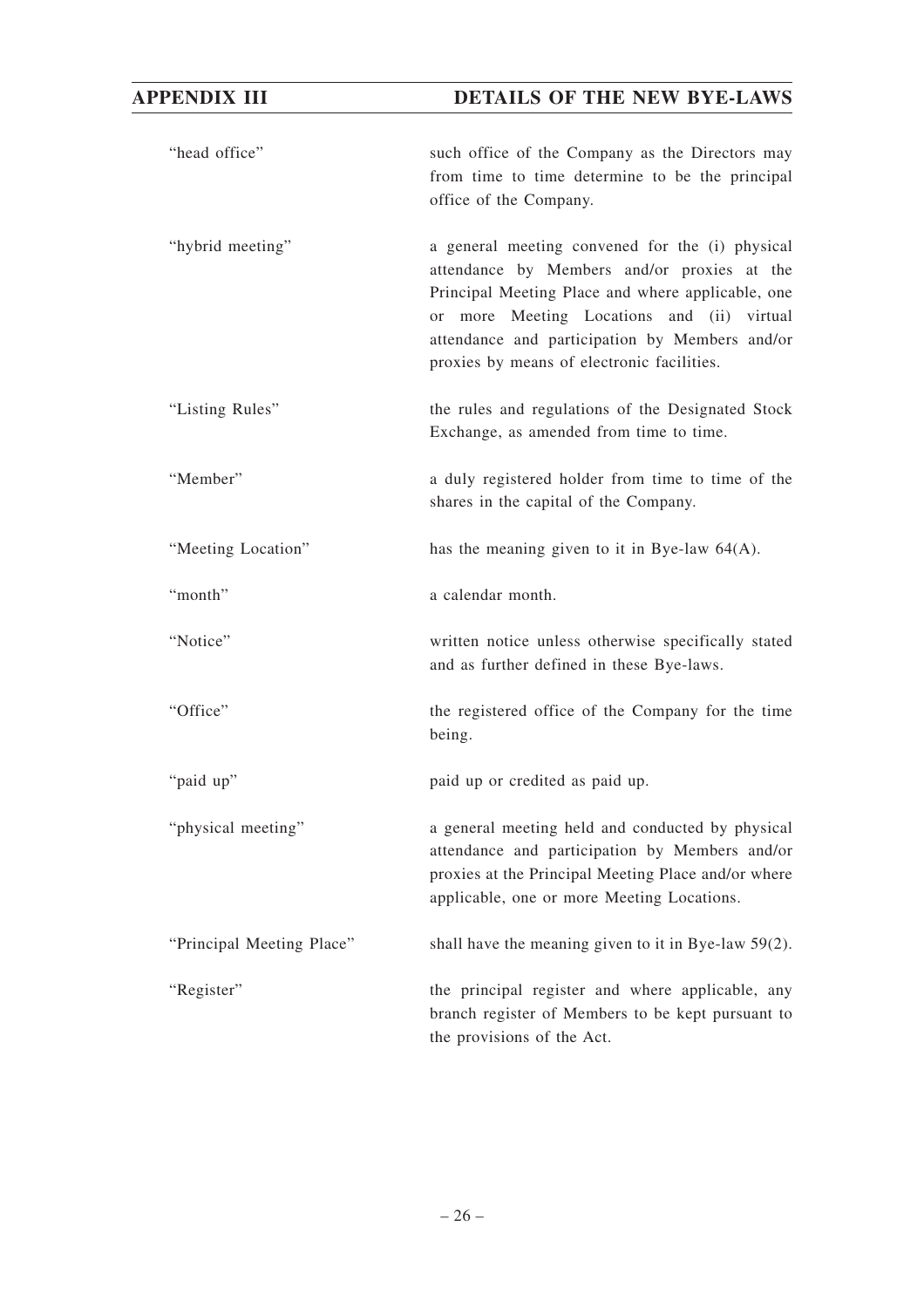"Registration Office" in respect of any class of share capital such place as the Board may from time to time determine to keep a branch register of Members in respect of that class of share capital and where (except in cases where the Board otherwise directs) the transfers or other documents of title for such class of share capital are to be lodged for registration and are to be registered.

- "Seal" common seal or any one or more duplicate seals of the Company (including a securities seal) for use in Bermuda or in any place outside Bermuda.
- "Secretary" any person firm or corporation appointed by the Board to perform any of the duties of secretary of the Company and includes any assistant, deputy, temporary or acting secretary.
- "Statutes" the Act and every other act of the Legislature of Bermuda for the time being in force applying to or affecting the Company, its memorandum of association and/or these Bye-laws.
- "substantial shareholder" a person who is entitled to exercise, or to control the exercise of, 10% or more (or such other percentage as may be prescribed by the Listing Rules from time to time) of the voting power at any general meeting of the Company.
- "year" a calendar year.
- 2. In these Bye-laws, unless there be something within the subject or context inconsistent with such construction:
	- (a) words importing the singular include the plural and vice versa;
	- (b) words importing a gender include both gender and the neuter;
	- (c) words importing persons include companies, associations and bodies of persons whether corporate or not;
	- (d) the words:
		- (i) "may" shall be construed as permissive;
		- (ii) "shall" or "will" shall be construed as imperative;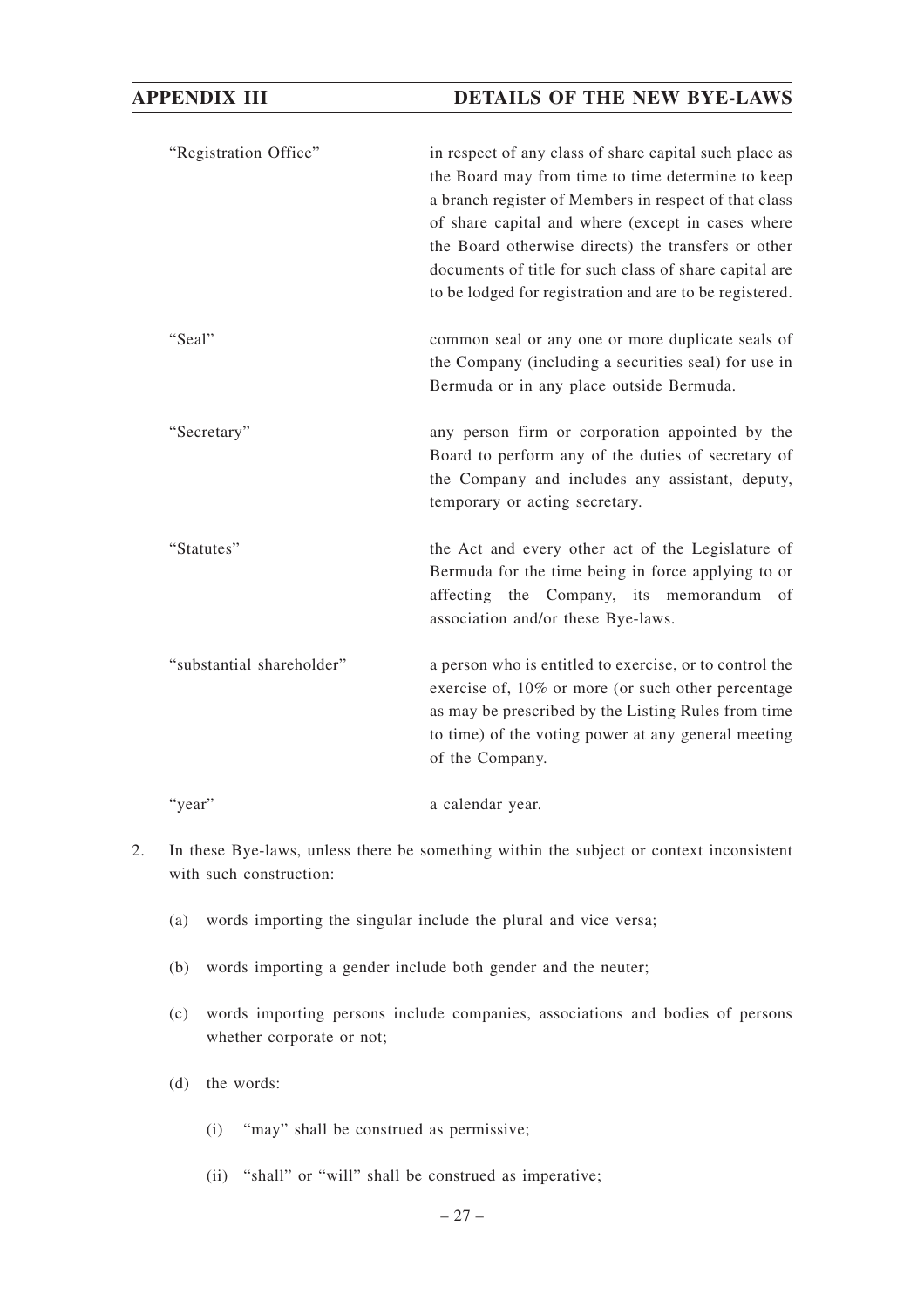- (e) expressions referring to writing shall, unless the contrary intention appears, be construed as including printing, lithography, photography and other modes of representing or reproducing words or figures in a legible and non-transitory form or, to the extent permitted by and in accordance with the Statutes and other applicable laws, rules and regulations, any visible substitute for writing (including an electronic communication), or modes of representing or reproducing words partly in one visible form and partly in another visible form, and including where the representation takes the form of electronic display, provided that both the mode of service of the relevant document or notice and the Member's election comply with all applicable Statutes, rules and regulations;
- (f) references to any act, ordinance, statute or statutory provision shall be interpreted as relating to any statutory modification or re-enactment thereof for the time being in force;
- (g) save as aforesaid words and expressions defined in the Statutes shall bear the same meanings in these Bye-laws if not inconsistent with the subject in the context;
- (h) a resolution shall be a special resolution when it has been passed by a majority of not less than three-fourths of votes cast by such Members as, being entitled so to do, vote in person or, in the case of such Members as are corporations, by their respective duly authorised representative or, where proxies are allowed, by proxy at a general meeting of which Notice has been duly given in accordance with Bye-law 59;
- (i) a resolution shall be an ordinary resolution when it has been passed by a simple majority of votes cast by such Members as, being entitled so to do, vote in person or, in the case of any Member being a corporation, by its duly authorised representative or, where proxies are allowed, by proxy at a general meeting of which Notice has been duly given in accordance with Bye-law 59;
- (j) a special resolution shall be effective for any purpose for which an ordinary resolution is expressed to be required under any provision of these Bye-laws or the Statutes;
- (k) a resolution shall be an extraordinary resolution when it has been passed by a majority of not less than two-thirds of votes cast by such Members as, being entitled so to do, vote in person or, in the case of such Members as are corporations, by their respective duly authorised representative or, where proxies are allowed, by proxy at a general meeting of which Notice has been duly given in accordance with Bye-law 59;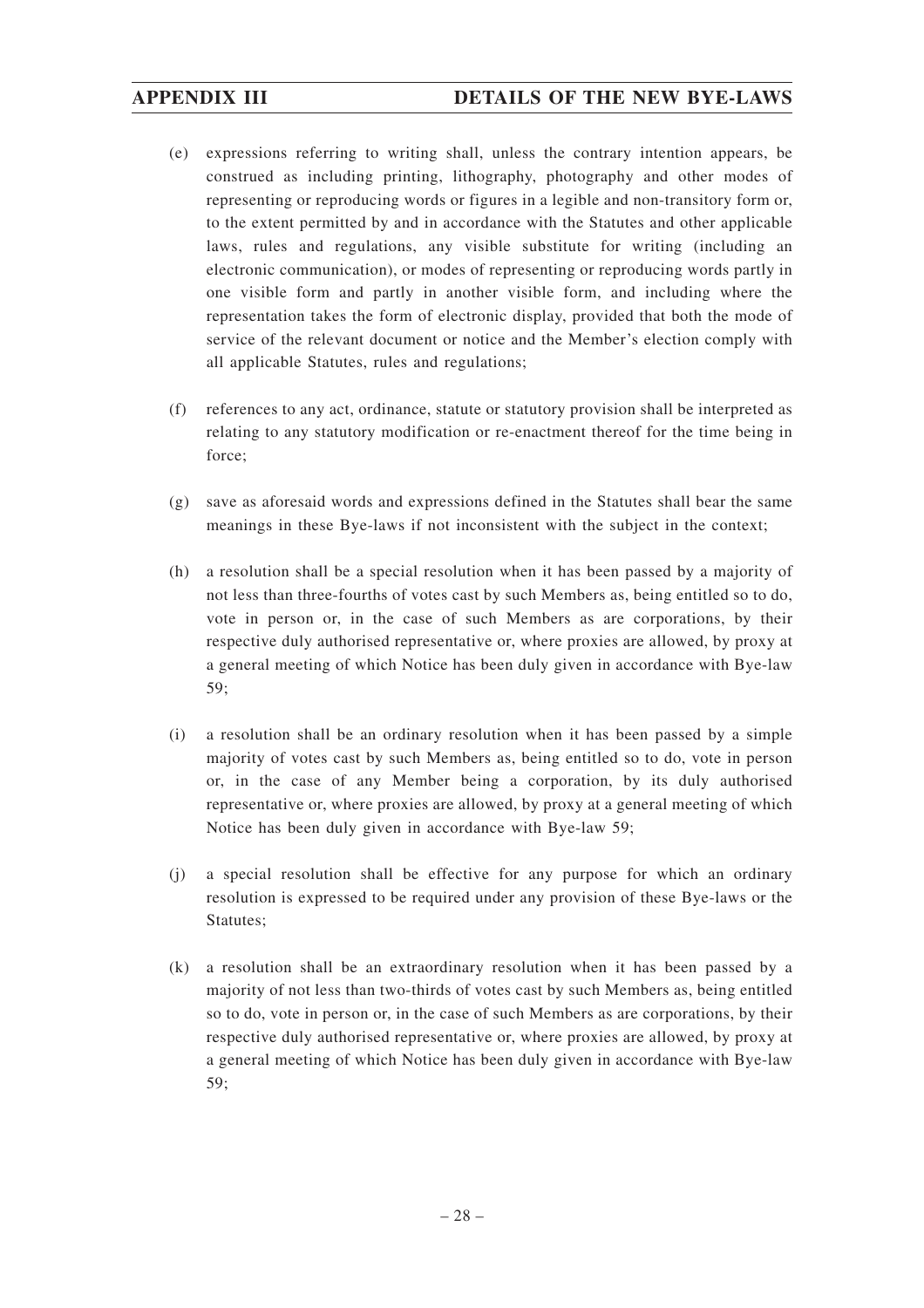- (l) references to a document (including, but without limitation, a resolution in writing) being signed executed include references to it being signed or executed under hand or under seal or by electronic signature or by electronic communication or by any other method and references to a notice or document include a notice or document recorded or stored in any digital, electronic, electrical, magnetic or other retrievable form or medium and information in visible form whether having physical substance or not;
- (m) a reference to a meeting: (a) shall mean a meeting convened and held in any manner permitted by these Bye-laws and any Member or Director attending and participating at a meeting by means of electronic facilities shall be deemed to be present at that meeting for all purposes of the Statutes and these Bye-laws, and attend, participate, attending, participating, attendance and participation shall be construed accordingly;
- (n) references to a person's participation in the business of a general meeting include without limitation and as relevant the right (including, in the case of a corporation, through a duly authorised representative) to speak or communicate, vote, be represented by a proxy and have access in hard copy or electronic form to all documents which are required by the Statutes or these Bye-laws to be made available at the meeting, and participate and participating in the business of a general meeting shall be construed accordingly;
- (o) references to electronic facilities include, without limitation, website addresses, webinars, webcast, video or any form of conference call systems (telephone, video, web or otherwise); and
- (p) where a Member is a corporation, any reference in these Bye-laws to a Member shall, where the context requires, refer to a duly authorised representative of such Member.

#### SHARE CAPITAL

- 3. (1) The share capital of the Company at the date on which these Bye-laws come into effect shall be divided into shares of Hong Kong dollars 0.25 each.
	- (2) Subject to the Act, the Company's memorandum of association and, where applicable, the Listing Rules and/or any competent regulatory authority, any power of the Company to purchase or otherwise acquire its own shares shall be exercisable by the Board upon such terms and subject to such conditions as it thinks fit.
	- (3) Subject to compliance with the Listing Rules and any other competent regulatory authority, the Company may give financial assistance for the purpose of or in connection with a purchase made or to be made by any person of any shares in the Company.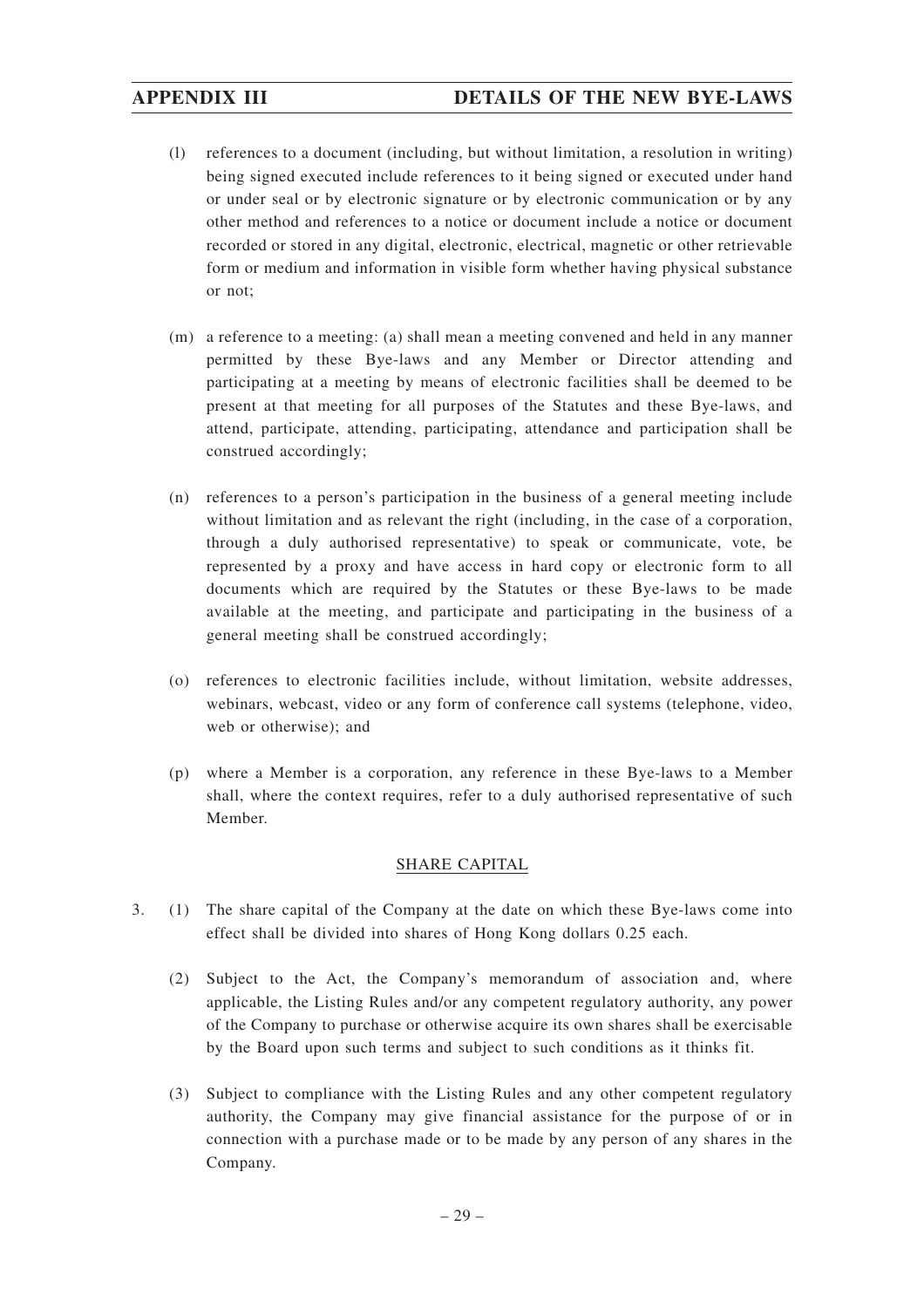#### ALTERATION OF CAPITAL

- 4. The Company may from time to time by ordinary resolution in accordance with Section 45 of the Act:
	- (a) increase its capital by such sum, to be divided into shares of such amounts, as the resolution shall prescribe;
	- (b) consolidate and divide all or any of its capital into shares of larger amount than its existing shares;
	- (c) divide its shares into several classes and without prejudice to any special rights previously conferred on the holders of existing shares attach thereto respectively any preferential, deferred, qualified or special rights, privileges, conditions or such restrictions which in the absence of any such determination by the Company in general meeting, as the Directors may determine provided always that where the Company issues shares which do not carry voting rights, the words "non-voting" shall appear in the designation of such shares and where the equity capital includes shares with different voting rights, the designation of each class of shares, other than those with the most favourable voting rights, must include the words "restricted voting" or "limited voting";
	- (d) sub-divide its shares, or any of them, into shares of smaller amount than is fixed by the memorandum of association (subject, nevertheless, to the Act), and may by such resolution determine that, as between the holders of the shares resulting from such sub-division, one or more of the shares may have any such preferred rights or be subject to any such restrictions as compared with the other or others as the Company has power to attach to unissued or new shares;
	- (e) change the currency denomination of its share capital;
	- (f) make provision for the issue and allotment of shares which do not carry any voting rights; and
	- (g) cancel any shares which, at the date of the passing of the resolution, have not been taken, or agreed to be taken, by any person, and diminish the amount of its capital by the amount of the shares so cancelled.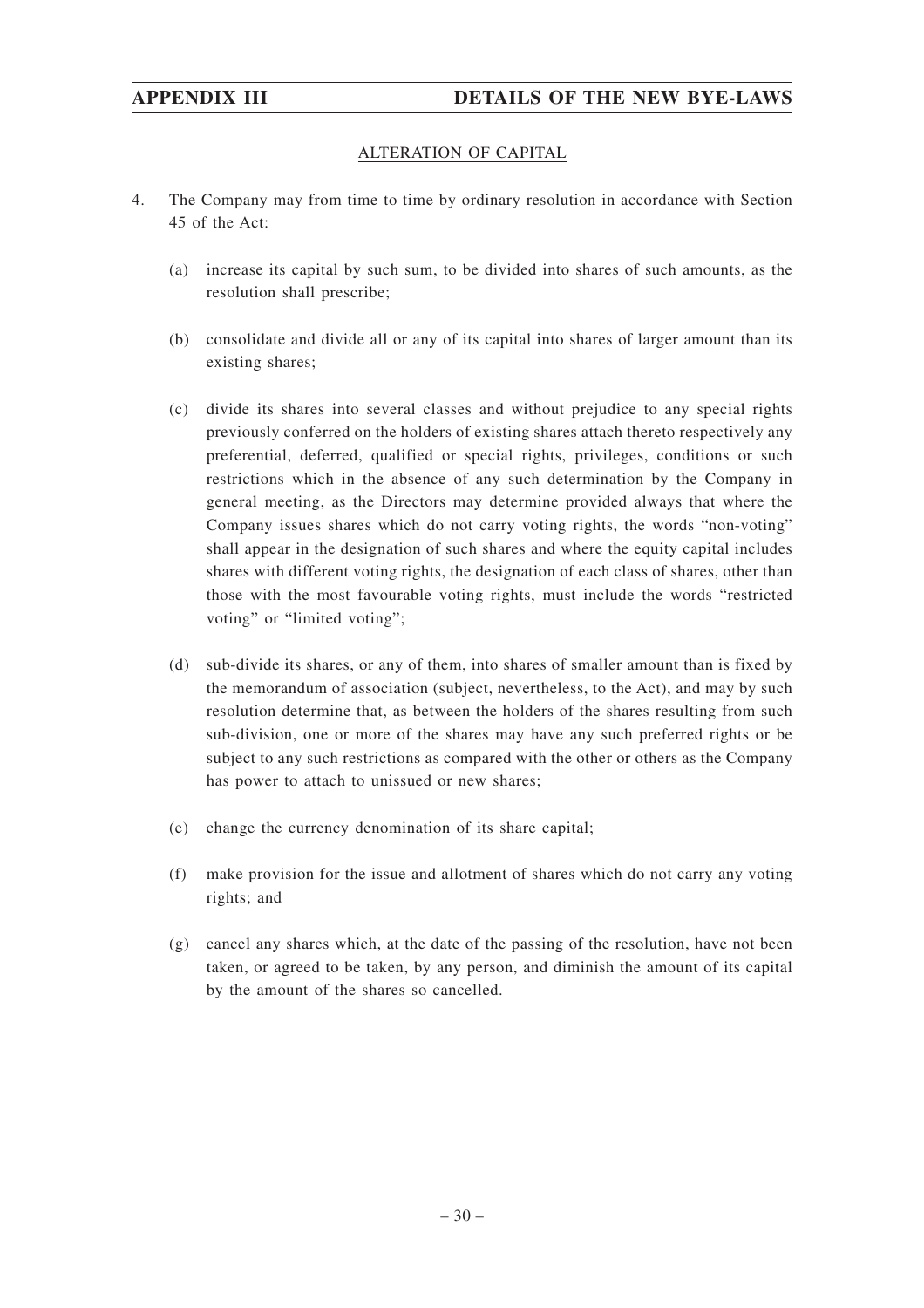- 5. The Board may settle as it considers expedient any difficulty which arises in relation to any consolidation and division under the last preceding Bye-law and in particular but without prejudice to the generality of the foregoing may issue certificates in respect of fractions of shares or arrange for the sale of the shares representing fractions and the distribution of the net proceeds of sale (after deduction of the expenses of such sale) in due proportion amongst the Members who would have been entitled to the fractions, and for this purpose the Board may authorise some person to transfer the shares representing fractions to their purchaser or resolve that such net proceeds be paid to the Company for the Company's benefit. Such purchaser will not be bound to see to the application of the purchase money nor will his title to the shares be affected by any irregularity or invalidity in the proceedings relating to the sale.
- 6. The Company may from time to time by special resolution, subject to any confirmation or consent required by law, reduce its issued share capital or, save for the use of share premium as expressly permitted by the Act, any share premium account or other undistributable reserve.
- 7. Except so far as otherwise provided by the conditions of issue, or by these Bye-laws, any capital raised by the creation of new shares shall be treated as if it formed part of the original capital of the Company, and such shares shall be subject to the provisions contained in these Bye-laws with reference to the payment of calls and instalments, transfer and transmission, forfeiture, lien, cancellation, surrender, voting and otherwise.

#### SHARE RIGHTS

- 8. Subject to any special rights conferred on the holders of any shares or class of shares, any share in the Company (whether forming part of the present capital or not) may be issued with or have attached thereto such rights or restrictions whether in regard to dividend, voting, return of capital or otherwise as the Company may by ordinary resolution determine or, if there has not been any such determination or so far as the same shall not make specific provision, as the Board may determine.
- 9. Subject to Sections 42 and 43 of the Act, these Bye-laws, and to any special rights conferred on the holders of any shares or attaching to any class of shares, any preference shares may be issued or converted into shares that, at a determinable date or at the option of the Company or the holder if so authorised by its memorandum of association, are liable to be redeemed on such terms and in such manner as the Company before the issue or conversion may by ordinary resolution of the Members determine.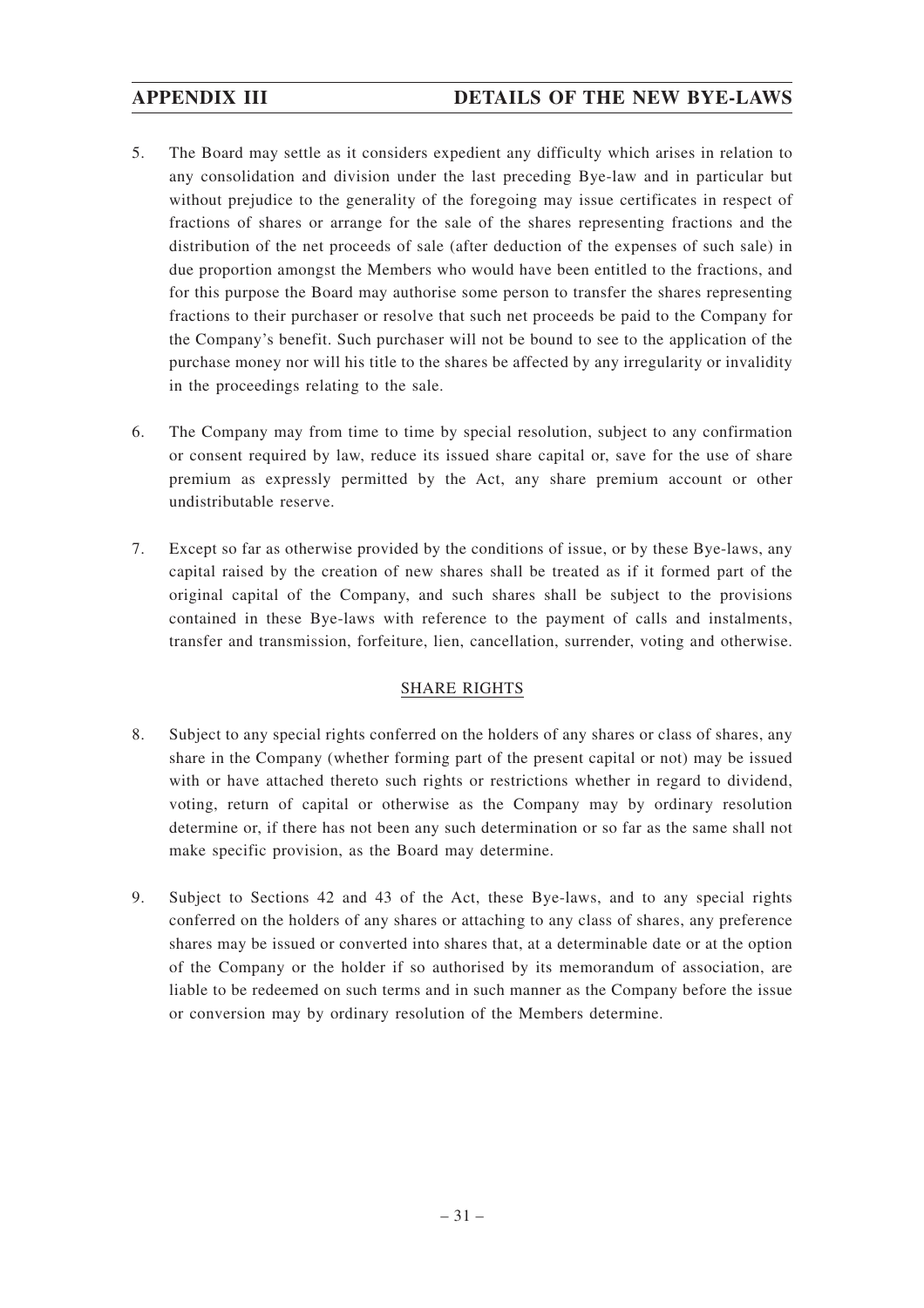#### VARIATION OF RIGHTS

- 10. Subject to the Act and without prejudice to Bye-law 8, all or any of the special rights for the time being attached to the shares or any class of shares may, unless otherwise provided by the terms of issue of the shares of that class, from time to time (whether or not the Company is being wound up) be varied, modified or abrogated either with the consent in writing of the holders of not less than three-fourths in nominal value of the issued shares of that class or with the sanction of a special resolution passed at a separate general meeting of the holders of the shares of that class. To every such separate general meeting all the provisions of these Bye-laws relating to general meetings of the Company shall, *mutatis mutandis*, apply, but so that:
	- (a) the necessary quorum (other than at an adjourned meeting) shall be two persons (or in the case of a Member being a corporation, its duly authorised representative) holding or representing by proxy not less than one-third in nominal value of the issued shares of that class and at any adjourned meeting of such holders, two holders present in person or (in the case of a Member being a corporation) its duly authorised representative or by proxy (whatever the number of shares held by them) shall be a quorum; and
	- (b) every holder of shares of the class shall be entitled to one vote for every such share held by him.
- 11. The special rights conferred upon the holders of any shares or class of shares shall not, unless otherwise expressly provided in the rights attaching to or the terms of issue of such shares, be deemed to be varied, modified or abrogated by the creation or issue of further shares ranking *pari passu* therewith.

#### SHARES

- 12. (1) Subject to the Act, these Bye-laws, any direction that may be given by the Company in general meeting and, where applicable, the Listing Rules and without prejudice to any special rights or restrictions for the time being attached to any shares or any class of shares, the unissued shares of the Company (whether forming part of the original or any increased capital) shall be at the disposal of the Board, which may offer, allot, grant options over or otherwise dispose of them to such persons, at such times and for such consideration and upon such terms and conditions as the Board may in its absolute discretion determine but so that no shares shall be issued at a discount to their nominal value. Neither the Company nor the Board shall be obliged, when making or granting any allotment of, offer of, option over or disposal of shares, to make, or make available, any such allotment, offer, option or shares to Members or others with registered addresses in any particular territory or territories being a territory or territories where, in the absence of a registration statement or other special formalities, this would or might, in the opinion of the Board, be unlawful or impracticable. Members affected as a result of the foregoing sentence shall not be, or be deemed to be, a separate class of Members for any purpose whatsoever.
	- (2) The Board may issue warrants or convertible securities or securities of similar nature conferring the right upon the holders thereof to subscribe for any class of shares or securities in the capital of the Company on such terms as it may from time to time determine.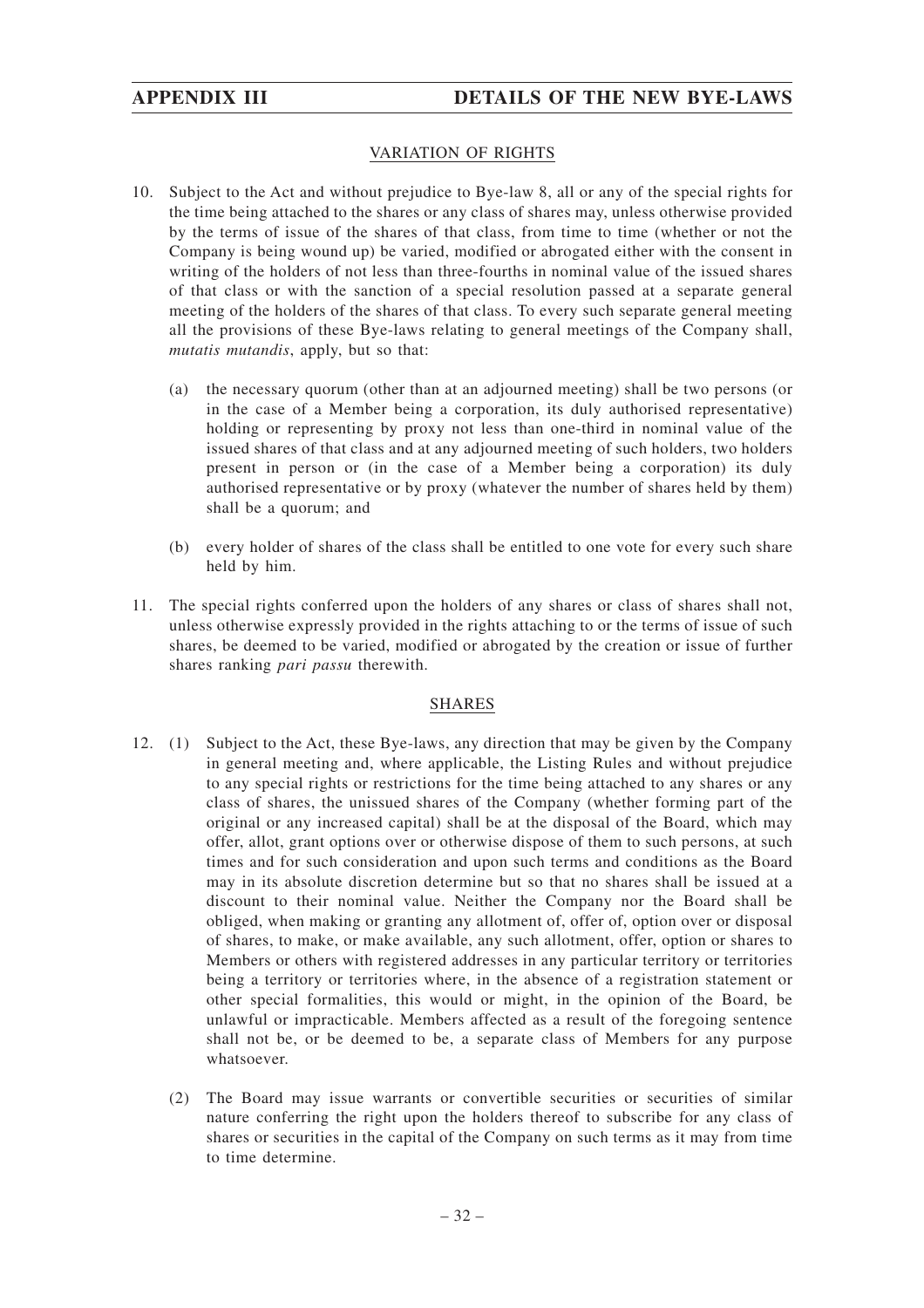- 13. The Company may in connection with the issue of any shares exercise all powers of paying commission and brokerage conferred or permitted by the Act. Subject to the Act, the commission may be satisfied by the payment of cash or by the allotment of fully or partly paid shares or partly in one and partly in the other.
- 14. Except as required by law, no person shall be recognised by the Company as holding any share upon any trust and the Company shall not be bound by or required in any way to recognise (even when having notice thereof) any equitable, contingent, future or partial interest in any share or any fractional part of a share or (except only as otherwise provided by these Bye-laws or by law) any other rights in respect of any share except an absolute right to the entirety thereof in the registered holder.
- 15. Subject to the Act and these Bye-laws, the Board may at any time after the allotment of shares but before any person has been entered in the Register as the holder, recognise a renunciation thereof by the allottee in favour of some other person and may accord to any allottee of a share a right to effect such renunciation upon and subject to such terms and conditions as the Board considers fit to impose.

#### SHARE CERTIFICATES

- 16. Every share certificate shall be issued under the Seal or a facsimile thereof or with the Seal printed thereon and shall specify the number and class and distinguishing numbers (if any) of the shares to which it relates, and the amount paid up thereon and may otherwise be in such form as the Directors may from time to time determine. The seal of the Company may only be affixed or imprinted to a share certificate with the authority of the Directors, or be executed under the signature of appropriate officials with statutory authority, unless otherwise determined by the Directors. No certificate shall be issued and representing shares of more than one class. The Board may by resolution determine, either generally or in any particular case or cases, that any signatures on any such certificates (or certificates in respect of other securities) need not be autographic but may be affixed to such certificates by some mechanical means or may be printed thereon or that such certificates need not be signed by any person.
- 17. (1) In the case of a share held jointly by several persons, the Company shall not be bound to issue more than one certificate therefor and delivery of a certificate to one of several joint holders shall be sufficient delivery to all such holders.
	- (2) Where a share stands in the names of two or more persons, the person first named in the Register shall as regards service of notices and, subject to the provisions of these Bye-laws, all or any other matters connected with the Company, except the transfer of the shares, be deemed the sole holder thereof.
- 18. Every person whose name is entered, upon an allotment of shares, as a Member in the Register shall be entitled, without payment, to receive one certificate for all such shares of any one class or several certificates each for one or more of such shares of such class upon payment for every certificate after the first of such reasonable out-of-pocket expenses as the Board from time to time determines.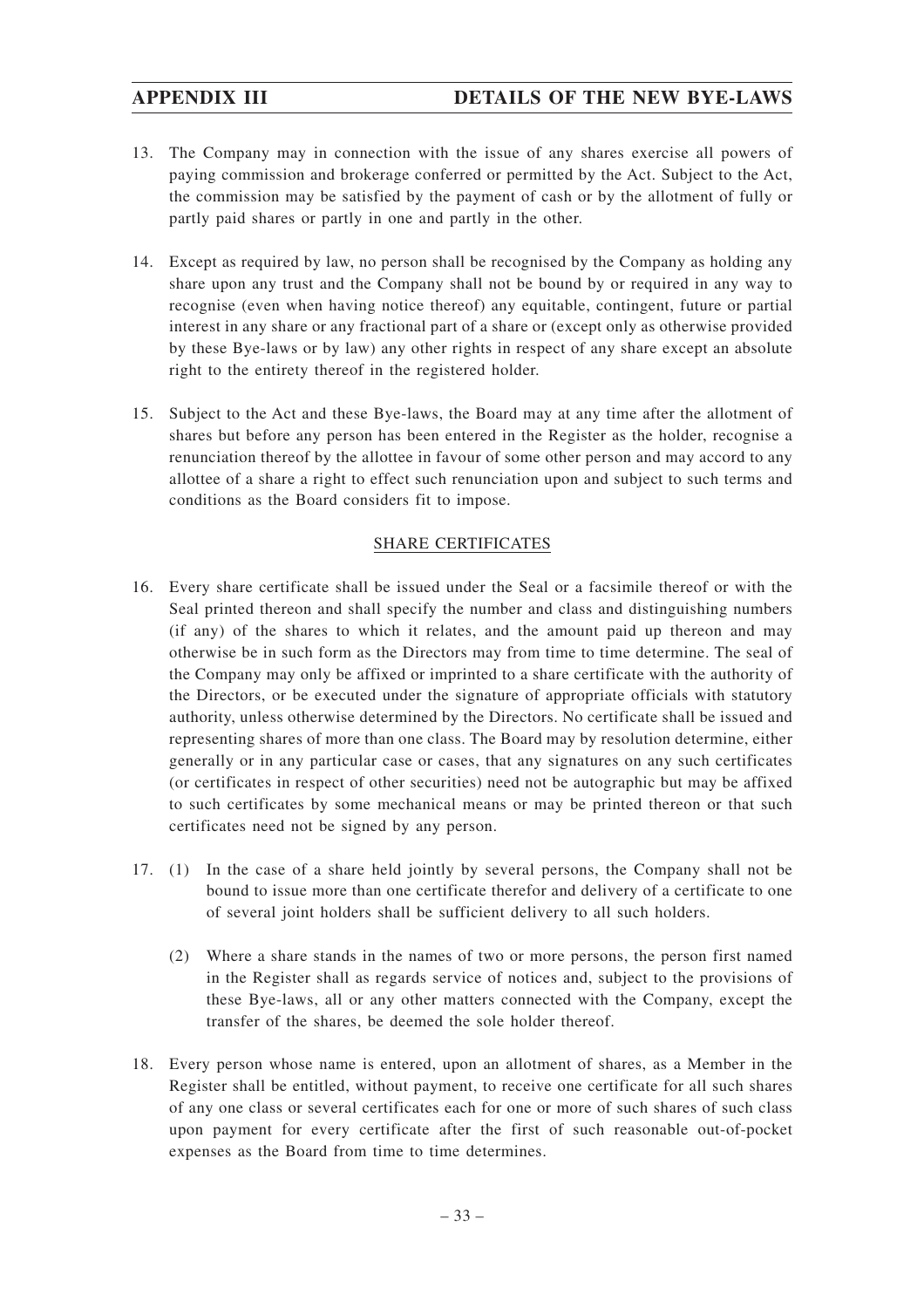- 19. Share certificates shall be issued within the relevant time limit as prescribed in the Act or as the Designated Stock Exchange may from time to time determine, whichever is the shorter, after allotment or, except in the case of a transfer which the Company is for the time being entitled to refuse to register and does not register, after lodgment of a transfer with the Company.
- 20. (1) Upon every transfer of shares the certificate held by the transferor shall be given up to be cancelled, and shall forthwith be cancelled accordingly, and a new certificate shall be issued to the transferee in respect of the shares transferred to him at such fee as is provided in paragraph (2) of this Bye-law. If any of the shares included in the certificate so given up shall be retained by the transferor a new certificate for the balance shall be issued to him at the aforesaid fee payable by the transferor to the Company in respect thereof.
	- (2) The fee referred to in paragraph (1) above shall be an amount not exceeding the relevant maximum amount as the Designated Stock Exchange may from time to time determine provided that the Board may at any time determine a lower amount for such fee.
- 21. If a share certificate shall be damaged or defaced or alleged to have been lost, stolen or destroyed a new certificate representing the same shares may be issued to the relevant Member upon request and on payment of such fee as the Designated Stock Exchange may determine to be the maximum fee payable or such lesser sum as the Board may determine and, subject to compliance with such terms (if any) as to evidence and indemnity and to payment of the costs and reasonable out-of-pocket expenses of the Company in investigating such evidence and preparing such indemnity as the Board may think fit and, in case of damage or defacement, on delivery of the old certificate to the Company provided always that where share warrants have been issued, no new share warrant shall be issued to replace one that has been lost unless the Directors are satisfied beyond reasonable doubt that the original has been destroyed.

#### LIEN

22. The Company shall have a first and paramount lien on every share (not being a fully paid share) for all moneys (whether presently payable or not) called or payable at a fixed time in respect of that share. The Company shall also have a first and paramount lien on every share (not being a fully paid share) registered in the name of a Member (whether or not jointly with other Members) for all amounts of money presently payable by such Member or his estate to the Company whether the same shall have been incurred before or after notice to the Company of any equitable or other interest of any person other than such Member, and whether the period for the payment or discharge of the same shall have actually arrived or not, and notwithstanding that the same are joint debts or liabilities of such Member or his estate and any other person, whether a Member or not. The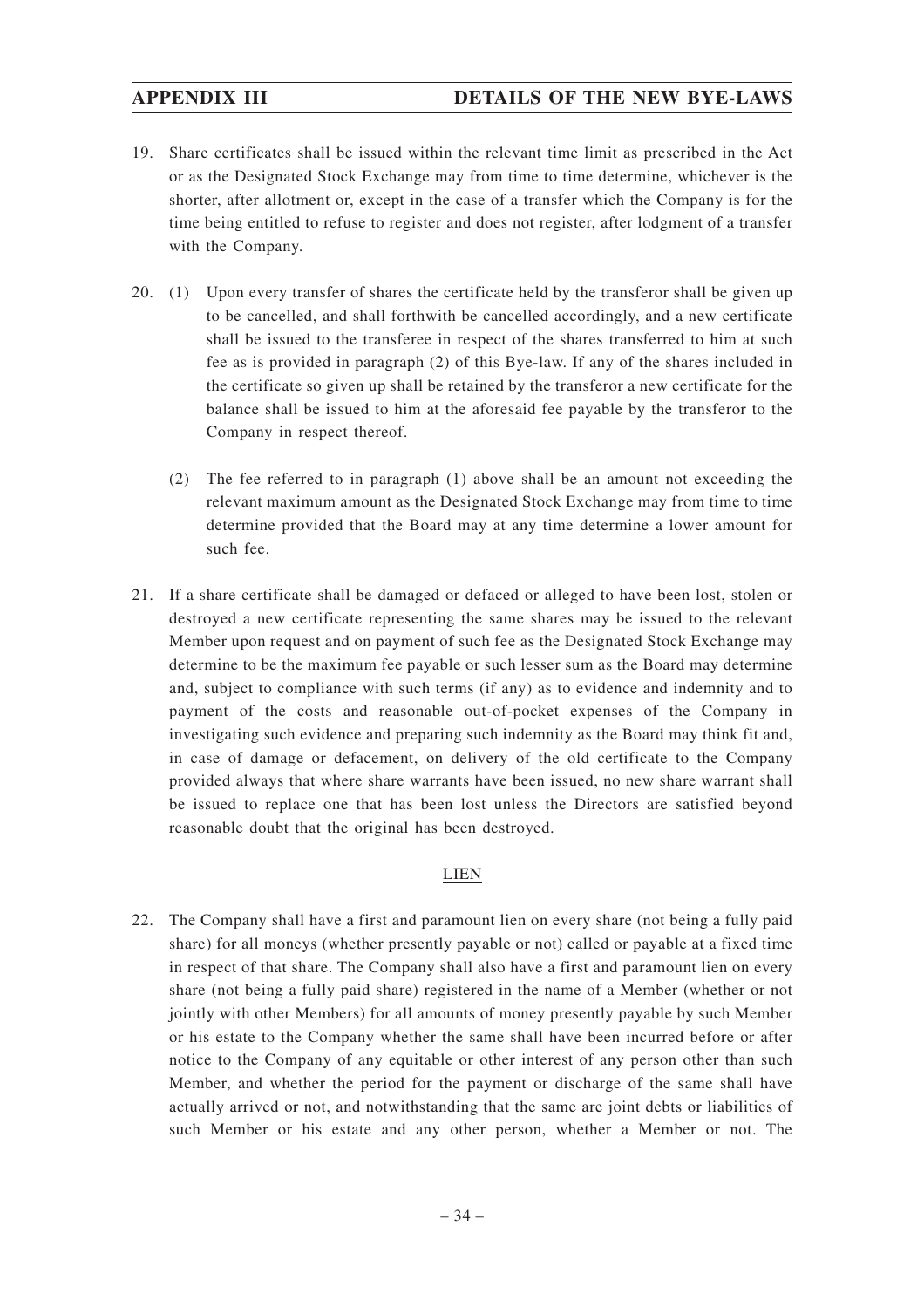# **APPENDIX III DETAILS OF THE NEW BYE-LAWS**

Company's lien on a share shall extend to all dividends or other moneys payable thereon or in respect thereof. The Board may at any time, generally or in any particular case, waive any lien that has arisen or declare any share exempt in whole or in part, from the provisions of this Bye-law.

- 23. Subject to these Bye-laws, the Company may sell in such manner as the Board determines any share on which the Company has a lien, but no sale shall be made unless some sum in respect of which the lien exists is presently payable, or the liability or engagement in respect of which such lien exists is liable to be presently fulfilled or discharged nor until the expiration of fourteen (14) clear days after a notice in writing, stating and demanding payment of the sum presently payable, or specifying the liability or engagement and demanding fulfilment or discharge thereof and giving notice of the intention to sell in default, has been served on the registered holder for the time being of the share or the person entitled thereto by reason of his death or bankruptcy.
- 24. The net proceeds of the sale shall be received by the Company and applied in or towards payment or discharge of the debt or liability in respect of which the lien exists, so far as the same is presently payable, and any residue shall (subject to a like lien for debts or liabilities not presently payable as existed upon the share prior to the sale) be paid to the person entitled to the share at the time of the sale. To give effect to any such sale the Board may authorise some person to transfer the shares sold to the purchaser thereof. The purchaser shall be registered as the holder of the shares so transferred and he shall not be bound to see to the application of the purchase money, nor shall his title to the shares be affected by any irregularity or invalidity in the proceedings relating to the sale.

# CALLS ON SHARES

- 25. Subject to these Bye-laws and to the terms of allotment, the Board may from time to time make calls upon the Members in respect of any moneys unpaid on their shares (whether on account of the nominal value of the shares or by way of premium), and each Member shall (subject to being given at least fourteen (14) clear days' Notice specifying the time and place of payment) pay to the Company as required by such notice the amount called on his shares. A call may be extended, postponed or revoked in whole or in part as the Board determines but no member shall be entitled to any such extension, postponement or revocation except as a matter of grace and favour.
- 26. A call shall be deemed to have been made at the time when the resolution of the Board authorising the call was passed and may be made payable either in one lump sum or by instalments.
- 27. A person upon whom a call is made shall remain liable for calls made upon him notwithstanding the subsequent transfer of the shares in respect of which the call was made. The joint holders of a share shall be jointly and severally liable to pay all calls and instalments due in respect thereof or other moneys due in respect thereof.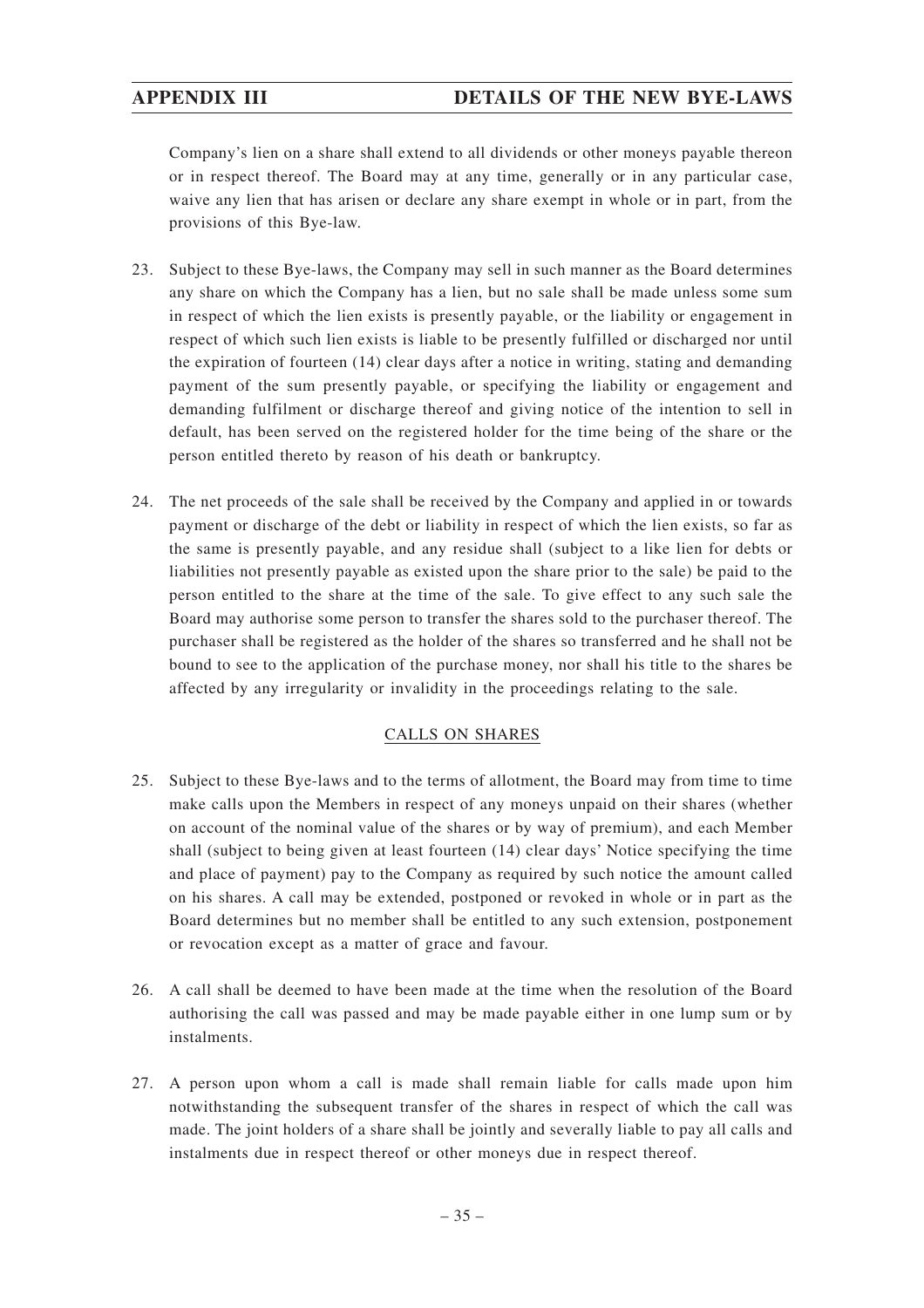- 28. If a sum called in respect of a share is not paid before or on the day appointed for payment thereof, the person from whom the sum is due shall pay interest on the amount unpaid from the day appointed for payment thereof to the time of actual payment at such rate (not exceeding twenty per cent. (20%) per annum) as the Board may determine, but the Board may in its absolute discretion waive payment of such interest wholly or in part.
- 29. No Member shall be entitled to receive any dividend or bonus or to be present and vote (save as proxy for another Member) at any general meeting either personally or by proxy, or be reckoned in a quorum, or exercise any other privilege as a Member until all calls or instalments due by him to the Company, whether alone or jointly with any other person, together with interest and expenses (if any) shall have been paid.
- 30. On the trial or hearing of any action or other proceedings for the recovery of any money due for any call, it shall be sufficient to prove that the name of the Member sued is entered in the Register as the holder, or one of the holders, of the shares in respect of which such debt accrued, that the resolution making the call is duly recorded in the minute book, and that notice of such call was duly given to the Member sued, in pursuance of these Bye-laws; and it shall not be necessary to prove the appointment of the Directors who made such call, nor any other matters whatsoever, but the proof of the matters aforesaid shall be conclusive evidence of the debt.
- 31. Any amount payable in respect of a share upon allotment or at any fixed date, whether in respect of nominal value or premium or as an instalment of a call, shall be deemed to be a call duly made and payable on the date fixed for payment and if it is not paid the provisions of these Bye-laws shall apply as if that amount had become due and payable by virtue of a call duly made and notified.
- 32. On the issue of shares the Board may differentiate between the allottees or holders as to the amount of calls to be paid and the times of payment.
- 33. The Board may, if it thinks fit, receive from any Member willing to advance the same, and either in money or money's worth, all or any part of the moneys uncalled and unpaid or instalments payable upon any shares held by him and upon all or any of the moneys so advanced (until the same would, but for such advance, become presently payable) pay interest at such rate (if any) as the Board may decide. The Board may at any time repay the amount so advanced upon giving to such Member not less than one month's Notice of its intention in that behalf, unless before the expiration of such notice the amount so advanced shall have been called up on the shares in respect of which it was advanced. Such payment in advance shall not entitle the holder of such share or shares to participate in respect thereof in a dividend subsequently declared.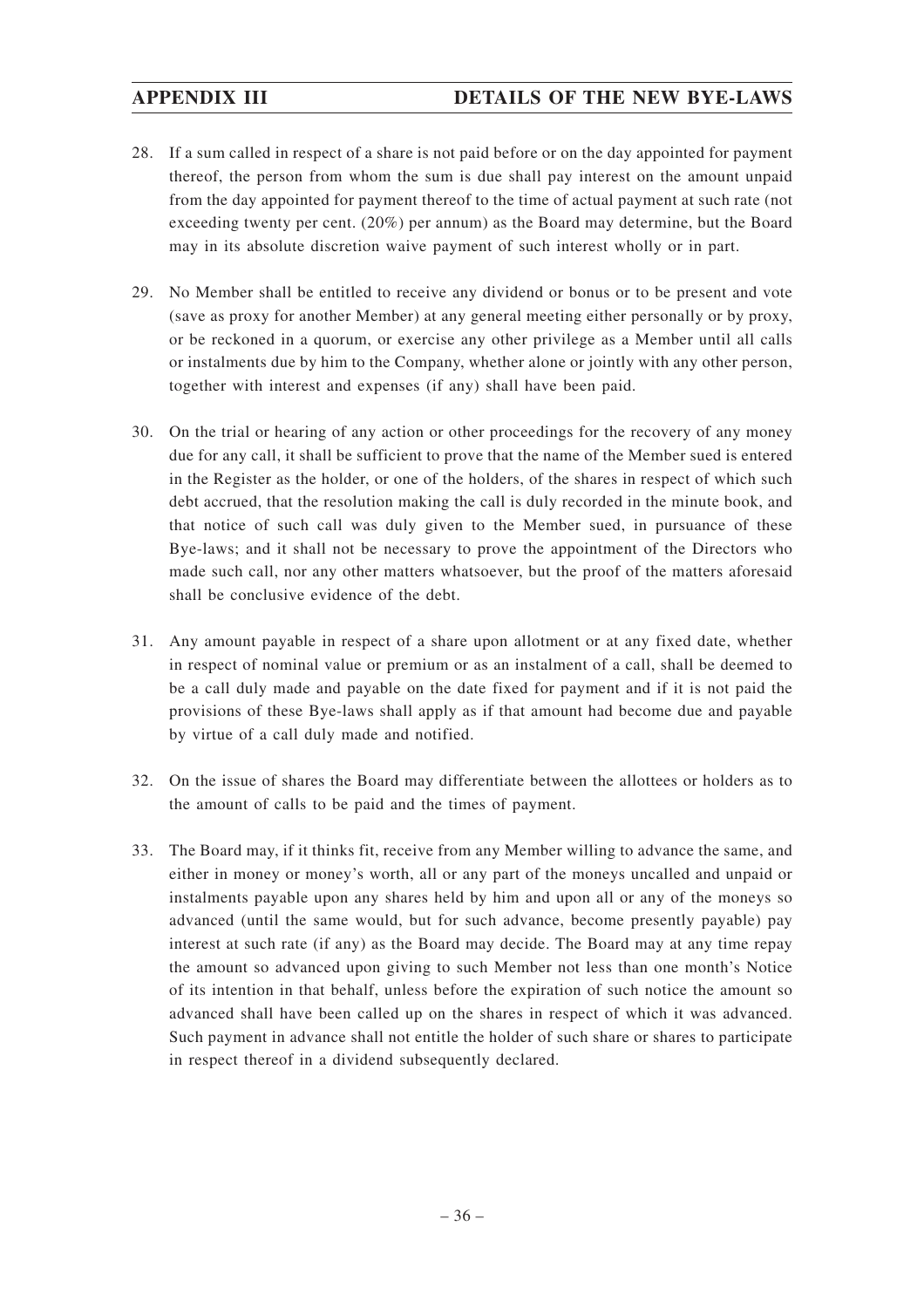# FORFEITURE OF SHARES

- 34. (1) If a call remains unpaid after it has become due and payable the Board may give to the person from whom it is due not less than fourteen (14) clear days' Notice:
	- (a) requiring payment of the amount unpaid together with any interest which may have accrued and which may still accrue up to the date of actual payment; and
	- (b) stating that if the Notice is not complied with the shares on which the call was made will be liable to be forfeited.
	- (2) If the requirements of any such Notice are not complied with, any share in respect of which such Notice has been given may at any time thereafter, before payment of all calls and interest due in respect thereof has been made, be forfeited by a resolution of the Board to that effect, and such forfeiture shall include all dividends and bonuses declared in respect of the forfeited share but not actually paid before the forfeiture.
- 35. When any share has been forfeited, notice of the forfeiture shall be served upon the person who was before forfeiture the holder of the share. No forfeiture shall be invalidated by any omission or neglect to give such Notice.
- 36. The Board may accept the surrender of any share liable to be forfeited hereunder and, in such case, references in these Bye-laws to forfeiture will include surrender.
- 37. Until cancelled in accordance with the requirements of the Act, a forfeited share shall be the property of the Company and may be sold, re-allotted or otherwise disposed of to such person, upon such terms and in such manner as the Board determines, and at any time before a sale, re-allotment or disposition the forfeiture may be annulled by the Board on such terms as the Board determines.
- 38. A person whose shares have been forfeited shall cease to be a Member in respect of the forfeited shares but nevertheless shall remain liable to pay the Company all moneys which at the date of forfeiture were presently payable by him to the Company in respect of the shares, with (if the Directors shall in their discretion so require) interest thereon from the date of forfeiture until payment at such rate (not exceeding twenty per cent. (20%) per annum) as the Board determines. The Board may enforce payment thereof if it thinks fit, and without any deduction or allowance for the value of the forfeited shares, at the date of forfeiture, but his liability shall cease if and when the Company shall have received payment in full of all such moneys in respect of the shares. For the purposes of this Bye-law any sum which, by the terms of issue of a share, is payable thereon at a fixed time which is subsequent to the date of forfeiture, whether on account of the nominal value of the share or by way of premium, shall notwithstanding that time has not yet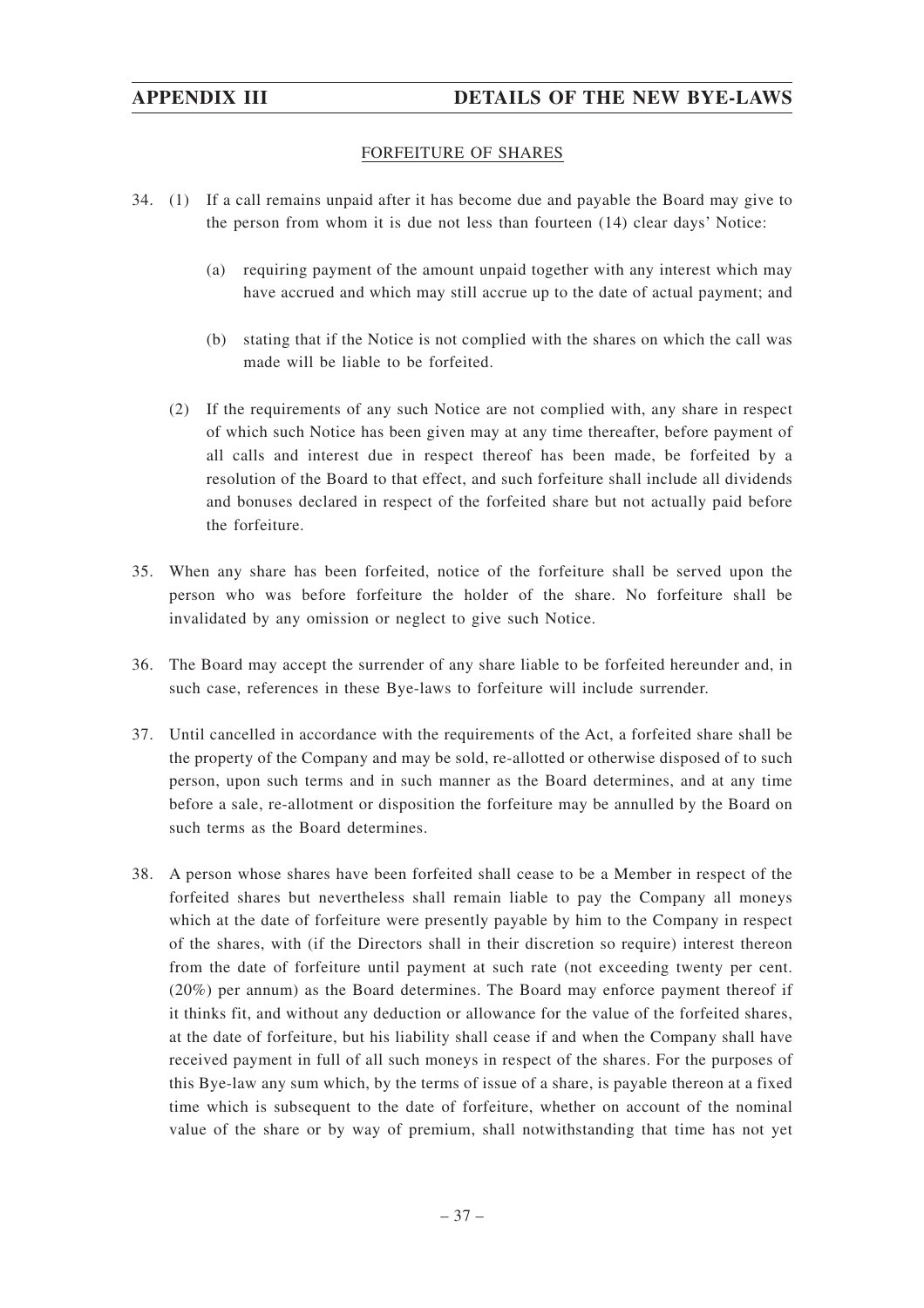arrived be deemed to be payable at the date of forfeiture, and the same shall become due and payable immediately upon the forfeiture, but interest thereon shall only be payable in respect of any period between the said fixed time and the date of actual payment.

- 39. A declaration by a Director or the Secretary that a share has been forfeited on a specified date shall be conclusive evidence of the facts therein stated as against all persons claiming to be entitled to the share, and such declaration shall (subject to the execution of an instrument of transfer by the Company if necessary) constitute a good title to the share, and the person to whom the share is disposed of shall be registered as the holder of the share and shall not be bound to see to the application of the consideration (if any), nor shall his title to the share be affected by any irregularity in or invalidity of the proceedings in reference to the forfeiture, sale or disposal of the share. When any share shall have been forfeited, notice of the declaration shall be given to the Member in whose name it stood immediately prior to the forfeiture, and an entry of the forfeiture, with the date thereof, shall forthwith be made in the register, but no forfeiture shall be in any manner invalidated by any omission or neglect to give such notice or make any such entry.
- 40. Notwithstanding any such forfeiture as aforesaid the Board may at any time, before any shares so forfeited shall have been sold, re-allotted or otherwise disposed of, permit the shares forfeited to be bought back upon the terms of payment of all calls and interest due upon and expenses incurred in respect of the share, and upon such further terms (if any) as it thinks fit.
- 41. The forfeiture of a share shall not prejudice the right of the Company to any call already made or instalment payable thereon.
- 42. The provisions of these Bye-laws as to forfeiture shall apply in the case of non-payment of any sum which, by the terms of issue of a share, becomes payable at a fixed time, whether on account of the nominal value of the share or by way of premium, as if the same had been payable by virtue of a call duly made and notified.

# REGISTER OF MEMBERS

- 43. (1) The Company shall keep in one or more books a Register and shall enter therein the following particulars, that is to say:
	- (a) the name and address of each Member, the number and class of shares held by him and, in respect of any shares that are not fully paid, the amount paid or agreed to be considered as paid on such shares;
	- (b) the date on which each person was entered in the Register; and
	- (c) the date on which any person ceased to be a Member.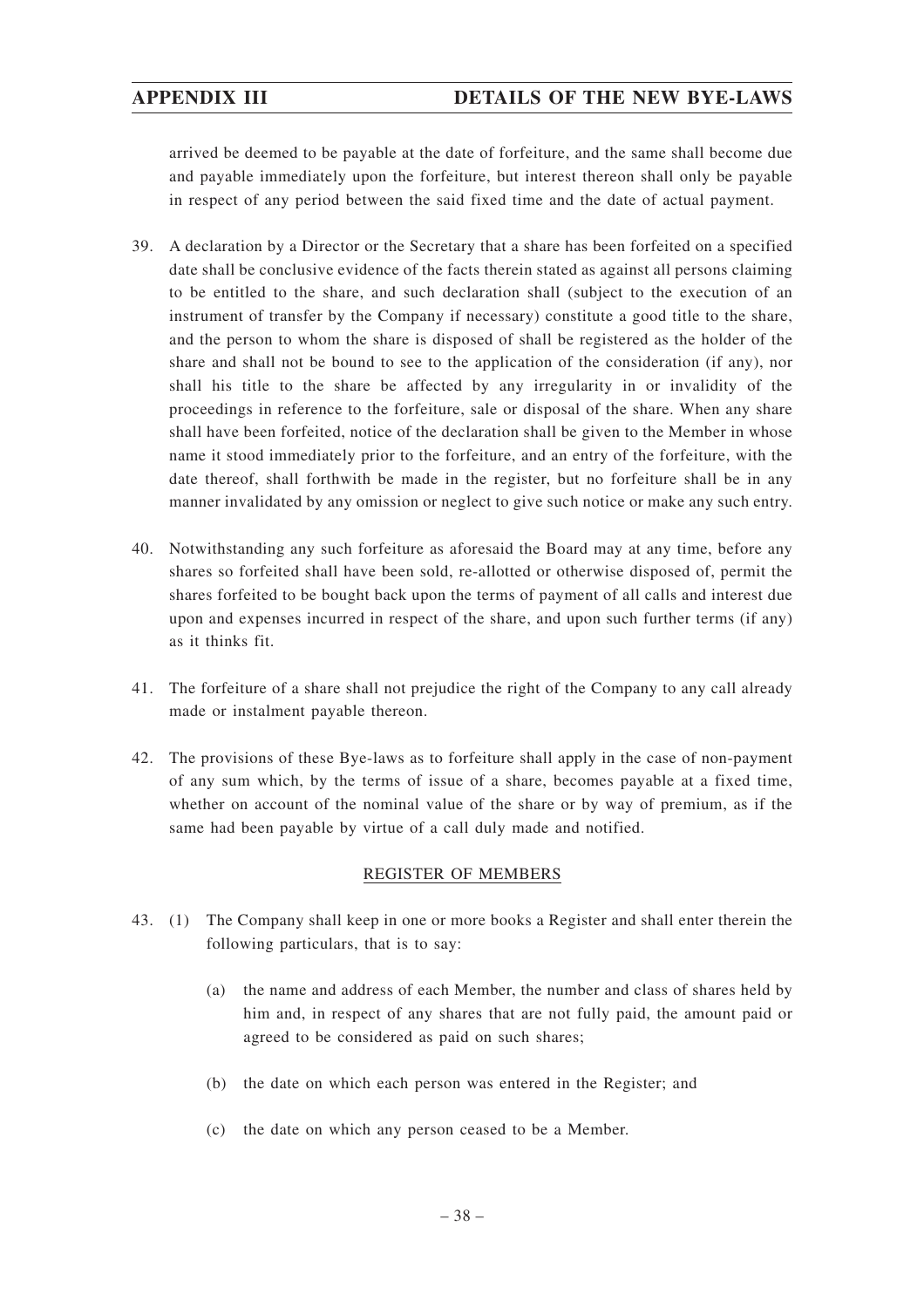- (2) Subject to the Act, the Company may keep an overseas or local or other branch register of Members resident in any place, and the Board may make and vary such regulations as it determines in respect of the keeping of any such register and maintaining a Registration Office in connection therewith.
- 44. The Register and branch register of Members, as the case may be, shall be open to inspection between and 12 noon during business hours by members of the public without charge at the Office or such other place at which the Register is kept in accordance with the Act. The Register including any overseas or local or other branch register of Members may, after notice has been given by advertisement in an appointed newspaper and where applicable, any other newspapers in accordance with the requirements of any Designated Stock Exchange or by any means in such manner as may be accepted by the Designated Stock Exchange to that effect, be closed at such times or for such periods not exceeding in the whole thirty (30) days in each year as the Board may determine and either generally or in respect of any class of shares.

# RECORD DATES

- 45. Subject to the Listing Rules, notwithstanding any other provision of these Bye-laws the Company or the Directors may fix any date as the record date for:
	- (a) determining the Members entitled to receive any dividend, distribution, allotment or issue;
	- (b) determining the Members entitled to receive notice of and to vote at any general meeting of the Company.

# TRANSFER OF SHARES

- 46. Subject to these Bye-laws, any Member may transfer all or any of his shares in any manner permitted by and in accordance with the Listing Rules or by an instrument of transfer in the usual or common form or in a form prescribed by the Designated Stock Exchange or in any other form approved by the Board and may be under hand or, if the transferor or transferee is a clearing house or its nominee(s), by hand or by machine imprinted signature or by such other manner of execution as the Board may approve from time to time.
- 47. The instrument of transfer shall be executed by or on behalf of the transferor and the transferee provided that the Board may dispense with the execution of the instrument of transfer by the transferee in any case which it thinks fit in its discretion to do so. Without prejudice to Bye-law 46, the Board may also resolve, either generally or in any particular case, upon request by either the transferor or transferee, to accept mechanically executed transfers. The transferor shall be deemed to remain the holder of the share until the name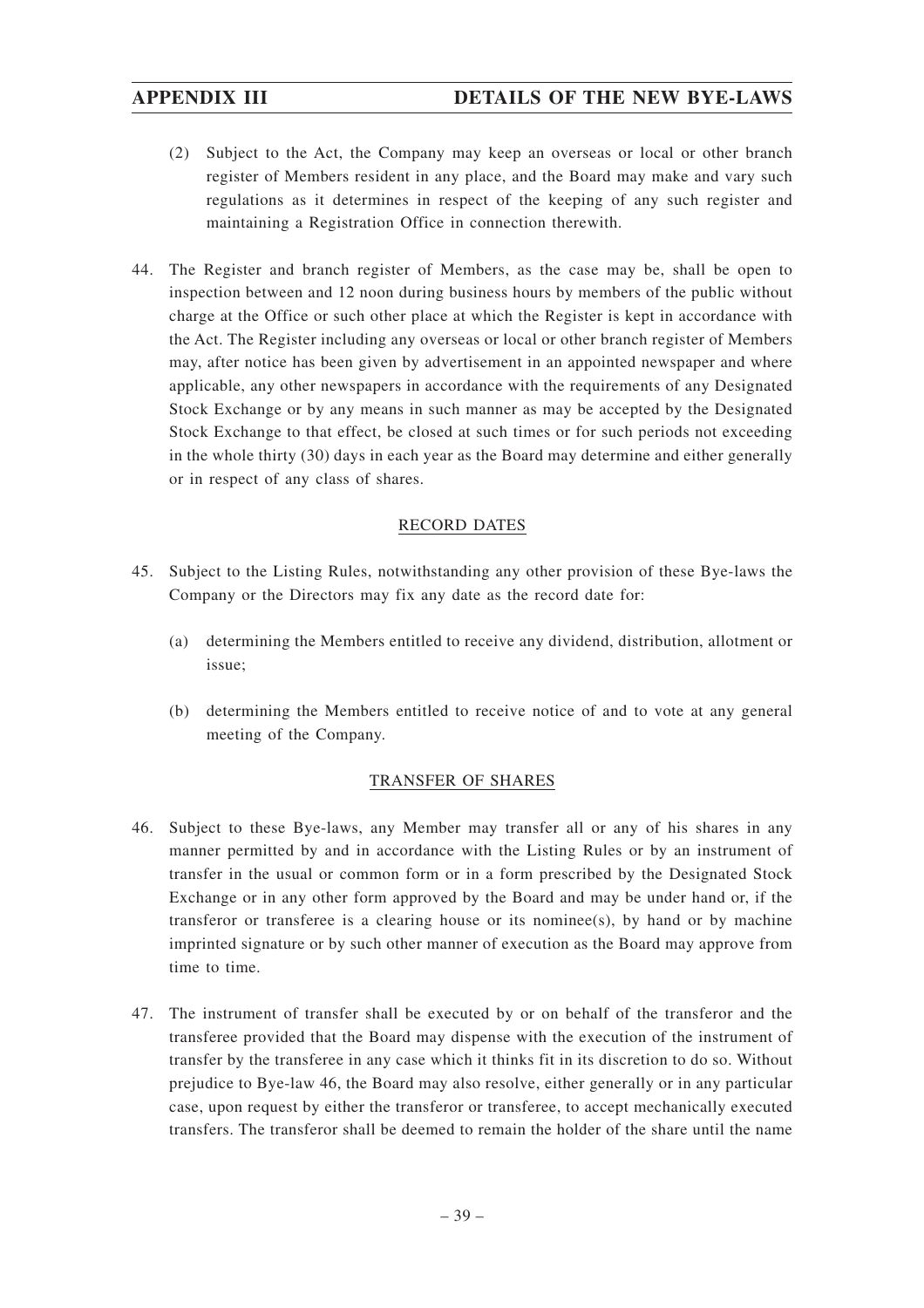of the transferee is entered in the Register in respect thereof. Nothing in these Bye-laws shall preclude the Board from recognising a renunciation of the allotment or provisional allotment of any share by the allottee in favour of some other person.

- 48. (1) The Board may, in its absolute discretion, and without giving any reason therefor, refuse to register a transfer of any share (not being a fully paid up share) to a person of whom it does not approve, or any share issued under any share incentive scheme for employees upon which a restriction on transfer imposed thereby still subsists, and it may also, without prejudice to the foregoing generality, refuse to register a transfer of any share to more than four (4) joint holders or a transfer of any share (not being a fully paid up share) on which the Company has a lien.
	- (2) No transfer shall be made to an infant or to a person of unsound mind or under other legal disability.
	- (3) The Board in so far as permitted by any applicable law may, in its absolute discretion, at any time and from time to time transfer any share upon the Register to any branch register or any share on any branch register to the Register or any other branch register. In the event of any such transfer, the shareholder requesting such transfer shall bear the cost of effecting the transfer unless the Board otherwise determines.
	- (4) Unless the Board otherwise agrees (which agreement may be on such terms and subject to such conditions as the Board in its absolute discretion may from time to time determine, and which agreement the Board shall, without giving any reason therefor, be entitled in its absolute discretion to give or withhold), no shares upon the Register shall be transferred to any branch register nor shall shares on any branch register be transferred to the Register or any other branch register and all transfers and other documents of title shall be lodged for registration, and registered, in the case of any shares on a branch register, at the relevant Registration Office, and, in the case of any shares on the Register, at the Office or such other place in Bermuda at which the Register is kept in accordance with the Act.
- 49. Without limiting the generality of the last preceding Bye-law, the Board may decline to recognise any instrument of transfer unless:–
	- (a) a fee of such maximum sum as the Designated Stock Exchange may determine to be payable or such lesser sum as the Board may from time to time require is paid to the Company in respect thereof;
	- (b) the instrument of transfer is in respect of only one class of share;
	- (c) the instrument of transfer is lodged at the Office or such other place in Bermuda at which the Register is kept in accordance with the Act or the Registration Office (as the case may be) accompanied by the relevant share certificate(s) and such other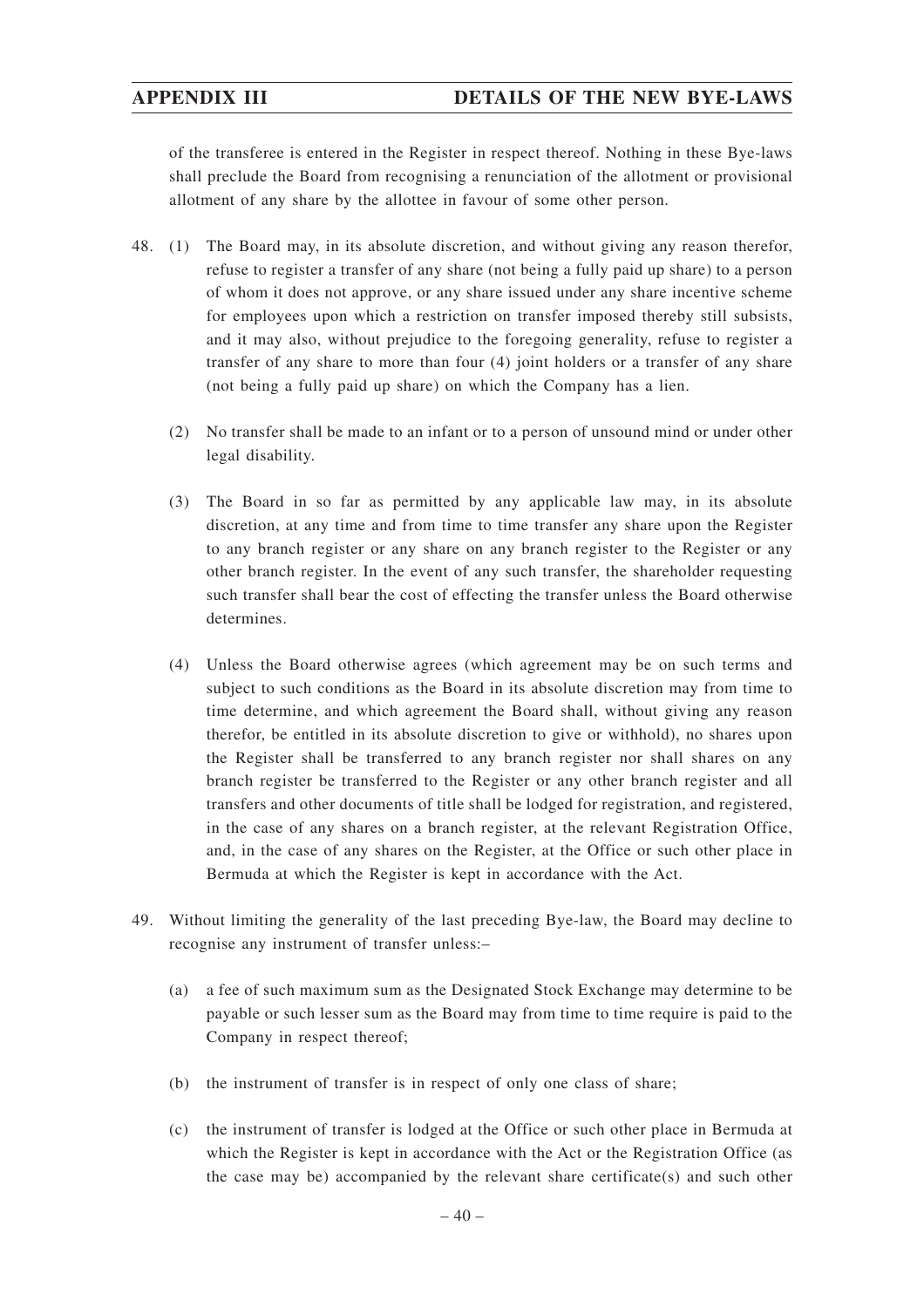evidence as the Board may reasonably require to show the right of the transferor to make the transfer (and, if the instrument of transfer is executed by some other person on his behalf, the authority of that person so to do); and

- (d) if applicable, the instrument of transfer is duly and properly stamped.
- 50. If the Board refuses to register a transfer of any share, it shall, within two (2) months after the date on which the transfer was lodged with the Company, send to each of the transferor and transferee notice of the refusal.
- 51. The registration of transfers of shares or of any class of shares may, after notice has been given by announcement or by electronic communication or by advertisement in any newspapers in accordance with the requirements of any Designated Stock Exchange or by any means in such manner as may be accepted by the Designated Stock Exchange to that effect be suspended at such times and for such periods (not exceeding in the whole thirty (30) days in any year) as the Board may determine.

# TRANSMISSION OF SHARES

- 52. If a Member dies, the survivor or survivors where the deceased was a joint holder, and his legal personal representatives where he was a sole or only surviving holder, will be the only persons recognised by the Company as having any title to his interest in the shares; but nothing in this Bye-law will release the estate of a deceased Member (whether sole or joint) from any liability in respect of any share which had been solely or jointly held by him.
- 53. Subject to Section 52 of the Act, any person becoming entitled to a share in consequence of the death or bankruptcy or winding-up of a Member may, upon such evidence as to his title being produced as may be required by the Board, elect either to become the holder of the share or to have some person nominated by him registered as the transferee thereof. If he elects to become the holder he shall notify the Company in writing either at the Registration Office or Office, as the case may be, to that effect. If he elects to have another person registered he shall execute a transfer of the share in favour of that person. The provisions of these Bye-laws relating to the transfer and registration of transfers of shares shall apply to such notice or transfer as aforesaid as if the death or bankruptcy of the Member had not occurred and the notice or transfer were a transfer signed by such Member.
- 54. A person becoming entitled to a share by reason of the death or bankruptcy or winding-up of a Member shall be entitled to the same dividends and other advantages to which he would be entitled if he were the registered holder of the share. However, the Board may, if it thinks fit, withhold the payment of any dividend payable or other advantages in respect of such share until such person shall become the registered holder of the share or shall have effectually transferred such share, but, subject to the requirements of Bye-law 72(2) being met, such a person may vote at meetings.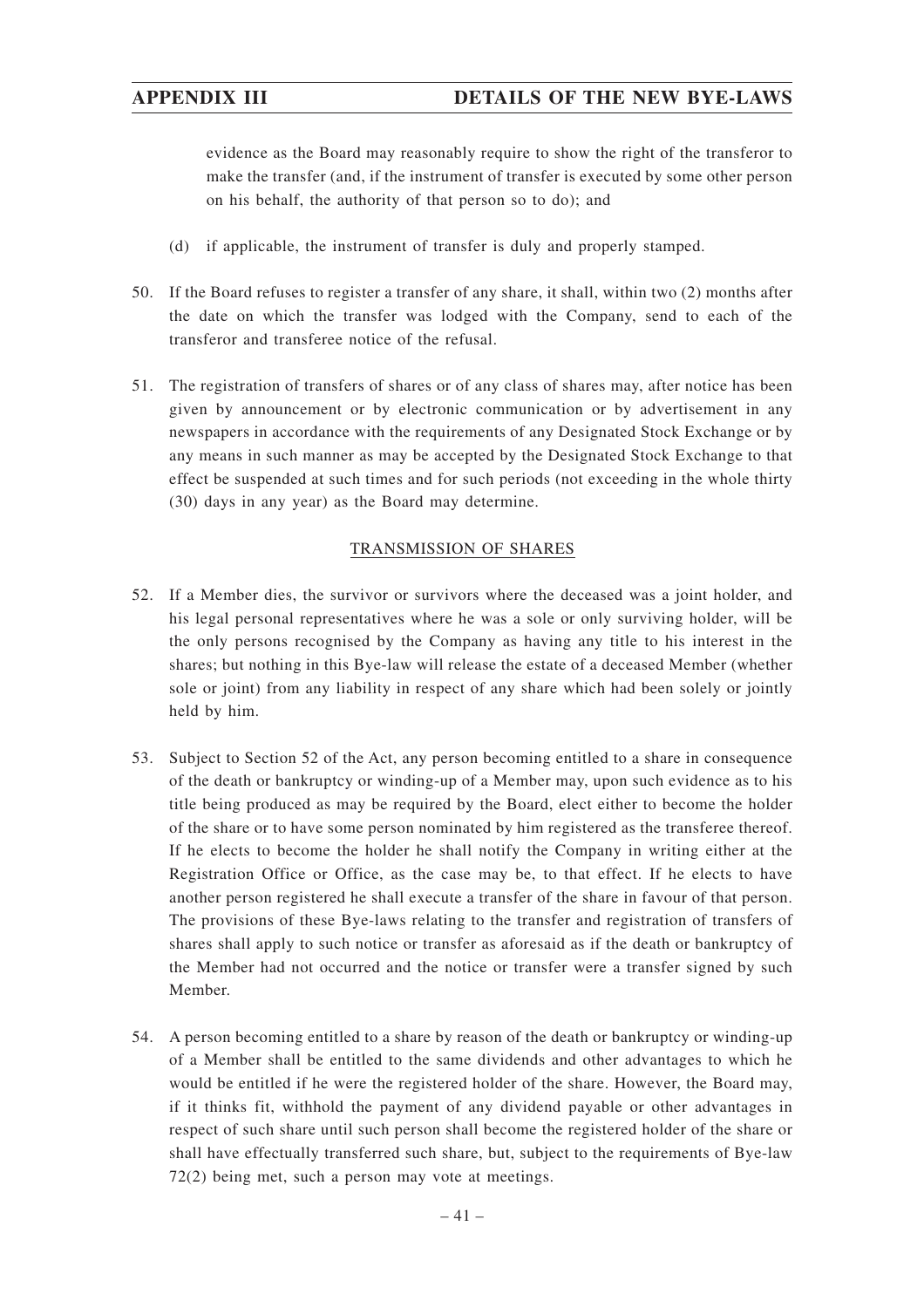### UNTRACEABLE MEMBERS

- 55. (1) Without prejudice to the rights of the Company under paragraph (2) of this Bye-law, the Company may cease sending cheques for dividend entitlements or dividend warrants by post if such cheques or warrants have been left uncashed on two consecutive occasions. However, the Company may exercise the power to cease sending cheques for dividend entitlements or dividend warrants after the first occasion on which such a cheque or warrant is returned undelivered.
	- (2) The Company shall have the power to sell, in such manner as the Board thinks fit, any shares of a Member who is untraceable, but no such sale shall be made unless:
		- (a) all cheques or warrants in respect of dividends of the shares in question, being not less than three in total number, for any sum payable in cash to the holder of such shares in respect of them sent during the relevant period in the manner authorised by the Bye-laws have remained uncashed;
		- (b) so far as it is aware at the end of the relevant period, the Company has not at any time during the relevant period received any indication of the existence of the Member who is the holder of such shares or of a person entitled to such shares by death, bankruptcy or operation of law; and
		- (c) the Company, if so required by the Listing Rules, has given notice to, and caused advertisement in newspapers in accordance with the requirements of, the Designated Stock Exchange to be made of its intention to sell such shares in the manner required by the Designated Stock Exchange, and a period of three (3) months or such shorter period as may be allowed by the Designated Stock Exchange has elapsed since the date of such advertisement.

For the purpose of the foregoing, the "relevant period" means the period commencing twelve (12) years before the date of publication of the advertisement referred to in paragraph (c) of this Bye-law and ending at the expiry of the period referred to in that paragraph.

(3) To give effect to any such sale the Board may authorise some person to transfer the said shares and an instrument of transfer signed or otherwise executed by or on behalf of such person shall be as effective as if it had been executed by the registered holder or the person entitled by transmission to such shares, and the purchaser shall not be bound to see to the application of the purchase money nor shall his title to the shares be affected by any irregularity or invalidity in the proceedings relating to the sale. The net proceeds of the sale will belong to the Company and upon receipt by the Company of such net proceeds it shall become indebted to the former Member for an amount equal to such net proceeds. No trust shall be created in respect of such debt and no interest shall be payable in respect of it and the Company shall not be required to account for any money earned from the net proceeds which may be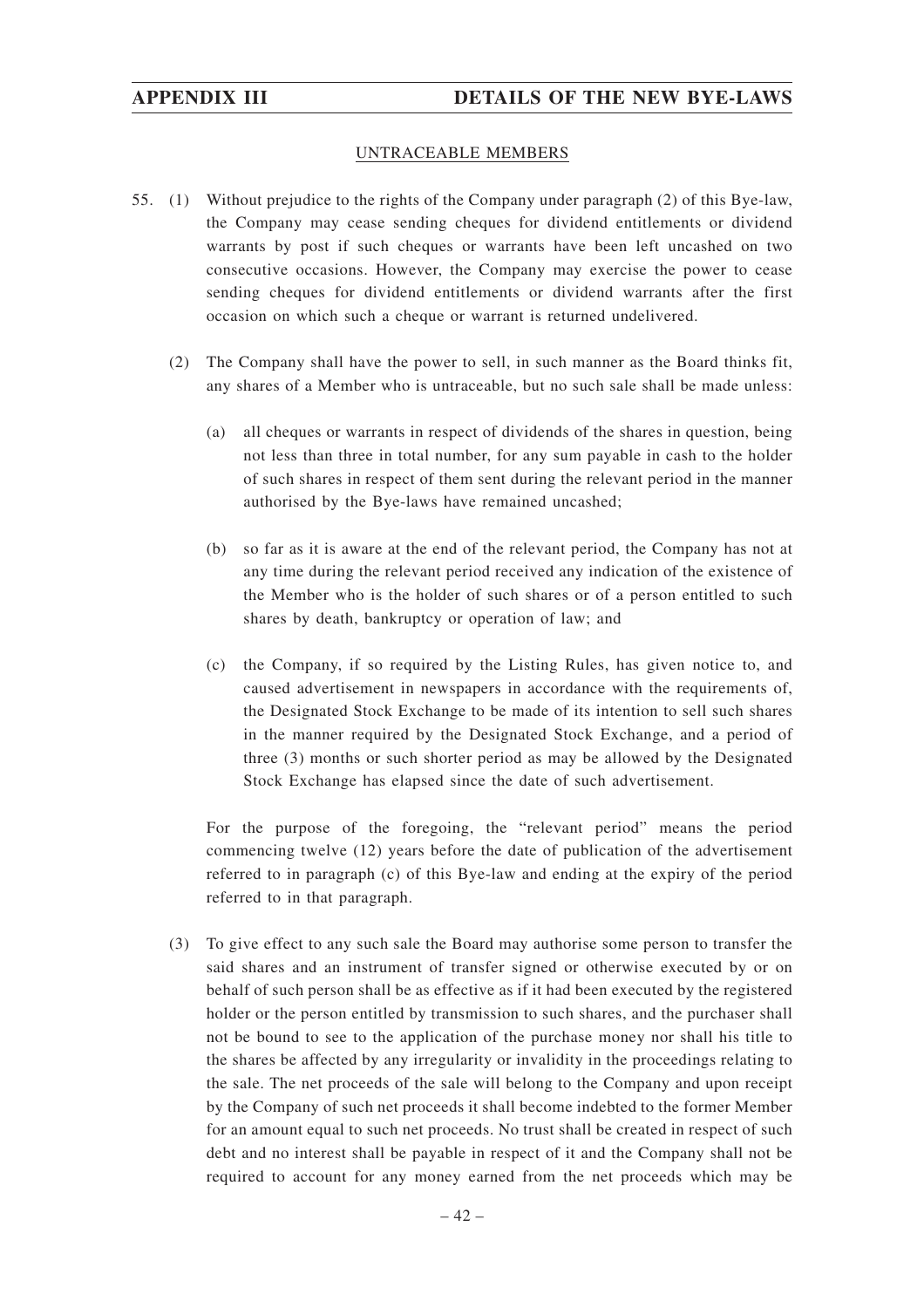employed in the business of the Company or as it thinks fit. Any sale under this Bye-law shall be valid and effective notwithstanding that the Member holding the shares sold is dead, bankrupt or otherwise under any legal disability or incapacity.

# GENERAL MEETINGS

- 56. Subject to the Act, an annual general meeting of the Company shall be held in each financial year other than the financial year in which its statutory meeting is convened and such annual general meeting must be held within six (6) months after the end of the Company's financial year (unless a longer period would not infringe the rules of the Designated Stock Exchange, if any) at such time.
- 57. Each general meeting, other than an annual general meeting, shall be called a special general meeting. All general meetings (including an annual general meeting, any adjourned meeting or postponed meeting) may be held as a physical meeting in any part of the world and at one or more locations as provided in Bye-law 64A, as a hybrid meeting or as an electronic meeting, as may be determined by the Board in its absolute discretion.
- 58. The Board may whenever it thinks fit call special general meetings, and Members holding at the date of deposit of the requisition not less than one-tenth of the paid up capital of the Company carrying the right of voting at general meetings of the Company on a one vote per share basis shall at all times have the right, by written requisition to the Board or the Secretary of the Company, to require a special general meeting to be called by the Board for the transaction of any business or resolution specified in such requisition; and such meeting shall be held in the form of a physical meeting only and within two (2) months after the deposit of such requisition. If within twenty-one (21) days of such deposit the Board fails to proceed to convene such meeting the requisitionists themselves may convene such physical meeting in accordance with the provisions of Section 74(3) of the Act.

# NOTICE OF GENERAL MEETINGS

- 59. (1) An annual general meeting shall be called by Notice of not less than twenty-one (21) clear days. All other general meetings (including a special general meeting) must be called by Notice of not less than fourteen (14) clear days but if permitted by the Listing Rules, a general meeting may be called by shorter notice if it is so agreed:
	- (a) in the case of a meeting called as an annual general meeting, by all the Members entitled to attend and vote thereat; and
	- (b) in the case of any other meeting, by a majority in number of the Members having the right to attend and vote at the meeting, being a majority together representing not less than ninety-five per cent. (95%) of the total voting rights at the meeting of all the Members.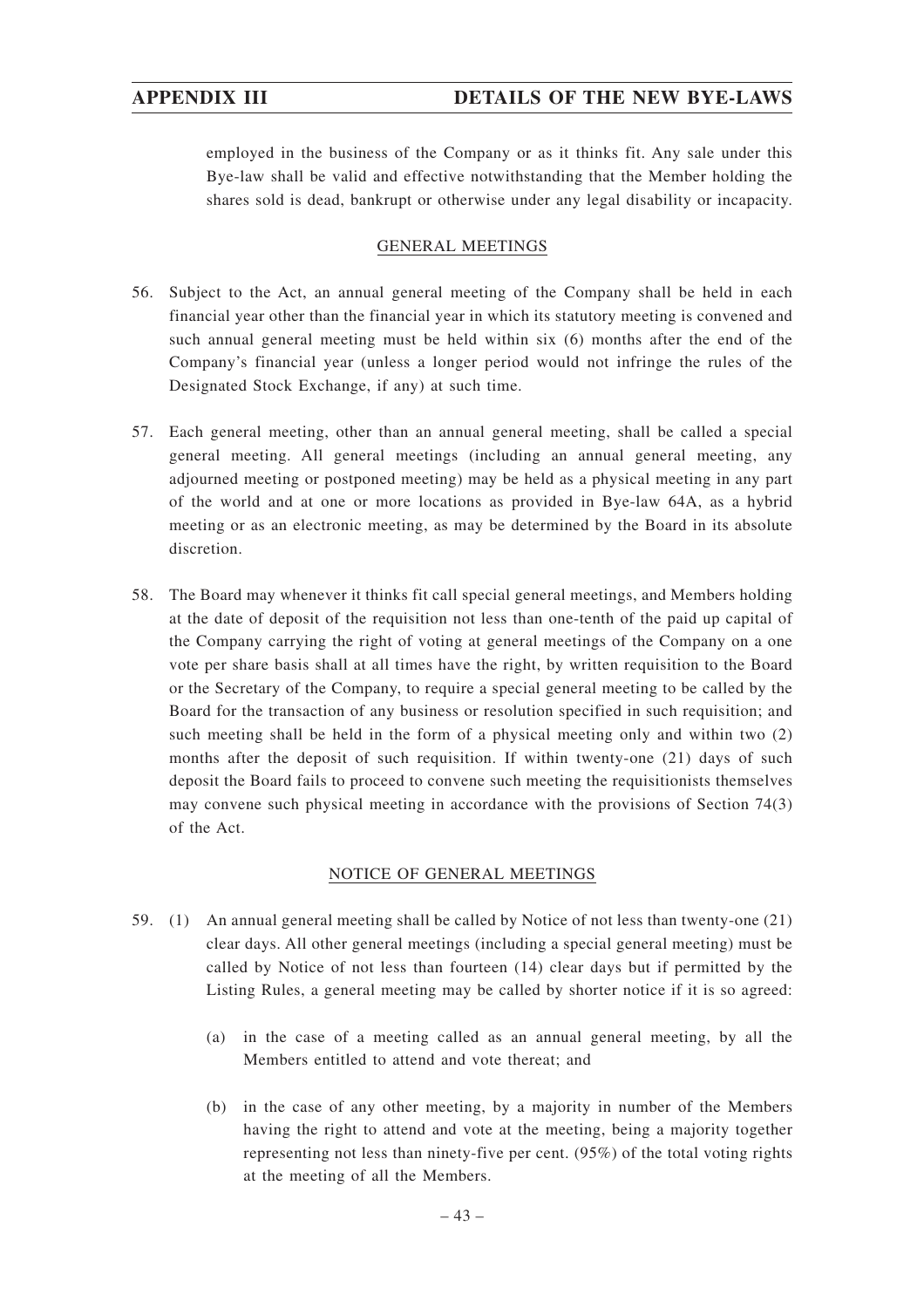- (2) The Notice shall specify (a) the time and date of the meeting, (b) save for an electronic meeting, the place of the meeting and if there is more than one meeting location as determined by the Board pursuant to Bye-law 64A, the principal place of the meeting (the "**Principal Meeting Place**"), (c) if the general meeting is to be a hybrid meeting or an electronic meeting, the notice shall include a statement to that effect and with details of the electronic facilities for attendance and participation by electronic means at the meeting or where such details will be made available by the Company prior to the meeting, and (d) particulars of resolutions to be considered at the meeting. The Notice convening an annual general meeting shall specify the meeting as such. Notice of every general meeting shall be given to all Members other than to such Members as, under the provisions of these Bye-laws or the terms of issue of the shares they hold, are not entitled to receive such notices from the Company, to all persons entitled to a share in consequence of the death or bankruptcy or winding-up of a Member and to each of the Directors and the Auditors.
- 60. The accidental omission to give Notice of a meeting or (in cases where instruments of proxy are sent out with the Notice) to send such instrument of proxy to, or the non-receipt of such Notice or such instrument of proxy by, any person entitled to receive such Notice shall not invalidate any resolution passed or the proceedings at that meeting.

# PROCEEDINGS AT GENERAL MEETINGS

- 61. (1) All business shall be deemed special that is transacted at a special general meeting, and also all business that is transacted at an annual general meeting, with the exception of sanctioning dividends, the reading, considering and adopting of the accounts and balance sheet and the reports of the Directors and Auditors and other documents required to be annexed to the balance sheet, the election of Directors and appointment of Auditors and other officers in the place of those retiring, the fixing of the remuneration of the Auditors, and the voting of remuneration or extra remuneration to the Directors.
	- (2) No business other than the appointment of a chairman of a meeting shall be transacted at any general meeting unless a quorum is present at the commencement of the business. Two (2) Members entitled to vote and present in person or by proxy or, for quorum purposes only, two persons appointed by the clearing house as authorised representative or proxy, shall form a quorum for all purposes.
- 62. If within thirty (30) minutes (or such longer time not exceeding one hour as the chairman of the meeting may determine to wait) after the time appointed for the meeting a quorum is not present, the meeting, if convened on the requisition of Members, shall be dissolved. In any other case it shall stand adjourned to the same day in the next week at the same time and (where applicable) same place(s) or to such time and (where applicable) such place(s) and in such form and manner referred to in Bye-law 57 as the chairman of the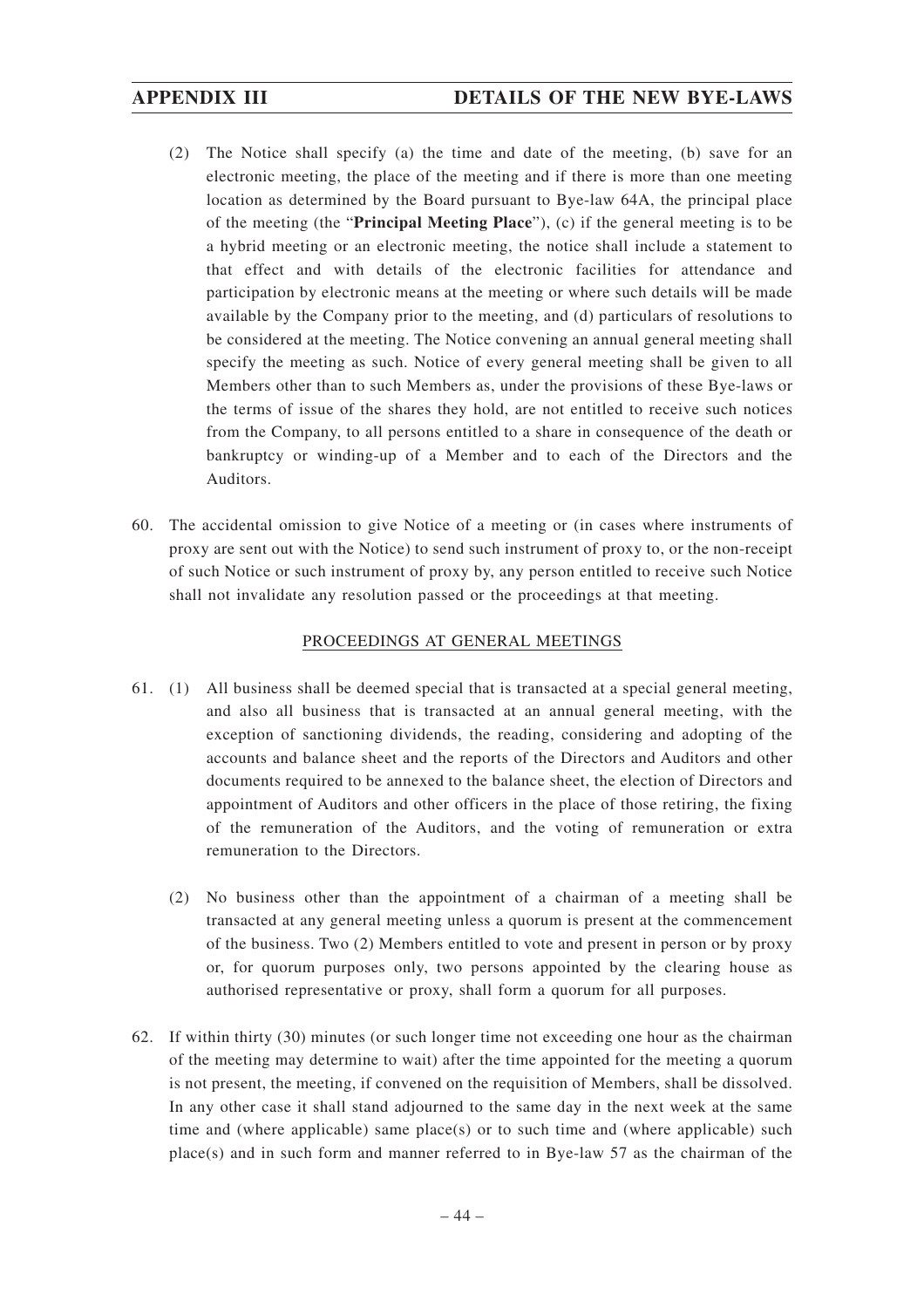meeting (or in default, the Board) may absolutely determine. If at such adjourned meeting a quorum is not present within half an hour from the time appointed for holding the meeting, the meeting shall be dissolved.

- 63. The chairman of the Company or if there is more than one chairman, any one of them as may be agreed amongst themselves or failing such agreement, any one of them elected by all the Directors present shall preside as chairman at a general meeting. If at any meeting no chairman is present within fifteen (15) minutes after the time appointed for holding the meeting, or is willing to act as chairman, the deputy chairman of the Company or if there is more than one deputy chairman, any one of them as may be agreed amongst themselves or failing such agreement, any one of them elected by all the Directors present shall preside as chairman. If no chairman or deputy chairman is present or is willing to act as chairman of the meeting, the Directors present shall choose one of their number to act, or if one Director only is present he shall preside as chairman if willing to act. If no Director is present, or if each of the Directors present declines to take the chair, or if the chairman chosen shall retire from the chair, the Members present in person or by proxy and entitled to vote shall elect one of their number to be chairman of the meeting.
- 64. Subject to Bye-law 64C, the chairman may, with the consent of any meeting at which a quorum is present (and shall if so directed by the meeting), adjourn the meeting from time to time (or indefinitely) and/or from place to place(s) and/or from one form to another (a physical meeting, a hybrid meeting or an electronic meeting) as the meeting shall determine, but no business shall be transacted at any adjourned meeting other than the business which might lawfully have been transacted at the meeting had the adjournment not taken place. When a meeting is adjourned for fourteen (14) days or more, at least seven (7) clear days' Notice of the adjourned meeting shall be given specifying the details set out in Bye-law 59(2) but it shall not be necessary to specify in such notice the nature of the business to be transacted at the adjourned meeting and the general nature of the business to be transacted. Save as aforesaid, it shall be unnecessary to give notice of an adjournment.
- 64A. (1) The Board may, at its absolute discretion, arrange for persons entitled to attend a general meeting to do so by simultaneous attendance and participation by means of electronic facilities at such location or locations ("**Meeting Location(s)**") determined by the Board at its absolute discretion. Any Member or any proxy attending and participating in such way or any Member participating in an electronic meeting or a hybrid meeting by means of electronic facilities is deemed to be present at and shall be counted in the quorum of the meeting.
	- (2) All general meetings are subject to the following:
		- (a) where a Member is attending a Meeting Location and/or in the case of a hybrid meeting, the meeting shall be treated as having commenced if it has commenced at the Principal Meeting Place;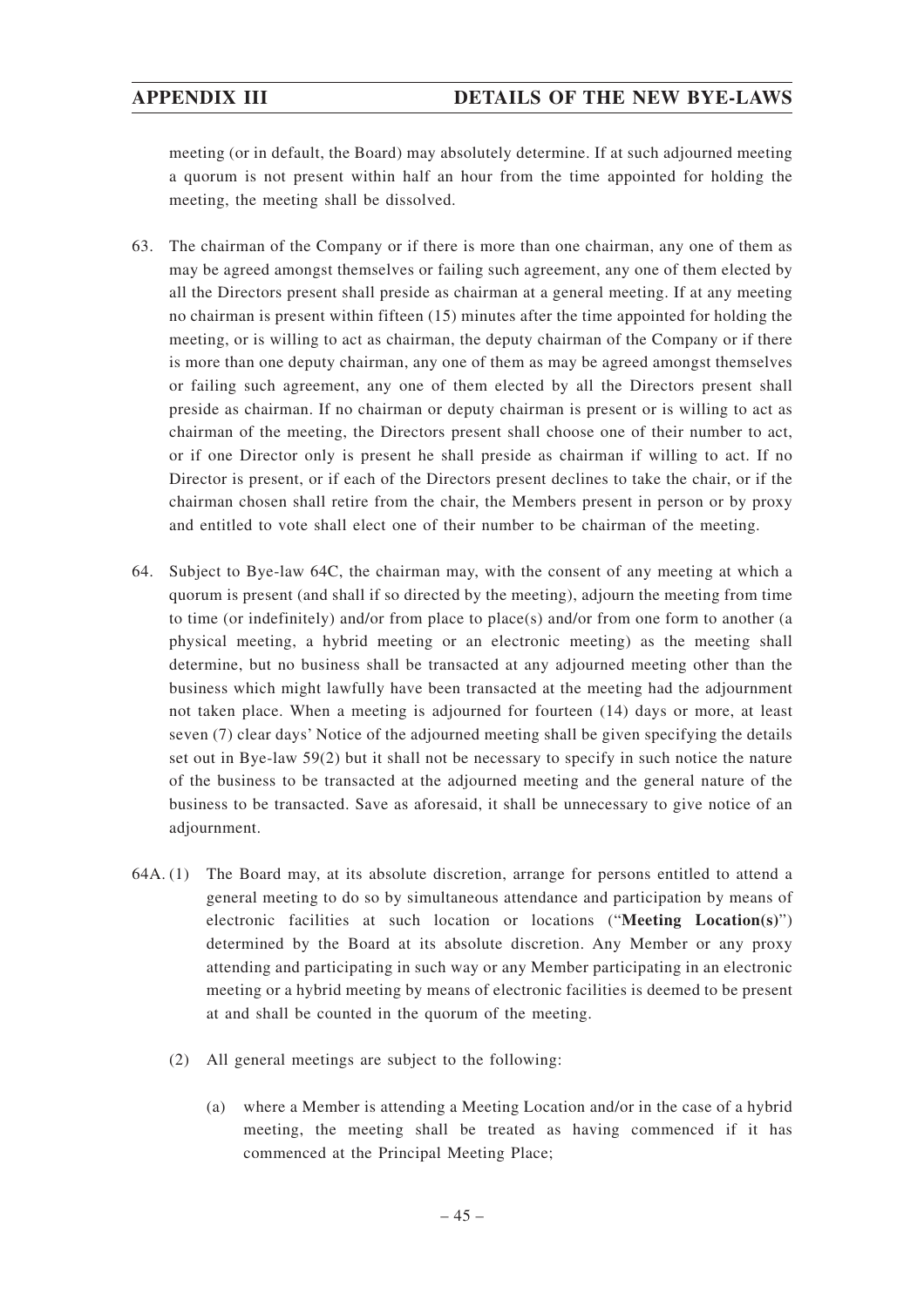- (b) Members present in person or by proxy at a Meeting Location and/or Members participating in an electronic meeting or a hybrid meeting by means of electronic facilities shall be counted in the quorum for and entitled to vote at the meeting in question, and that meeting shall be duly constituted and its proceedings valid provided that the chairman of the meeting is satisfied that adequate electronic facilities are available throughout the meeting to ensure that Members at all Meeting Locations and Members participating in an electronic meeting or a hybrid meeting by means of electronic facilities are able to participate in the business for which the meeting has been convened;
- (c) where Members attend a meeting by being present at one of the Meeting Locations and/or where Members participating in an electronic meeting or a hybrid meeting by means of electronic facilities, a failure (for any reason) of the electronic facilities or communication equipment, or any other failure in the arrangements for enabling those in a Meeting Location other than the Principal Meeting Place to participate in the business for which the meeting has been convened or in the case of an electronic meeting or a hybrid meeting, the inability of one or more Members or proxies to access, or continue to access, the electronic facilities despite adequate electronic facilities having been made available by the Company, shall not affect the validity of the meeting or the resolutions passed, or any business conducted there or any action taken pursuant to such business provided that there is a quorum present throughout the meeting.
- (d) if any of the Meeting Locations is outside the jurisdiction of the Principal Meeting Place and/or in the case of a hybrid meeting, unless otherwise stated in the Notice, the provisions of these Bye-laws concerning the service and giving of Notice for the meeting, and the time for lodging proxies, shall apply by reference to the Principal Meeting Place; and in the case of an electronic meeting, the time for lodging proxies shall be as stated in the Notice for the meeting.
- 64B. The Board and, at any general meeting, the chairman of the meeting may from time to time make arrangements for managing attendance and/or participation and/or voting at the Principal Meeting Place, any Meeting Location(s) and/or participation in an electronic meeting or a hybrid meeting by means of electronic facilities (whether involving the issue of tickets or some other means of identification, passcode, seat reservation, electronic voting or otherwise) as it shall in its absolute discretion consider appropriate, and may from time to time change any such arrangements, provided that a Member who, pursuant to such arrangements, is not entitled to attend, in person or by proxy, at any Meeting Location shall be entitled so to attend at one of the other Meeting Locations; and the entitlement of any Member so to attend the meeting or adjourned meeting or postponed meeting at such Meeting Location or Meeting Locations shall be subject to any such arrangement as may be for the time being in force and by the Notice of meeting or adjourned meeting or postponed meeting stated to apply to the meeting.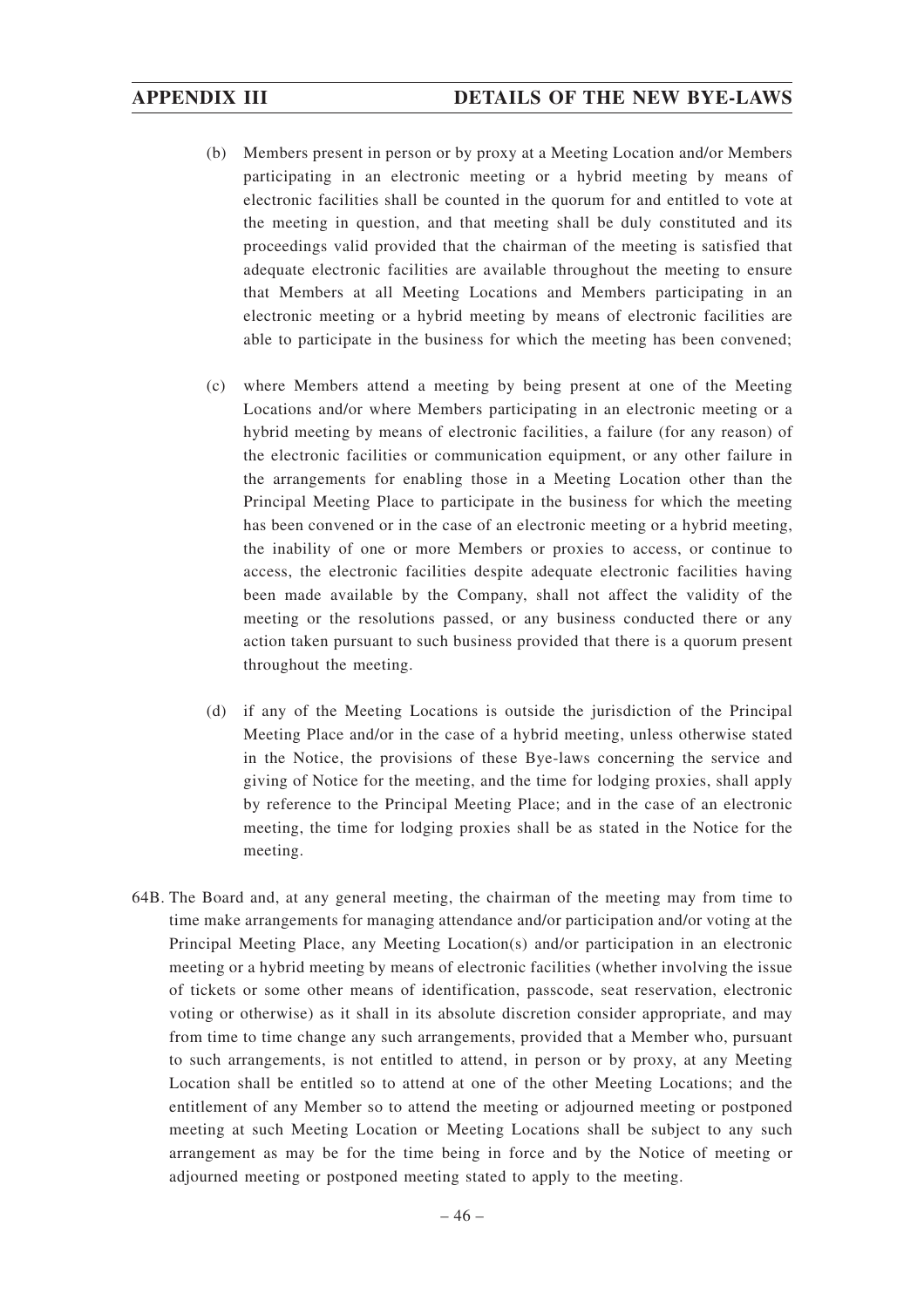64C. If it appears to the chairman of the general meeting that:

- (a) the electronic facilities at the Principal Meeting Place or at such other Meeting Location(s) at which the meeting may be attended have become inadequate for the purposes referred to in Bye-law 64A(1) or are otherwise not sufficient to allow the meeting to be conducted substantially in accordance with the provisions set out in the Notice of the meeting; or
- (b) in the case of an electronic meeting or a hybrid meeting, electronic facilities being made available by the Company have become inadequate; or
- (c) it is not possible to ascertain the view of those present or to give all persons entitled to do so a reasonable opportunity to communicate and/or vote at the meeting; or
- (d) there is violence or the threat of violence, unruly behaviour or other disruption occurring at the meeting or it is not possible to secure the proper and orderly conduct of the meeting;

then, without prejudice to any other power which the chairman of the meeting may have under these Bye-laws or at common law, the chairman may, at his/her absolute discretion, without the consent of the meeting, and before or after the meeting has started and irrespective of whether a quorum is present, interrupt or adjourn the meeting (including adjournment for indefinite period). All business conducted at the meeting up to the time of such adjournment shall be valid.

- 64D. The Board and, at any general meeting, the chairman of the meeting may make any arrangement and impose any requirement or restriction the Board or the chairman of the meeting, as the case may be, considers appropriate to ensure the security and orderly conduct of a meeting (including, without limitation, requirements for evidence of identity to be produced by those attending the meeting, the searching of their personal property and the restriction of items that may be taken into the meeting place, determining the number and frequency of and the time allowed for questions that may be raised at a meeting). Members shall also comply with all requirements or restrictions imposed by the owner of the premises at which the meeting is held. Any decision made under this Bye-law shall be final and conclusive and a person who refuses to comply with any such arrangements, requirements or restrictions may be refused entry to the meeting or ejected (physically or electronically) from the meeting.
- 64E. If, after the sending of Notice of a general meeting but before the meeting is held, or after the adjournment of a meeting but before the adjourned meeting is held (whether or not Notice of the adjourned meeting is required), the Directors, in their absolute discretion, consider that it is inappropriate, impracticable, unreasonable or undesirable for any reason to hold the general meeting on the date or at the time or place or by means of electronic facilities specified in the Notice calling the meeting, they may change or postpone the meeting to another date, time and/or place and/or change the electronic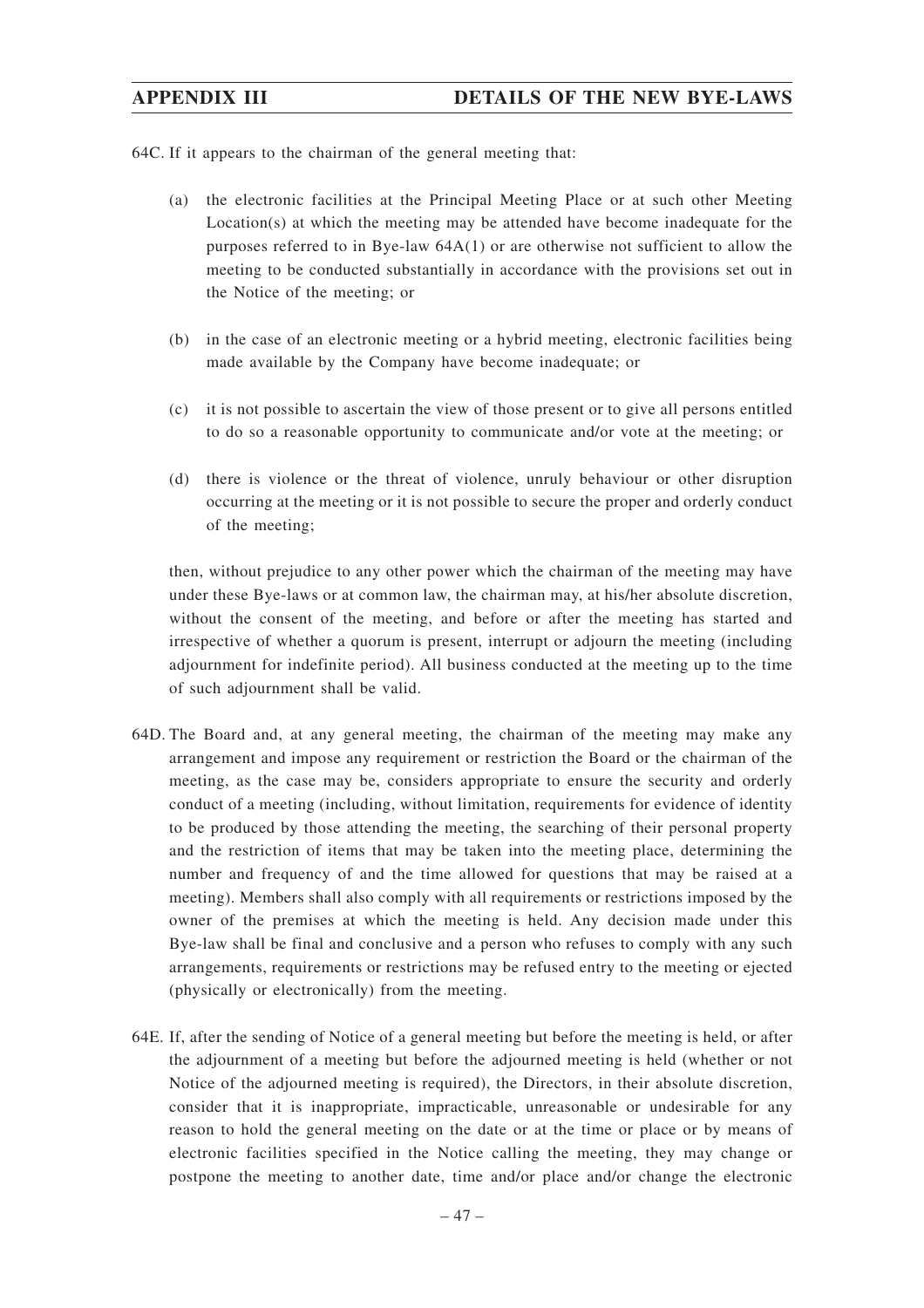facilities and/or change the form of the meeting (a physical meeting, an electronic meeting or a hybrid meeting) without approval from the Members. Without prejudice to the generality of the foregoing, the Directors shall have the power to provide in every Notice calling a general meeting the circumstances in which a postponement of the relevant general meeting may occur automatically without further notice, including without limitation where a number 8 or higher typhoon signal, black rainstorm warning or other similar event is in force at any time on the day of the meeting. This Bye-law shall be subject to the following:

- (a) when a meeting is so postponed, the Company shall endeavour to post a notice of such postponement on the Company's website as soon as practicable (provided that failure to post such a notice shall not affect the automatic postponement of such meeting);
- (b) when only the form of the meeting or electronic facilities specified in the Notice are changed, the Board shall notify the Members of details of such change in such manner as the Board may determine;
- (c) when a meeting is postponed or changed in accordance with this Bye-law, subject to and without prejudice to Bye-law 64, unless already specified in the original Notice of the meeting, the Board shall fix the date, time, place (if applicable) and electronic facilities (if applicable) for the postponed or changed meeting and shall notify the Members of such details in such manner as the Board may determine; further all proxy forms shall be valid (unless revoked or replaced by a new proxy) if they are received as required by these Bye-laws not less than 48 hours before the time of the postponed or changed meeting; and
- (d) notice of the business to be transacted at the postponed or changed meeting shall not be required, nor shall any accompanying documents be required to be recirculated, provided that the business to be transacted at the postponed or changed meeting is the same as that set out in the original Notice of general meeting circulated to the Members.
- 64F. All persons seeking to attend and participate in an electronic meeting or a hybrid meeting shall be responsible for maintaining adequate facilities to enable them to do so. Subject to Bye-law 64C, any inability of a person or persons to attend or participate in a general meeting by way of electronic facilities shall not invalidate the proceedings of and/or resolutions passed at that meeting.
- 64G. Without prejudice to other provisions in Bye-law 64, a physical meeting may also be held by means of such telephone, electronic or other communication facilities as permit all persons participating in the meeting to communicate with each other simultaneously and instantaneously, and participation in such a meeting shall constitute presence in person at such meeting.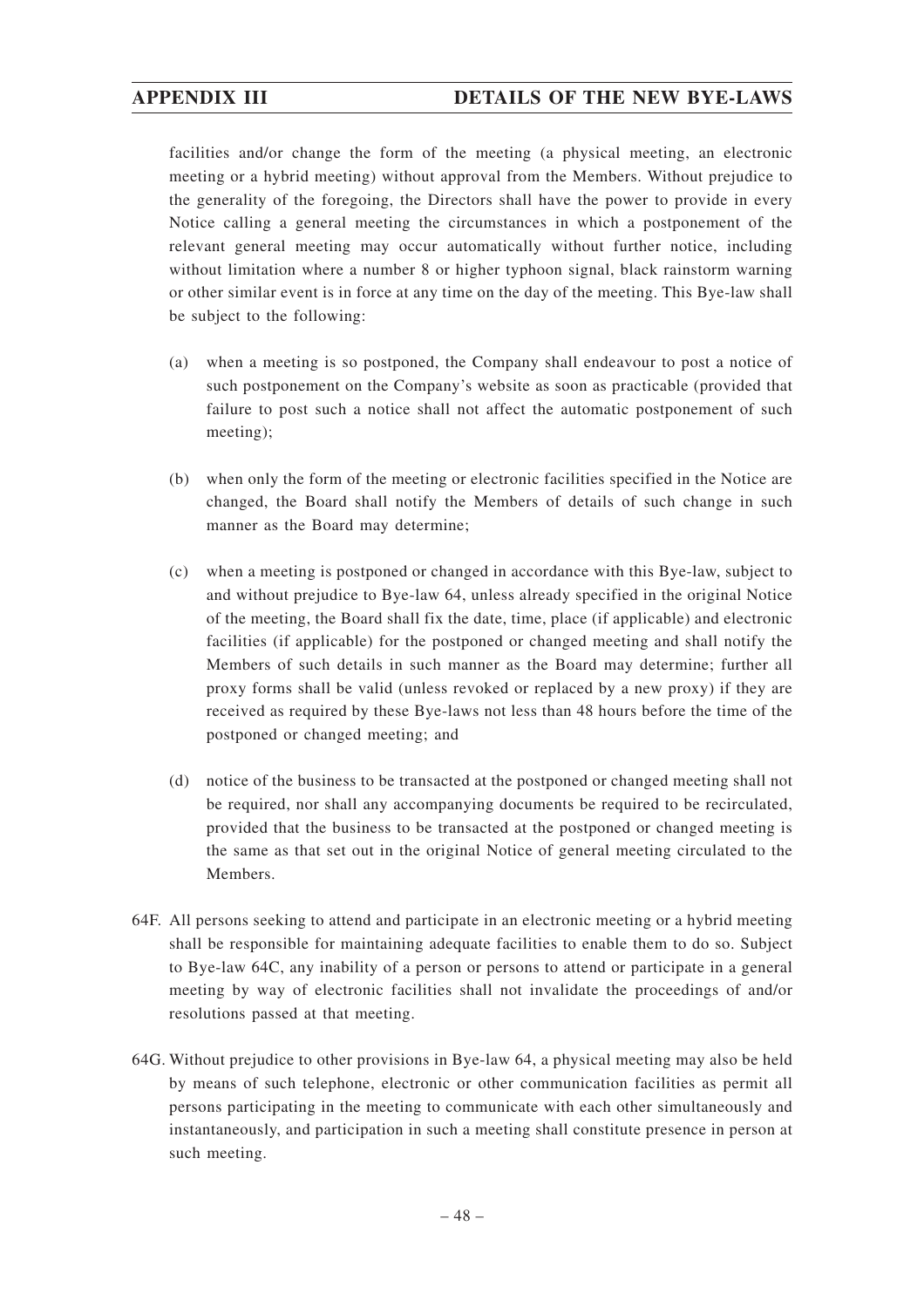65. If an amendment is proposed to any resolution under consideration but is in good faith ruled out of order by the chairman of the meeting, the proceedings on the substantive resolution shall not be invalidated by any error in such ruling. In the case of a resolution duly proposed as a special resolution, no amendment thereto (other than a mere clerical amendment to correct a patent error) may in any event be considered or voted upon.

# VOTING

- 66. (1) Subject to any special rights or restrictions as to voting for the time being attached to any shares by or in accordance with these Bye-laws, at any general meeting on a poll every Member present in person or by proxy shall have one vote for every fully paid share of which he is the holder but so that no amount paid up or credited as paid up on a share in advance of calls or instalments is treated for the foregoing purposes as paid up on the share. A resolution put to the vote of a meeting shall be decided by way of a poll save that in the case of a physical meeting, the chairman of the meeting may in good faith, allow a resolution which relates purely to a procedural or administrative matter to be voted on by a show of hands in which case every Member present in or by proxy(ies) shall have one vote provided that where more than one proxy is appointed by a Member which is a clearing house (or its nominee(s)), each such proxy shall have one vote on a show of hands. For purposes of this Bye-law, procedural and administrative matters are those that (i) are not on the agenda of the general meeting or in any supplementary circular that may be issued by the Company to its Members; and (ii) relate to the chairman's duties to maintain the orderly conduct of the meeting and/or allow the business of the meeting to be properly and effectively dealt with, whilst allowing all Members a reasonable opportunity to express their views. Votes may be cast by such means, electronic or otherwise, as the Directors or the chairman of the meeting may determine.
	- (2) In the case of a physical meeting where a show of hands is allowed, before or on the declaration of the result of the show of hands, a poll may be demanded:
		- (a) by at least three Members present in person or by proxy for the time being entitled to vote at the meeting; or
		- (b) by a Member or Members present in person by proxy and representing not less than one-tenth of the total voting rights of all Members having the right to vote at the meeting; or
		- (c) by a Member or Members present in person or by proxy and holding shares in the Company conferring a right to vote at the meeting being shares on which an aggregate sum has been paid up equal to not less than one-tenth of the total sum paid up on all shares conferring that right.

A demand by a person as proxy for a Member shall be deemed to be the same as a demand by the Member.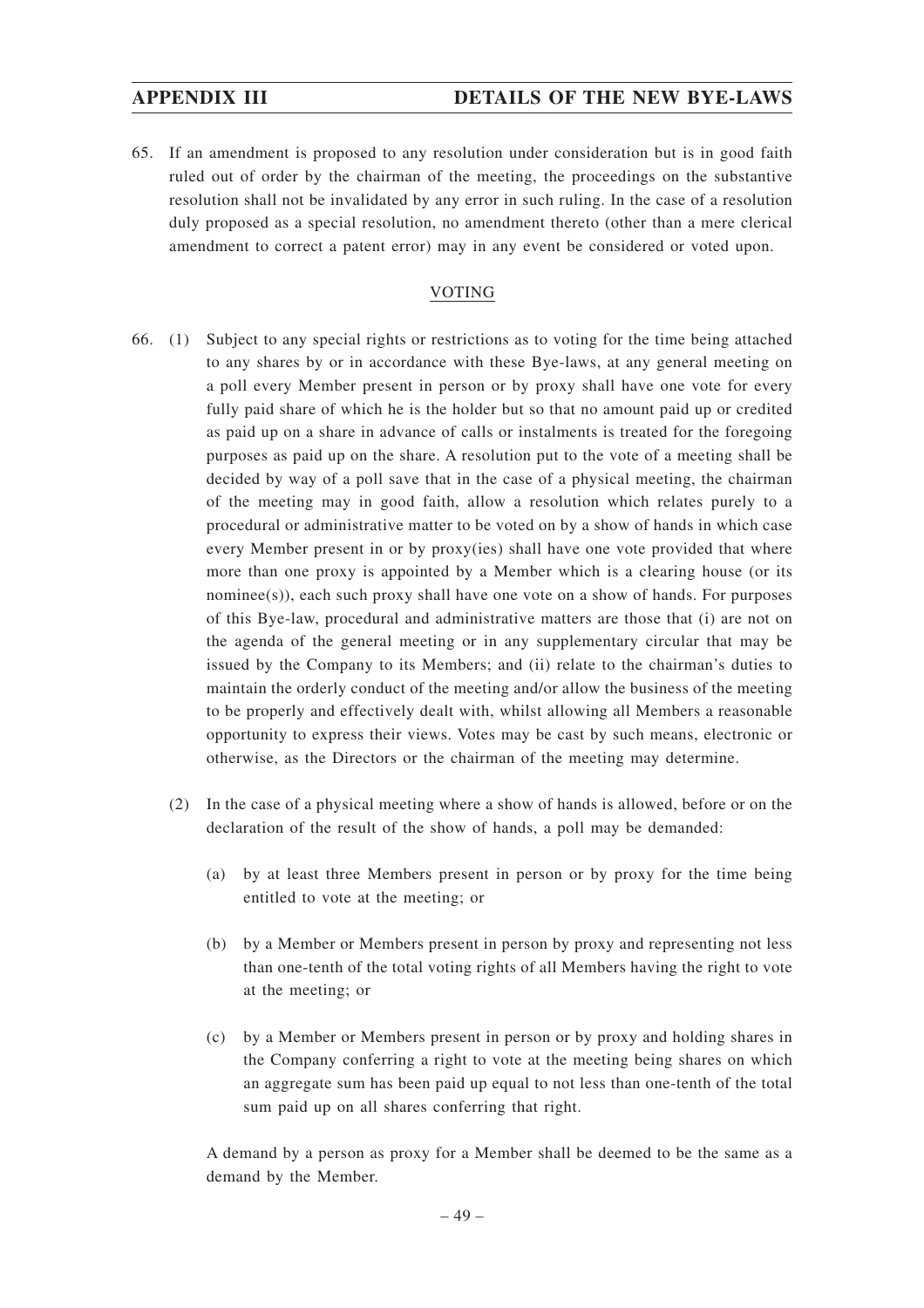- 67. Where a resolution is voted on by a show of hands, a declaration by the chairman that a resolution has been carried, or carried unanimously, or by a particular majority, or not carried by a particular majority, or lost, and an entry to that effect made in the minute book of the Company, shall be conclusive evidence of the facts without proof of the number or proportion of the votes recorded for or against the resolution. The result of the poll shall be deemed to be the resolution of the meeting. The Company shall only be required to disclose the voting figures on a poll if such disclosure is required by the Listing Rules.
- 68. On a poll votes may be given either personally or by proxy.
- 69. A person entitled to more than one vote on a poll need not use all his votes or cast all the votes he uses in the same way.
- 70. All questions submitted to a meeting shall be decided by a simple majority of votes except where a greater majority is required by these Bye-laws or by the Act. In the case of an equality of votes, the chairman of such meeting shall be entitled to a second or casting vote in addition to any other vote he may have.
- 71. Where there are joint holders of any share any one of such joint holder may vote, either in person or by proxy, in respect of such share as if he were solely entitled thereto, but if more than one of such joint holders be present at any meeting the vote of the senior who tenders a vote, whether in person or by proxy, shall be accepted to the exclusion of the votes of the other joint holders, and for this purpose seniority shall be determined by the order in which the names stand in the Register in respect of the joint holding. Several executors or administrators of a deceased Member in whose name any share stands shall for the purposes of this Bye-law be deemed joint holders thereof.
- 72. (1) A Member who is a patient for any purpose relating to mental health or in respect of whom an order has been made by any court having jurisdiction for the protection or management of the affairs of persons incapable of managing their own affairs may vote, by his receiver, committee, *curator bonis* or other person in the nature of a receiver, committee or *curator bonis* appointed by such court, and such receiver, committee, *curator bonis* or other person may vote by proxy, and may otherwise act and be treated as if he were the registered holder of such shares for the purposes of general meetings, provided that such evidence as the Board may require of the authority of the person claiming to vote shall have been deposited at the Office, head office or Registration Office, as appropriate, not less than forty-eight (48) hours before the time appointed for holding the meeting, or adjourned meeting, or postponed meeting, as the case may be.
	- (2) Any person entitled under Bye-law 53 to be registered as the holder of any share may vote at any general meeting in respect thereof in the same manner as if he were the registered holder of such shares, provided that forty-eight (48) hours at least before the time of the holding of the meeting or adjourned meeting or postponed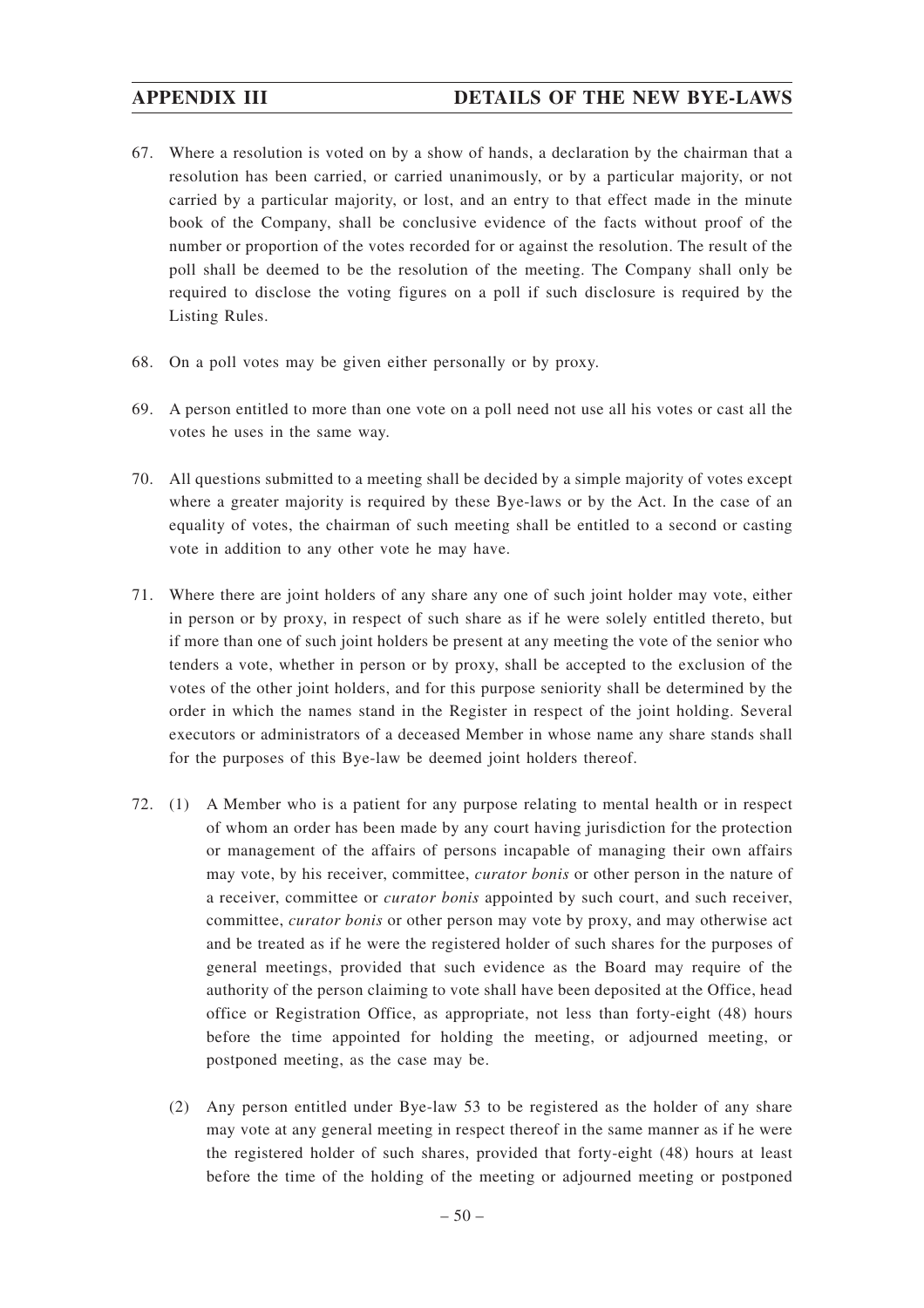meeting, as the case may be, at which he proposes to vote, he shall satisfy the Board of his entitlement to such shares, or the Board shall have previously admitted his right to vote at such meeting in respect thereof.

- 73. (1) No Member shall, unless the Board otherwise determines, be entitled to attend and vote and to be reckoned in a quorum at any general meeting unless he is duly registered and all calls or other sums presently payable by him in respect of shares in the Company have been paid.
	- (2) All Members shall have the right to (a) speak at a general meeting, and (b) vote at a general meeting except where a Member is required, by the rules of the Listing Rules, to abstain from voting to approve the matter under consideration.
	- (3) Where the Company has knowledge that any Member is, under the Listing Rules, required to abstain from voting on any particular resolution of the Company or restricted to voting only for or only against any particular resolution of the Company, any votes cast by or on behalf of such Member in contravention of such requirement or restriction shall not be counted.

74. If:

- (a) any objection shall be raised to the qualification of any voter; or
- (b) any votes have been counted which ought not to have been counted or which might have been rejected; or
- (c) any votes are not counted which ought to have been counted;

the objection or error shall not vitiate the decision of the meeting or adjourned meeting or postponed meeting on any resolution unless the same is raised or pointed out at the meeting or, as the case may be, the adjourned meeting or postponed meeting at which the vote objected to is given or tendered or at which the error occurs. Any objection or error shall be referred to the chairman of the meeting and shall only vitiate the decision of the meeting on any resolution if the chairman decides that the same may have affected the decision of the meeting. The decision of the chairman on such matters shall be final and conclusive.

# PROXIES

75. Any Member entitled to attend and vote at a meeting of the Company shall be entitled to appoint another person as his proxy to attend and vote instead of him. A Member who is the holder of two or more shares may appoint more than one proxy to represent him and vote on his behalf at a general meeting of the Company or at a class meeting. A proxy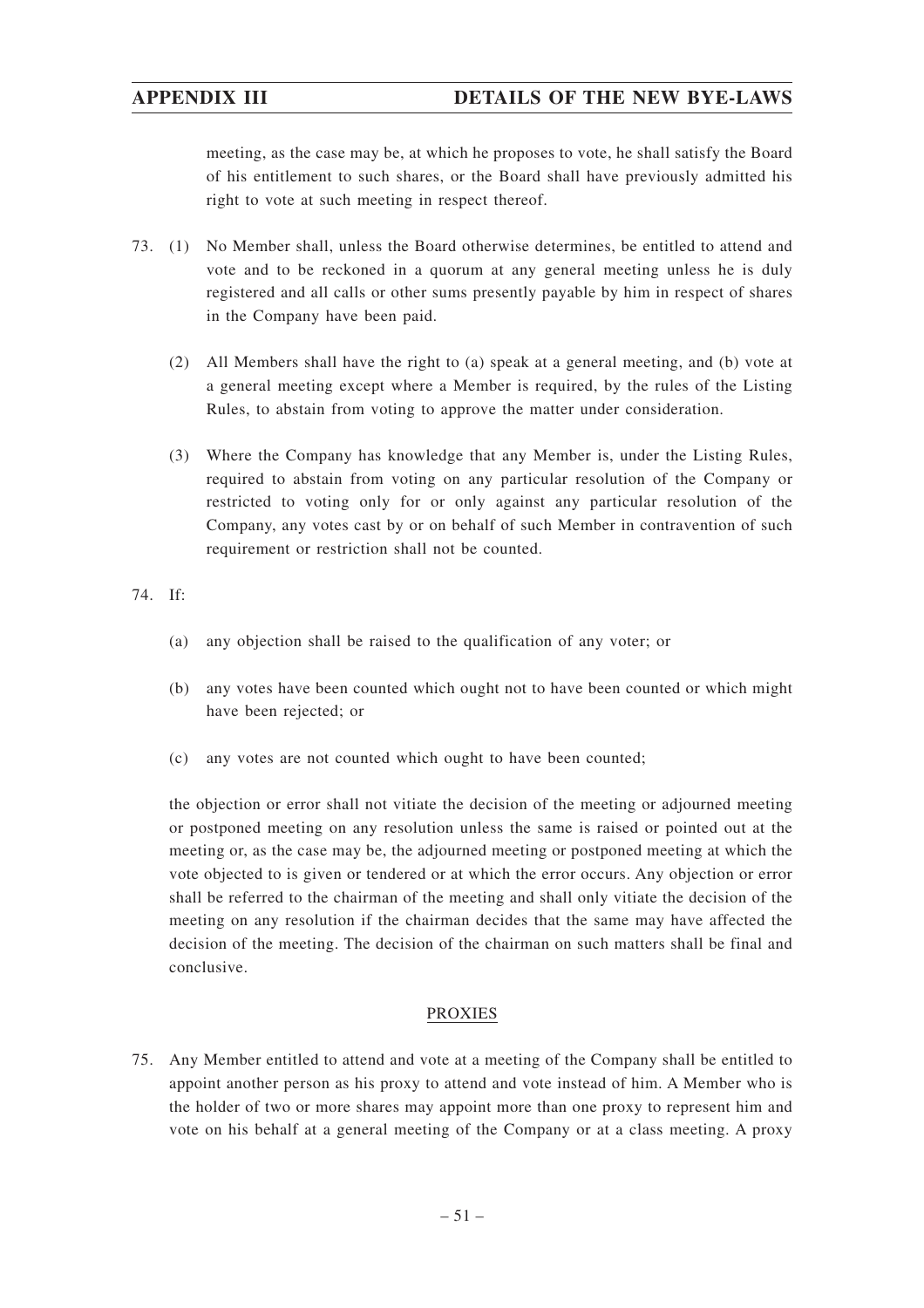need not be a Member. In addition, a proxy or proxies representing either a Member who is an individual or a Member which is a corporation shall be entitled to exercise the same powers on behalf of the Member which he or they represent as such Member could exercise.

- 76. The instrument appointing a proxy shall be in writing under the hand of the appointor or of his attorney duly authorised in writing or, if the appointor is a corporation, either under its seal or under the hand of an officer, attorney or other person authorised to sign the same. In the case of an instrument of proxy purporting to be signed on behalf of a corporation by an officer thereof it shall be assumed, unless the contrary appears, that such officer was duly authorised to sign such instrument of proxy on behalf of the corporation without further evidence of the fact.
- 77. (1) The Company may, at its absolute discretion, provide an electronic address for the receipt of any document or information relating to proxies for a general meeting (including any instrument of proxy or invitation to appoint a proxy, any document necessary to show the validity of, or otherwise relating to, an appointment of proxy (whether or not required under these Bye-laws) and notice of termination of the authority of a proxy). If such an electronic address is provided, the Company shall be deemed to have agreed that any such document or information (relating to proxies as aforesaid) may be sent by electronic means to that address, subject as hereafter provided and subject to any other limitations or conditions specified by the Company when providing the address. Without limitation, the Company may from time to time determine that any such electronic address may be used generally for such matters or specifically for particular meetings or purposes and, if so, the Company may provide different electronic addresses for different purposes. The Company may also impose any conditions on the transmission of and its receipt of such electronic communications including, for the avoidance of doubt, imposing any security or encryption arrangements as may be specified by the Company. If any document or information required to be sent to the Company under this Bye-law is sent to the Company by electronic means, such document or information is not treated as validly delivered to or deposited with the Company if the same is not received by the Company at its designated electronic address provided in accordance with this Bye-law or if no electronic address is so designated by the Company for the receipt of such document or information.
	- (2) The instrument appointing a proxy and (if required by the Board) the power of attorney or other authority (if any) under which it is signed, or a certified copy of such power or authority, shall be delivered to such place or one of such places (if any) as may be specified for that purpose in or by way of note to or in any document accompanying the notice convening the meeting (or, if no place is so specified at the Registration Office or the Office, as may be appropriate), or if the Company has provided an electronic address in accordance with the preceding paragraph, shall be received at the electronic address specified, not less than forty-eight (48) hours before the time appointed for holding the meeting or adjourned meeting or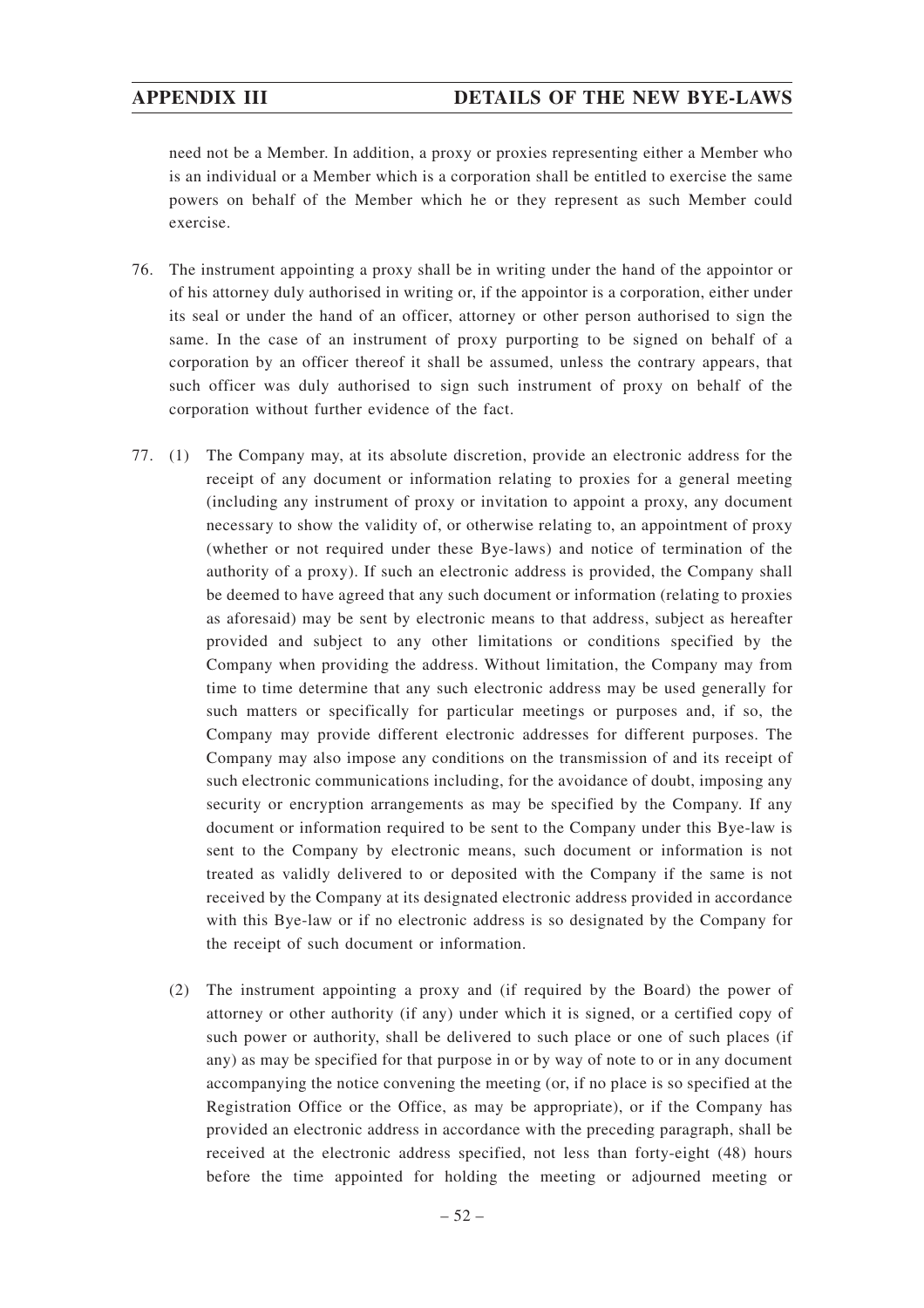postponed meeting at which the person named in the instrument proposes to vote. No instrument appointing a proxy shall be valid after the expiration of twelve (12) months from the date named in it as the date of its execution, except at an adjourned meeting or postponed meeting in cases where the meeting was originally held within twelve (12) months from such date. Delivery of an instrument appointing a proxy shall not preclude a Member from attending and voting at the meeting convened and in such event, the instrument appointing a proxy shall be deemed to be revoked.

- 78. Instruments of proxy shall be in any common form or in such other form as the Board may approve (provided that this shall not preclude the use of the two-way form) and the Board may, if it thinks fit, send out with the notice of any meeting forms of instrument of proxy for use at the meeting. The instrument of proxy shall be deemed to confer authority to vote on any amendment of a resolution put to the meeting for which it is given as the proxy thinks fit. The instrument of proxy shall, unless the contrary is stated therein, be valid as well for any adjournment or postponement of the meeting as for the meeting to which it relates. The Board may decide, either generally or in any particular case, to treat a proxy appointment as valid notwithstanding that the appointment or any of the information required under these Bye-laws has not been received in accordance with the requirements of these Bye-laws. Subject to aforesaid, if the proxy appointment and any of the information required under these Bye-laws is not received in the manner set out in these Bye-laws, the appointee shall not be entitled to vote in respect of the shares in question.
- 79. A vote given in accordance with the terms of an instrument of proxy shall be valid notwithstanding the previous death or insanity of the principal, or revocation of the instrument of proxy or of the authority under which it was executed, provided that no intimation in writing of such death, insanity or revocation shall have been received by the Company at the Office or the Registration Office (or such other place as may be specified for the delivery of instruments of proxy in the notice convening the meeting or other document sent therewith) two (2) hours at least before the commencement of the meeting or adjourned meeting or postponed meeting, at which the instrument of proxy is used.
- 80. Anything which under these Bye-laws a Member may do by proxy he may likewise do by his duly appointed attorney and the provisions of these Bye-laws relating to proxies and instruments appointing proxies shall apply *mutatis mutandis* in relation to any such attorney and the instrument under which such attorney is appointed.

# CORPORATIONS ACTING BY REPRESENTATIVES

81. (1) Any corporation which is a Member may by resolution of its directors or other governing body authorise such person as it thinks fit to act as its representative at any meeting of the Company or at any meeting of any class of Members. The person so authorised shall be entitled to exercise the same powers on behalf of such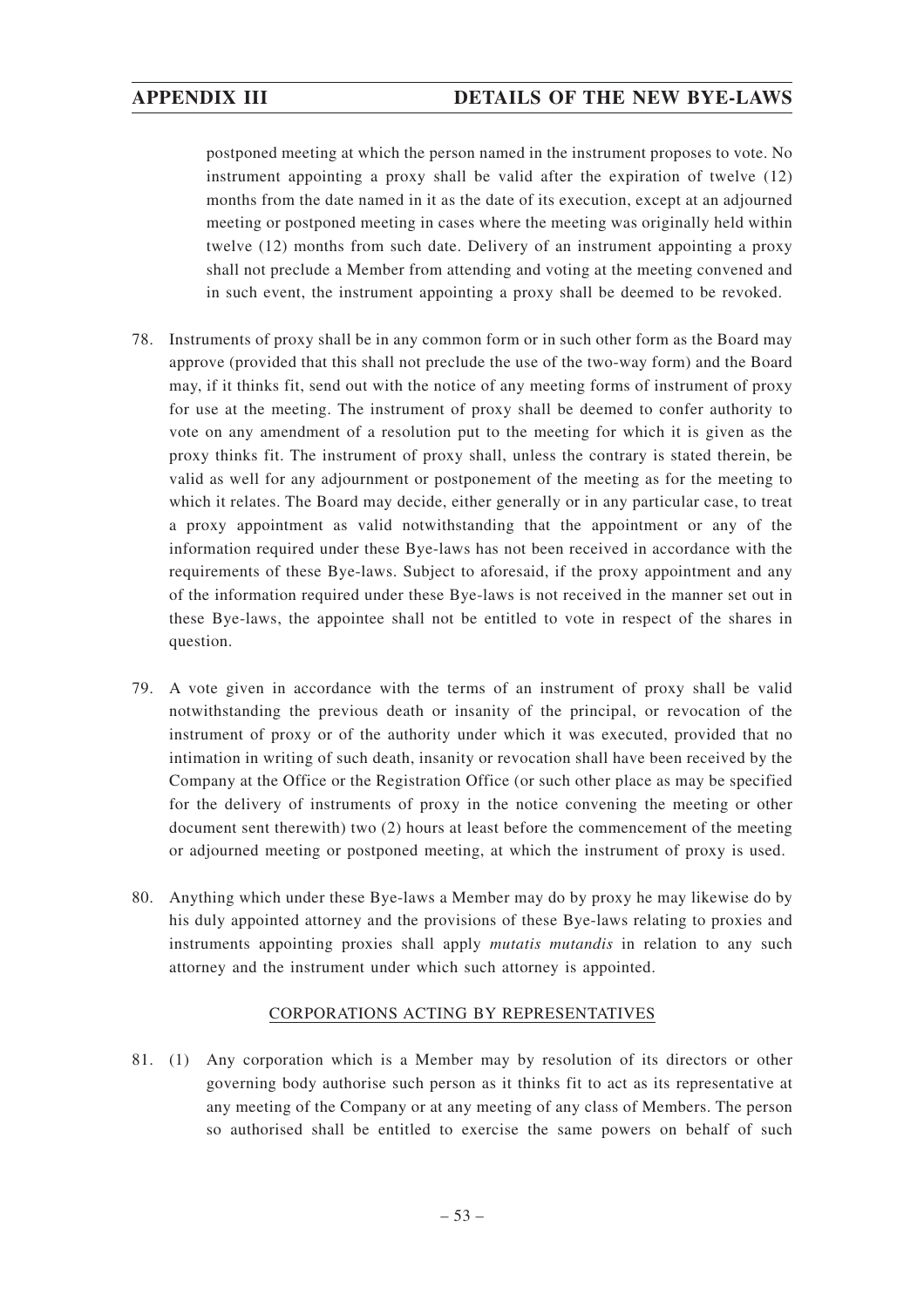corporation as the corporation could exercise if it were an individual Member and such corporation shall for the purposes of these Bye-laws be deemed to be present in person at any such meeting if a person so authorised is present thereat.

- (2) Where a Member is a clearing house (or its nominee(s) and, in each case, being a corporation), it may authorise such persons as it thinks fit to act as its representatives at any meeting of the Company or at any meeting of any class of Members provided that the authorisation shall specify the number and class of shares in respect of which each such representative is so authorised. Each person so authorised under the provisions of this Bye-law shall be deemed to have been duly authorised without further evidence of the facts and be entitled to exercise the same rights and powers on behalf of the clearing house (or its nominee(s)) as if such person was the registered holder of the shares of the Company held by the clearing house (or its nominee(s)) in respect of the number and class of shares specified in the relevant authorisation including, where a show of hands is allowed, the right to vote individually on a show of hands.
- (3) Any reference in these Bye-laws to a duly authorised representative of a Member being a corporation shall mean a representative authorised under the provisions of this Bye-law.

# WRITTEN RESOLUTIONS OF MEMBERS

- 82. (1) Subject to the Act, a resolution in writing signed (in such manner as to indicate, expressly or impliedly, unconditional approval) by or on behalf of all persons for the time being entitled to receive notice of and to attend and vote at general meetings of the Company shall, for the purposes of these Bye-laws, be treated as a resolution duly passed at a general meeting of the Company and, where relevant, as a special resolution so passed. Any such resolution shall be deemed to have been passed at a meeting held on the date on which it was signed by the last Member to sign, and where the resolution states a date as being the date of his signature thereof by any Member the statement shall be prima facie evidence that it was signed by him on that date. Such a resolution may consist of several documents in the like form, each signed by one or more relevant Members.
	- (2) Notwithstanding any provisions contained in these Bye-laws, a resolution in writing shall not be passed for the purpose of removing a Director before the expiration of his term of office under Bye-law 83(4) or for the purposes set out in Bye-law 152(3) relating to the removal and appointment of the Auditor.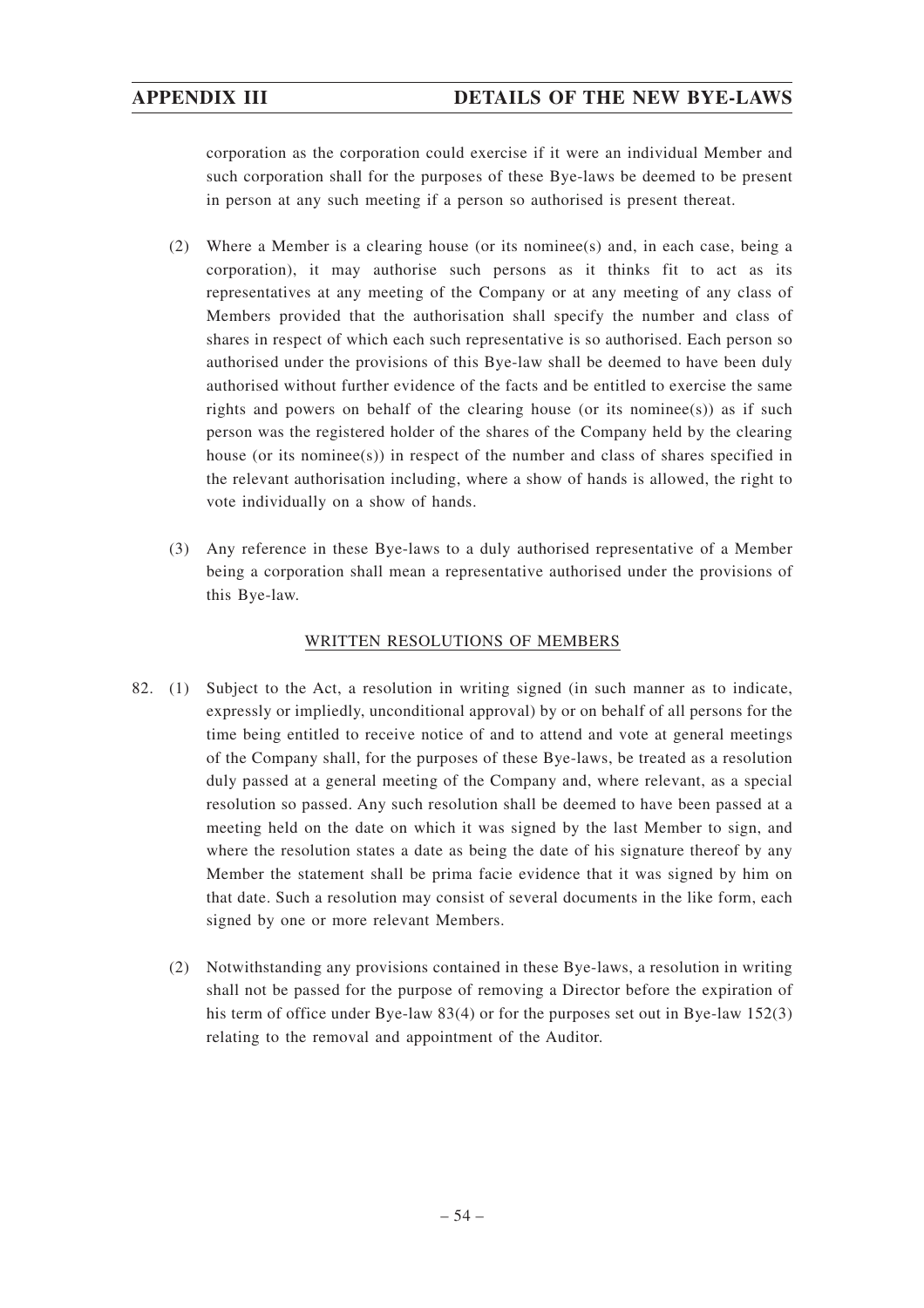### BOARD OF DIRECTORS

- 83. (1) Unless otherwise determined by the Company in general meeting, the number of Directors shall not be less than two (2). There shall be no maximum number of Directors unless otherwise determined from time to time by the Members in general meeting. The Directors shall be elected or appointed in the first place at the statutory meeting of Members and thereafter at the annual general meeting in accordance with Bye-law 84 or at any special general meeting called for such purpose and who shall hold office for such term as the Members may determine or, in the absence of such determination, in accordance with Bye-law 84 or until their successors are elected or appointed or their office is otherwise vacated. Any general meeting may authorise the Board to fill any vacancy in their number left unfilled at a general meeting.
	- (2) The Directors shall have the power from time to time and at any time to appoint any person as a Director either to fill a casual vacancy on the Board or, subject to authorisation by the Members in general meeting, as an addition to the existing Board but so that the number of Directors so appointed shall not exceed any maximum number determined from time to time by the Members in general meeting. Any Director so appointed shall hold office until the first annual general meeting of the Company after his appointment and shall then be eligible for re-election.
	- (3) Neither a Director nor an alternate Director shall be required to hold any shares of the Company by way of qualification and a Director or alternate Director (as the case may be) who is not a Member shall be entitled to receive notice of and to attend and speak at any general meeting of the Company and of all classes of shares of the Company.
	- (4) The Members may, at any general meeting convened and held in accordance with these Bye-laws, by ordinary resolution remove a Director at any time before the expiration of his term of office notwithstanding anything to the contrary in these Bye-laws or in any agreement between the Company and such Director (but without prejudice to any claim for damages under any such agreement) provided that the Notice of any such meeting convened for the purpose of removing a Director shall contain a statement of the intention so to do and be served on such Director fourteen (14) days before the meeting and at such meeting such Director shall be entitled to be heard on the motion for his removal.
	- (5) A vacancy on the Board created by the removal of a Director under the provisions of subparagraph (4) above may be filled by the election or appointment by the Members at the meeting at which such Director is removed to hold office until the next appointment of Directors or until their successors are elected or appointed or, in the absence of such election or appointment such general meeting may authorise the Board to fill any vacancy in the number left unfilled.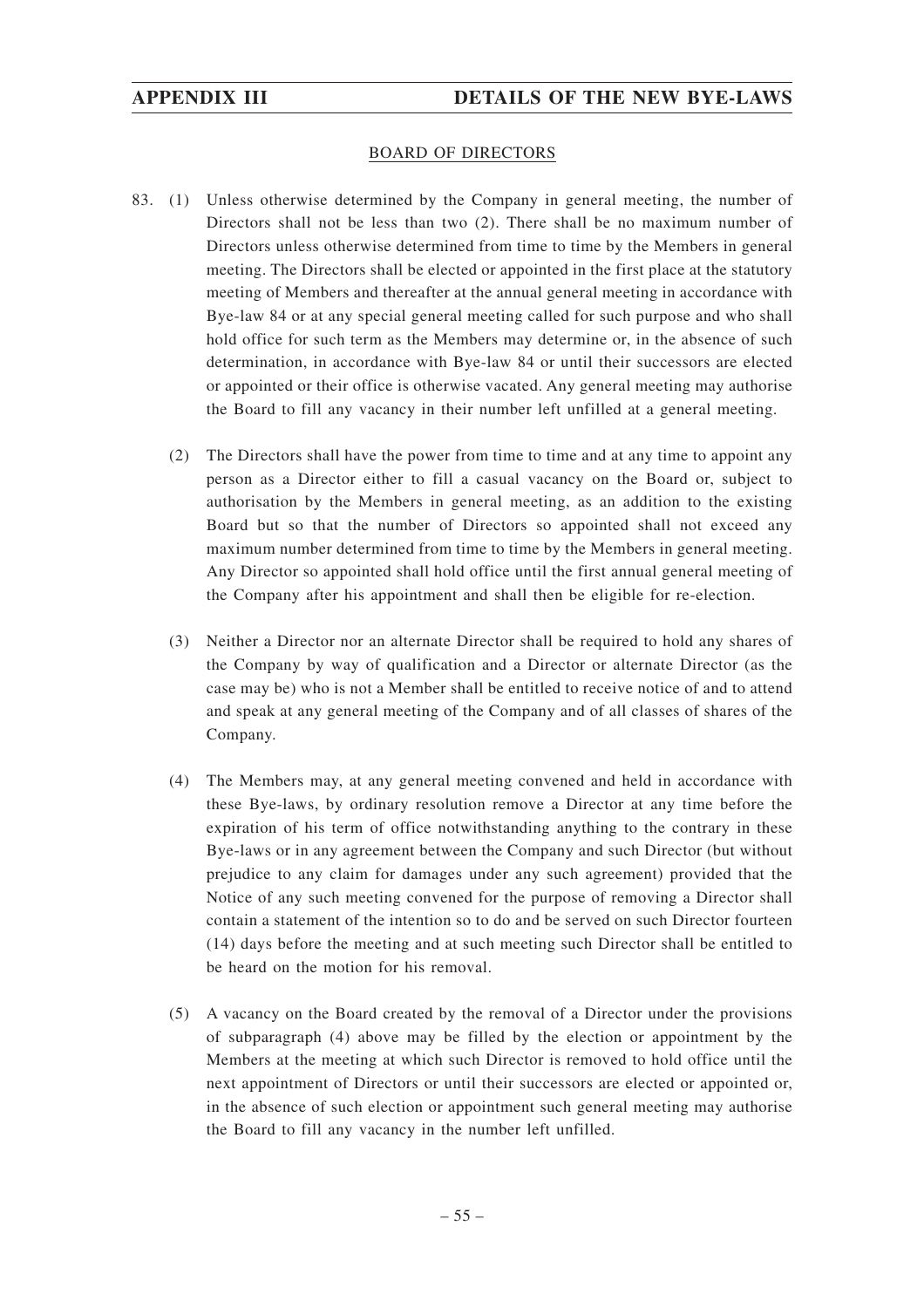(6) The Company may from time to time in general meeting by ordinary resolution increase or reduce the number of Directors but so that the number of Directors shall never be less than two (2).

# RETIREMENT OF DIRECTORS

- 84. (1) Notwithstanding any other provisions in the Bye-laws, at each annual general meeting one-third of the Directors for the time being (or, if their number is not a multiple of three (3), the number nearest to but not less than one-third) shall retire from office by rotation provided that every Director shall be subject to retirement at least once every three years.
	- (2) A retiring Director shall be eligible for re-election and shall continue to act as a Director throughout the meeting at which he retires. The Directors to retire by rotation shall include (so far as necessary to ascertain the number of directors to retire by rotation) any Director who wishes to retire and not to offer himself for re-election. Any further Directors so to retire shall be those of the other Directors subject to retirement by rotation who have been longest in office since their last re-election or appointment and so that as between persons who became or were last re-elected Directors on the same day those to retire shall (unless they otherwise agree among themselves) be determined by lot. Any Director appointed pursuant to Bye-law 83(2) shall not be taken into account in determining which particular Directors or the number of Directors who are to retire by rotation.
- 85. No person other than a Director retiring at the meeting shall, unless recommended by the Directors for election, be eligible for election as a Director at any general meeting unless a Notice signed by a Member (other than the person to be proposed) duly qualified to attend and vote at the meeting for which such notice is given of his intention to propose such person for election and also a Notice signed by the person to be proposed of his willingness to be elected shall have been lodged at the head office or at the Registration Office provided that the minimum length of the period, during which such Notice(s) are given, shall be at least seven (7) days and that (if the Notices are submitted after the despatch of the notice of the general meeting appointed for such election) the period for lodgment of such Notice(s) shall commence on the day after the despatch of the notice of the general meeting appointed for such election and end no later than seven (7) days prior to the date of such general meeting.

# DISQUALIFICATION OF DIRECTORS

- 86. The office of a Director shall be vacated if the Director:
	- (1) resigns his office by notice in writing delivered to the Company at the Office or tendered at a meeting of the Board;
	- (2) becomes of unsound mind or dies;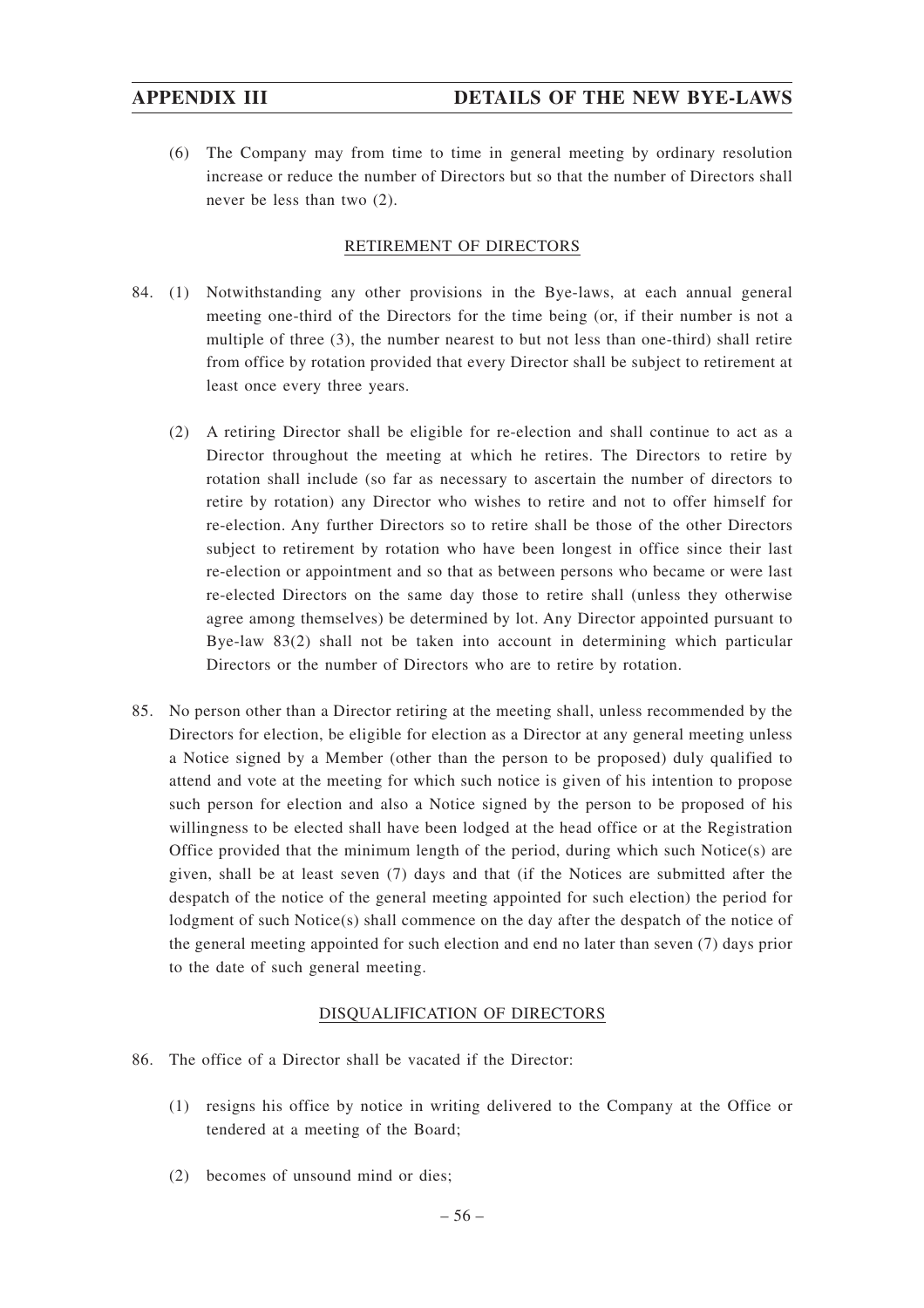# **APPENDIX III DETAILS OF THE NEW BYE-LAWS**

- (3) without special leave of absence from the Board, is absent from meetings of the Board for six consecutive months, and his alternate Director, if any, shall not during such period have attended in his stead and the Board resolves that his office be vacated;
- (4) becomes bankrupt or has a receiving order made against him or suspends payment or compounds with his creditors;
- (5) is prohibited by law from being a Director; or
- (6) ceases to be a Director by virtue of any provision of the Statutes or is removed from office pursuant to these Bye-laws.

No Director shall be required to vacate office or be ineligible for re-election or re-appointment as a Director, and no person shall be ineligible for appointment as a Directors, by reason only of his having attained any particular age.

# EXECUTIVE DIRECTORS

- 87. The Board may from time to time appoint any one or more of its body to be a managing director, joint managing director or deputy managing director or to hold any other employment or executive office with the Company for such period (subject to their continuance as Directors) and upon such terms as the Board may determine and the Board may revoke or terminate any of such appointments. Any such revocation or termination as aforesaid shall be without prejudice to any claim for damages that such Director may have against the Company or the Company may have against such Director. A Director appointed to an office under this Bye-law shall be subject to the same provisions as to removal as the other Directors of the Company, and he shall (subject to the provisions of any contract between him and the Company) ipso facto and immediately cease to hold such office if he shall cease to hold the office of Director for any cause.
- 88. Notwithstanding Bye-laws 93, 94, 95 and 96, an executive director appointed to an office under Bye-law 87 hereof shall receive such remuneration (whether by way of salary, commission, participation in profits or otherwise or by all or any of those modes) and such other benefits (including pension and/or gratuity and/or other benefits on retirement) and allowances as the Board may from time to time determine, and either in addition to or in lieu of his remuneration as a Director.

### ALTERNATE DIRECTORS

89. Any Director may at any time by Notice delivered to the Office or head office or at a meeting of the Directors appoint any person to be his alternate Director. Any person so appointed shall have all the rights and powers of the Director or Directors for whom such person is appointed in the alternative provided that such person shall not be counted more than once in determining whether or not a quorum is present. An alternate Director may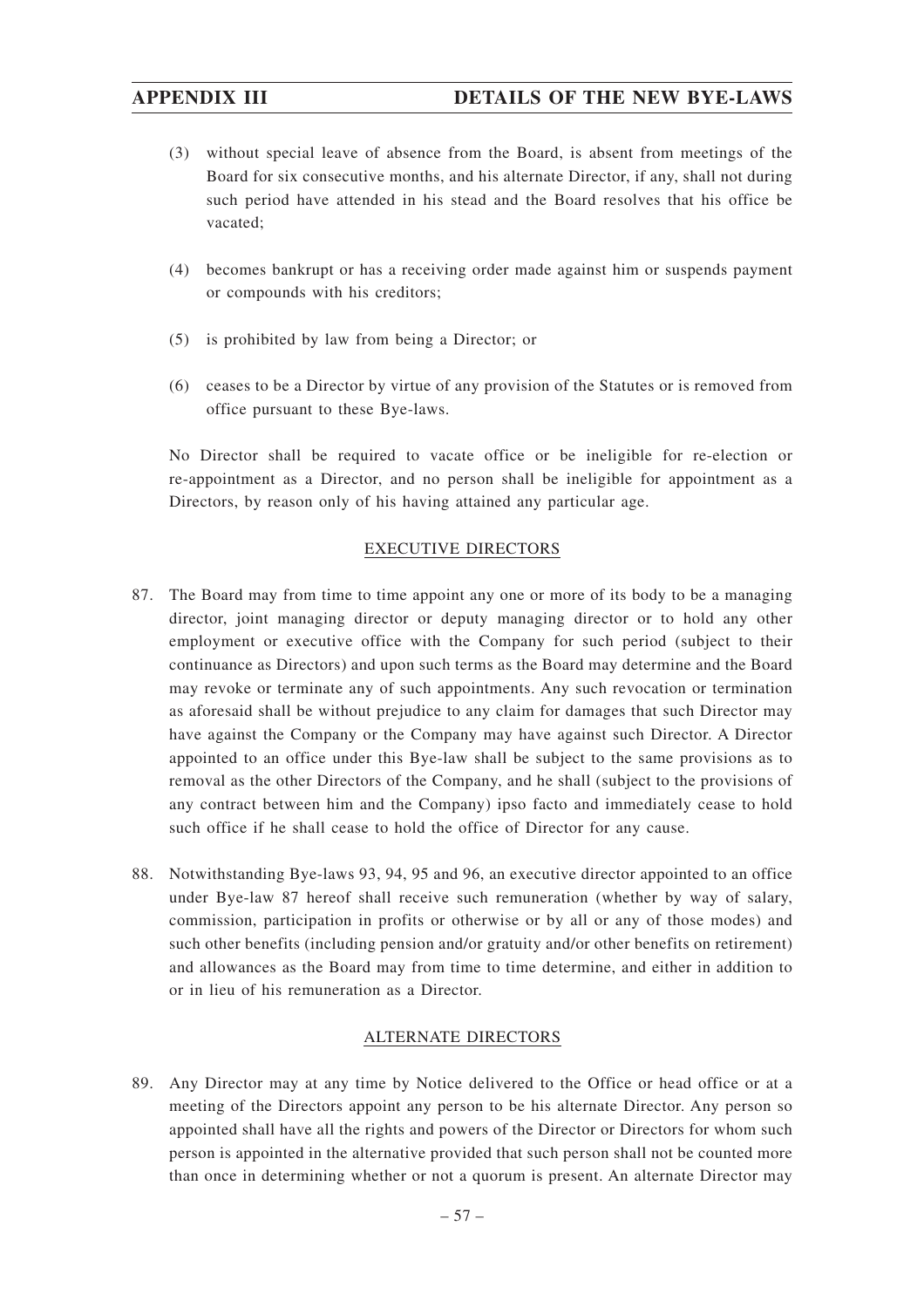be removed at any time by the person or body which appointed him and, subject thereto, the office of alternate Director shall continue until the happening of any event which, if he were a Director, would cause him to vacate such office or if his appointer ceases for any reason to be a Director. Any appointment or removal of an alternate Director shall be effected by Notice signed by the appointor and delivered to the Office or head office or tendered at a meeting of the Board. An alternate Director may also be a Director in his own right and may act as alternate to more than one Director. An alternate Director shall, if his appointor so requests, be entitled to receive notices of meetings of the Board or of committees of the Board to the same extent as, but in lieu of, the Director appointing him and shall be entitled to such extent to attend and vote as a Director at any such meeting at which the Director appointing him is not personally present and generally at such meeting to exercise and discharge all the functions, powers and duties of his appointor as a Director and for the purposes of the proceedings at such meeting the provisions of these Bye-laws shall apply as if he were a Director save that as an alternate for more than one Director his voting rights shall be cumulative.

- 90. An alternate Director shall only be a Director for the purposes of the Act and shall only be subject to the provisions of the Act insofar as they relate to the duties and obligations of a Director when performing the functions of the Director for whom he is appointed in the alternative and shall alone be responsible to the Company for his acts and defaults and shall not be deemed to be the agent of or for the Director appointing him. An alternate Director shall be entitled to contract and be interested in and benefit from contracts or arrangements or transactions and to be repaid expenses and to be indemnified by the Company to the same extent *mutatis mutandis* as if he were a Director but he shall not be entitled to receive from the Company any fee in his capacity as an alternate Director except only such part, if any, of the remuneration otherwise payable to his appointor as such appointor may by Notice to the Company from time to time direct.
- 91. Every person acting as an alternate Director shall have one vote for each Director for whom he acts as alternate (in addition to his own vote if he is also a Director). If his appointor is for the time being absent from Hong Kong or otherwise not available or unable to act, the signature of an alternate Director to any resolution in writing of the Board or a committee of the Board of which his appointor is a member shall, unless the notice of his appointment provides to the contrary, be as effective as the signature of his appointor.
- 92. An alternate Director shall ipso facto cease to be an alternate Director if his appointor ceases for any reason to be a Director, however, such alternate Director or any other person may be re-appointed by the Directors to serve as an alternate Director PROVIDED always that, if at any meeting any Director retires but is re-elected at the same meeting, any appointment of such alternate Director pursuant to these Bye-laws which was in force immediately before his retirement shall remain in force as though he had not retired.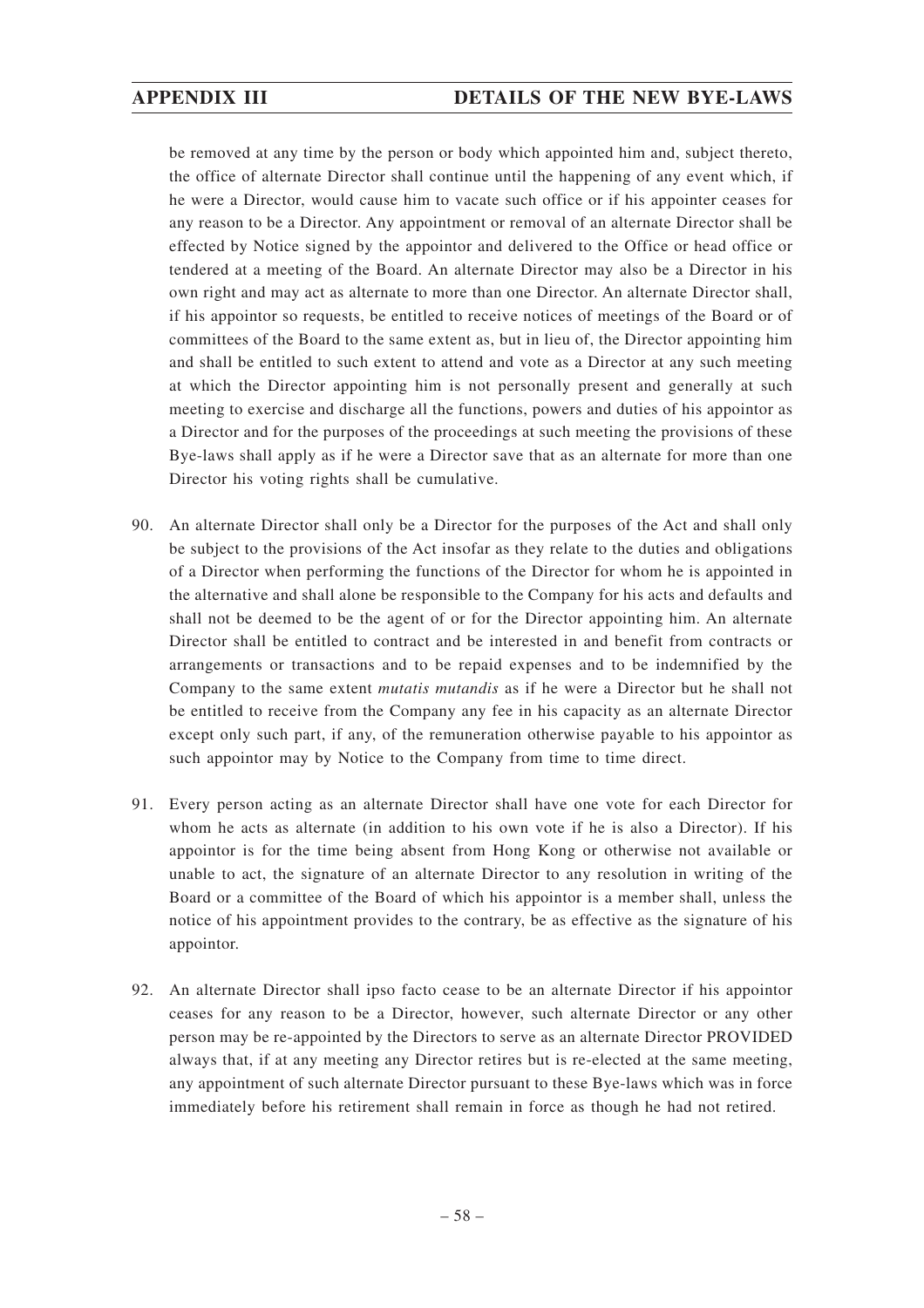# DIRECTORS' FEES AND EXPENSES

- 93. The ordinary remuneration of the Directors shall from time to time be determined by the Company in general meeting and shall (unless otherwise directed by the resolution by which it is voted) be divided amongst the Board in such proportions and in such manner as the Board may agree or, failing agreement, equally, except that any Director who shall hold office for part only of the period in respect of which such remuneration is payable shall be entitled only to rank in such division for a proportion of remuneration related to the period during which he has held office. Such remuneration shall be deemed to accrue from day to day.
- 94. Each Director shall be entitled to be repaid or prepaid all travelling, hotel and incidental expenses reasonably incurred or expected to be incurred by him in attending meetings of the Board or committees of the Board or general meetings or separate meetings of any class of shares or of debentures of the Company or otherwise in connection with the discharge of his duties as a Director.
- 95. Any Director who, by request, goes or resides abroad for any purpose of the Company or who performs services which in the opinion of the Board go beyond the ordinary duties of a Director may be paid such extra remuneration (whether by way of salary, commission, participation in profits or otherwise) as the Board may determine and such extra remuneration shall be in addition to or in substitution for any ordinary remuneration provided for by or pursuant to any other Bye-law.
- 96. The Board shall obtain the approval of the Company in general meeting before making any payment to any Director or past Director of the Company by way of compensation for loss of office, or as consideration for or in connection with his retirement from office (not being payment to which the Director is contractually entitled).

# DIRECTORS' INTERESTS

- 97. A Director may:
	- (a) hold any other office or place of profit with the Company (except that of Auditor) in conjunction with his office of Director for such period and, subject to the relevant provisions of the Act, upon such terms as the Board may determine. Any remuneration (whether by way of salary, commission, participation in profits or otherwise) paid to any Director in respect of any such other office or place of profit shall be in addition to any remuneration provided for by or pursuant to any other Bye-law;
	- (b) act by himself or his firm in a professional capacity for the Company (otherwise than as Auditor) and he or his firm may be remunerated for professional services as if he were not a Director;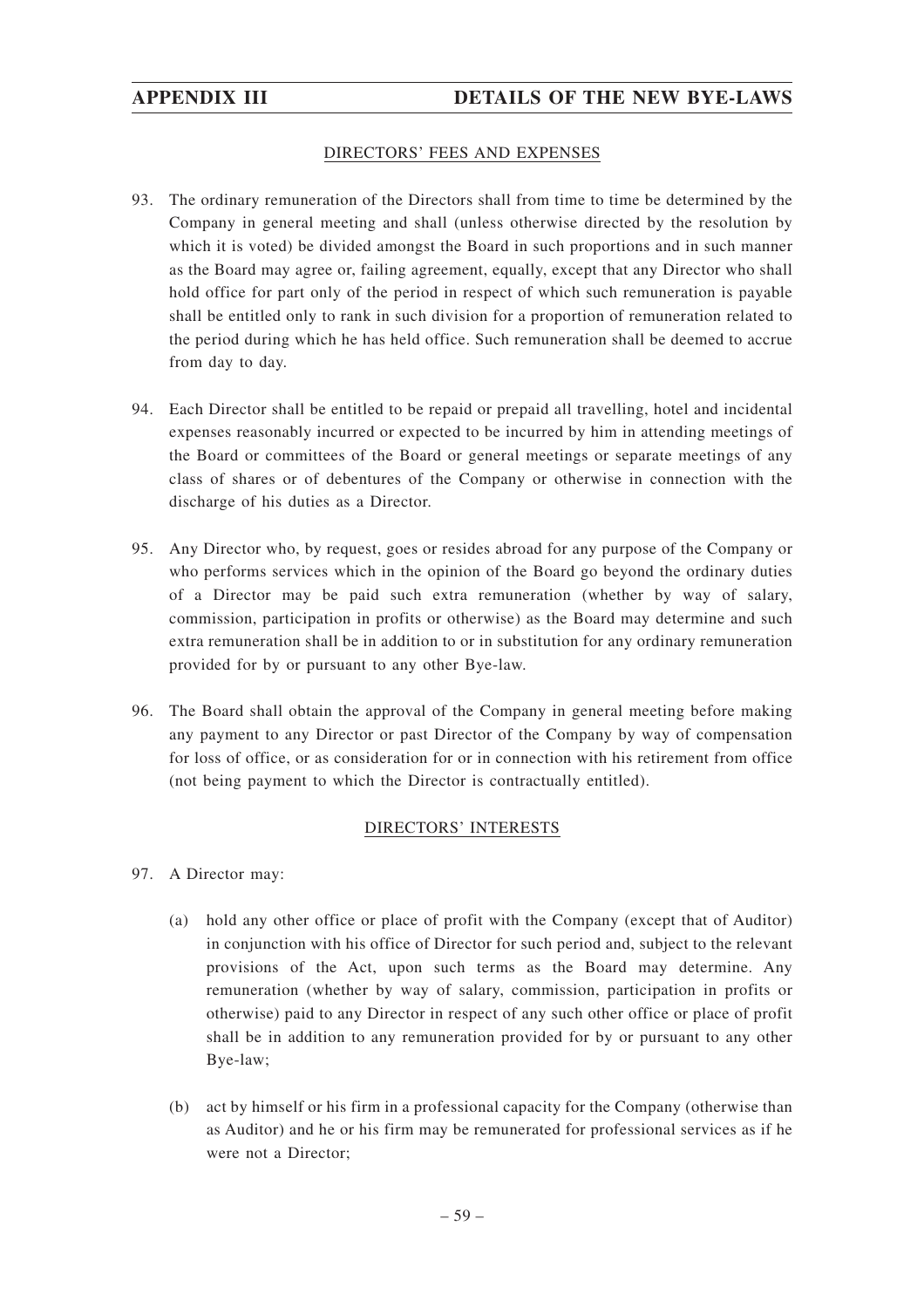- (c) continue to be or become a director, managing director, joint managing director, deputy managing director, executive director, manager or other officer or member of any other company promoted by the Company or in which the Company may be interested as a vendor, shareholder or otherwise and (unless otherwise agreed) no such Director shall be accountable for any remuneration, profits or other benefits received by him as a director, managing director, joint managing director, deputy managing director, executive director, manager or other officer or member of or from his interests in any such other company. Subject as otherwise provided by these Bye-laws the Directors may exercise or cause to be exercised the voting powers conferred by the shares in any other company held or owned by the Company, or exercisable by them as directors of such other company in such manner in all respects as they think fit (including the exercise thereof in favour of any resolution appointing themselves or any of them directors, managing directors, joint managing directors, deputy managing directors, executive directors, managers or other officers of such company) or voting or providing for the payment of remuneration to the director, managing director, joint managing director, deputy managing director, executive director, manager or other officers of such other company and any Director may vote in favour of the exercise of such voting rights in manner aforesaid notwithstanding that he may be, or about to be, appointed a director, managing director, joint managing director, deputy managing director, executive director, manager or other officer of such a company, and that as such he is or may become interested in the exercise of such voting rights in manner aforesaid.
- 98. Subject to the Act and to these Bye-laws, no Director or proposed or intending Director shall be disqualified by his office from contracting with the Company, either with regard to his tenure of any office or place of profit or as vendor, purchaser or in any other manner whatsoever, nor shall any such contract or any other contract or arrangement in which any Director is in any way interested be liable to be avoided, nor shall any Director so contracting or being so interested be liable to account to the Company or the Members for any remuneration, profit or other benefits realised by any such contract or arrangement by reason of such Director holding that office or of the fiduciary relationship thereby established provided that such Director shall disclose the nature of his interest in any contract or arrangement in which he is interested in accordance with Bye-law 99 herein.
- 99. A Director who to his knowledge is in any way, whether directly or indirectly, interested in a contract or arrangement or proposed contract or arrangement with the Company shall declare the nature of his interest at the meeting of the Board at which the question of entering into the contract or arrangement is first considered, if he knows his interest then exists, or in any other case at the first meeting of the Board after he knows that he is or has become so interested. For the purposes of this Bye-law, a general Notice to the Board by a Director to the effect that:
	- (a) he is a member or officer of a specified company or firm and is to be regarded as interested in any contract or arrangement which may after the date of the Notice be made with that company or firm; or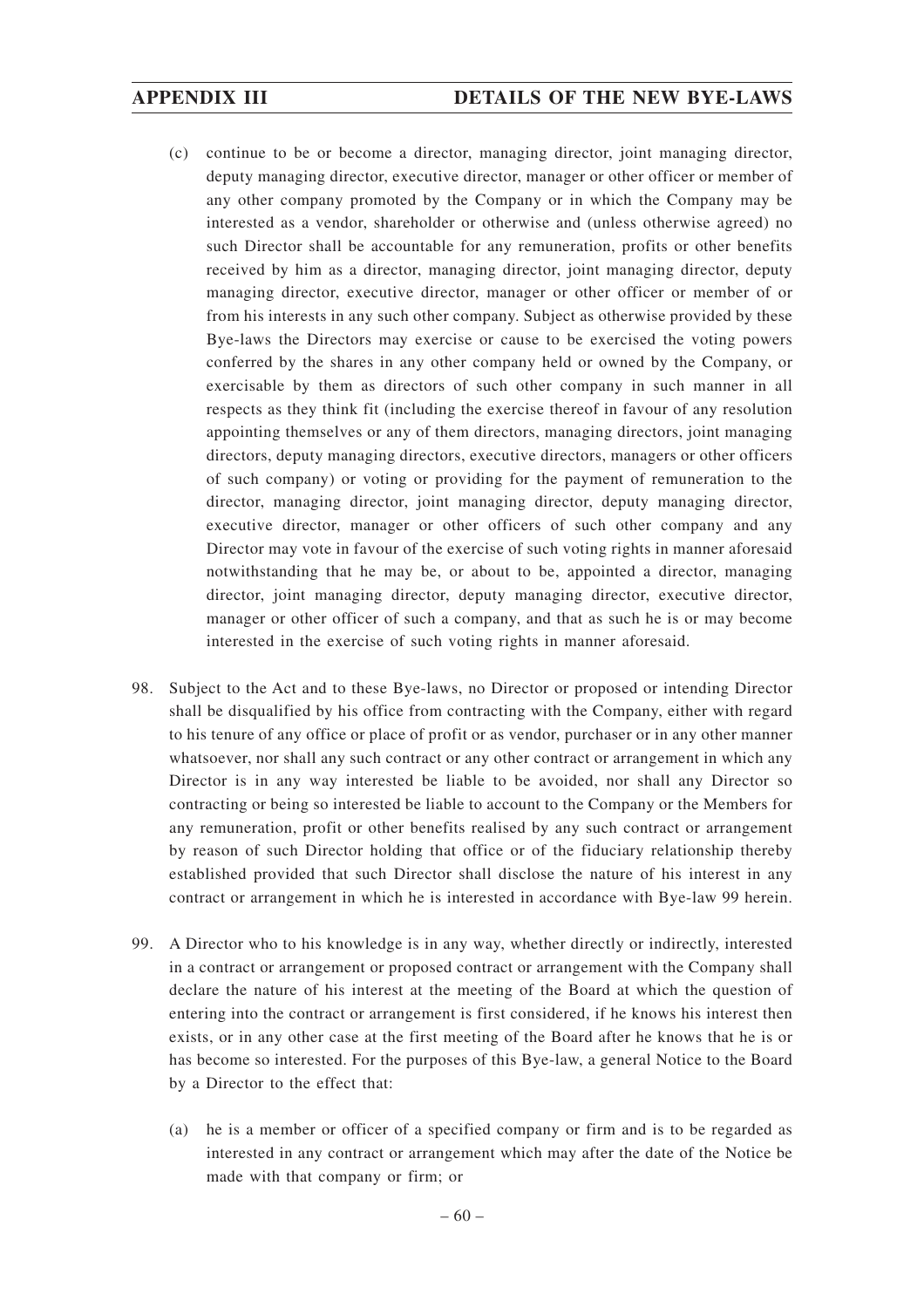(b) he is to be regarded as interested in any contract or arrangement which may after the date of the Notice be made with a specified person who is connected with him;

shall be deemed to be a sufficient declaration of interest under this Bye-law in relation to any such contract or arrangement, provided that no such Notice shall be effective unless either it is given at a meeting of the Board or the Director takes reasonable steps to secure that it is brought up and read at the next Board meeting after it is given.

- 100. (1) A Director shall not vote (nor be counted in the quorum) on any resolution of the Board approving any contract or arrangement or any other proposal in which he or any of his close associates is materially interested, but this prohibition shall not apply to any of the following matters namely:
	- (i) the giving of any security or indemnity either:–
		- (a) to the Director or his close associate(s) in respect of money lent or obligations incurred or undertaken by him or any of them at the request of or for the benefit of the Company or any of its subsidiaries; or
		- (b) to a third party in respect of a debt or obligation of the Company or any of its subsidiaries for which the Director or his close associate(s) has himself/themselves assumed responsibility in whole or in part and whether alone or jointly under a guarantee or indemnity or by the giving of security;
	- (ii) any proposal concerning an offer of shares or debentures or other securities of or by the Company or any other company which the Company may promote or be interested in for subscription or purchase where the Director or his close  $associate(s)$  is/are or is/are to be interested as a participant in the underwriting or sub-underwriting of the offer;
	- (iii) any proposal or arrangement concerning the benefit of employees of the Company or its subsidiaries including:
		- (a) the adoption, modification or operation of any employees' share scheme or any share incentive or share option scheme under which the Director or his close associate(s) may benefit; or
		- (b) the adoption, modification or operation of a pension fund or retirement, death or disability benefits scheme which relates to the Director, his close associate(s) and employee(s) of the Company or any of its subsidiaries and does not provide in respect of any Director, or his close associate(s), as such any privilege or advantage not generally accorded to the class of persons to which such scheme or fund relates;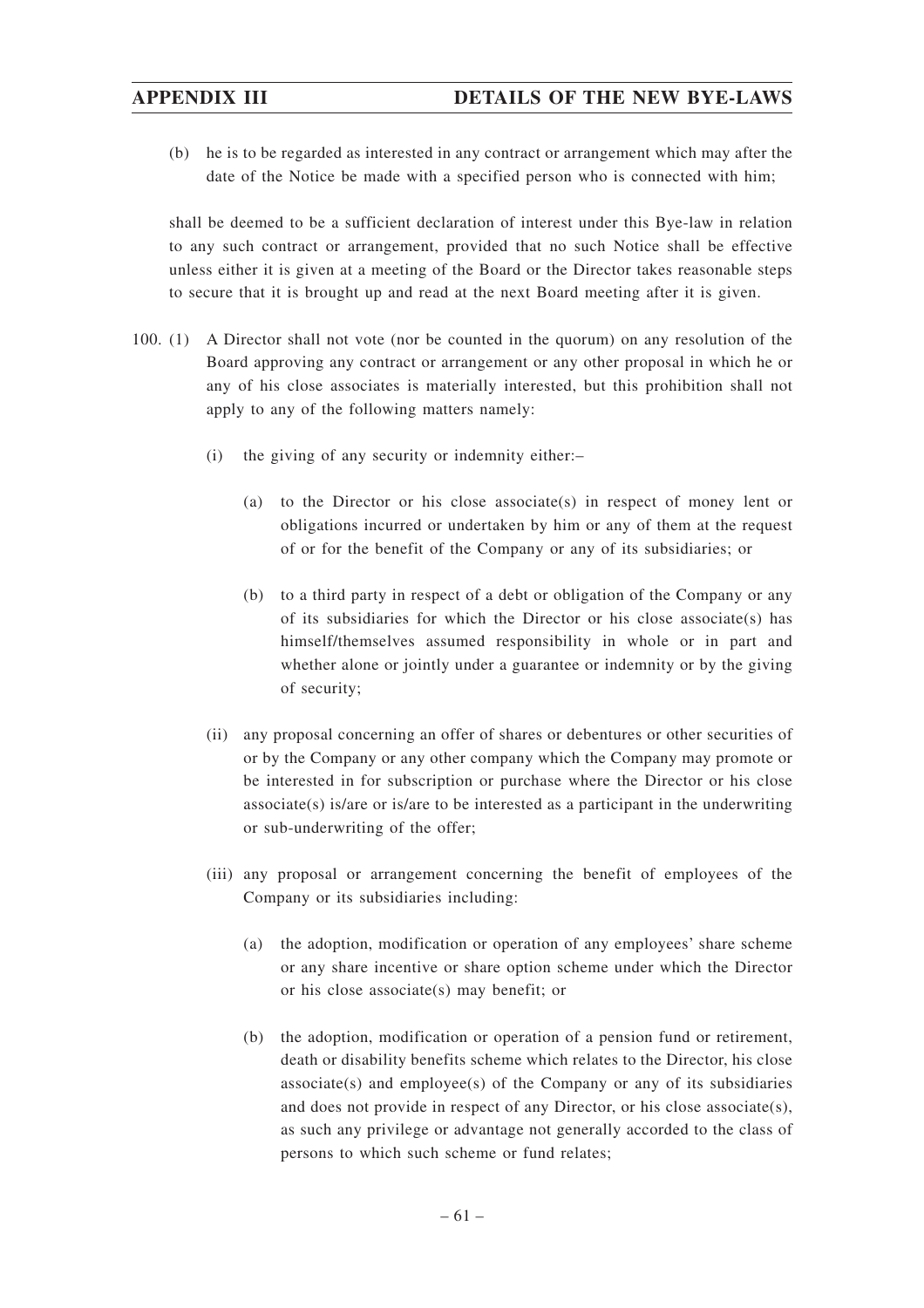- (iv) any contract or arrangement in which the Director or his close associate(s) is/are interested in the same manner as other holders of shares or debentures or other securities of the Company by virtue only of his/their interest in shares or debentures or other securities of the Company.
- (2) If any question shall arise at any meeting of the Board as to the materiality of the interest of a Director (other than the chairman of the meeting) or as to the entitlement of any Director (other than such chairman) to vote and such question is not resolved by his voluntarily agreeing to abstain from voting, such question shall be referred to the chairman of the meeting and his ruling in relation to such other Director shall be final and conclusive except in a case where the nature or extent of the interest of the Director concerned as known to such Director has not been fairly disclosed to the Board. If any question as aforesaid shall arise in respect of the chairman of the meeting such question shall be decided by a resolution of the Board (for which purpose such chairman shall not vote thereon) and such resolution shall be final and conclusive except in a case where the nature or extent of the interest of such chairman as known to such chairman has not been fairly disclosed to the Board.

# GENERAL POWERS OF THE DIRECTORS

- 101. (1) The business of the Company shall be managed and conducted by the Board, which may pay all expenses incurred in forming and registering the Company and may exercise all powers of the Company (whether relating to the management of the business of the Company or otherwise) which are not by the Statutes or by these Bye-laws required to be exercised by the Company in general meeting, subject nevertheless to the provisions of the Statutes and of these Bye-laws and to such regulations being not inconsistent with such provisions, as may be prescribed by the Company in general meeting, but no regulations made by the Company in general meeting shall invalidate any prior act of the Board which would have been valid if such regulations had not been made. The general powers given by this Bye-law shall not be limited or restricted by any special authority or power given to the Board by any other Bye-law.
	- (2) Any person contracting or dealing with the Company in the ordinary course of business shall be entitled to rely on any written or oral contract or agreement or deed, document or instrument entered into or executed as the case may be by any two of the Directors acting jointly on behalf of the Company and the same shall be deemed to be validly entered into or executed by the Company as the case may be and shall, subject to any rule of law, be binding on the Company.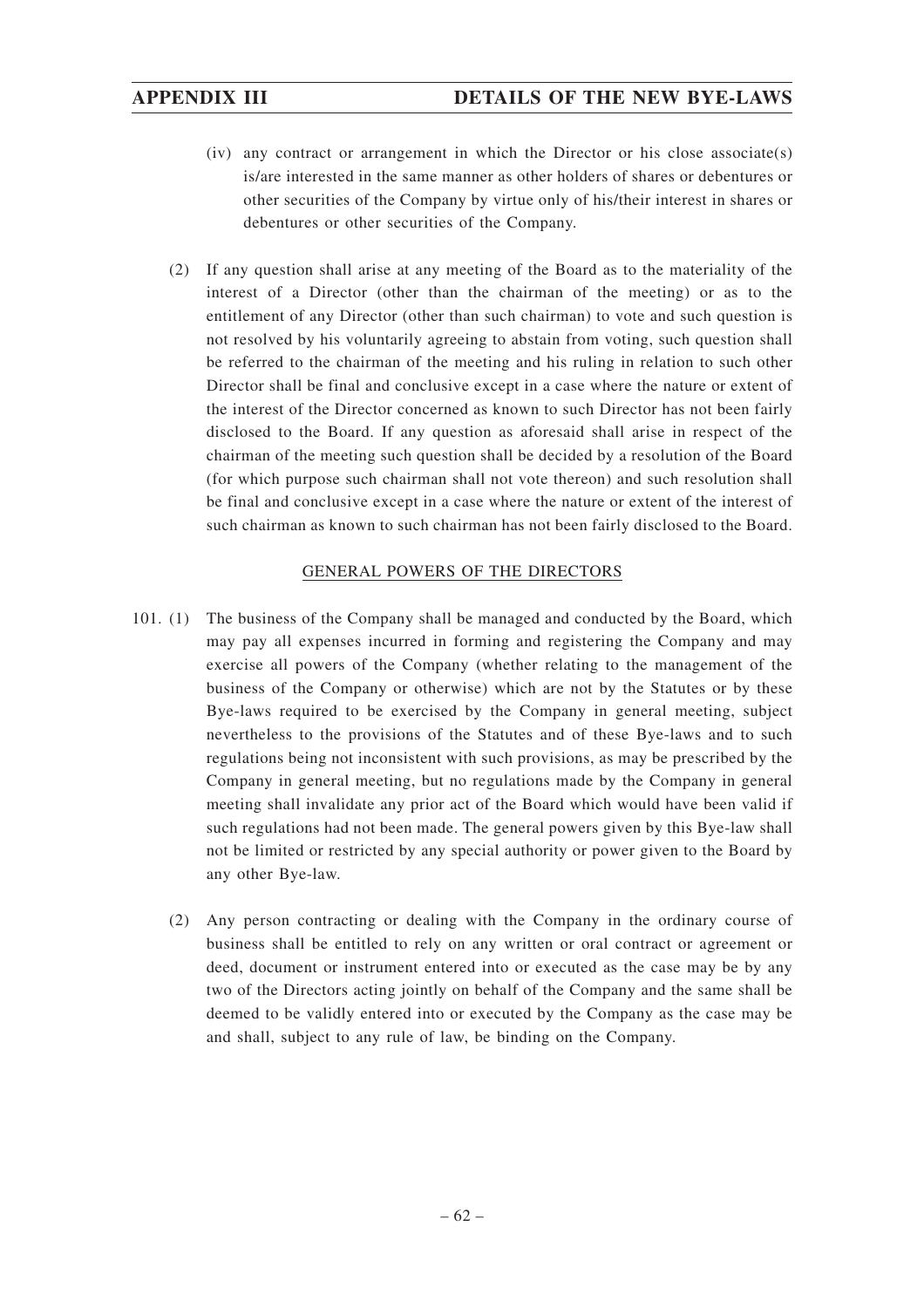- (3) Without prejudice to the general powers conferred by these Bye-laws it is hereby expressly declared that the Board shall have the following powers:
	- (a) to give to any person the right or option of requiring at a future date that an allotment shall be made to him of any share at par or at such premium as may be agreed;
	- (b) to give to any Directors, officers or servants of the Company an interest in any particular business or transaction or participation in the profits thereof or in the general profits of the Company either in addition to or in substitution for a salary or other remuneration; and
	- (c) to resolve that the Company be discontinued in Bermuda and continued in a named country or jurisdiction outside subject to the provisions of the Act.
- 102. The Board may establish any regional or local boards or agencies for managing any of the affairs of the Company in any place, and may appoint any persons to be members of such local boards, or any managers or agents, and may fix their remuneration (either by way of salary or by commission or by conferring the right to participation in the profits of the Company or by a combination of two or more of these modes) and pay the working expenses of any staff employed by them upon the business of the Company. The Board may delegate to any regional or local board, manager or agent any of the powers, authorities and discretions vested in or exercisable by the Board (other than its powers to make calls and forfeit shares), with power to sub-delegate, and may authorise the members of any of them to fill any vacancies therein and to act notwithstanding vacancies. Any such appointment or delegation may be made upon such terms and subject to such conditions as the Board may think fit, and the Board may remove any person appointed as aforesaid, and may revoke or vary such delegation, but no person dealing in good faith and without notice of any such revocation or variation shall be affected thereby.
- 103. The Board may by power of attorney appoint under the Seal any company, firm or person or any fluctuating body of persons, whether nominated directly or indirectly by the Board, to be the attorney or attorneys of the Company for such purposes and with such powers, authorities and discretions (not exceeding those vested in or exercisable by the Board under these Bye-laws) and for such period and subject to such conditions as it may think fit, and any such power of attorney may contain such provisions for the protection and convenience of persons dealing with any such attorney as the Board may think fit, and may also authorise any such attorney to sub-delegate all or any of the powers, authorities and discretions vested in him. Such attorney or attorneys may, if so authorised under the Seal of the Company, execute any deed or instrument under their personal seal with the same effect as the affixation of the Seal.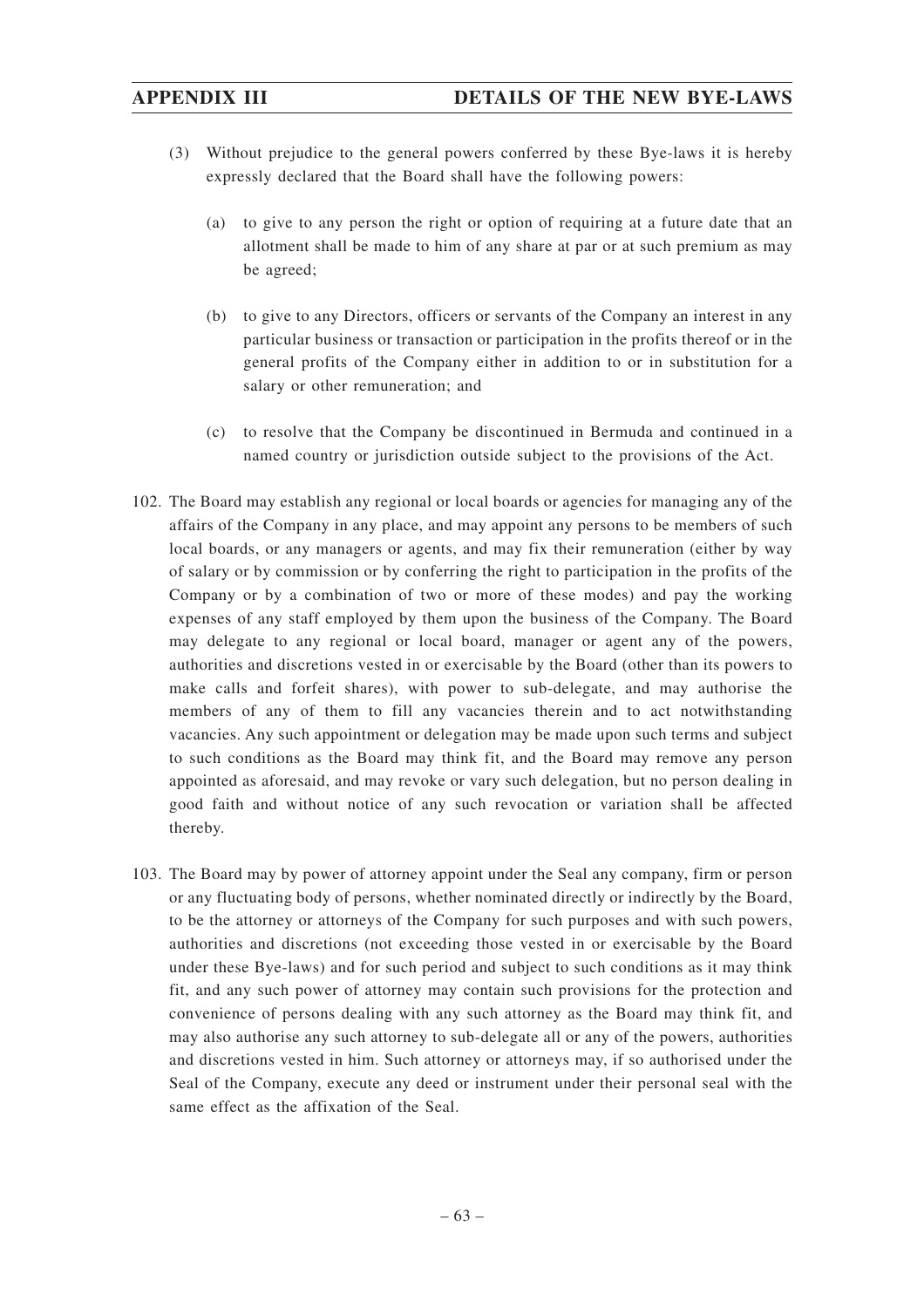- 104. The Board may entrust to and confer upon a managing director, joint managing director, deputy managing director, an executive director or any Director any of the powers exercisable by it upon such terms and conditions and with such restrictions as it thinks fit, and either collaterally with, or to the exclusion of, its own powers, and may from time to time revoke or vary all or any of such powers but no person dealing in good faith and without notice of such revocation or variation shall be affected thereby.
- 105. All cheques, promissory notes, drafts, bills of exchange and other instruments, whether negotiable or transferable or not, and all receipts for moneys paid to the Company shall be signed, drawn, accepted, endorsed or otherwise executed, as the case may be, in such manner as the Board shall from time to time by resolution determine. The Company's banking accounts shall be kept with such banker or bankers as the Board shall from time to time determine.
- 106. (1) The Board may establish or concur or join with other companies (being subsidiary companies of the Company or companies with which it is associated in business) in establishing and making contributions out of the Company's moneys to any schemes or funds for providing pensions, sickness or compassionate allowances, life assurance or other benefits for employees (which expression as used in this and the following paragraph shall include any Director or ex-Director who may hold or have held any executive office or any office of profit under the Company or any of its subsidiary companies) and ex-employees of the Company and their dependants or any class or classes of such person.
	- (2) The Board may pay, enter into agreements to pay or make grants of revocable or irrevocable, and either subject or not subject to any terms or conditions, pensions or other benefits to employees and ex-employees and their dependants, or to any of such persons, including pensions or benefits additional to those, if any, to which such employees or ex-employees or their dependants are or may become entitled under any such scheme or fund as mentioned in the last preceding paragraph. Any such pension or benefit may, as the Board considers desirable, be granted to an employee either before and in anticipation of or upon or at any time after his actual retirement.

# BORROWING POWERS

- 107. The Board may exercise all the powers of the Company to raise or borrow money and to mortgage or charge all or any part of the undertaking, property and assets (present and future) and uncalled capital of the Company and, subject to the Act, to issue debentures, bonds and other securities, whether outright or as collateral security for any debt, liability or obligation of the Company or of any third party.
- 108. Debentures, bonds and other securities may be made assignable free from any equities between the Company and the person to whom the same may be issued.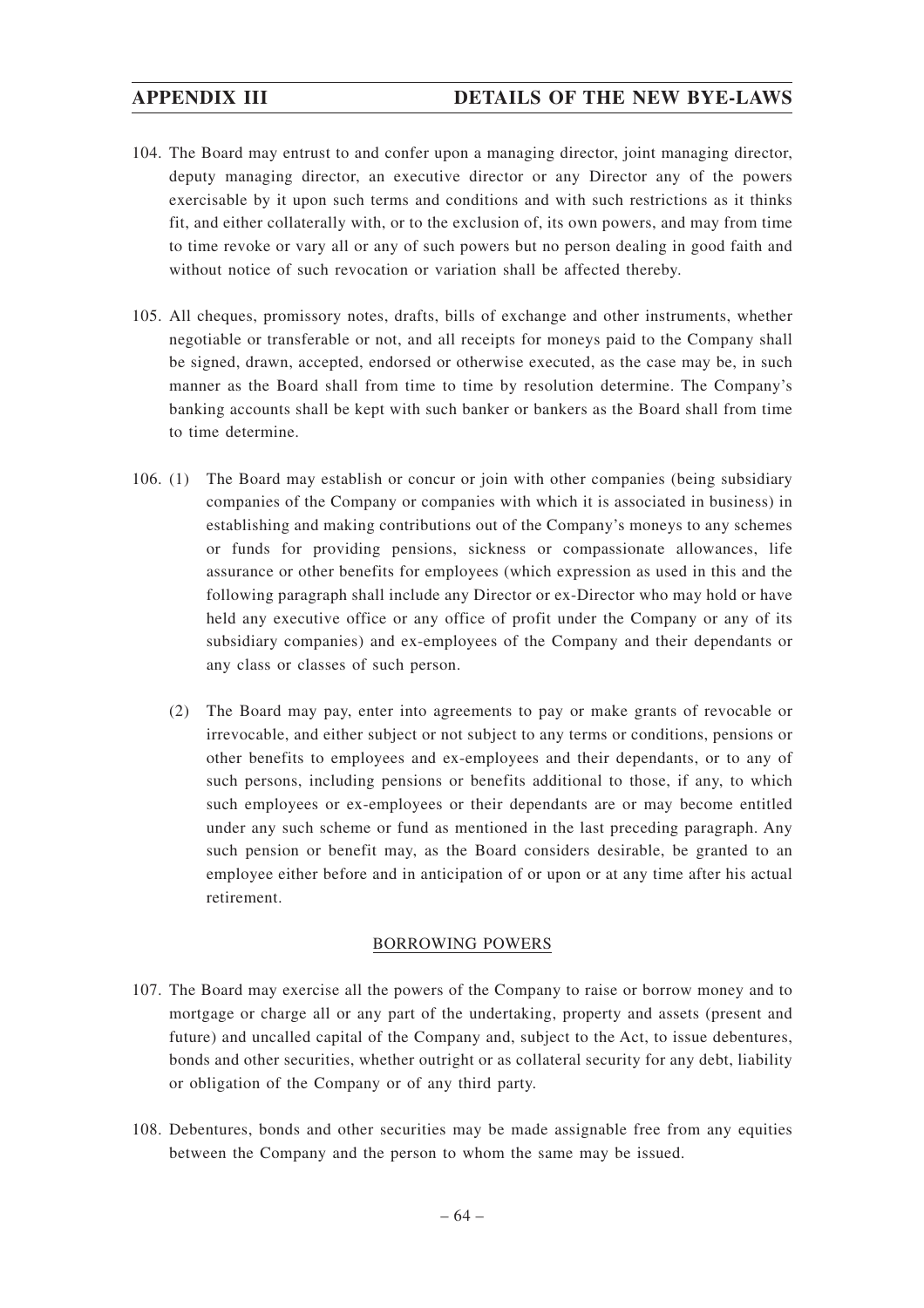# **APPENDIX III DETAILS OF THE NEW BYE-LAWS**

- 109. Any debentures, bonds or other securities may be issued at a discount (other than shares), premium or otherwise and with any special privileges as to redemption, surrender, drawings, allotment of shares, attending and voting at general meetings of the Company, appointment of Directors and otherwise.
- 110. (1) Where any uncalled capital of the Company is charged, all persons taking any subsequent charge thereon shall take the same subject to such prior charge, and shall not be entitled, by notice to the Members or otherwise, to obtain priority over such prior charge.
	- (2) The Board shall cause a proper register to be kept, in accordance with the provisions of the Act, of all charges specifically affecting the property of the Company and of any series of debentures issued by the Company and shall duly comply with the requirements of the Act in regard to the registration of charges and debentures therein specified and otherwise.

# PROCEEDINGS OF THE DIRECTORS

- 111. The Board may meet for the despatch of business, adjourn or postpone and otherwise regulate its meetings as it considers appropriate. Questions arising at any meeting shall be determined by a majority of votes. In the case of any equality of votes the chairman of the meeting shall have an additional or casting vote.
- 112. A meeting of the Board may be convened by the Secretary on request of a Director or by any Director. The Secretary shall convene a meeting of the Board whenever he shall be required so to do by any Director. Notice of a meeting of the Board shall be deemed to be duly given to a Director if it is given to such Director in writing or verbally (including in person or by telephone) or by electronic means to an electronic address from time to time notified to the Company by such Director or (if the recipient consents to it being made available on a website) by making it available on a website or in such other manner as the Board may from time to time determine.
- 113. (1) The quorum necessary for the transaction of the business of the Board may be fixed by the Board and, unless so fixed at any other number, shall be two (2). An alternate Director shall be counted in a quorum in the case of the absence of a Director for whom he is the alternate provided that he shall not be counted more than once for the purpose of determining whether or not a quorum is present.
	- (2) Directors may participate in any meeting of the Board by means of a conference telephone, electronic or other communications equipment through which all persons participating in the meeting can communicate with each other simultaneously and instantaneously and, for the purpose of counting a quorum, such participation shall constitute presence at a meeting as if those participating were present in person.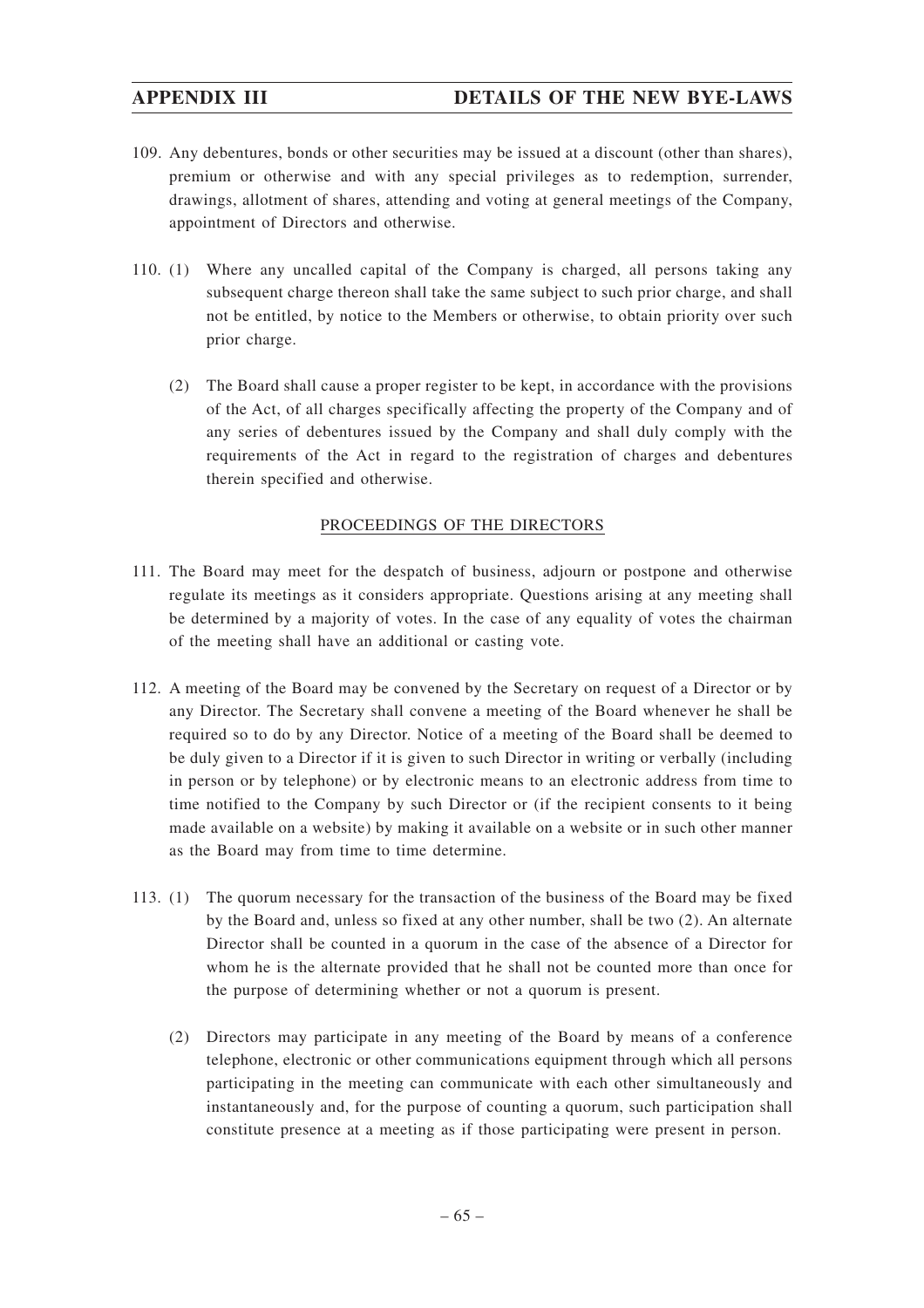- (3) Any Director who ceases to be a Director at a Board meeting may continue to be present and to act as a Director and be counted in the quorum until the termination of such Board meeting if no other Director objects and if otherwise a quorum of Directors would not be present.
- 114. The continuing Directors or a sole continuing Director may act notwithstanding any vacancy in the Board but, if and so long as the number of Directors is reduced below the minimum number fixed by or in accordance with these Bye-laws, the continuing Directors or Director, notwithstanding that the number of Directors is below the number fixed by or in accordance with these Bye-laws as the quorum or that there is only one continuing Director, may act for the purpose of filling vacancies in the Board or of summoning general meetings of the Company but not for any other purpose.
- 115. The Board may elect one or more chairman and one or more deputy chairman of its meetings and determine the period for which they are respectively to hold such office. If no chairman or deputy chairman is elected, or if at any meeting no chairman or deputy chairman is present within five (5) minutes after the time appointed for holding the same, the Directors present may choose one of their number to be chairman of the meeting.
- 116. A meeting of the Board at which a quorum is present shall be competent to exercise all the powers, authorities and discretions for the time being vested in or exercisable by the Board.
- 117. (1) The Board may delegate any of its powers, authorities and discretions to committees, consisting of such Director or Directors and other persons as it thinks fit, and they may, from time to time, revoke such delegation or revoke the appointment of and discharge any such committees either wholly or in part, and either as to persons or purposes. Any committee so formed shall, in the exercise of the powers, authorities and discretions so delegated, conform to any regulations which may be imposed on it by the Board.
	- (2) All acts done by any such committee in conformity with such regulations, and in fulfilment of the purposes for which it was appointed, but not otherwise, shall have like force and effect as if done by the Board, and the Board shall have power, with the consent of the Company in general meeting, to remunerate the members of any such committee, and charge such remuneration to the current expenses of the Company.
- 118. The meetings and proceedings of any committee consisting of two or more members shall be governed by the provisions contained in these Bye-laws for regulating the meetings and proceedings of the Board so far as the same are applicable and are not superseded by any regulations imposed by the Board under the last preceding Bye-law.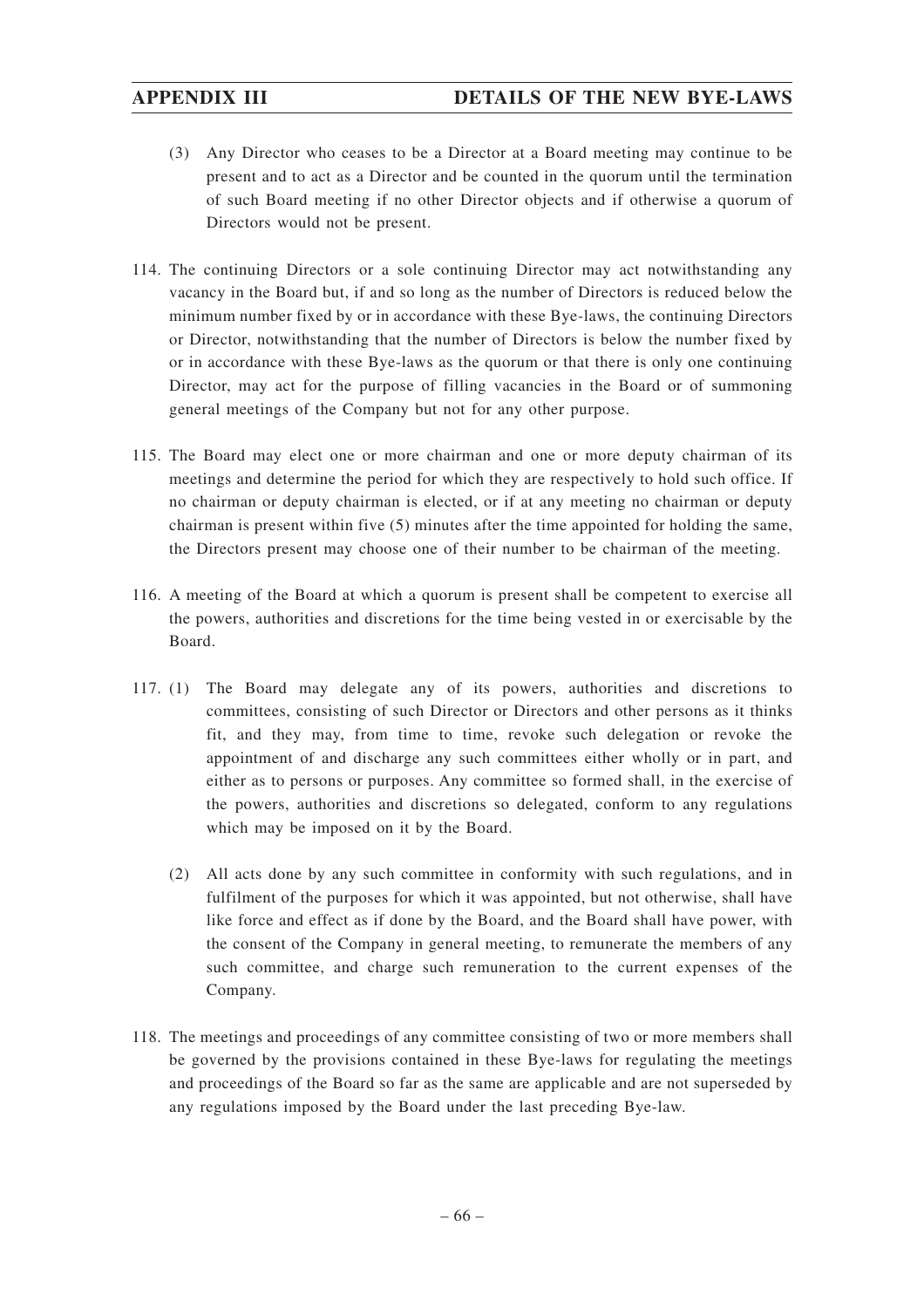- 119. A resolution in writing signed by all the Directors except such as are temporarily unable to act through ill-health or disability, and all the alternate Directors, if appropriate, whose appointors are temporarily unable to act as aforesaid shall be as valid and effectual as if a resolution had been passed at a meeting of the Board duly convened and held provided that such number is sufficient to constitute a quorum and that a copy of such resolution has been given or the contents thereof communicated to all the Directors for the time being entitled to receive notices of Board meetings in the same manner as notices of meetings are required to be given by these Bye-laws and further provided that no Director is aware of or has received any objection to the resolution from any Director. A notification of consent to such resolution given by a Director in writing to the Board by any means (including by means of electronic communication) shall be deemed to be his/her signature to such resolution in writing for the purpose of this Bye-law. Such resolution may be contained in one document or in several documents in like form each signed by one or more of the Directors or alternate Directors and for this purpose a facsimile signature of a Director or an alternate Director shall be treated as valid. Notwithstanding the foregoing, a resolution in writing shall not be passed in lieu of a meeting of the Board for the purposes of considering any matter or business in which a substantial shareholder of the Company or a Director has a conflict of interest and the Board has determined that such conflict of interest to be material.
- 120. All acts bona fide done by the Board or by any committee or by any person acting as a Director or members of a committee, shall, notwithstanding that it is afterwards discovered that there was some defect in the appointment of any member of the Board or such committee or person acting as aforesaid or that they or any of them were disqualified or had vacated office, be as valid as if every such person had been duly appointed and was qualified and had continued to be a Director or member of such committee.

# MANAGERS

- 121. The Board may from time to time appoint a general manager, a manager or managers of the Company and may fix his or their remuneration either by way of salary or commission or by conferring the right to participation in the profits of the Company or by a combination of two or more of these modes and pay the working expenses of any of the staff of the general manager, manager or managers who may be employed by him or them upon the business of the Company.
- 122. The appointment of such general manager, manager or managers may be for such period as the Board may decide, and the Board may confer upon him or them all or any of the powers of the Board as it may think fit.
- 123. The Board may enter into such agreement or agreements with any such general manager, manager or managers upon such terms and conditions in all respects as the Board may in their absolute discretion think fit, including a power for such general manager, manager or managers to appoint an assistant manager or managers or other employees whatsoever under them for the purpose of carrying on the business of the Company.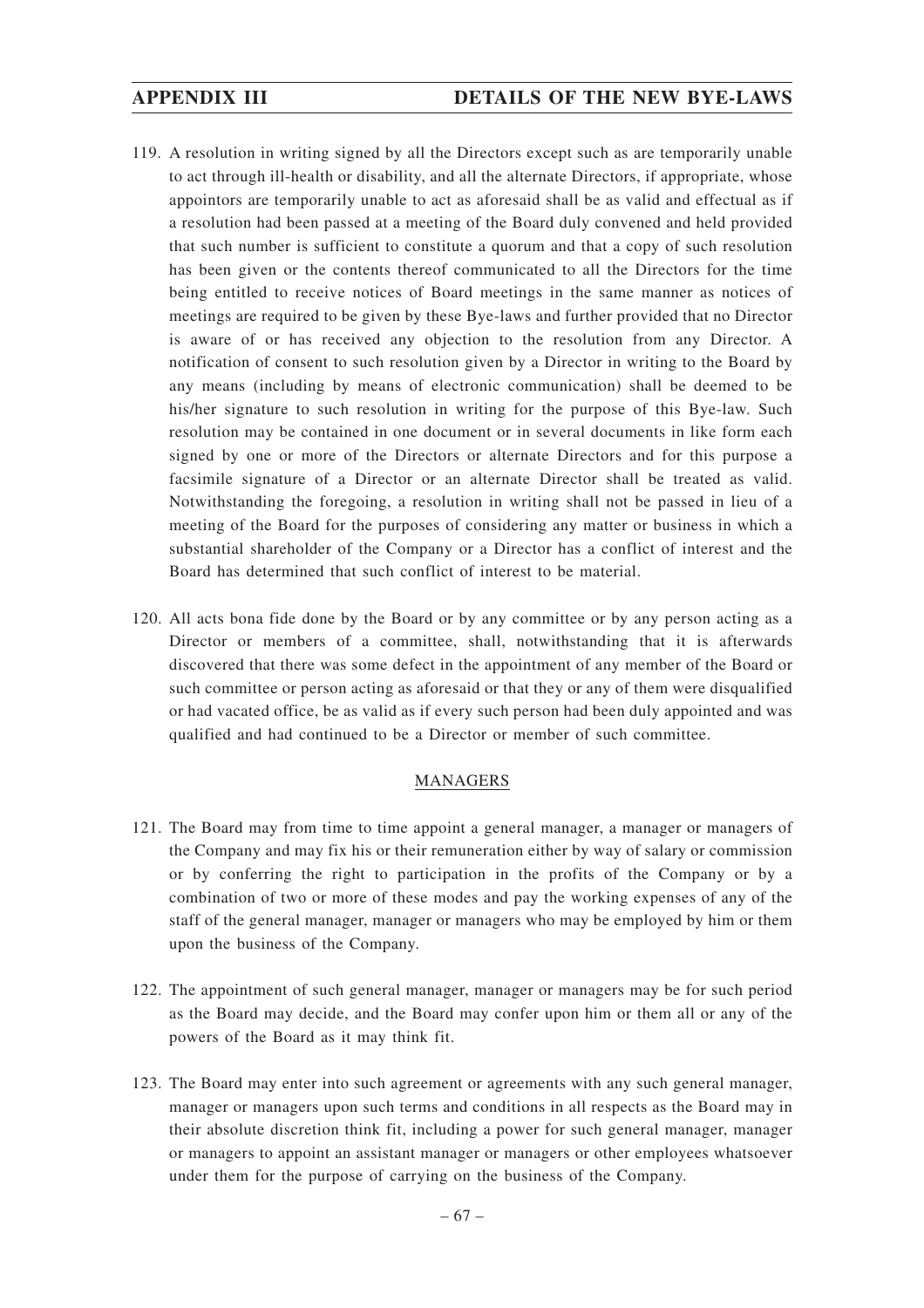# **OFFICERS**

- 124. (1) The officers of the Company shall consist of the Directors and Secretary and such additional officers (who may or may not be Directors) as the Board may from time to time determine, all of whom shall be deemed to be officers for the purposes of the Act and, subject to Bye-law 128(4), these Bye-laws.
	- (2) The officers shall receive such remuneration as the Directors may from time to time determine.
	- (3) Where the Company appoints and maintains a resident representative ordinarily resident in in accordance with the Act, the resident representative shall comply with the provisions of the Act.
	- (4) The Company shall provide the resident representative with such documents and information as the resident representative may require in order to be able to comply with the provisions of the Act.
	- (5) The resident representative shall be entitled to have notice of, attend and be heard at all meetings of the Directors or of any committee of such Directors or general meetings of the Company.
- 125. (1) The Secretary and additional officers, if any, shall be appointed by the Board and shall hold office on such terms and for such period as the Board may determine. If thought fit, two (2) or more persons may be appointed as joint Secretaries. The Board may also appoint from time to time on such terms as it thinks fit one or more assistant or deputy Secretaries.
	- (2) The Secretary shall attend all meetings of the Members and shall keep correct minutes of such meetings and enter the same in the proper books provided for the purpose. He shall perform such other duties as are prescribed by the Act or these Bye-laws or as may be prescribed by the Board.
- 126. The officers of the Company shall have such powers and perform such duties in the management, business and affairs of the Company as may be delegated to them by the Directors from time to time.
- 127. A provision of the Act or of these Bye-laws requiring or authorising a thing to be done by or to a Director and the Secretary shall not be satisfied by its being done by or to the same person acting both as Director and as or in place of the Secretary.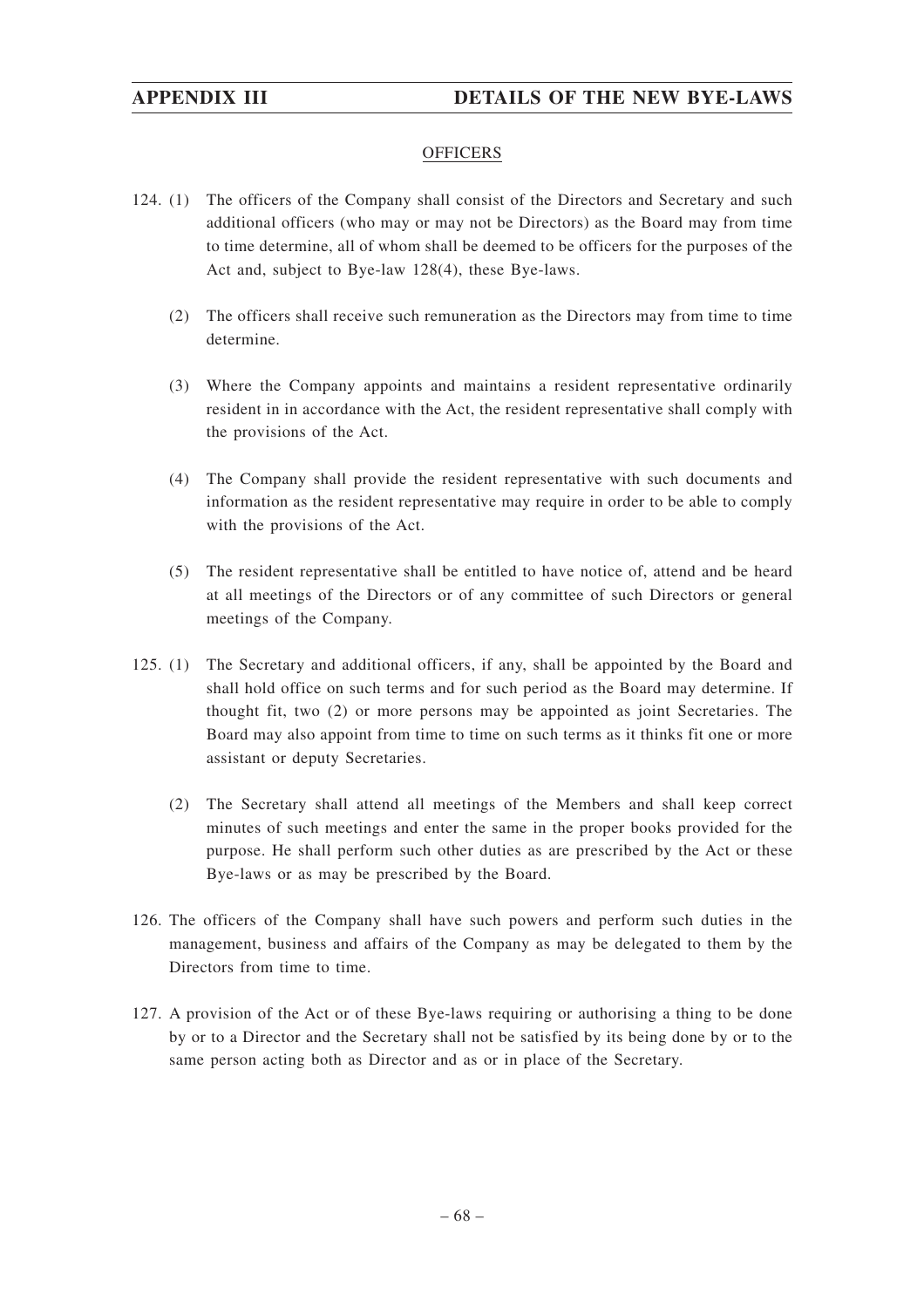# REGISTER OF DIRECTORS AND OFFICERS

- 128. (1) The Board shall cause to be kept in one or more books at the Office a Register of Directors and Officers and shall enter therein the following particulars with respect to each Director and Officer, that is to say:
	- (a) in the case of an individual, his or her present first name, surname and address; and
	- (b) in the case of a company, its name and registered office.
	- (2) The Board shall within a period of fourteen (14) days from the occurrence of:
		- (a) any change among the Directors and Officers; or
		- (b) any change in the particulars contained in the Register of Directors and Officers,

cause to be entered on the Register of Directors and Officers the particulars of such change.

- (3) The Register of Directors and Officers shall be open to inspection by members of the public without charge at the Office between and 12:00 noon during business hours.
- (4) In this Bye-law "Officer" has the meaning ascribed to it in Section 92A(7) of the Act.

### MINUTES

- 129. (1) The Board shall cause Minutes to be duly entered in books provided for the purpose:
	- (a) of all elections and appointments of officers;
	- (b) of the names of the Directors present at each meeting of the Directors and of any committee of the Directors;
	- (c) of all resolutions and proceedings of each general meeting of the Members and meetings of the Board.
	- (2) Minutes prepared in accordance with the Act and these Bye-laws shall be kept by the Secretary at the Office.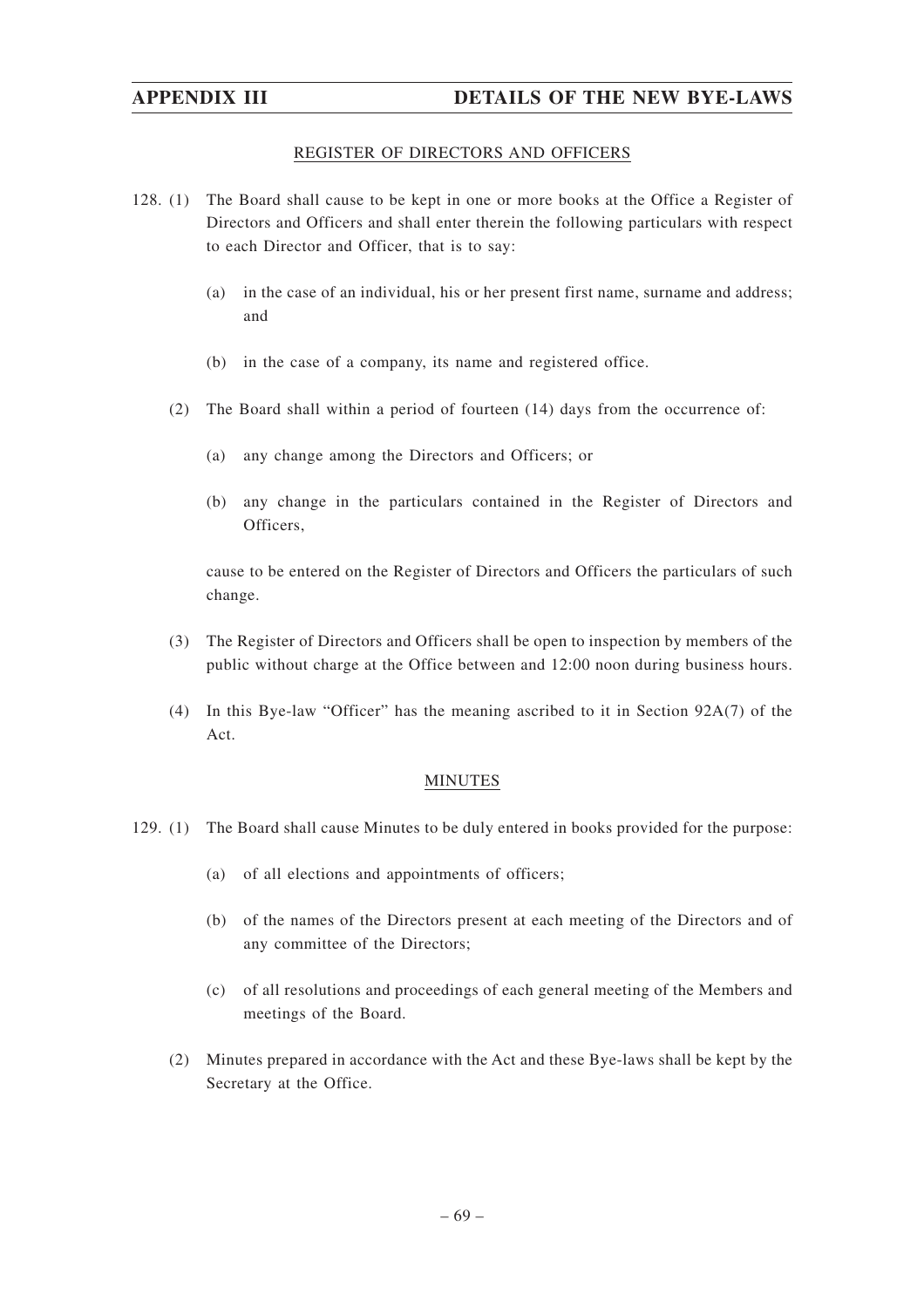# SEAL

- 130. (1) The Company shall have one or more Seals, as the Board may determine. For the purpose of sealing documents creating or evidencing securities issued by the Company, the Company may have a securities seal which is a facsimile of the Seal with the addition of the words "Securities Seal" on its face or in such other form as the Board may approve. The Board shall provide for the custody of each Seal and no Seal shall be used without the authority of the Board or of a committee of the Board authorised by the Board in that behalf. Subject as otherwise provided in these Bye-laws, any instrument to which a Seal is affixed shall be signed autographically by one Director and the Secretary or by two Directors or by such other person (including a Director) or persons as the Board may appoint, either generally or in any particular case, save that as regards any certificates for shares or debentures or other securities of the Company the Board may by resolution determine that such signatures or either of them shall be dispensed with or affixed by some method or system of mechanical signature. Every instrument executed in the manner provided by this Bye-law shall be deemed to be sealed and executed with the authority of the Board previously given.
	- (2) Where the Company has a Seal for use abroad, the Board may by writing under the Seal appoint any agent or committee abroad to be the duly authorised agent of the Company for the purpose of affixing and using such Seal and the Board may impose restrictions on the use thereof as may be thought fit. Wherever in these Bye-laws reference is made to the Seal, the reference shall, when and so far as may be applicable, be deemed to include any such other Seal as aforesaid.

### AUTHENTICATION OF DOCUMENTS

131. Any Director or the Secretary or any person appointed by the Board for the purpose may authenticate any documents affecting the constitution of the Company and any resolution passed by the Company or the Board or any committee, and any books, records, documents and accounts relating to the business of the Company, and to certify copies thereof or extracts therefrom as true copies or extracts, and if any books, records, documents or accounts are elsewhere than at the Office or the head office the local manager or other officer of the Company having the custody thereof shall be deemed to be a person so appointed by the Board. A document purporting to be a copy of a resolution, or an extract from the minutes of a meeting, of the Company or of the Board or any committee which is so certified shall be conclusive evidence in favour of all persons dealing with the Company upon the faith thereof that such resolution has been duly passed or, as the case may be, that such minutes or extract is a true and accurate record of proceedings at a duly constituted meeting.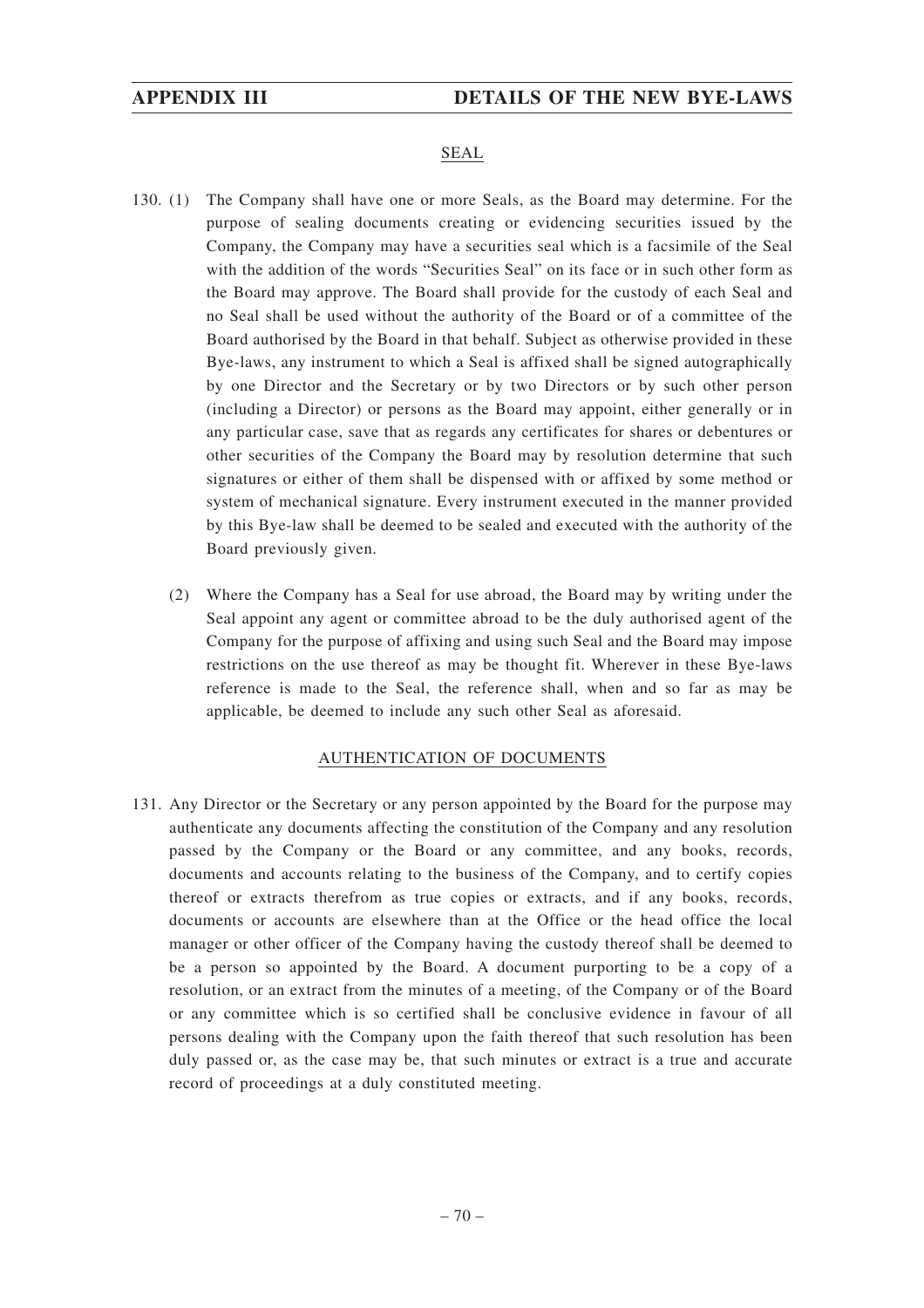### DESTRUCTION OF DOCUMENTS

- 132. (1) The Company shall be entitled to destroy the following documents at the following times:
	- (a) any share certificate which has been cancelled at any time after the expiry of one (1) year from the date of such cancellation;
	- (b) any dividend mandate or any variation or cancellation thereof or any notification of change of name or address at any time after the expiry of two (2) years from the date such mandate variation cancellation or notification was recorded by the Company;
	- (c) any instrument of transfer of shares which has been registered at any time after the expiry of seven (7) years from the date of registration;
	- (d) any allotment letters after the expiry of seven (7) years from the date of issue thereof; and
	- (e) copies of powers of attorney, grants of probate and letters of administration at any time after the expiry of seven (7) years after the account to which the relevant power of attorney, grant of probate or letters of administration related has been closed;

and it shall conclusively be presumed in favour of the Company that every entry in the Register purporting to be made on the basis of any such documents so destroyed was duly and properly made and every share certificate so destroyed was a valid certificate duly and properly cancelled and that every instrument of transfer so destroyed was a valid and effective instrument duly and properly registered and that every other document destroyed hereunder was a valid and effective document in accordance with the recorded particulars thereof in the books or records of the Company. Provided always that: (1) the foregoing provisions of this Bye-law shall apply only to the destruction of a document in good faith and without express notice to the Company that the preservation of such document was relevant to a claim; (2) nothing contained in this Bye-law shall be construed as imposing upon the Company any liability in respect of the destruction of any such document earlier than as aforesaid or in any case where the conditions of proviso (1) above are not fulfilled; and (3) references in this Bye-law to the destruction of any document include references to its disposal in any manner.

(2) Notwithstanding any provision contained in these Bye-laws, the Directors may, if permitted by applicable law, authorise the destruction of documents set out in sub-paragraphs (a) to (e) of paragraph (1) of this Bye-law and any other documents in relation to share registration which have been microfilmed or electronically stored by the Company or by the share registrar on its behalf provided always that this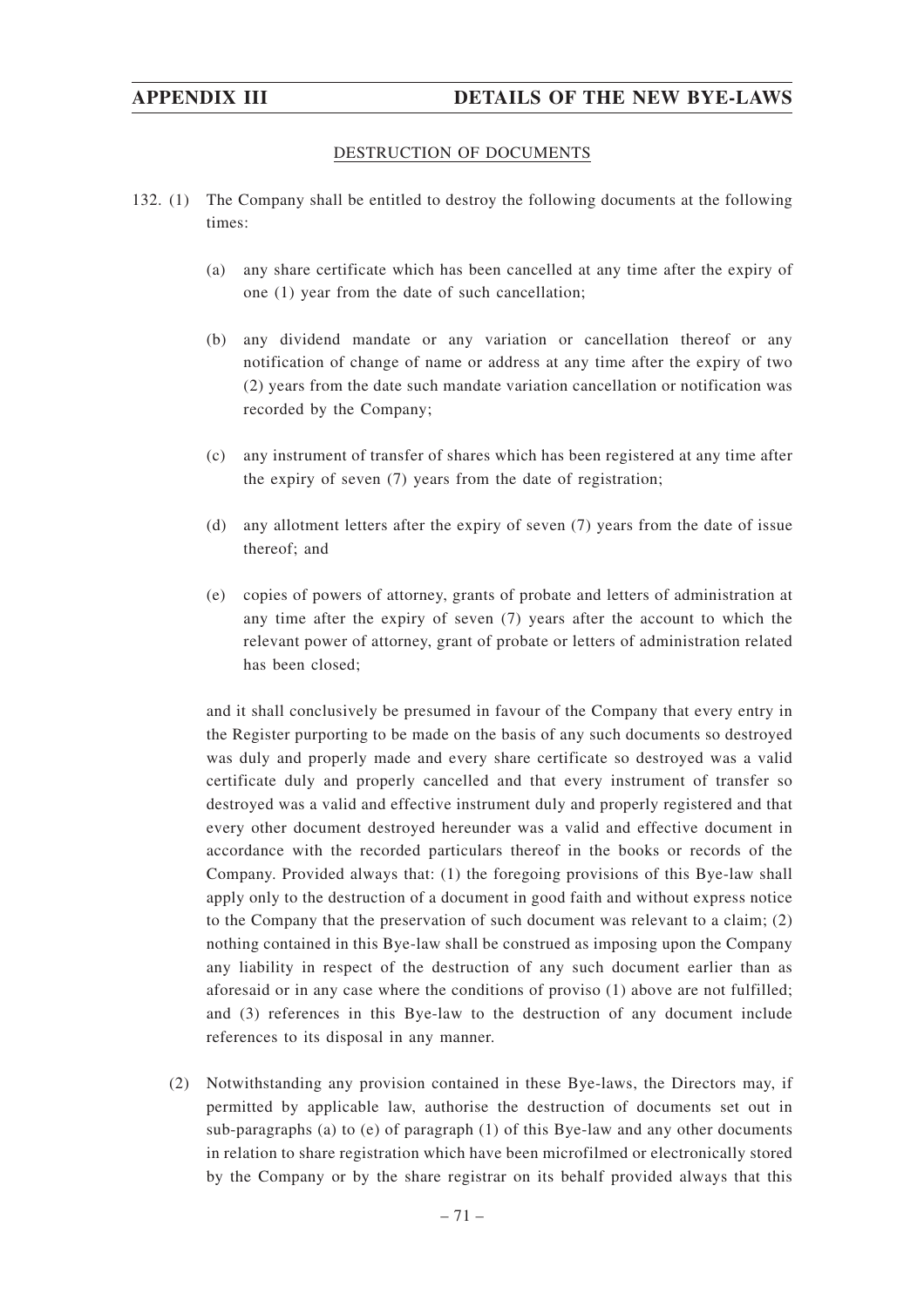Bye-law shall apply only to the destruction of a document in good faith and without express notice to the Company and its share registrar that the preservation of such document was relevant to a claim.

### DIVIDENDS AND OTHER PAYMENTS

- 133. Subject to the Act, the Company in general meeting may from time to time declare dividends in any currency to be paid to the Members but no dividend shall be declared in excess of the amount recommended by the Board. The Company in general meeting may also make a distribution to the Members out of any contributed surplus (as ascertained in accordance with the Act).
- 134. No dividend shall be paid or distribution made out of contributed surplus if to do so would render the Company unable to pay its liabilities as they become due or the realisable value of its assets would thereby become less than its liabilities.
- 135. Except in so far as the rights attaching to, or the terms of issue of, any share otherwise provide:
	- (a) all dividends shall be declared and paid according to the amounts paid up on the shares in respect of which the dividend is paid, but no amount paid up on a share in advance of calls shall be treated for the purposes of this Bye-law as paid up on the share; and
	- (b) all dividends shall be apportioned and paid pro rata according to the amounts paid up on the shares during any portion or portions of the period in respect of which the dividend is paid.
- 136. The Board may from time to time pay to the Members such interim dividends as appear to the Board to be justified by the profits of the Company and in particular (but without prejudice to the generality of the foregoing) if at any time the share capital of the Company is divided into different classes, the Board may pay such interim dividends in respect of those shares in the capital of the Company which confer on the holders thereof deferred or non-preferential rights as well as in respect of those shares which confer on the holders thereof preferential rights with regard to dividend and provided that the Board acts bona fide the Board shall not incur any responsibility to the holders of shares conferring any preference for any damage that they may suffer by reason of the payment of an interim dividend on any shares having deferred or non-preferential rights and may also pay any fixed dividend which is payable on any shares of the Company half-yearly or on any other dates, whenever such profits, in the opinion of the Board, justifies such payment.
- 137. The Board may deduct from any dividend or other moneys payable to a Member by the Company on or in respect of any shares all sums of money (if any) presently payable by him to the Company on account of calls or otherwise.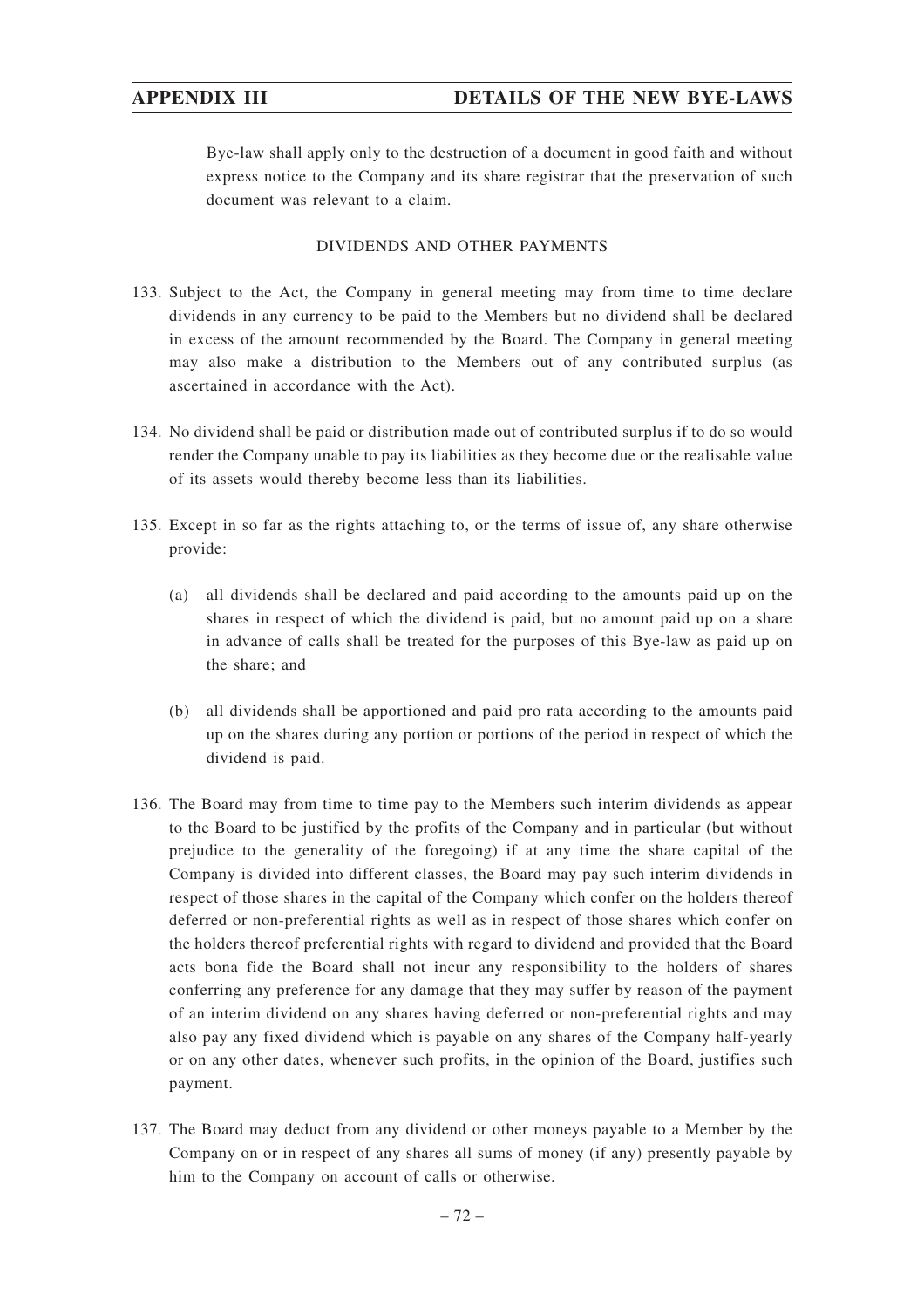- 138. No dividend or other moneys payable by the Company on or in respect of any share shall bear interest against the Company.
- 139. Any dividend, interest or other sum payable in cash to the holder of shares may be paid by cheque or warrant sent through the post addressed to the holder at his registered address or, in the case of joint holders, addressed to the holder whose name stands first in the Register in respect of the shares at his address as appearing in the Register or addressed to such person and at such address as the holder or joint holders may in writing direct. Every such cheque or warrant shall, unless the holder or joint holders otherwise direct, be made payable to the order of the holder or, in the case of joint holders, to the order of the holder whose name stands first on the Register in respect of such shares, and shall be sent at his or their risk and payment of the cheque or warrant by the bank on which it is drawn shall constitute a good discharge to the Company notwithstanding that it may subsequently appear that the same has been stolen or that any endorsement thereon has been forged. Any one of two or more joint holders may give effectual receipts for any dividends or other moneys payable or property distributable in respect of the shares held by such joint holders.
- 140. All dividends or bonuses unclaimed for one (1) year after having been declared may be invested or otherwise made use of by the Board for the benefit of the Company until claimed. Any dividend or bonuses unclaimed after a period of six (6) years from the date of declaration shall be forfeited and shall revert to the Company. The payment by the Board of any unclaimed dividend or other sums payable on or in respect of a share into a separate account shall not constitute the Company a trustee in respect thereof.
- 141. Whenever the Board or the Company in general meeting has resolved that a dividend be paid or declared, the Board may further resolve that such dividend be satisfied wholly or in part by the distribution of specific assets of any kind and in particular of paid up shares, debentures or warrants to subscribe securities of the Company or any other company, or in any one or more of such ways, and where any difficulty arises in regard to the distribution the Board may settle the same as it thinks expedient, and in particular may issue certificates in respect of fractions of shares, disregard fractional entitlements or round the same up or down, and may fix the value for distribution of such specific assets, or any part thereof, and may determine that cash payments shall be made to any Members upon the footing of the value so fixed in order to adjust the rights of all parties, and may vest any such specific assets in trustees as may seem expedient to the Board and may appoint any person to sign any requisite instruments of transfer and other documents on behalf of the persons entitled to the dividend, and such appointment shall be effective and binding on the Members. The Board may resolve that no such assets shall be made available to Members with registered addresses in any particular territory or territories where, in the absence of a registration statement or other special formalities, such distribution of assets would or might, in the opinion of the Board, be unlawful or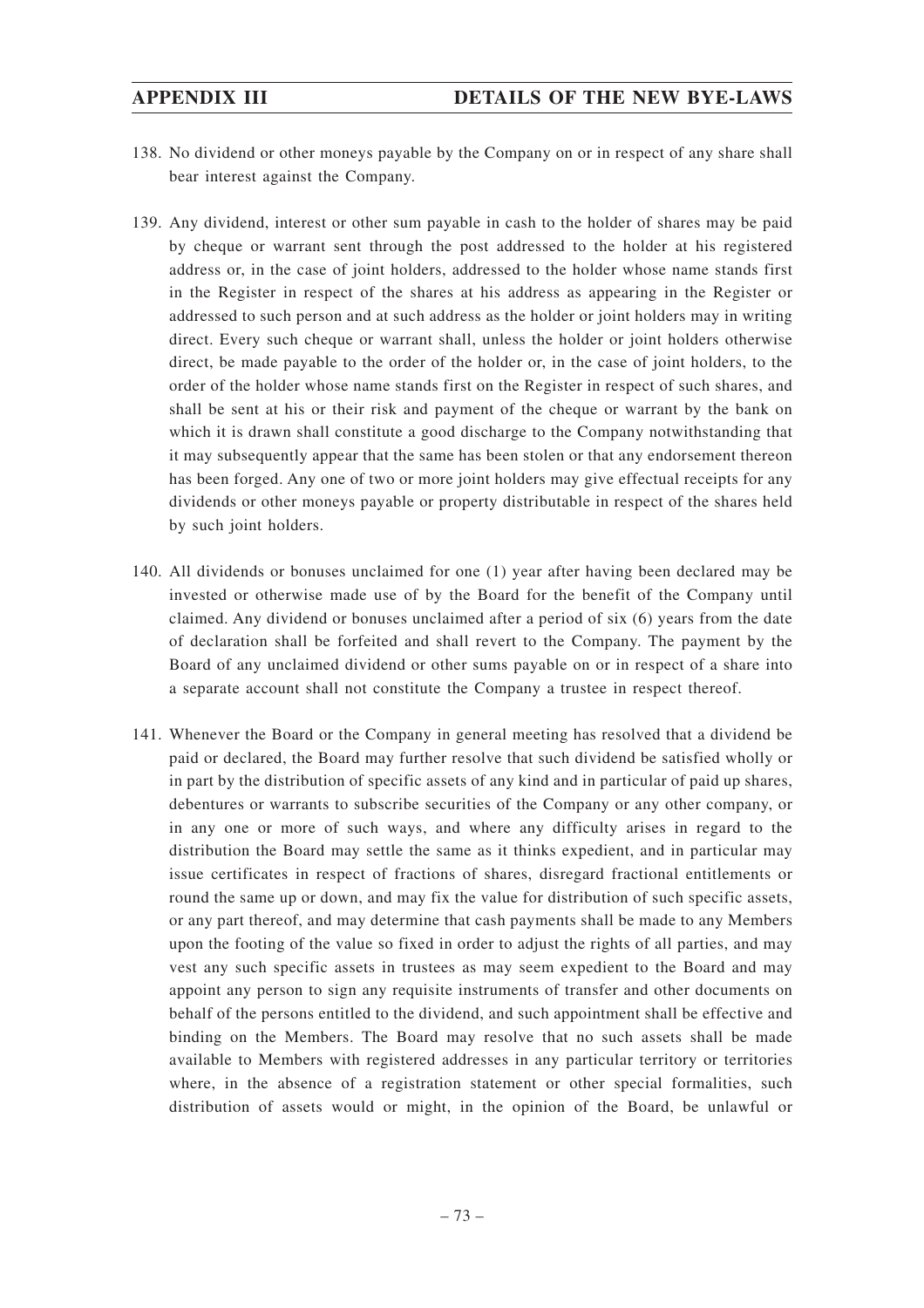# **APPENDIX III DETAILS OF THE NEW BYE-LAWS**

impracticable and in such event the only entitlement of the Members aforesaid shall be to receive cash payments as aforesaid. Members affected as a result of the foregoing sentence shall not be or be deemed to be a separate class of Members for any purpose whatsoever.

- 142. (1) Whenever the Board or the Company in general meeting has resolved that a dividend be paid or declared on any class of the share capital of the Company, the Board may further resolve either:
	- (a) that such dividend be satisfied wholly or in part in the form of an allotment of shares credited as fully paid up, provided that the shareholders entitled thereto will be entitled to elect to receive such dividend (or part thereof if the Board so determines) in cash in lieu of such allotment. In such case, the following provisions shall apply:
		- (i) the basis of any such allotment shall be determined by the Board;
		- (ii) the Board, after determining the basis of allotment, shall give not less than two (2) weeks' Notice to the holders of the relevant shares of the right of election accorded to them and shall send with such notice forms of election and specify the procedure to be followed and the place at which and the latest date and time by which duly completed forms of election must be lodged in order to be effective;
		- (iii) the right of election may be exercised in respect of the whole or part of that portion of the dividend in respect of which the right of election has been accorded; and
		- (iv) the dividend (or that part of the dividend to be satisfied by the allotment of shares as aforesaid) shall not be payable in cash on shares in respect whereof the cash election has not been duly exercised ("**the non-elected shares**") and in satisfaction thereof shares of the relevant class shall be allotted credited as fully paid up to the holders of the non-elected shares on the basis of allotment determined as aforesaid and for such purpose the Board shall capitalise and apply out of any part of the undivided profits of the Company (including profits carried and standing to the credit of any reserves or other special account other than the Subscription Rights Reserve (as defined below)) as the Board may determine, such sum as may be required to pay up in full the appropriate number of shares of the relevant class for allotment and distribution to and amongst the holders of the non-elected shares on such basis; or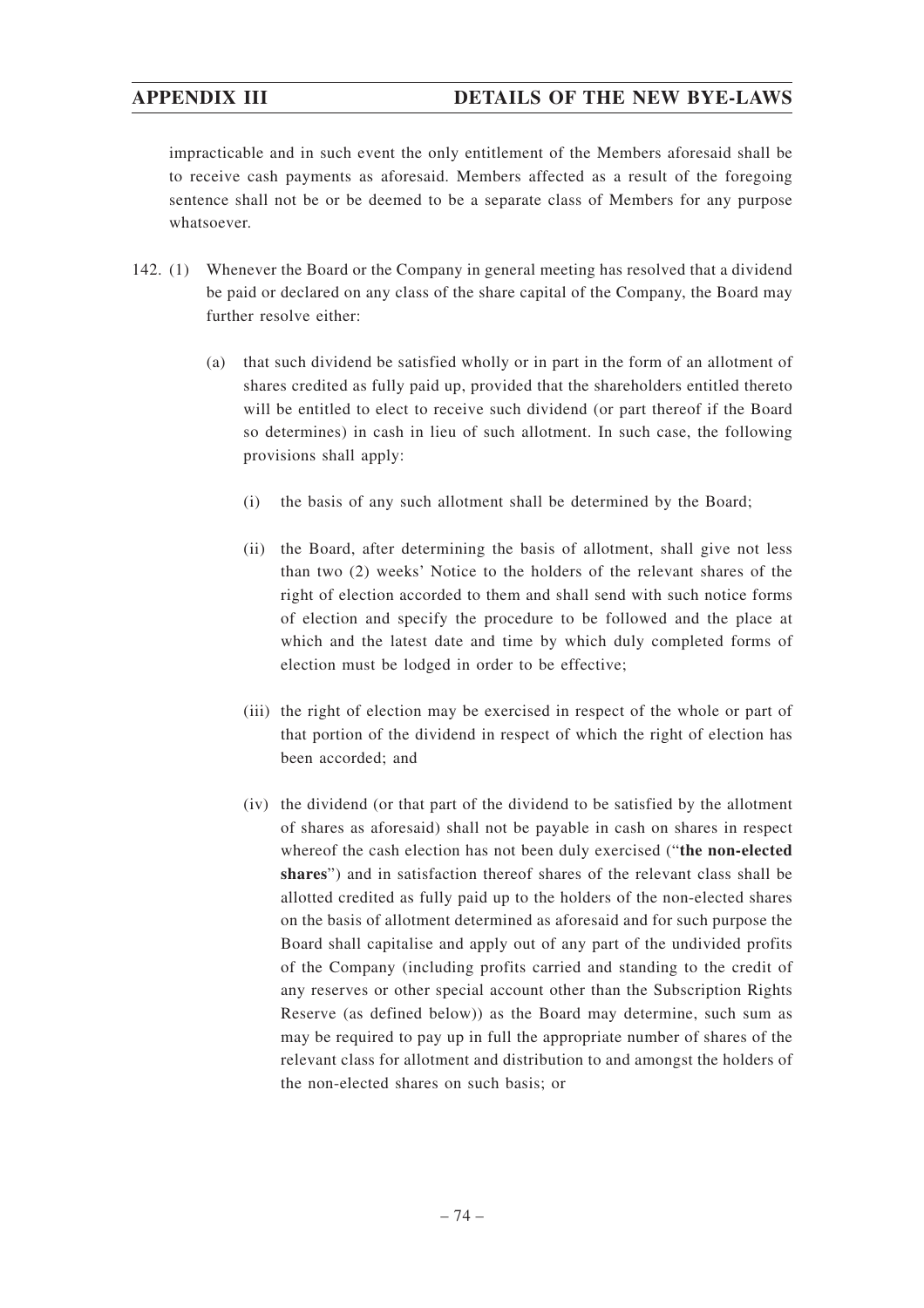- (b) that the shareholders entitled to such dividend shall be entitled to elect to receive an allotment of shares credited as fully paid up in lieu of the whole or such part of the dividend as the Board may think fit. In such case, the following provisions shall apply:
	- (i) the basis of any such allotment shall be determined by the Board;
	- (ii) the Board, after determining the basis of allotment, shall give not less than two (2) weeks' Notice to the holders of the relevant shares of the right of election accorded to them and shall send with such notice forms of election and specify the procedure to be followed and the place at which and the latest date and time by which duly completed forms of election must be lodged in order to be effective;
	- (iii) the right of election may be exercised in respect of the whole or part of that portion of the dividend in respect of which the right of election has been accorded; and
	- (iv) the dividend (or that part of the dividend in respect of which a right of election has been accorded) shall not be payable in cash on shares in respect whereof the share election has been duly exercised ("**the elected shares**") and in lieu thereof shares of the relevant class shall be allotted credited as fully paid up to the holders of the elected shares on the basis of allotment determined as aforesaid and for such purpose the Board shall capitalise and apply out of any part of the undivided profits of the Company (including profits carried and standing to the credit of any reserves or other special account other than the Subscription Rights Reserve (as defined below)) as the Board may determine, such sum as may be required to pay up in full the appropriate number of shares of the relevant class for allotment and distribution to and amongst the holders of the elected shares on such basis.
- (2) (a) The shares allotted pursuant to the provisions of paragraph (1) of this Bye-law shall rank *pari passu* in all respects with shares of the same class (if any) then in issue save only as regards participation in the relevant dividend or in any other distributions, bonuses or rights paid, made, declared or announced prior to or contemporaneously with the payment or declaration of the relevant dividend unless, contemporaneously with the announcement by the Board of their proposal to apply the provisions of sub-paragraph (a) or (b) of paragraph (1) of this Bye-law in relation to the relevant dividend or contemporaneously with their announcement of the distribution, bonus or rights in question, the Board shall specify that the shares to be allotted pursuant to the provisions of paragraph (1) of this Bye-law shall rank for participation in such distribution, bonus or rights.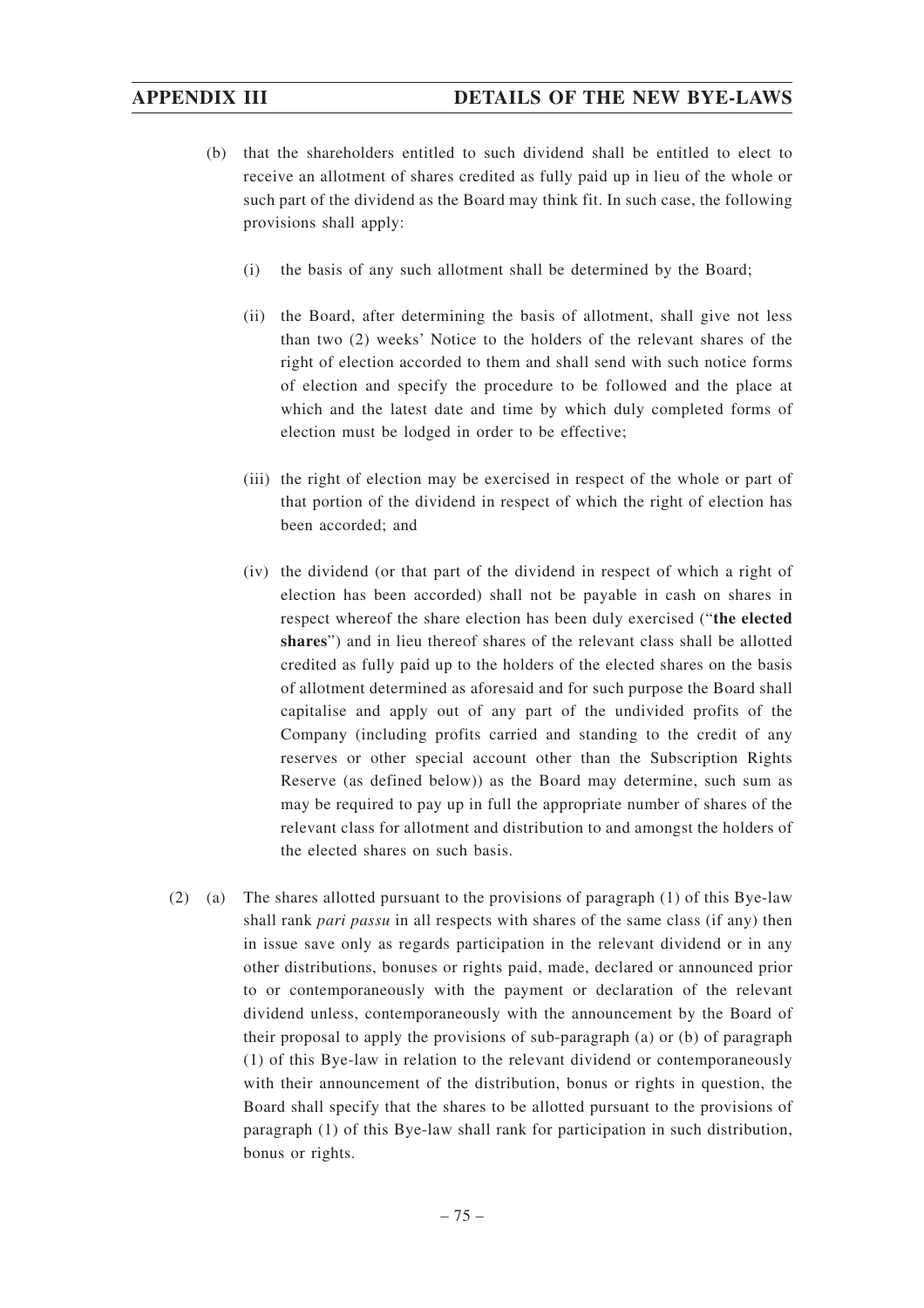- (b) The Board may do all acts and things considered necessary or expedient to give effect to any capitalisation pursuant to the provisions of paragraph (1) of this Bye-law, with full power to the Board to make such provisions as it thinks fit in the case of shares becoming distributable in fractions (including provisions whereby, in whole or in part, fractional entitlements are aggregated and sold and the net proceeds distributed to those entitled, or are disregarded or rounded up or down or whereby the benefit of fractional entitlements accrues to the Company rather than to the Members concerned). The Board may authorise any person to enter into on behalf of all Members interested, an agreement with the Company providing for such capitalisation and matters incidental thereto and any agreement made pursuant to such authority shall be effective and binding on all concerned.
- (3) The Company may upon the recommendation of the Board by ordinary resolution resolve in respect of any one particular dividend of the Company that notwithstanding the provisions of paragraph (1) of this Bye-law a dividend may be satisfied wholly in the form of an allotment of shares credited as fully paid up without offering any right to shareholders to elect to receive such dividend in cash in lieu of such allotment.
- (4) The Board may on any occasion determine that rights of election and the allotment of shares under paragraph (1) of this Bye-law shall not be made available or made to any shareholders with registered addresses in any territory where, in the absence of a registration statement or other special formalities, the circulation of an offer of such rights of election or the allotment of shares would or might, in the opinion of the Board, be unlawful or impracticable, and in such event the provisions aforesaid shall be read and construed subject to such determination. Members affected as a result of the foregoing sentence shall not be or be deemed to be a separate class of Members for any purpose whatsoever.
- (5) Any resolution declaring a dividend on shares of any class, whether a resolution of the Company in general meeting or a resolution of the Board, may specify that the same shall be payable or distributable to the persons registered as the holders of such shares at the close of business on a particular date, notwithstanding that it may be a date prior to that on which the resolution is passed, and thereupon the dividend shall be payable or distributable to them in accordance with their respective holdings so registered, but without prejudice to the rights inter se in respect of such dividend of transferors and transferees of any such shares. The provisions of this Bye-law shall *mutatis mutandis* apply to bonuses, capitalisation issues, distributions of realised capital profits or offers or grants made by the Company to the Members.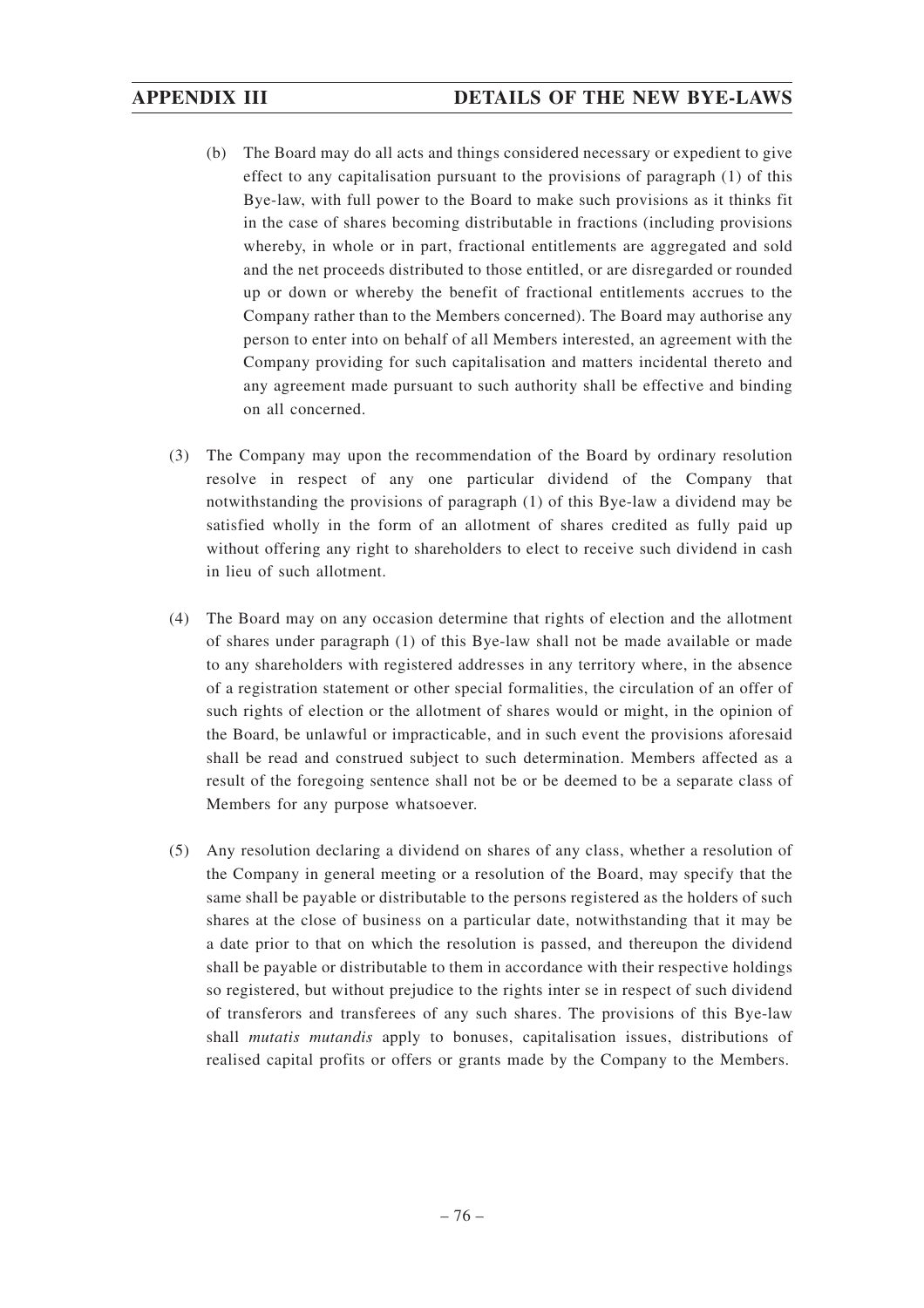### RESERVES

143. Before recommending any dividend, the Board may set aside out of the profits of the Company such sums as it determines as reserves which shall, at the discretion of the Board, be applicable for any purpose to which the profits of the Company may be properly applied and pending such application may, also at such discretion, either be employed in the business of the Company or be invested in such investments as the Board may from time to time think fit and so that it shall not be necessary to keep any investments constituting the reserve or reserves separate or distinct from any other investments of the Company. The Board may also without placing the same to reserve carry forward any profits which it may think prudent not to distribute.

### CAPITALISATION

- 144. (1) The Company may, upon the recommendation of the Board, at any time and from time to time pass an ordinary resolution to the effect that it is desirable to capitalise all or any part of any amount for the time being standing to the credit of any reserve or fund (including the profit and loss account) whether or not the same is available for distribution and accordingly that such amount be set free for distribution among the Members or any class of Members who would be entitled thereto if it were distributed by way of dividend and in the same proportions, on the footing that the same is not paid in cash but is applied either in or towards paying up the amounts for the time being unpaid on any shares in the Company held by such Members respectively or in paying up in full unissued shares, debentures or other obligations of the Company, to be allotted and distributed credited as fully paid up among such Members, or partly in one way and partly in the other, and the Board shall give effect to such resolution provided that, for the purposes of this Bye-law, a share premium account and any reserve or fund representing unrealised profits, may be applied only in paying up in full unissued shares of the Company to be allotted to such Members credited as fully paid. In carrying sums to reserve and in applying the same the Board shall comply with the provisions of the Act.
	- (2) Notwithstanding any provisions in these Bye-laws, the Board may resolve to capitalise all or any part of any amount for the time being standing to the credit of any reserve or fund (including the profit and loss account) whether or not the same is available for distribution by applying such sum in paying up unissued shares to be allotted to (i) employees (including directors) of the Company and/or its affiliates (meaning any individual, corporation, partnership, association, joint-stock company, trust, unincorporated association or other entity (other than the Company) that directly, or indirectly through one or more intermediaries, controls, is controlled by or is under common control with, the Company) upon exercise or vesting of any options or awards granted under any share incentive scheme or employee benefit scheme or other arrangement which relates to such persons that has been adopted or approved by the Members at a general meeting, or (ii) any trustee of any trust to whom shares are to be allotted and issued by the Company in connection with the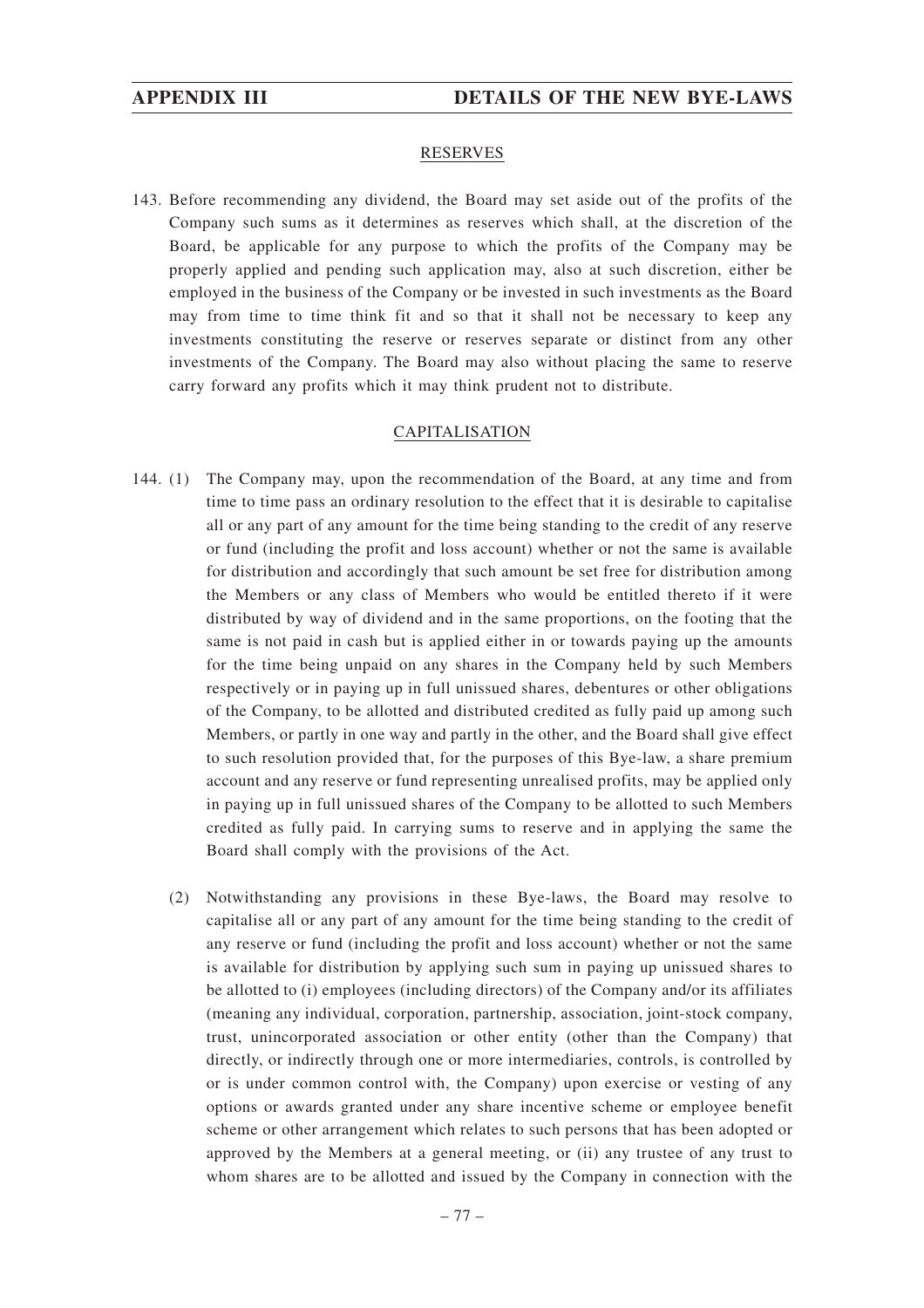operation of any share incentive scheme or employee benefit scheme or other arrangement which relates to such persons that has been adopted or approved by the Members at a general meeting.

145. The Board may settle, as it considers appropriate, any difficulty arising in regard to any distribution under the last preceding Bye-law and in particular may issue certificates in respect of fractions of shares or authorise any person to sell and transfer any fractions or may resolve that the distribution should be as nearly as may be practicable in the correct proportion but not exactly so or may ignore fractions altogether, and may determine that cash payments shall be made to any Members in order to adjust the rights of all parties, as may seem expedient to the Board. The Board may appoint any person to sign on behalf of the persons entitled to participate in the distribution any contract necessary or desirable for giving effect thereto and such appointment shall be effective and binding upon the Members.

### SUBSCRIPTION RIGHTS RESERVE

- 146. The following provisions shall have effect to the extent that they are not prohibited by and are in compliance with the Act:
	- (1) If, so long as any of the rights attached to any warrants issued by the Company to subscribe for shares of the Company shall remain exercisable, the Company does any act or engages in any transaction which, as a result of any adjustments to the subscription price in accordance with the provisions of the conditions of the warrants, would reduce the subscription price to below the nominal value of a share, then the following provisions shall apply:
		- (a) as from the date of such act or transaction the Company shall establish and thereafter (subject as provided in this Bye-law) maintain in accordance with the provisions of this Bye-law a reserve (the "Subscription Rights Reserve") the amount of which shall at no time be less than the sum which for the time being would be required to be capitalised and applied in paying up in full the nominal amount of the additional shares required to be issued and allotted credited as fully paid pursuant to sub- paragraph (c) below on the exercise in full of all the subscription rights outstanding and shall apply the Subscription Rights Reserve in paying up such additional shares in full as and when the same are allotted;
		- (b) the Subscription Rights Reserve shall not be used for any purpose other than that specified above unless all other reserves of the Company (other than share premium account) have been extinguished and will then only be used to make good losses of the Company if and so far as is required by law;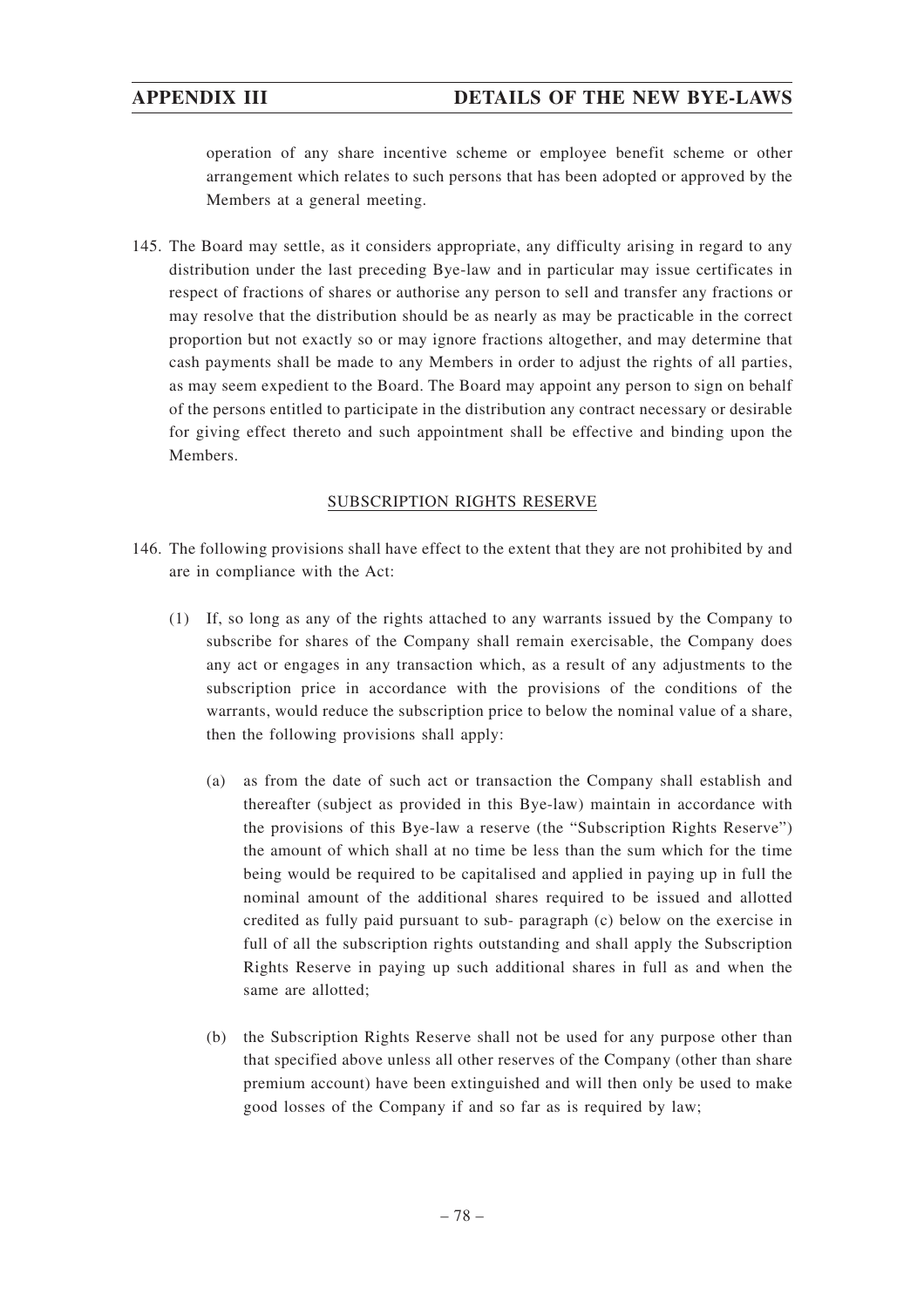- (c) upon the exercise of all or any of the subscription rights represented by any warrant, the relevant subscription rights shall be exercisable in respect of a nominal amount of shares equal to the amount in cash which the holder of such warrant is required to pay on exercise of the subscription rights represented thereby (or, as the case may be the relevant portion thereof in the event of a partial exercise of the subscription rights) and, in addition, there shall be allotted in respect of such subscription rights to the exercising warrantholder, credited as fully paid, such additional nominal amount of shares as is equal to the difference between:
	- (i) the said amount in cash which the holder of such warrant is required to pay on exercise of the subscription rights represented thereby (or, as the case may be, the relevant portion thereof in the event of a partial exercise of the subscription rights); and
	- (ii) the nominal amount of shares in respect of which such subscription rights would have been exercisable having regard to the provisions of the conditions of the warrants, had it been possible for such subscription rights to represent the right to subscribe for shares at less than par

and immediately upon such exercise so much of the sum standing to the credit of the Subscription Rights Reserve as is required to pay up in full such additional nominal amount of shares shall be capitalised and applied in paying up in full such additional nominal amount of shares which shall forthwith be allotted credited as fully paid to the exercising warrantholders; and

(d) if, upon the exercise of the subscription rights represented by any warrant, the amount standing to the credit of the Subscription Rights Reserve is not sufficient to pay up in full such additional nominal amount of shares equal to such difference as aforesaid to which the exercising warrantholder is entitled, the Board shall apply any profits or reserves then or thereafter becoming available (including, to the extent permitted by law, share premium account) for such purpose until such additional nominal amount of shares is paid up and allotted as aforesaid and until then no dividend or other distribution shall be paid or made on the fully paid shares of the Company then in issue. Pending such payment and allotment, the exercising warrantholder shall be issued by the Company with a certificate evidencing his right to the allotment of such additional nominal amount of shares. The rights represented by any such certificate shall be in registered form and shall be transferable in whole or in part in units of one share in the like manner as the shares for the time being are transferable, and the Company shall make such arrangements in relation to the maintenance of a register therefor and other matters in relation thereto as the Board may think fit and adequate particulars thereof shall be made known to each relevant exercising warrantholder upon the issue of such certificate.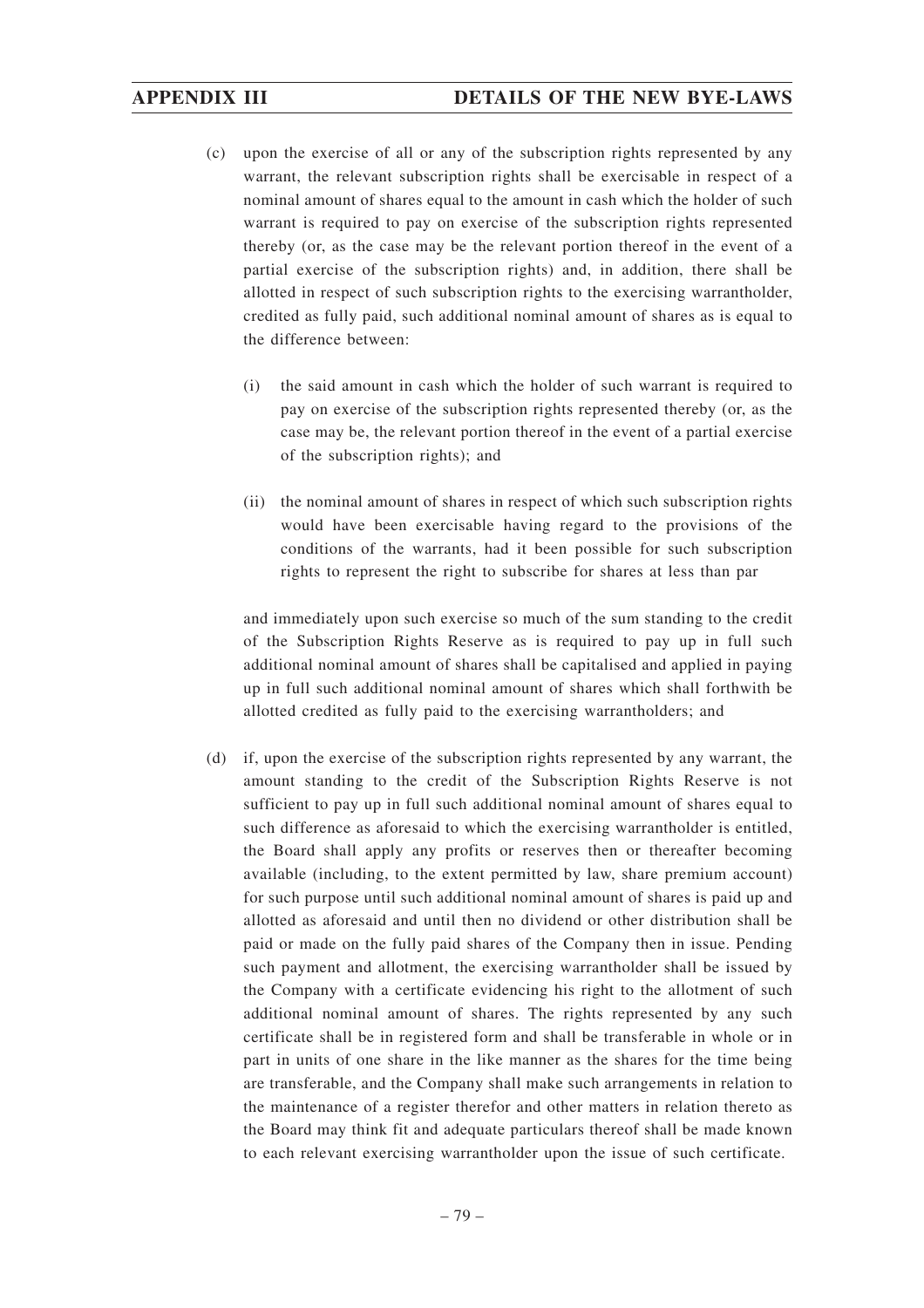- (2) Shares allotted pursuant to the provisions of this Bye-law shall rank *pari passu* in all respects with the other shares allotted on the relevant exercise of the subscription rights represented by the warrant concerned. Notwithstanding anything contained in paragraph (1) of this Bye-law, no fraction of any share shall be allotted on exercise of the subscription rights.
- (3) The provision of this Bye-law as to the establishment and maintenance of the Subscription Rights Reserve shall not be altered or added to in any way which would vary or abrogate, or which would have the effect of varying or abrogating the provisions for the benefit of any warrantholder or class of warrantholders under this Bye-law without the sanction of a special resolution of such warrantholders or class of warrantholders.
- (4) A certificate or report by the auditors for the time being of the Company as to whether or not the Subscription Rights Reserve is required to be established and maintained and if so the amount thereof so required to be established and maintained, as to the purposes for which the Subscription Rights Reserve has been used, as to the extent to which it has been used to make good losses of the Company, as to the additional nominal amount of shares required to be allotted to exercising warrantholders credited as fully paid, and as to any other matter concerning the Subscription Rights Reserve shall (in the absence of manifest error) be conclusive and binding upon the Company and all warrantholders and shareholders.

### ACCOUNTING RECORDS

- 147. The Board shall cause true accounts to be kept of the sums of money received and expended by the Company, and the matters in respect of which such receipt and expenditure take place, and of the property, assets, credits and liabilities of the Company and of all other matters required by the Act or necessary to give a true and fair view of the Company's affairs and to explain its transactions.
- 148. The accounting records shall be kept at the Office or, subject to the Act, at such other place or places as the Board decides and shall always be open to inspection by the Directors. No Member (other than a Director) shall have any right of inspecting any accounting record or book or document of the Company except as conferred by law or authorised by the Board or the Company in general meeting.
- 149. Subject to Section 88 of the Act and Bye-law 150, a printed copy of the Directors' report, accompanied by the balance sheet and profit and loss account, including every document required by law to be annexed thereto, made up to the end of the applicable financial year and containing a summary of the assets and liabilities of the Company under convenient heads and a statement of income and expenditure, together with a copy of the Auditors' report, shall be sent to each person entitled thereto at least twenty-one (21) days before the date of the general meeting and at the same time as the notice of annual general meeting and laid before the Company at the annual general meeting in accordance with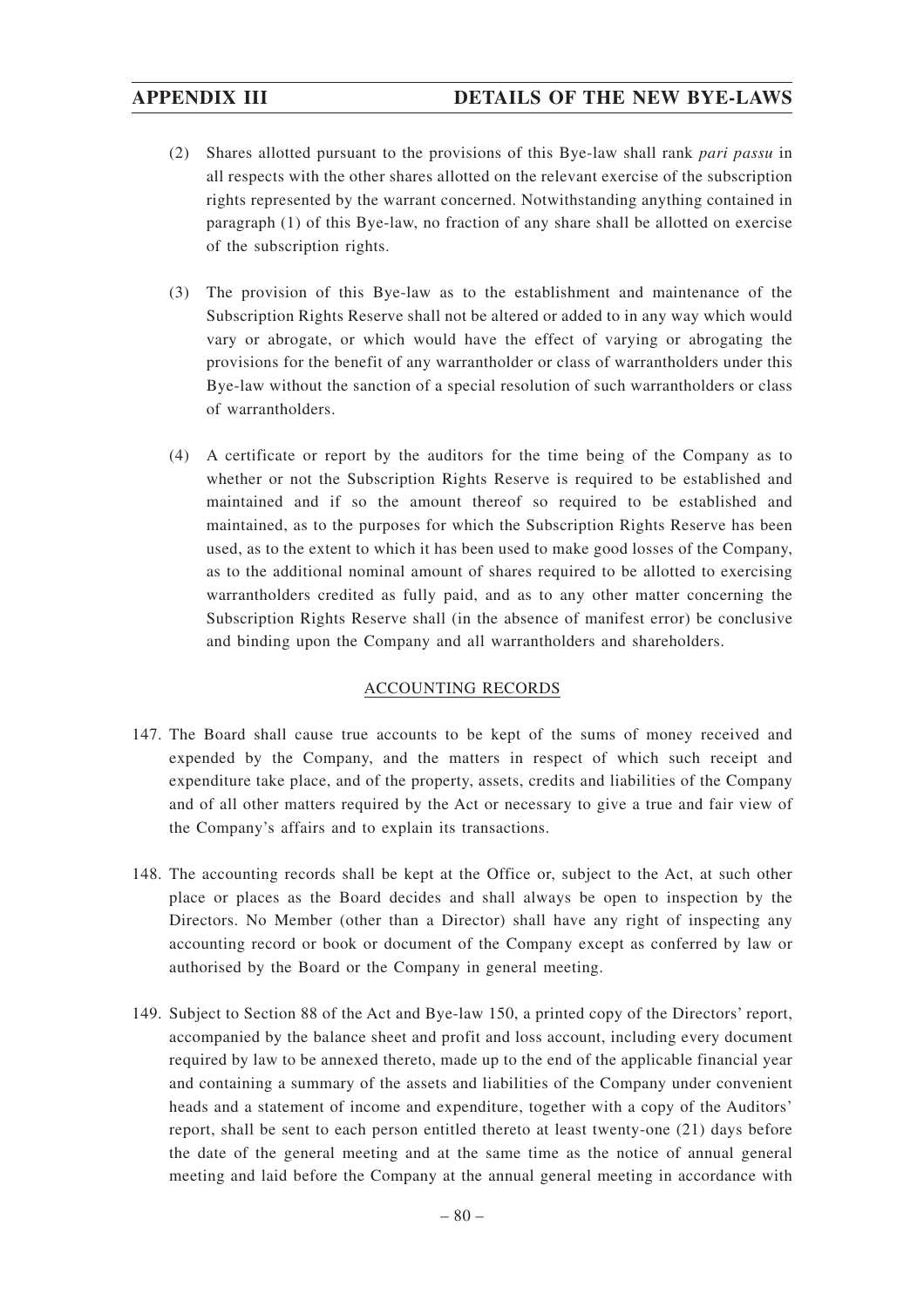the requirements of the Act provided that this Bye-law shall not require a copy of those documents to be sent to any person whose address the Company is not aware of or to more than one of the joint holders of any shares or debentures.

- 150. To the extent permitted by and subject to due compliance with all applicable Statutes, rules and regulations, including, without limitation, the Listing Rules, and to obtaining all necessary consents, if any, required thereunder, the requirements of Bye-law 149 shall be deemed satisfied in relation to any person by sending to the person in any manner not prohibited by the Statutes, summarised financial statements derived from the Company's annual accounts and the directors' report which shall be in the form and containing the information required by applicable laws and regulations, provided that any person who is otherwise entitled to the annual financial statements of the Company and the directors' report thereon may, if he so requires by notice in writing served on the Company, demand that the Company sends to him, in addition to summarised financial statements, a complete printed copy of the Company's annual financial statement and the directors' report thereon.
- 151. The requirement to send to a person referred to in Bye-law 149 the documents referred to in that provision or a summary financial report in accordance with Bye-law 150 shall be deemed satisfied where, in accordance with all applicable Statutes, rules and regulations, including, without limitation, the Listing Rules, the Company publishes copies of the documents referred to in Bye-law 149 and, if applicable, a summary financial report complying with Bye-law 150, on the Company's computer network or in any other permitted manner (including by sending any form of electronic communication), and that person has agreed or is deemed to have agreed to treat the publication or receipt of such documents in such manner as discharging the Company's obligation to send to him a copy of such documents.

# AUDIT

- 152. (1) Subject to Section 88 of the Act, at the annual general meeting or at a subsequent special general meeting in each year, the Members shall appoint an auditor to audit the accounts of the Company and such auditor shall hold office until the Members appoint another auditor. Such auditor may be a Member but no Director or officer or employee of the Company shall, during his continuance in office, be eligible to act as an auditor of the Company.
	- (2) Subject to Section 89 of the Act, a person, other than an incumbent Auditor, shall not be capable of being appointed Auditor at an annual general meeting unless notice in writing of an intention to nominate that person to the office of Auditor has been given not less than twenty-one (21) days before the annual general meeting and furthermore, the Company shall send a copy of any such notice to the incumbent Auditor.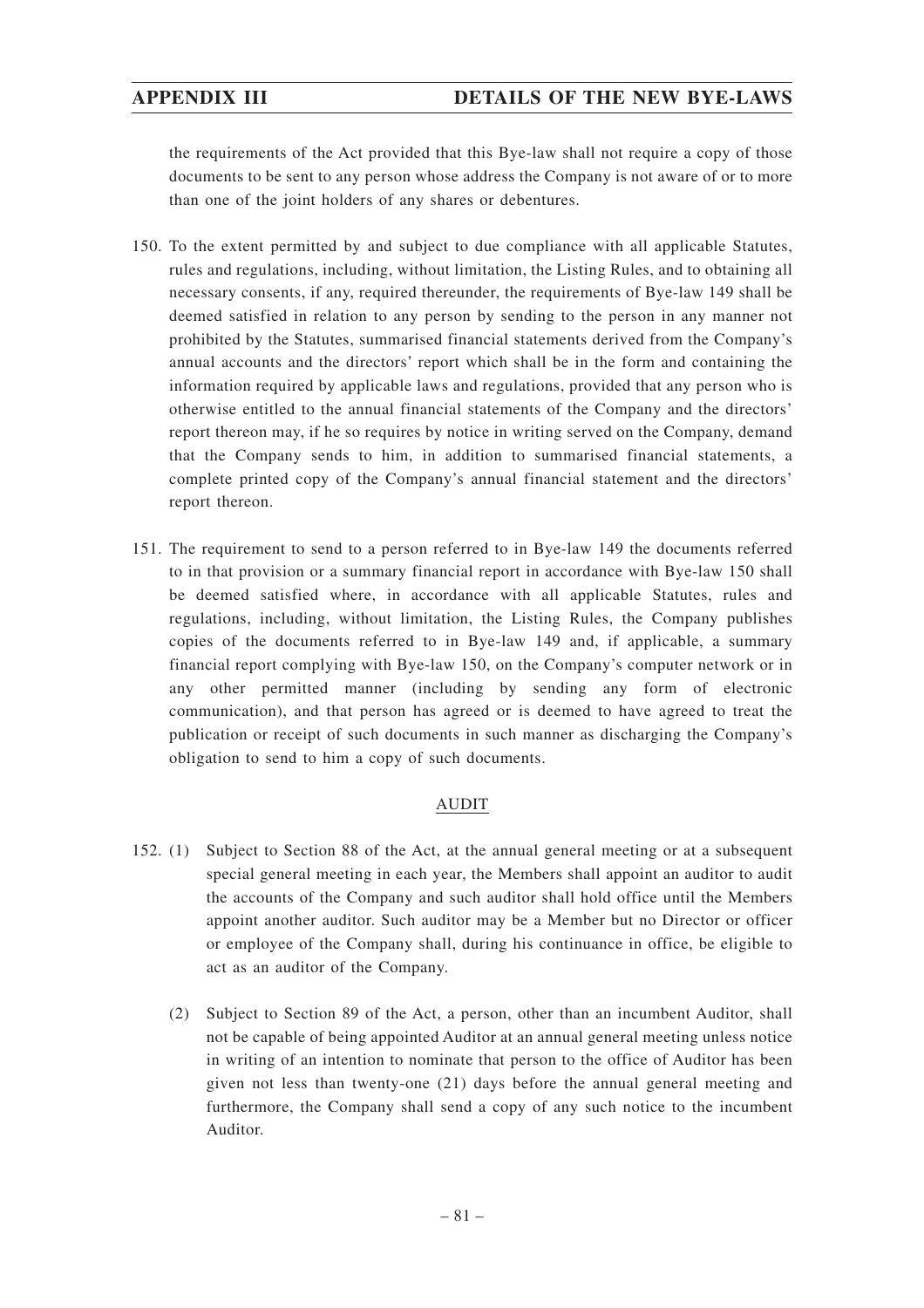- (3) The Members may, at any general meeting convened and held in accordance with these Bye-laws, by extraordinary resolution remove the Auditor at any time before the expiration of his term of office and shall by ordinary resolution at that meeting appoint another Auditor in his stead for the remainder of his term.
- 153. Subject to Section 88 of the Act the accounts of the Company shall be audited at least once in every year.
- 154. The remuneration of the Auditor shall be fixed by the Company in general meeting or in such manner as the Members may determine.
- 155. The Directors may fill any casual vacancy in the office of Auditor but while any such vacancy continues the surviving or continuing Auditor or Auditors, if any, may act. The remuneration of any Auditor appointed by the Directors under this Bye-law may be fixed by the Board. Subject to Bye-law 152(3), an Auditor appointed under this Bye-law shall hold office until the next following annual general meeting of the Company and shall then be subject to appointment by the Members under Bye-law 152(1) at such remuneration to be determined by the Members under Bye-law 154,
- 156. The Auditor shall at all reasonable times have access to all books kept by the Company and to all accounts and vouchers relating thereto; and he may call on the Directors or officers of the Company for any information in their possession relating to the books or affairs of the Company.
- 157. The statement of income and expenditure and the balance sheet provided for by these Bye-laws shall be examined by the Auditor and compared by him with the books, accounts and vouchers relating thereto; and he shall make a written report thereon stating whether such statement and balance sheet are drawn up so as to present fairly the financial position of the Company and the results of its operations for the period under review and, in case information shall have been called for from Directors or officers of the Company, whether the same has been furnished and has been satisfactory. The financial statements of the Company shall be audited by the Auditor in accordance with generally accepted auditing standards. The Auditor shall make a written report thereon in accordance with generally accepted auditing standards and the report of the Auditor shall be submitted to the Members in general meeting. The generally accepted auditing standards referred to herein may be those of a country or jurisdiction other than . If the auditing standards of a country or jurisdiction other than are used, the financial statements and the report of the Auditor should disclose this fact and name such country or jurisdiction.

### **NOTICES**

158. (1) Any Notice or document (including any "corporate communication" within the meaning ascribed thereto under the Listing Rules), whether or not, to be given or issued under these Bye-laws from the Company shall be in writing or by cable, telex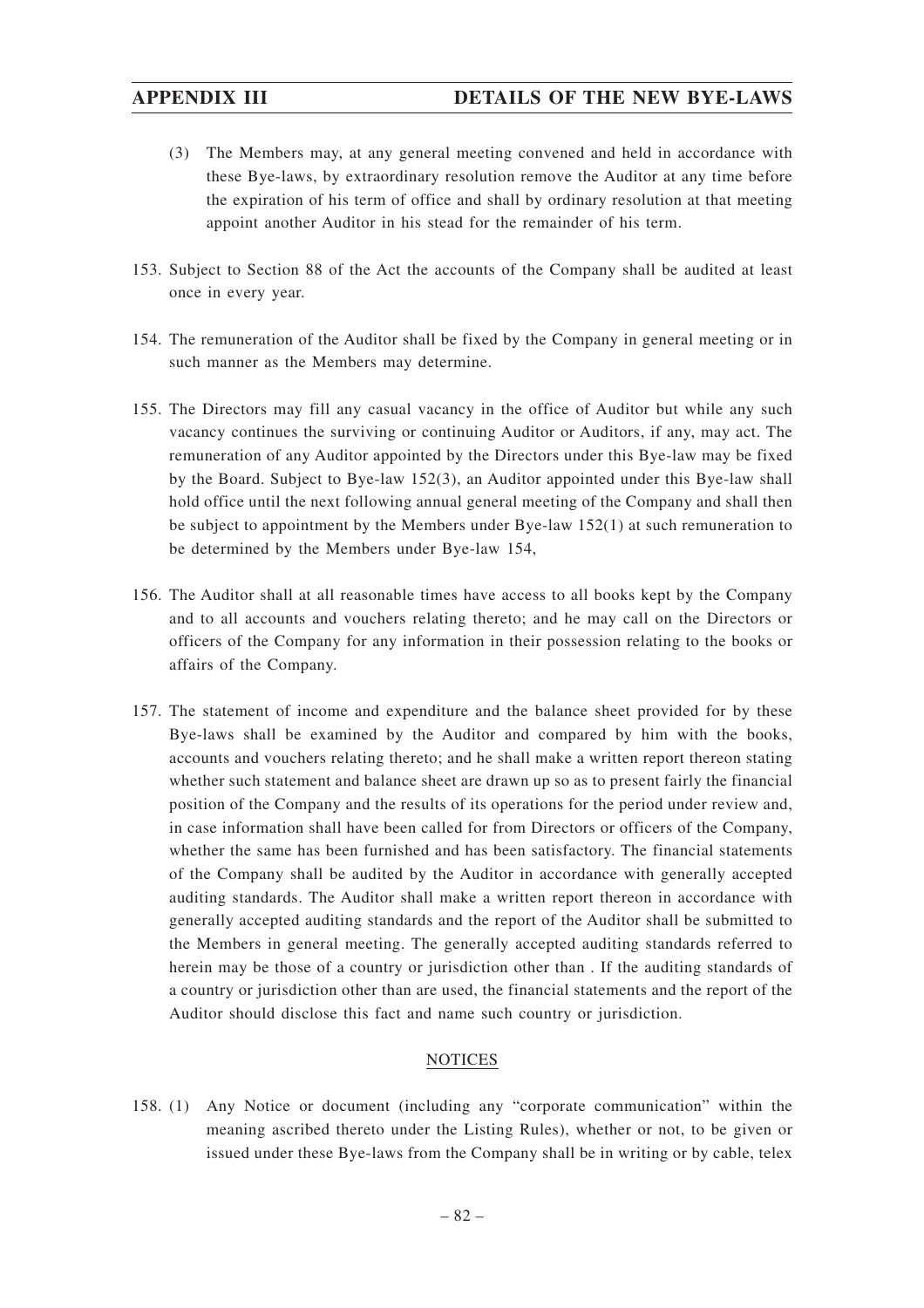or facsimile transmission message or other form of electronic transmission or electronic communication and any such Notice and document may be given or issued by the following means:

- (a) by serving it personally on the relevant person;
- (b) by sending it through the post in a prepaid envelope addressed to such Member at his registered address as appearing in the Register or at any other address supplied by him to the Company for the purpose;
- (c) by delivering or leaving it at such address as aforesaid;
- (d) by placing an advertisement in appointed newspapers or other publication and where applicable, (as defined in the Act) or in newspapers published daily and circulating generally in the territory of and in accordance with the requirements of the Designated Stock Exchange;
- (e) by sending or transmitting it as an electronic communication to the relevant person at such electronic address as he may provide under Bye-law 158(5), subject to the Company complying with the Statues and any other applicable laws, rules and regulations from time to time in force with regard to any requirements for the obtaining of consent (or deemed consent) from such person;
- (f) by publishing it on the Company's website or the website to which the relevant person may have access, subject to the Company complying with the Statutes and any other applicable laws, rules and regulations from time to time in force with regard to any requirements for the obtaining of consent (or deemed consent) from such person and/or for giving notification to any such person that the notice, document or publication is available on the Company's computer network website (a "notice of availability").
- (g) by sending or otherwise making it available to such person through such other means to the extent permitted by and in accordance with the Statutes and other applicable laws, rules and regulations.
- (2) The notice of availability may be given by any of the means set out above other than by posting it on a website.
- (3) In the case of joint holders of a share all notices shall be given to that one of the joint holders whose name stands first in the Register and notice so given shall be deemed a sufficient service on or delivery to all the joint holders.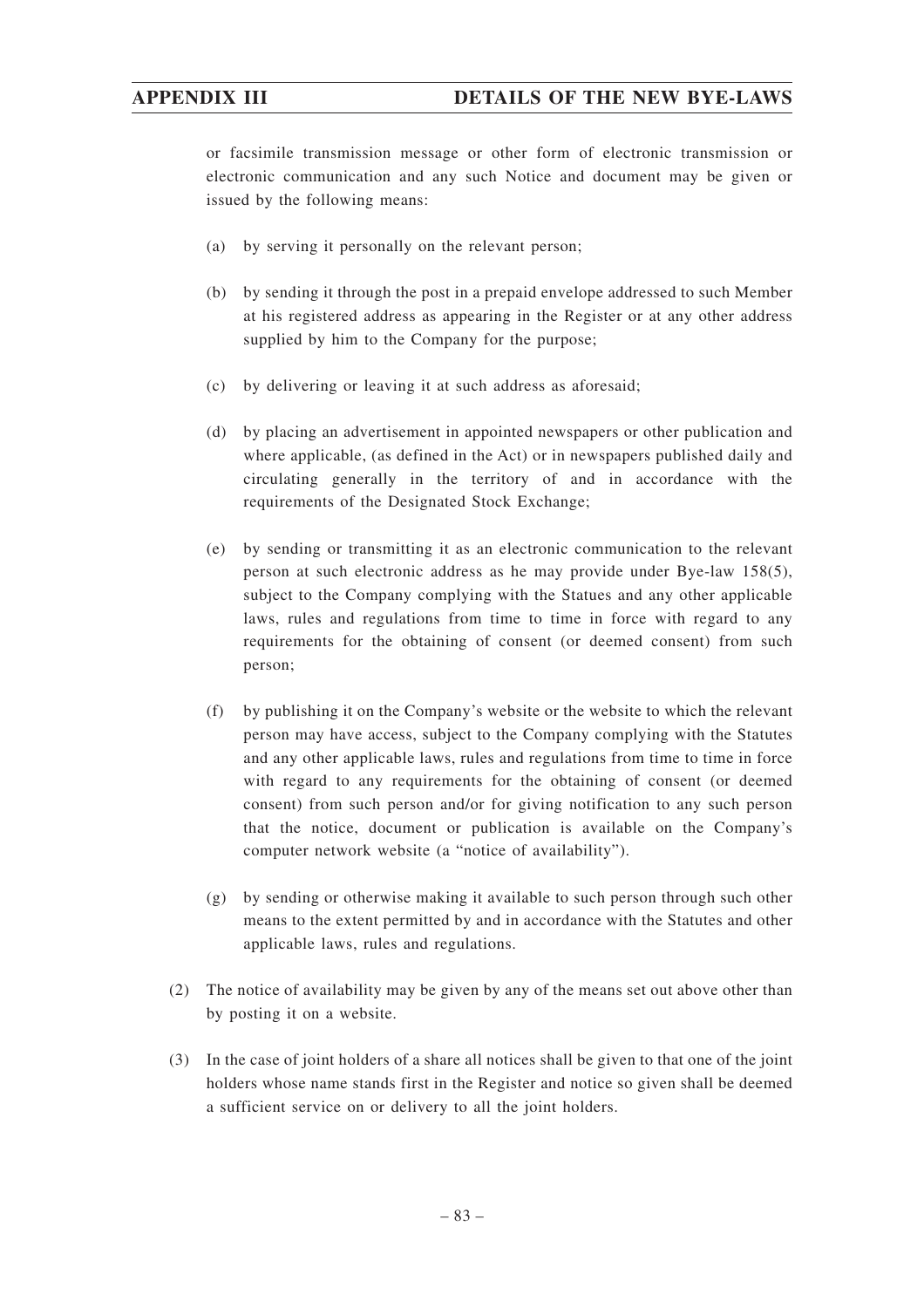- (4) Every person who, by operation of law, transfer, transmission, or other means whatsoever, shall become entitled to any share, shall be bound by every notice in respect of such share, which, previously to his name and address (including electronic address) being entered in the Register as the registered holder of such share, shall have been duly given to the person from whom he derives title to such share.
- (5) Every Member or a person who is entitled to receive notice form the Company under the provisions of the Statutes or these Bye-laws may register with the Company an electronic address to which notices can be served upon him.
- (6) Subject to any applicable laws, rules and regulations and the terms of these Bye-laws, any notice, document or publication, including but not limited to the documents referred to in Bye-laws 149, 150 and 158 may be given in the English language only or in both the English language and the Chinese language.
- 159. Any Notice or other document:
	- (a) if served or delivered by post, shall where appropriate be sent by airmail and shall be deemed to have been served or delivered on the day following that on which the envelope containing the same, properly prepaid and addressed, is put into the post; in proving such service or delivery it shall be sufficient to prove that the envelope or wrapper containing the notice or document was properly addressed and put into the post and a certificate in writing signed by the Secretary or other officer of the Company or other person appointed by the Board that the envelope or wrapper containing the Notice or other document was so addressed and put into the post shall be conclusive evidence thereof;
	- (b) if sent by electronic communication, shall be deemed to be given on the day on which it is transmitted from the server of the Company or its agent. A Notice placed on the Company's website or the website of the Designated Stock Exchange is deemed given by the Company to a Member on the day following that on which a notice of availability is deemed served on the Member;
	- (c) if published on the Company's website, shall be deemed to have been served on the day on which the notice, document or publication first so appears on the Company's website to which the relevant person may have access or the day on which the notice of availability is deemed to have been served or delivered to such person under these Bye-laws, whichever is later;
	- (d) if served or delivered in any other manner contemplated by these Bye-laws, shall be deemed to have been served or delivered at the time of personal service or delivery or, as the case may be, at the time of the relevant despatch, transmission or publication; and in proving such service or delivery a certificate in writing signed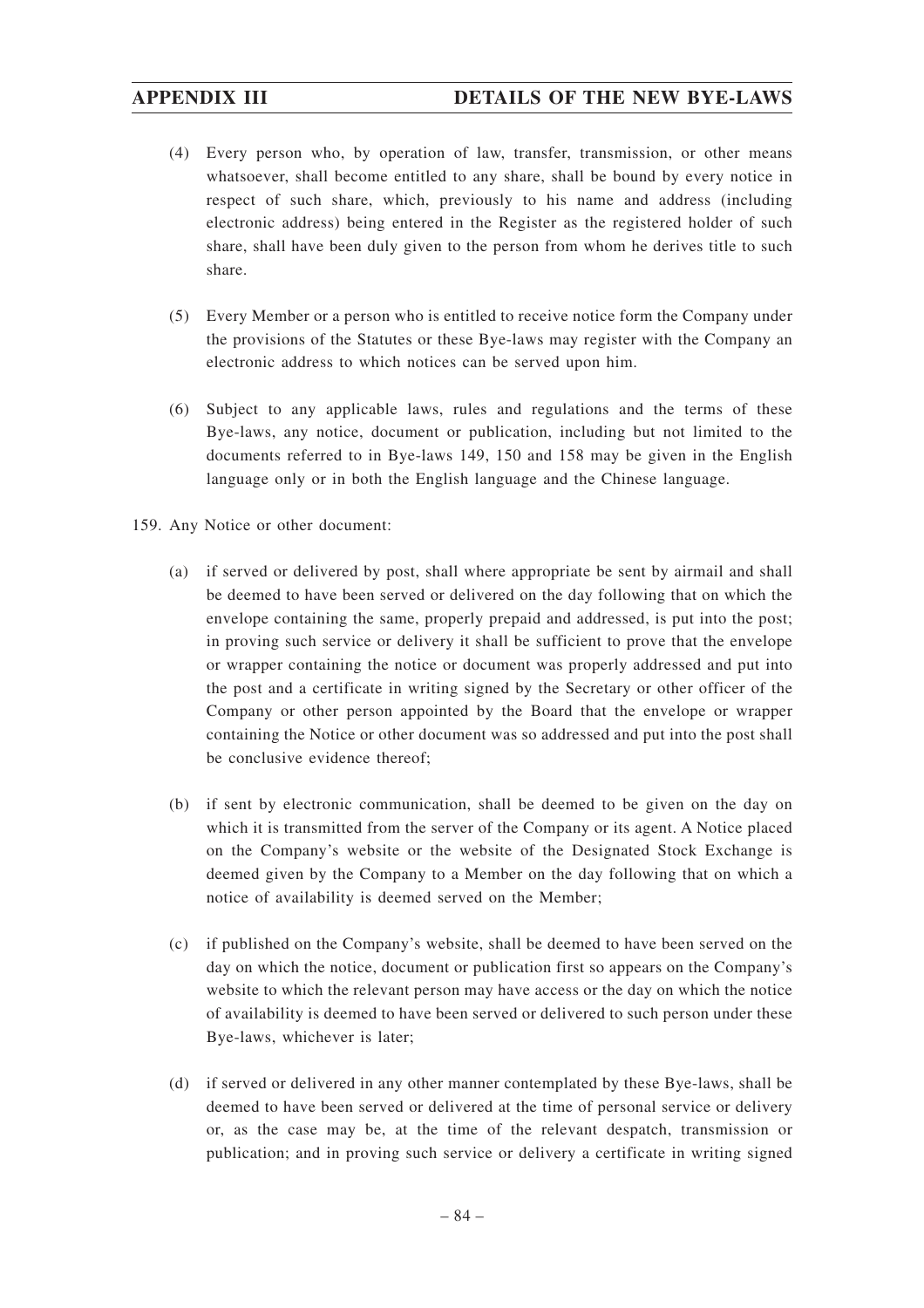by the Secretary or other officer of the Company or other person appointed by the Board as to the fact and time of such service, delivery, despatch, transmission or publication shall be conclusive evidence thereof; and

- (e) if published as an advertisement in a newspaper or other publication permitted under these Bye-laws, shall be deemed to have been served on the day on which the advertisement first so appears.
- 160. (1) Any Notice or other document delivered or sent by post to or left at the registered address of any Member in pursuance of these Bye-laws shall, notwithstanding that such Member is then dead or bankrupt or that any other event has occurred, and whether or not the Company has notice of the death or bankruptcy or other event, be deemed to have been duly served or delivered in respect of any share registered in the name of such Member as sole or joint holder unless his name shall, at the time of the service or delivery of the Notice or document, have been removed from the Register as the holder of the share, and such service or delivery shall for all purposes be deemed a sufficient service or delivery of such Notice or document on all persons interested (whether jointly with or as claiming through or under him) in the share.
	- (2) A Notice may be given by the Company to the person entitled to a share in consequence of the death, mental disorder or bankruptcy of a Member by sending it through the post in a prepaid letter, envelope or wrapper addressed to him by name, or by the title of representative of the deceased, or trustee of the bankrupt, or by any like description, at the address, if any, supplied for the purpose by the person claiming to be so entitled, or (until such an address has been so supplied) by giving the Notice in any manner in which the same might have been given if the death, mental disorder or bankruptcy had not occurred.
	- (3) Any person who by operation of law, transfer or other means whatsoever shall become entitled to any share shall be bound by every Notice in respect of such share which prior to his name and address being entered on the Register shall have been duly given to the person from whom he derives his title to such share.

### SIGNATURES

161. For the purposes of these Bye-laws, a facsimile or electronic transmission message purporting to come from a holder of shares or, as the case may be, a Director or alternate Director, or, in the case of a corporation which is a holder of shares from a director or the secretary thereof or a duly appointed attorney or duly authorised representative thereof for it and on its behalf, shall in the absence of express evidence to the contrary available to the person relying thereon at the relevant time be deemed to be a document or instrument in writing signed by such holder or Director or alternate Director in the terms in which it is received. The signature to any notice or document to be given by the Company may be written, printed or made electronically.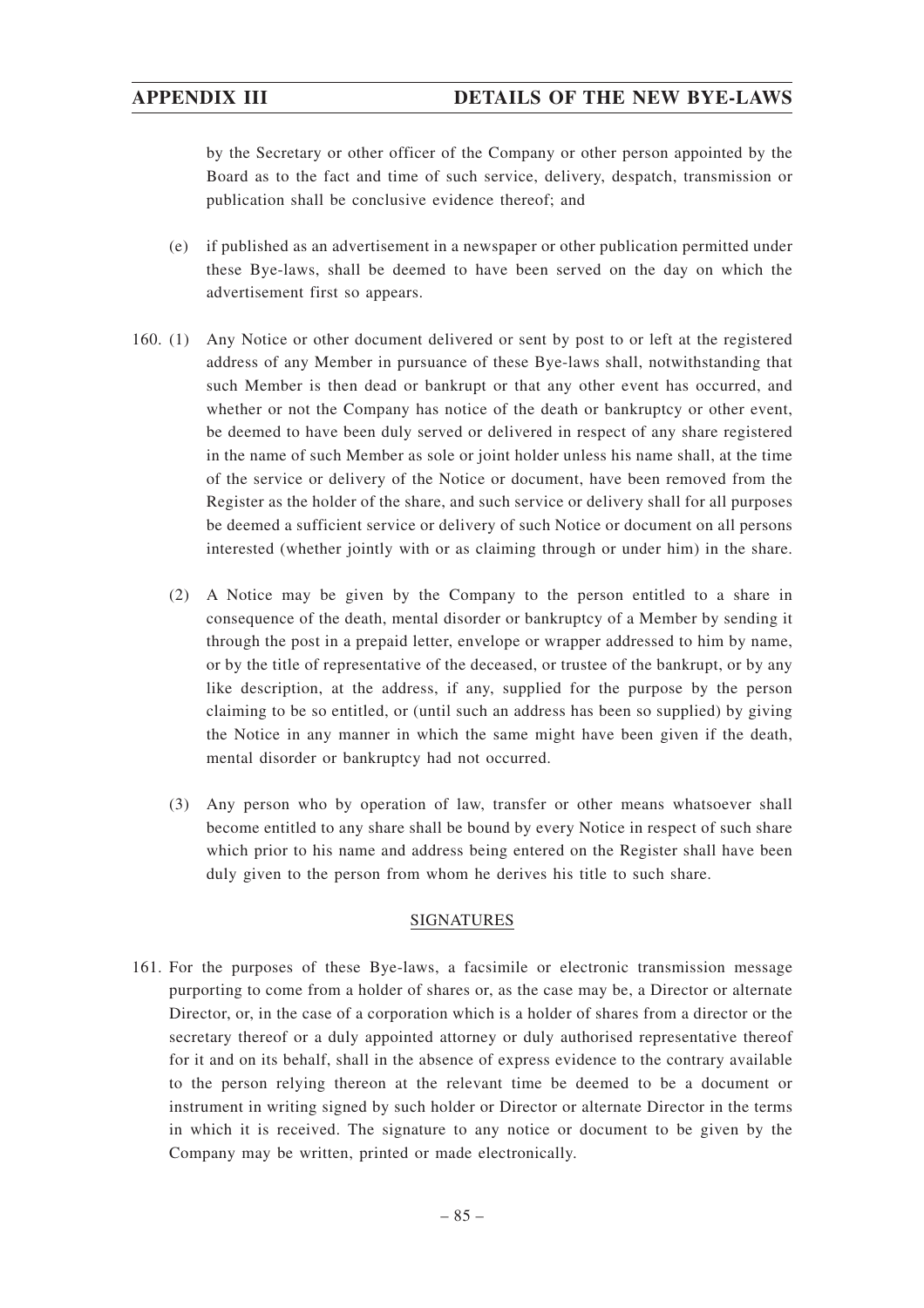### WINDING UP

- 162. (1) Subject to Bye-law 162(2), the Board shall have power in the name and on behalf of the Company to present a petition to the court for the Company to be wound up.
	- (2) A resolution that the Company be wound up by the court or be wound up voluntarily shall be a special resolution.
- 163. If the Company shall be wound up (whether the liquidation is voluntary or by the court) the liquidator may, with the authority of a special resolution and any other sanction required by the Act, divide among the Members in specie or kind the whole or any part of the assets of the Company and whether or not the assets shall consist of properties of one kind or shall consist of properties to be divided as aforesaid of different kinds, and may for such purpose set such value as he deems fair upon any one or more class or classes of property and may determine how such division shall be carried out as between the Members or different classes of Members. The liquidator may, with the like authority, vest any part of the assets in trustees upon such trusts for the benefit of the Members as the liquidator with the like authority shall think fit, and the liquidation of the Company may be closed and the Company dissolved, but so that no contributory shall be compelled to accept any shares or other property in respect of which there is a liability.

### INDEMNITY

- 164. (1) The Directors, Secretary and other officers and every Auditor of the Company at any time, whether at present or in the past, and the liquidator or trustees (if any) acting or who have acted in relation to any of the affairs of the Company and everyone of them, and everyone of their heirs, executors and administrators, shall be indemnified and secured harmless out of the assets and profits of the Company from and against all actions, costs, charges, losses, damages and expenses which they or any of them, their or any of their heirs, executors or administrators, shall or may incur or sustain by or by reason of any act done, concurred in or omitted in or about the execution of their duty, or supposed duty, in their respective offices or trusts; and none of them shall be answerable for the acts, receipts, neglects or defaults of the other or others of them or for joining in any receipts for the sake of conformity, or for any bankers or other persons with whom any moneys or effects belonging to the Company shall or may be lodged or deposited for safe custody, or for insufficiency or deficiency of any security upon which any moneys of or belonging to the Company shall be placed out on or invested, or for any other loss, misfortune or damage which may happen in the execution of their respective offices or trusts, or in relation thereto; PROVIDED THAT this indemnity shall not extend to any matter in respect of any fraud or dishonesty which may attach to any of said persons.
	- (2) Each Member agrees to waive any claim or right of action he might have, whether individually or by or in the right of the Company, against any Director on account of any action taken by such Director, or the failure of such Director to take any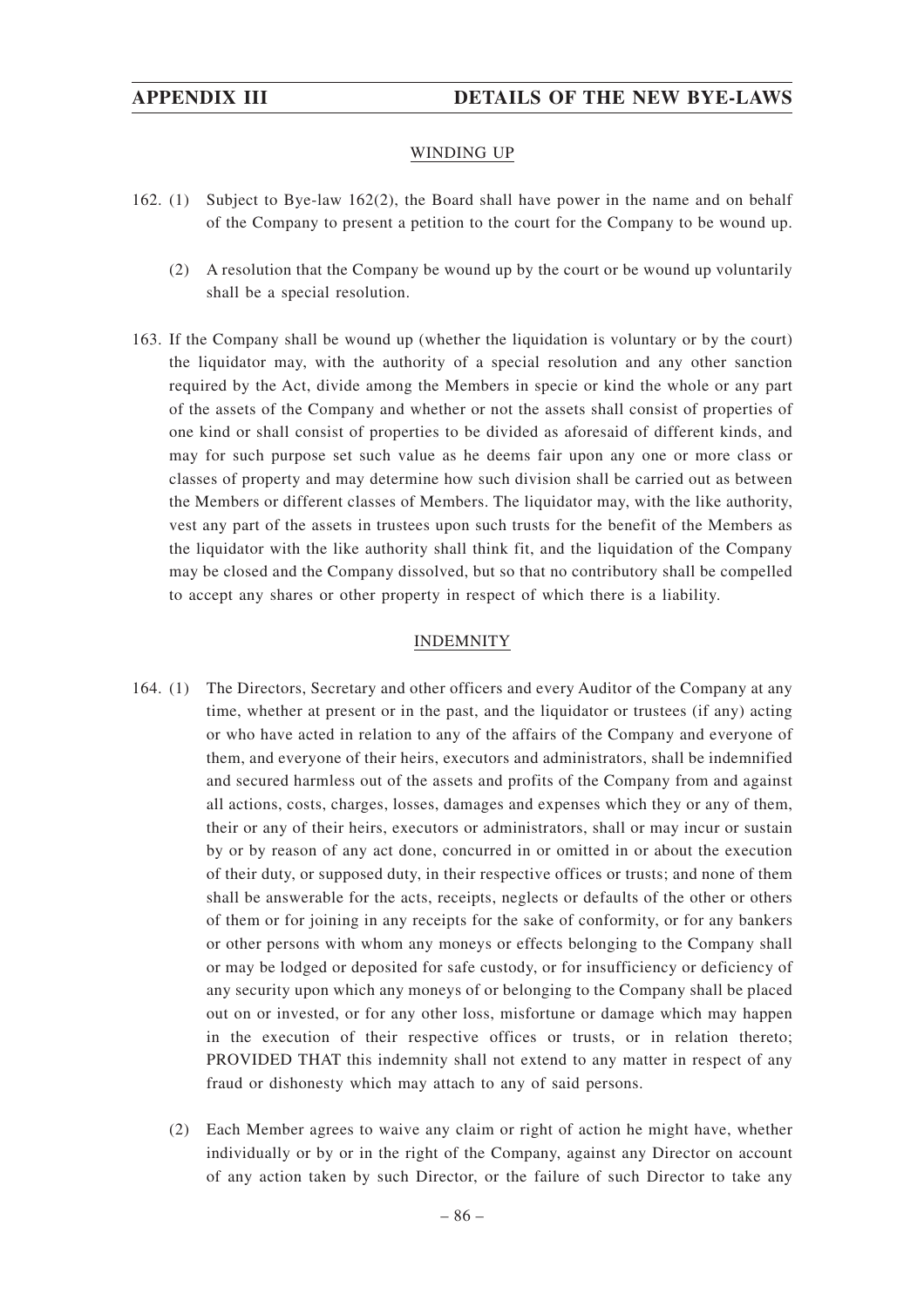action in the performance of his duties with or for the Company; PROVIDED THAT such waiver shall not extend to any matter in respect of any fraud or dishonesty which may attach to such Director.

# ALTERATION OF BYE-LAWS AND AMENDMENT TO MEMORANDUM OF ASSOCIATION AND NAME OF COMPANY

165. No Bye-law shall be rescinded, altered or amended and no new Bye-law shall be made until the same has been approved by a resolution of the Directors and confirmed by a special resolution of the Members. A special resolution shall be required to alter the provisions of the memorandum of association or to change the name of the Company.

### INFORMATION

166. No Member shall be entitled to require discovery of or any information in respect of any detail of the Company's trading or any matter which is or may be in the nature of a trade secret or secret process which may relate to the conduct of the business of the Company and which in the opinion of the Directors it will be inexpedient in the interests of the Members to communicate to the public.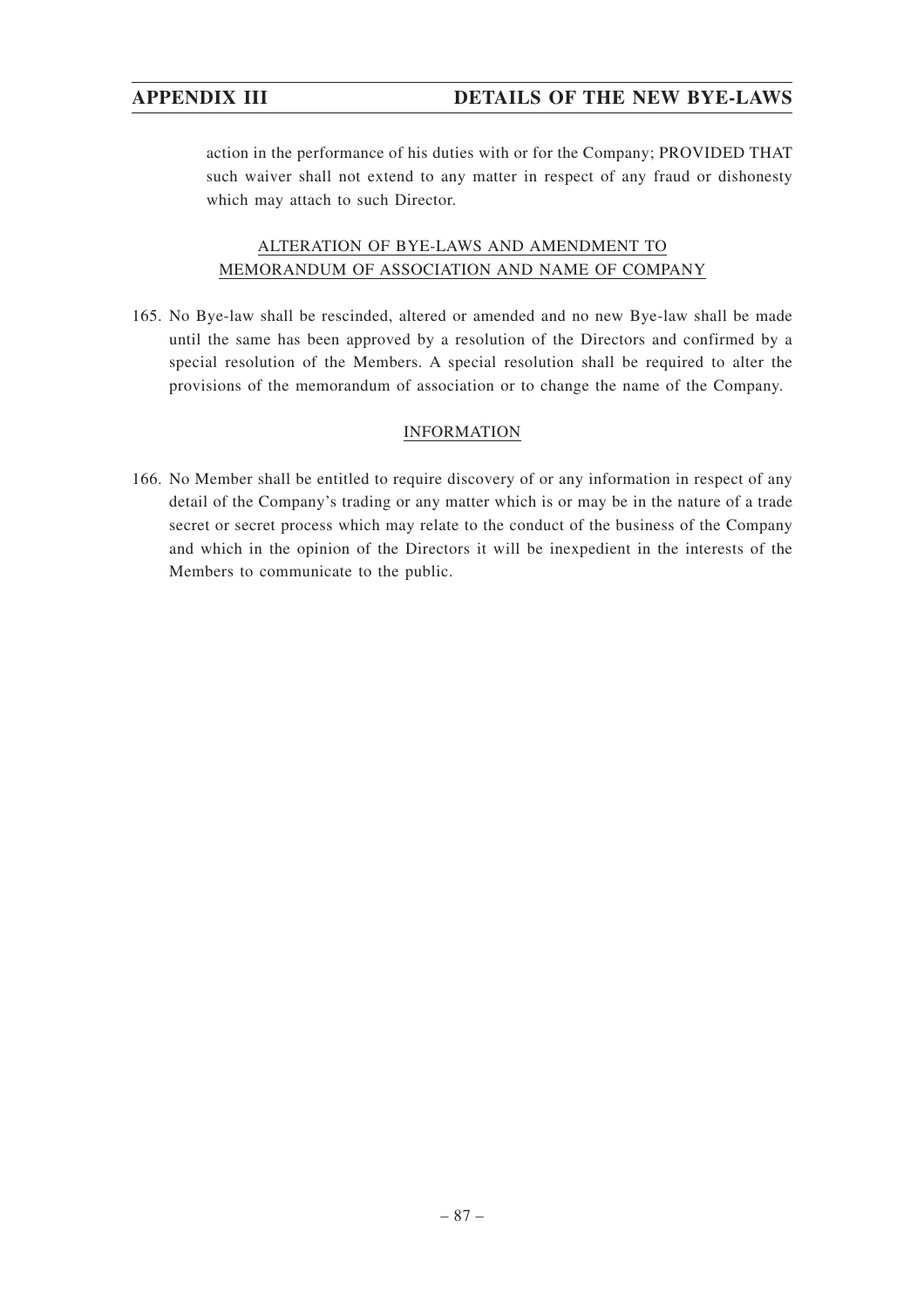# Е **BOE VARITRONIX LIMITED** *(Incorporated in Bermuda with limited liability)* **(Stock Code: 710)**

### **NOTICE OF ANNUAL GENERAL MEETING**

**NOTICE IS HEREBY GIVEN** that the hybrid annual general meeting of BOE Varitronix Limited (the "**Company**") will be held at Units A-F, 35/F., Legend Tower, No. 7 Shing Yip Street, Kwun Tong, Kowloon, Hong Kong on Thursday, 30 June 2022 at 10:00 a.m. for the following purposes:

### **ORDINARY RESOLUTIONS**

To consider and, if thought fit, pass, with or without modification, the following resolutions as ordinary resolutions of the Company:

- 1. To receive and consider the audited financial statements of the Company and its subsidiaries and the reports of the directors and the independent auditors for the year ended 31 December 2021.
- 2. To declare a final dividend of 15.0 HK cents per share of the Company for the year ended 31 December 2021.
- 3. (a) To re-elect the directors of the Company (the "Directors"); and
	- (b) To authorise the board of Directors (the "Board") to fix the remuneration of Directors.
- 4. To re-appoint KPMG, as auditors and to authorise the Board to fix their remuneration.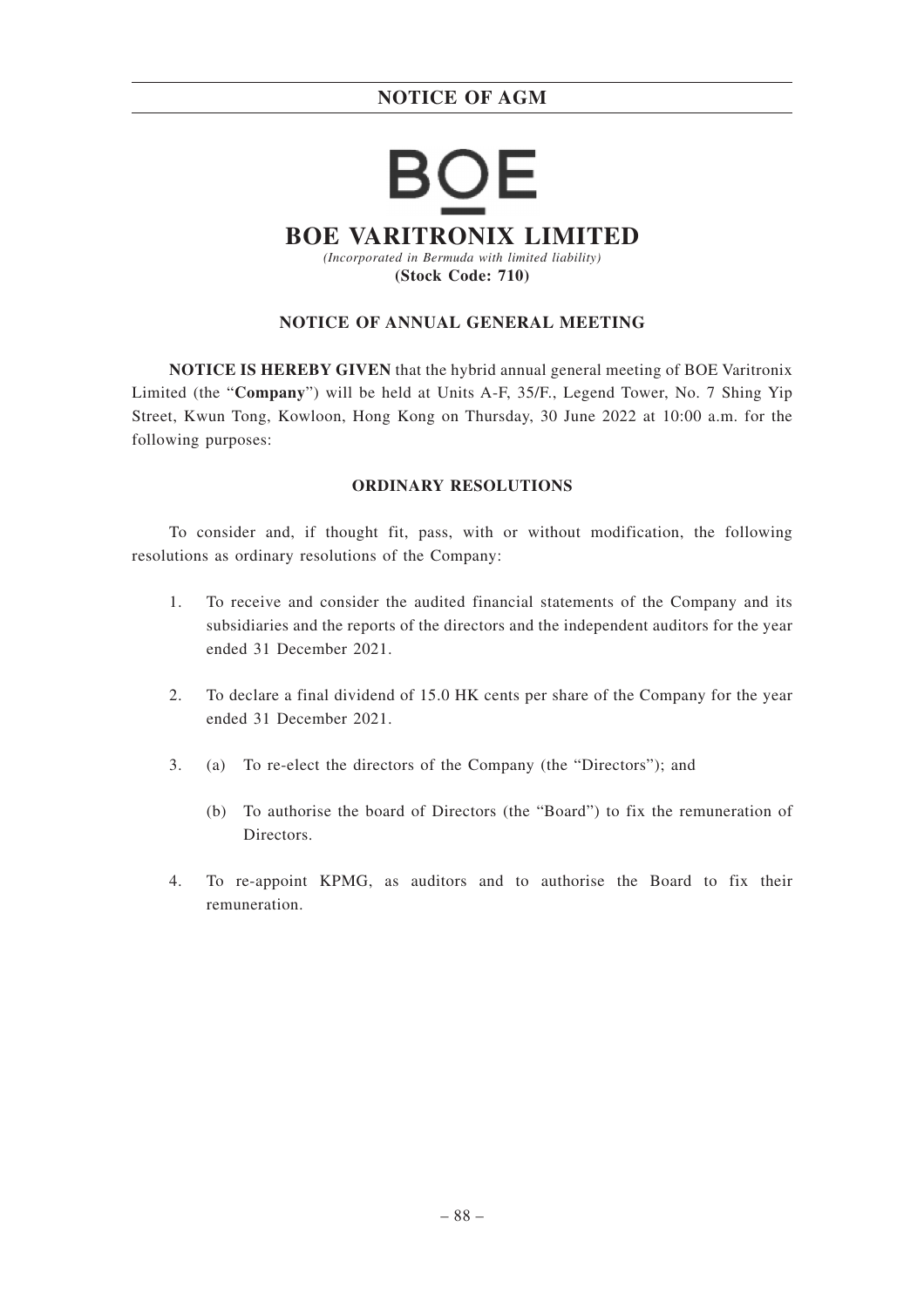As special business, to consider and, if thought fit, to pass with or without modification, the following resolutions as an ordinary resolution of the Company:

### 5. "**THAT**:

- (a) subject to paragraph (b) of this resolution, the exercise by the directors of the Company during the Relevant Period (as hereinafter defined) of all the powers of the Company to repurchase shares of HK\$0.25 each in the capital of the Company (the "Shares") on The Stock Exchange of Hong Kong Limited (the "Stock Exchange") or on any other stock exchange on which the Shares may be listed and is recognised by the Securities and Futures Commission of Hong Kong and the Stock Exchange for this purpose, subject to and in accordance with all applicable laws and/or the requirements of the Rules Governing the Listing of Securities on the Stock Exchange or of any other stock exchange as amended from time to time, be and is hereby generally and unconditionally approved;
- (b) the aggregate nominal amount of Shares which the Company is authorised to repurchase pursuant to the approval in paragraph (a) above shall not exceed 10% of the aggregate nominal amount of the share capital of the Company in issue as at the date of the passing of this resolution, and the said approval shall be limited accordingly; and
- (c) for the purposes of this resolution, "Relevant Period" means the period from the passing of this resolution until whichever is the earliest of:
	- (i) the conclusion of the next annual general meeting of the Company;
	- (ii) the expiration of the period within which the next annual general meeting of the Company is required by any applicable law or the Bye-laws of the Company to be held; and
	- (iii) the date on which the authority set out in this resolution is revoked or varied by an ordinary resolution of the shareholders in general meeting of the Company."

### 6. "**THAT**:

(a) subject to paragraph (c) of this resolution, the exercise by the directors of the Company during the Relevant Period (as hereinafter defined) of all the powers of the Company to allot, issue and deal with additional Shares and to make or grant offers, agreements and options (including bonds, warrants and debentures convertible into Shares) which would or might require the exercise of such power be and is hereby generally and unconditionally approved;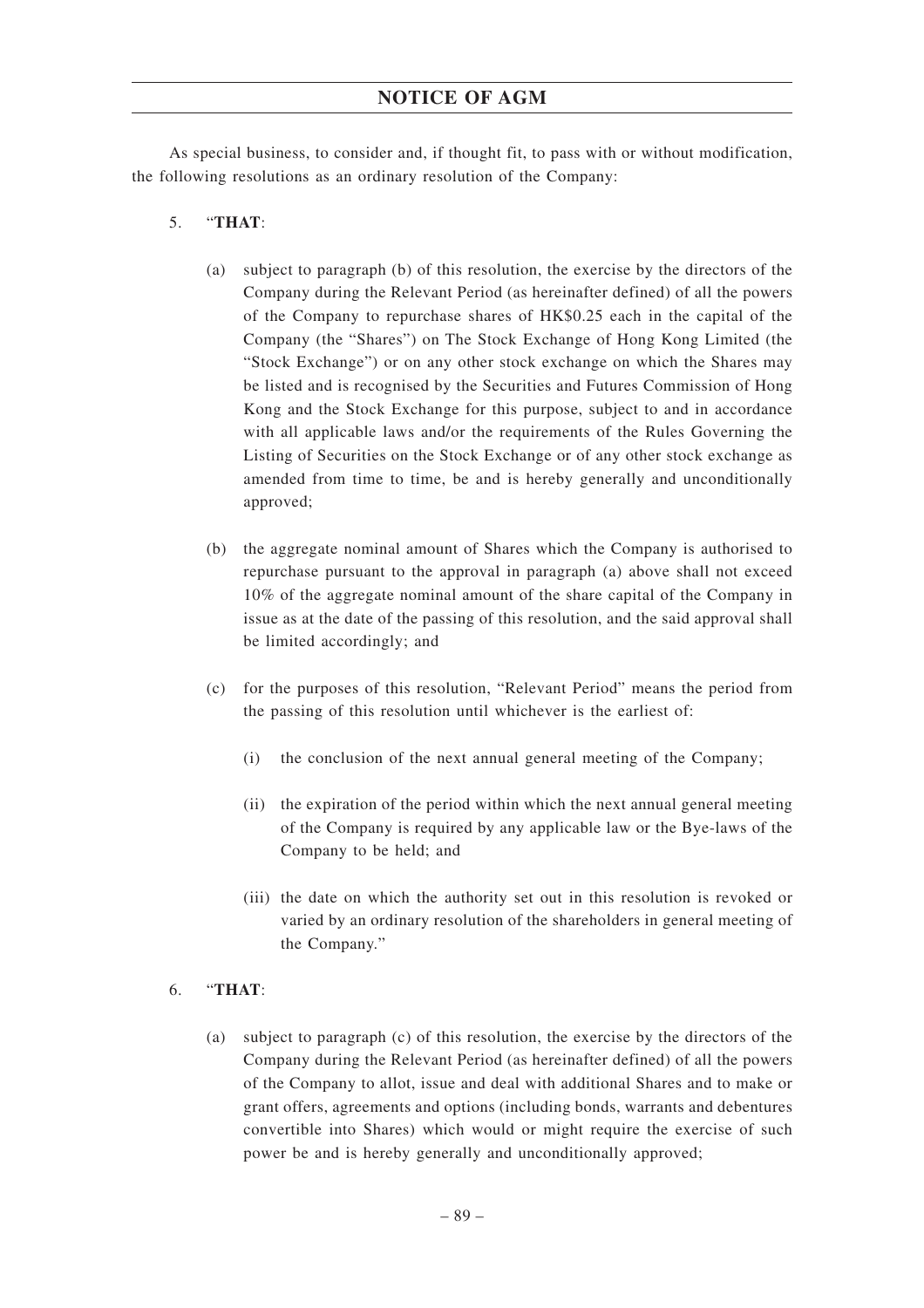- (b) the approval in paragraph (a) of this resolution shall authorise the directors of the Company during the Relevant Period (as hereinafter defined) to make or grant offers, agreements and options (including bonds, warrants and debentures convertible into Shares) which would or might require the exercise of such power after the end of the Relevant Period;
- (c) the aggregate nominal amount of share capital allotted or agreed conditionally or unconditionally to be allotted (whether pursuant to an option or otherwise) and issued by the directors of the Company pursuant to the approval in paragraph (a) of this resolution, otherwise than (i) a Rights Issue (as hereinafter defined); (ii) an issue of Shares as scrip dividends or similar arrangement pursuant to the bye-laws of the Company from time to time; (iii) an issue of Shares under any option scheme or similar arrangement for the time being adopted for the grant or issue of Shares or rights to acquire Shares; or (iv) an issue of Shares upon the exercise of rights of subscription or conversion under the terms of any warrants issued by the Company or any securities which are convertible into Shares, shall not exceed 20% of the aggregate nominal amount of the issued share capital of the Company as at the date of the passing of this resolution, and the said approval shall be limited accordingly; and
- (d) for the purpose of this resolution, "Relevant Period" means the period from the passing of this Resolution until whichever is the earliest of:
	- (i) the conclusion of the next annual general meeting of the Company;
	- (ii) the expiration of the period within which the next annual general meeting of the Company is required by any applicable law or the Bye-laws of the Company to be held; and
	- (iii) the date on which the authority set out in this resolution is revoked or varied by an ordinary resolution of the shareholders in general meeting of the Company.

"Rights Issue" means an offer of Shares open for a period fixed by the directors of the Company to the holders of Shares on the register on a fixed record date in proportion to their then holdings of such Shares as at that date (subject to such exclusions or other arrangements as the directors of the Company may deem necessary or expedient in relation to fractional entitlements or having regard to any restrictions or obligations under the laws of, or the requirements of any recognised regulatory body or any stock exchange in, any territory outside Hong Kong applicable to the Company)."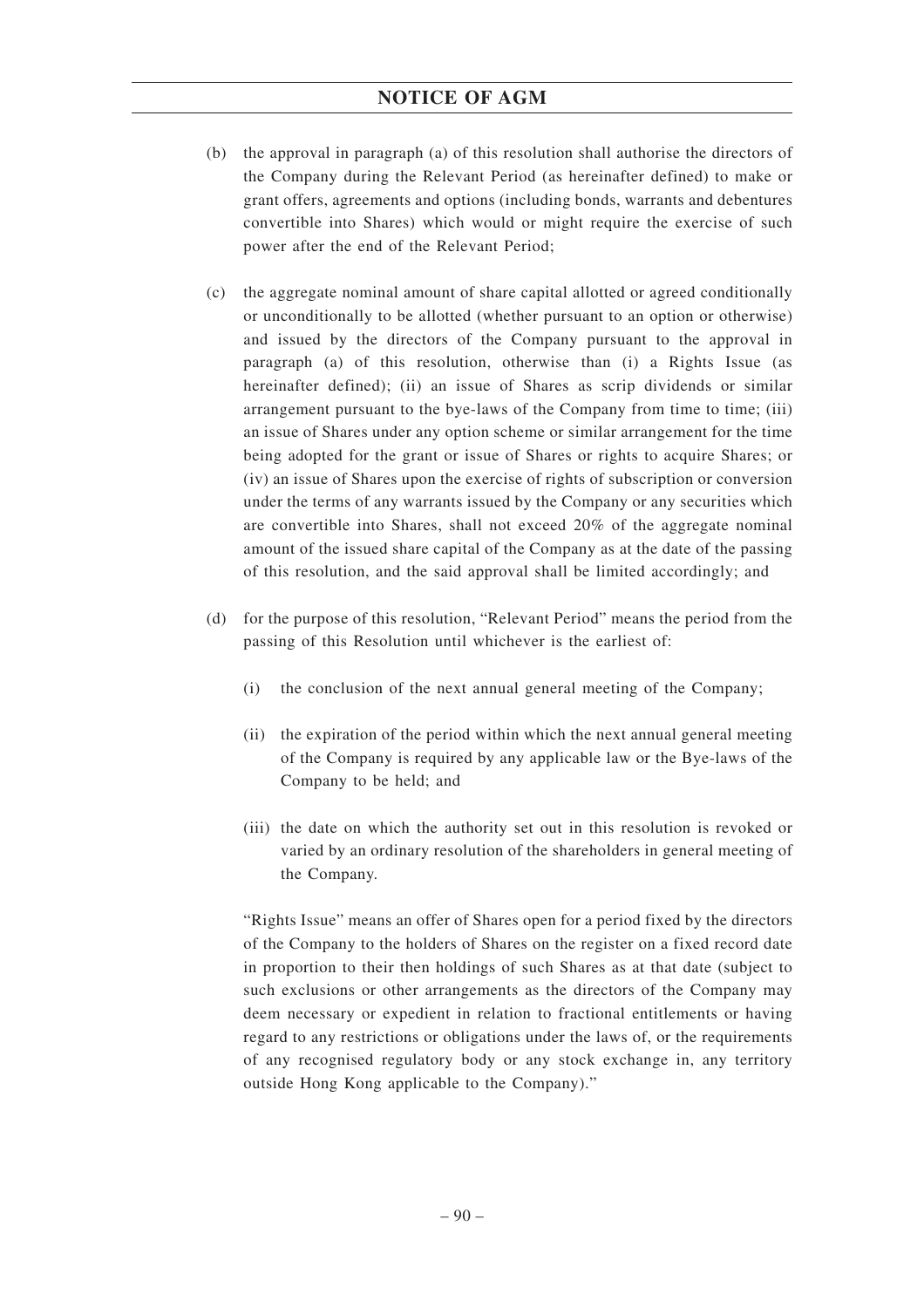7. "**THAT** subject to the passing of the resolutions set out in items 5 and 6 of the notice convening this meeting, the general mandate granted to the directors of the Company to allot, issue and deal with additional Shares pursuant to the resolution set out in item 6 of the notice convening this meeting be and is hereby extended by the addition thereto of an amount representing the aggregate nominal amount of Shares repurchased by the Company under the authority granted pursuant to the resolution set out in item 5 of the notice convening this meeting provided that such amount of Shares so repurchased shall not exceed 10% of the aggregate nominal amount of the issued share capital of the Company as at the date of the passing of this resolution."

### **SPECIAL RESOLUTION**

8. To consider and, if thought fit, to pass the following resolution as a special resolution:

# "**THAT**:

- (a) the proposed amendments (the "**Proposed Amendments**") to the existing bye-laws of the Company (the "**Existing Bye-laws**"), the full text of which are set out in Appendix III to the circular of the Company dated 28 April 2022, be and are hereby approved;
- (b) the new bye-laws of the Company (the "**New Bye-laws**"), which contains all the Proposed Amendments and a copy of which has been produced to this meeting and marked "A" and initialed by the chairman of the meeting, be and is hereby approved and adopted in substitution for and to the exclusion of the Existing Bye-laws with immediate effect; and
- (c) any director or company secretary of the Company be and is hereby authorised to do all such acts, deeds and things and execute all such documents and make all such arrangements that he/she shall, in his/her absolute discretion, deem necessary or expedient to give effect to the Proposed Amendments and the adoption of New Bye-laws, including without limitation, attending to the necessary filings with the Registrar of Companies in Bermuda and Hong Kong."

By Order of the Board **BOE Varitronix Limited Mr. Gao Wenbao** *Chairman*

Hong Kong, 28 April 2022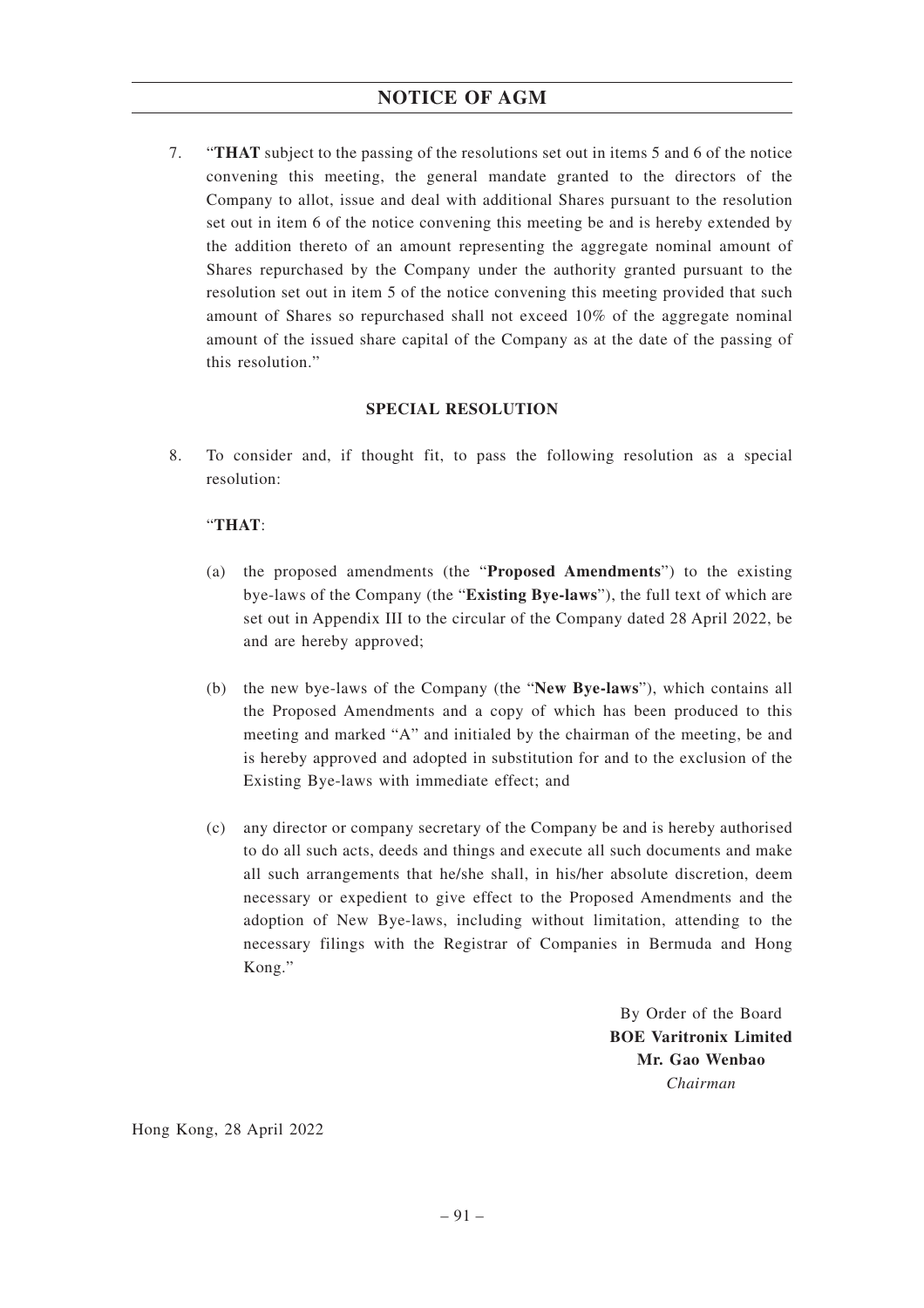*Notes:*

- 1. A member of the Company entitled to attend and vote at the meeting is entitled to appoint one or more proxies to attend and vote in his stead. A proxy need not be a member of the Company (the "Shareholders").
- 2. To be valid, a proxy form, together with the power of attorney or other authority (if any) under which it is signed or a notarially certified copy thereof, must be deposited to the Hong Kong branch share registrar and transfer office of the Company, Computershare Hong Kong Investor Services Limited ("Computershare"), at 17M Floor, Hopewell Centre, 183 Queen's Road East, Wan Chai, Hong Kong not less than 48 hours before the appointed time for holding the meeting or any adjourned meeting.
- 3. The register of members of the Company will be closed from Friday, 24 June 2022 to Thursday, 30 June 2022 (both days inclusive), during which period no transfer of shares will be registered. In order to be eligible to attend and vote at the forthcoming AGM (the "2022 AGM"), all transfers of shares accompanied by the relevant share certificates must be lodged with Computershare, at Shops 1712-1716, 17th Floor, Hopewell Centre, 183 Queen's Road East, Wan Chai, Hong Kong not later than 4:30 p.m. on Thursday, 23 June 2022.
- 4. Subject to the Shareholders approving the recommended final dividend at the 2022 AGM of the Company, such dividend will be payable on or around Tuesday, 19 July 2022 to the Shareholders whose names appear on the register of members of the Company on Tuesday, 12 July 2022. To determine eligibility for the final dividend, the register of members of the Company will be closed from Thursday, 7 July 2022 to Tuesday, 12 July 2022 (both days inclusive), during which period no shares can be registered. In order to qualify for the aforementioned final dividend, all transfers of shares accompanied by the relevant share certificates must be lodged with Computershare, at Shops 1712-1716, 17th Floor, Hopewell Centre, 183 Queen's Road East, Wan Chai, Hong Kong not later than 4:30 p.m. on Wednesday, 6 July 2022.
- 5. The Company will conduct a hybrid AGM using Computershare e-Meeting System, which allows the Shareholders to participate the 2022 AGM online in a convenient and efficient way from anywhere with an internet connection. The Shareholders will be able to view the live video broadcast and participate in voting and submit questions in written form to the 2022 AGM via their mobile phones, tablet, or computers. The live broadcast option can also broaden the reach of the 2022 AGM to the Shareholders who do not wish to attend physically due to concerns on attending large scale events under the current COVID-19 situation, or for other overseas Shareholders who are unable to attend in person.
- 6. Although the Shareholders can attend the 2022 AGM physically in person if they so wish, the Company strongly recommends the Shareholders to attend the 2022 AGM via the online option in view of the current development of COVID-19. The Company will also be undertaking the following precautionary measures to safeguard the health and well-being of the Shareholders (or their proxies) who are attending the 2022 AGM in person, including temperature screening, requiring all participants to wear surgical face mask, plus safe distancing measures for queue management and seating at the meeting venue.
- 7. For online voting at the 2022 AGM, the Shareholders can refer to our enclosed letter and the Online Meeting User Guide (by visiting the hyperlink) for details. If you have any queries on the above, please contact Computershare, via their hotline at (852) 2862 8555 from 9:00 a.m. to 6:00 p.m. (Monday to Friday, excluding Hong Kong public holidays).
- 8. The Shareholders who wish to attend the 2022 AGM and exercise their voting rights can be achieved in one of the following ways:
	- (i) attend the 2022 AGM in person and vote via smartphones or designated mobile devices at the 2022 AGM venue; OR
	- (ii) attend the 2022 AGM via Computershare e-Meeting System which enables live streaming and interactive platform for Q&A and submit their voting online; OR
	- (iii) appoint the Chairman of the 2022 AGM or other persons as your proxy to vote on your behalf.

Your proxy's authority and instruction will be revoked if you attend and vote in person at the 2022 AGM or via the Computershare e-Meeting system.